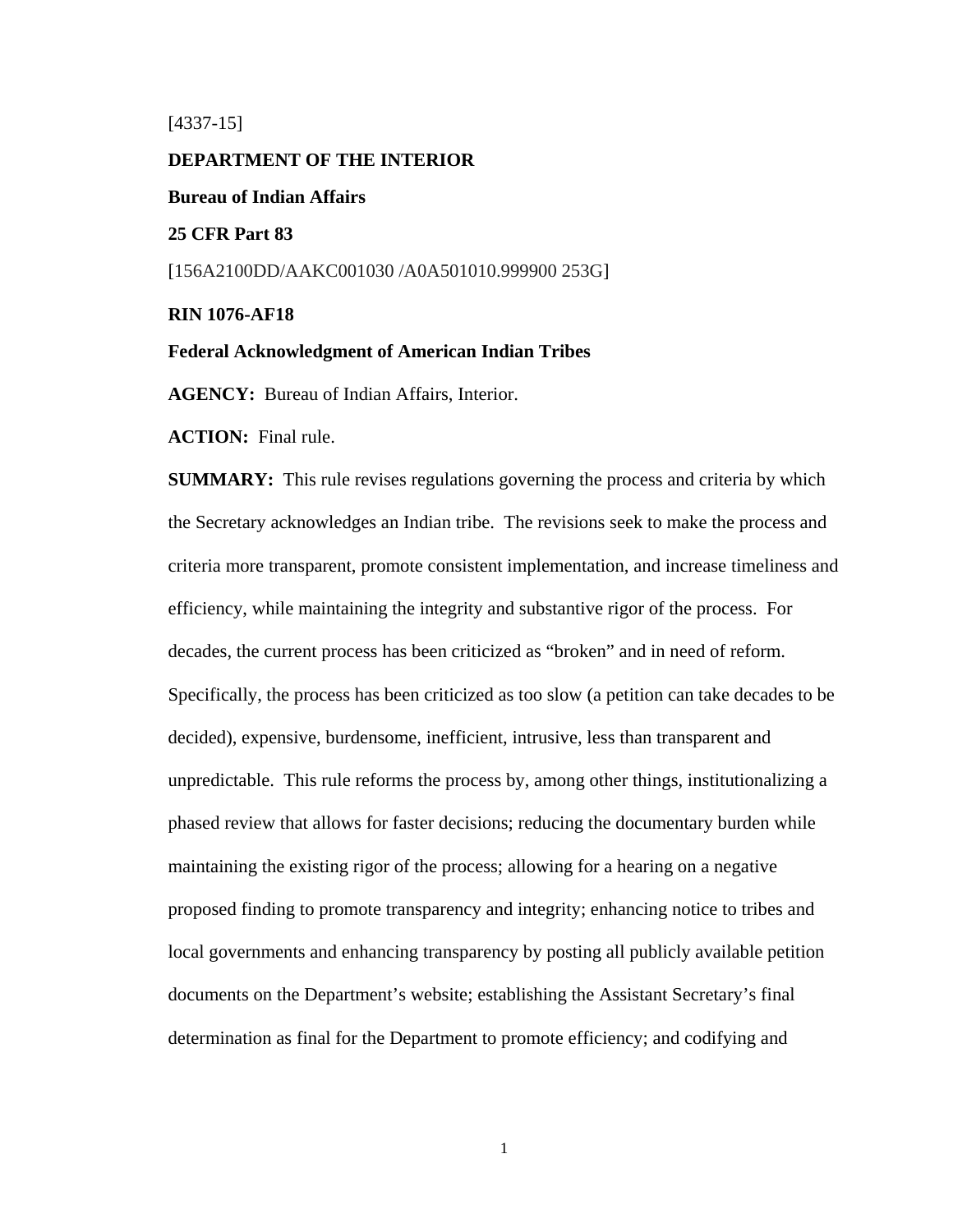improving upon past Departmental implementation of standards, where appropriate, to

ensure consistency, transparency, predictability and fairness.

# **DATES:** This rule is effective [INSERT DATE 30 DAYS FROM PUBLICATION IN

THE FEDERAL REGISTER].

# **FOR FURTHER INFORMATION CONTACT:** Elizabeth Appel, Director, Office of

Regulatory Affairs & Collaborative Action – Indian Affairs, (202) 273-4680;

elizabeth.appel@bia.gov.

# **SUPPLEMENTARY INFORMATION:**

- **I. Executive Summary of Rule**
- **II. History and Development of the Rule**
- **III. Comments on the Proposed Rule and the Department's Responses** 
	- A. Criteria
		- *1. Criteria, Generally*
		- *2. Criterion (a)* 
			- *a. Proposed Elimination of Current "Criterion (a)" and Requirement for External Observer as an Independent Criterion b. Proposed Criterion (a), Requiring Narrative of Pre-1900 Existence*
		- *3. Criterion (e)(Descent)* 
			- *a. Requirement for 80 percent Descent*
			- *b. Descent as a Race-Based Criterion*
			- *c. Defining "historical" to be 1900 or earlier*
			- *d. Evidence in Support of Descent*
			- *e. Review of Descent*
		- *4. 1934 Starting Date for Evaluating Criteria (b) (Community) and (c) (Political Influence/Authority)*
		- *5. State Reservations and U.S.-Held Land in Criteria (b) and (c)*
		- *6. Criterion (b) (Community)* 
			- *a. Using 30 percent as a Baseline*
			- *b. Allowing Sampling for Criterion (b)*
			- *c. Deletion of "Significant" in Criterion (b)*
			- *d. Marriages/Endogamy as Evidence of Community*
			- *e. Indian Schools as Evidence of Community*
			- *f. Language as Evidence of Community*
			- *g. Nomenclature as Evidence of Community*
			- *h. Other Evidence of Community*
		- *7. Criterion (c)(Political Influence/Authority)* 
			- *a. Bilateral Political Relationship*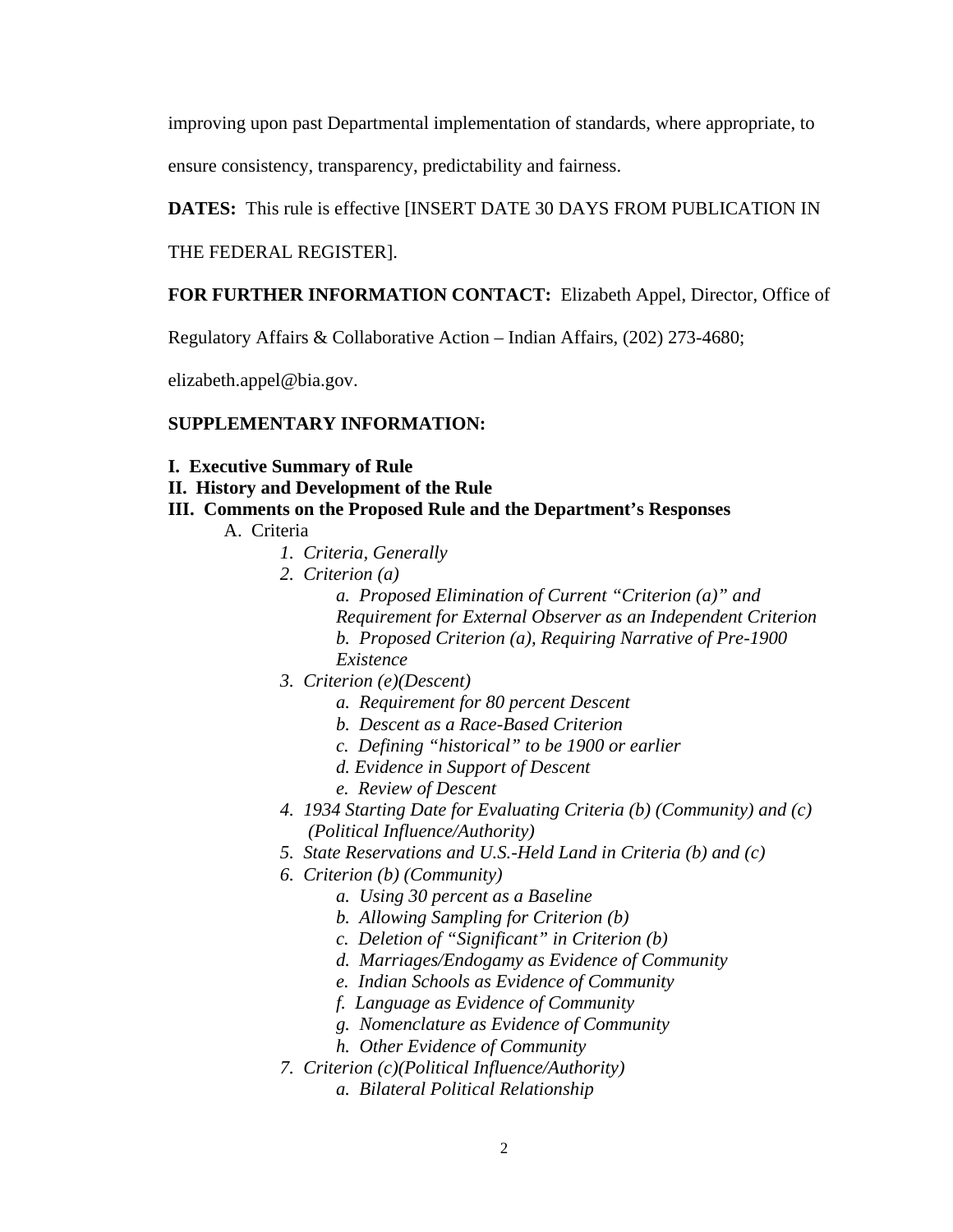*b. "Show a continuous line of entity leaders and a means of selection or acquiescence by a majority of the entity's members" c. Evidence* 

- *8. "Substantially Continuous Basis, Without Substantial Interruption"*
- *9. Criterion (f) (Unique Membership)* 
	- *a. Criterion (f), In General*
	- *b. Deletion of previous rule's provision prohibiting members from maintaining a "bilateral political relationship" with the federally recognized tribe*
	- *c. Exception for Members of Petitioners Who Filed Prior to 2010*
- *10. Criterion (g) (Termination)*
- *11. Splinter Groups*
- B. Re-Petitioning
- C. Standard of Proof
- D. Third-Party Participation in the Acknowledgment Process
	- *1. Who Receives Notice of the Receipt of the Petition* 
		- *2. Deletion of Interested Party Status*
		- *3. Comment Periods*
- E. Process Approach
	- *1. Letter of Intent*
	- *2. Phased Review*
	- *3. Technical Assistance*
	- *4. Providing Petitioner With Opportunities to Respond*
	- *5. Suspensions (proposed 83.31) and Withdrawals (proposed 83.30)*
	- *6. Decision-maker*
	- *7. Automatic Final Determination*
	- *8 Prioritizing Reviews*
	- *9. Proceeding under the New or Old Version of the Regulations*
	- *10. Precedent and Other Comments*
- F. Petitioning Process Timelines
	- *1. Timelines Overall*
	- *2. Timelines Notice of Receipt of Documented Petition*
	- *3. Timelines Petitioner Response to Comments Prior to PF*
	- *4. Timelines Issuance of a PF*
	- *5. Timelines Comment Period on PF*
	- *6. Timelines Period for Petitioner's Response to Comments on a Positive PF*
	- *7. Timelines Petitioner Response to Comments and/or Election of Hearing*
	- *8. Timelines Issuance of FD*
- G. Hearings
	- *1. Deleting the IBIA Reconsideration Process, and Adding a Hearing on the PF*
	- *2. Opportunity for Third Parties to Request a Hearing and Intervene in Hearings*
	- *3. Hearing Process Timelines*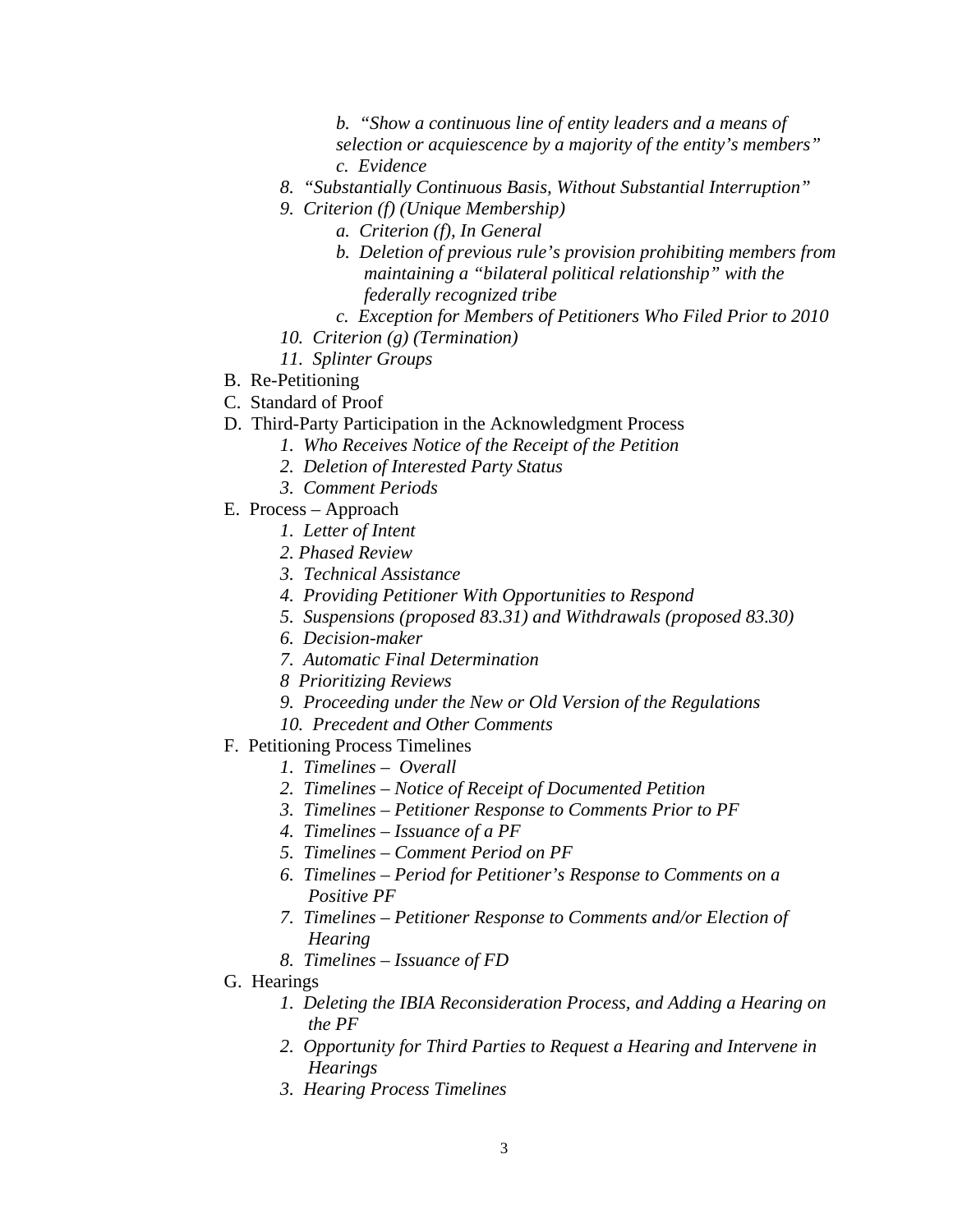- *4. Scope of Record*
- *5. Presiding Judge Over Hearings*
- *6. Conduct of the Hearing*
- *7. Miscellaneous Hearing Process Comments*
- H. Previous Federal Acknowledgment
- I. Automatic Disclosure of Documents
- J. Elimination of Enrollment Limitations
- K. Purpose (Proposed 83.2)
- L. Definitions
	- *1. "Historical"*
	- *2. "Indigenous"*
	- *3. "Tribe"*
	- *4. Other Definitions*

# **IV. Legislative Authority**

# **V. Procedural Requirements**

- A. Regulatory Planning and Review (E.O. 12866 and 13563)
- B. Regulatory Flexibility Act
- C. Small Business Regulatory Enforcement Fairness Act
- D. Unfunded Mandates Reform Act
- E. Takings (E.O. 12630)
- F. Federalism (E.O. 13132)
- G. Civil Justice Reform (E.O. 12988)
- H. Consultation with Indian Tribes (E.O. 13175)
- I. Paperwork Reduction Act
- J. National Environmental Policy Act
- K. Effects on the Energy Supply (E.O. 13211)

# **I. Executive Summary of Rule**

This rule updates Part 83 to improve the processing of petitions for Federal

acknowledgment of Indian tribes, with an aim of making the process more transparent,

promoting fairness and consistent implementation, and increasing timeliness and

efficiency, while maintaining the integrity and substantive rigor of the process. Primary

revisions to the process would:

• Increase timeliness and efficiency by providing for a two-phased review of petitions

that establishes certain criteria as threshold criteria, potentially resulting in the

issuance of proposed findings and final determinations earlier in the process and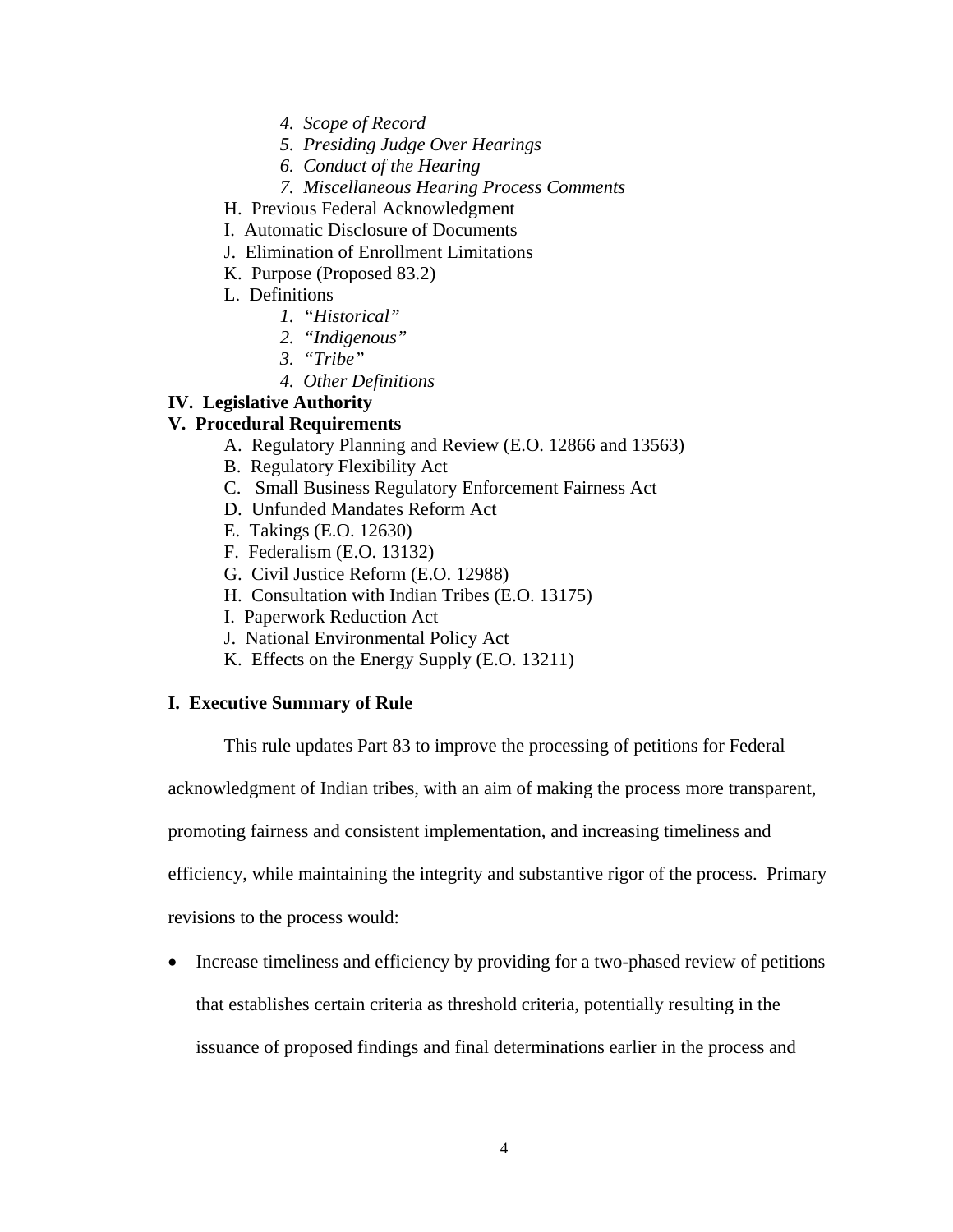thereby expediting negative decisions (e.g., if a petitioner's membership does not consist of individuals who descend from a historical Indian tribe);

- Increase timeliness and efficiency while maintaining the substantive rigor and integrity of the process by providing a uniform start date of 1900 for criteria (a) Identification, (b) Community and (c) Political Influence/Authority;
- Promote fairness and consistent implementation by providing that if a prior decision finding evidence or methodology was sufficient to satisfy any particular criterion, the Department will find that evidence or methodology sufficient to satisfy the criterion for a present petitioner;
- Promote transparency by providing that the Office of Federal Acknowledgment (OFA), rather than the Assistant Secretary, will issue the proposed finding (PF);
- Promote fairness, objectivity, transparency and consistent implementation by offering petitioners who receive a negative PF the opportunity for a hearing, in which third parties may intervene, to address their objections to the PF before an administrative law judge (ALJ) who will then provide a recommended decision to the Assistant Secretary;
- Promote transparency by requiring all publicly available documents relating to a petition be posted on the Department's website and providing broader notice to local governments;
- Promote fairness, transparency and efficiency by providing that the Assistant Secretary will review the PF and the record, including an ALJ's recommended decision, and issue a final determination that is final for the Department, such that any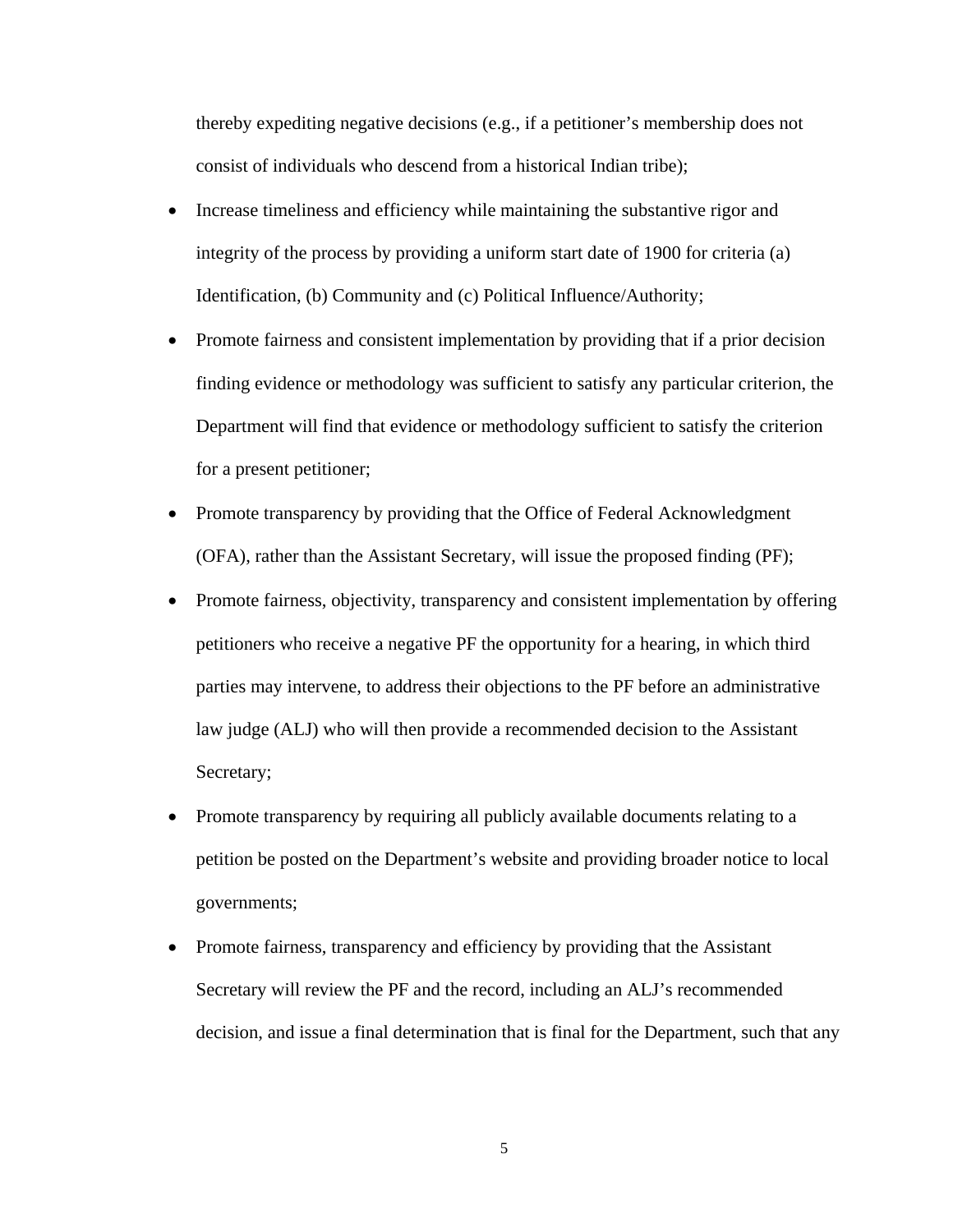challenges to the final determination would be pursued in United States District Court rather than in an administrative forum; and

• Promote efficiency by eliminating the process before the Interior Board of Indian Appeals (IBIA) providing for limited reconsideration of final determinations.

This rule clarifies the criteria by codifying past Departmental practice in implementing the criteria. An overriding purpose for codification is to address assertions of arbitrariness and ensure consistency. If methodology or evidence was sufficient to satisfy a particular criterion in a decision for a previous petitioner, such evidence or methodology is sufficient to satisfy the particular criterion for a current petitioner. This clarification ensures that a criterion is not applied in a manner that raises the bar for each subsequent petitioner. Evidence or methodology that was sufficient to satisfy a criterion at any point since 1978 remains sufficient to satisfy the criterion today.

The rule does not substantively change the Part 83 criteria, except in two instances.

- One instance is that the final rule retains the current criterion (a), requiring identification of the petitioner as an Indian entity, but does not limit the evidence in support of this criterion to observations by those external to the petitioner. In other words, the final rule allows the Department to accept any and all evidence, such as the petitioner's own contemporaneous records, as evidence that the petitioner has been an Indian entity since 1900.
- The other instance in which the criteria is changed is in the review of the number of marriages in support of criterion (b) (community) – past Departmental practice has been to count the number of marriages within a petitioner; this rule instead provides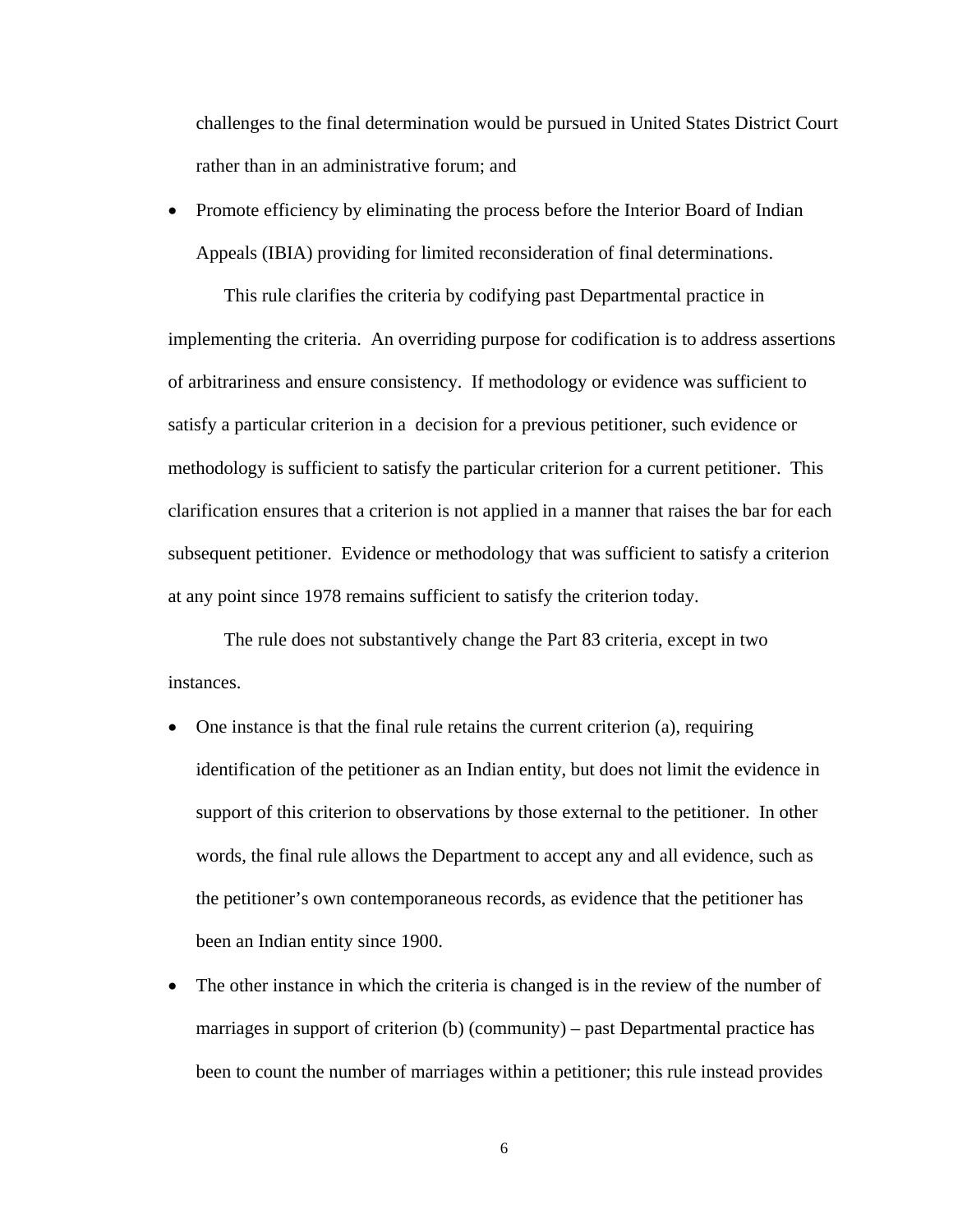that the Department count the number of petitioner members who are married to others in the petitioning group.

The final rule differs from the proposed rule in a number of important respects. First, the final rule does not adopt the proposed evaluation start date for criteria (b) (Community) and (c) (Political Authority) of 1934. *See* the response to comments below. Rather, the final rule starts this evaluation at 1900. The Department does not classify the start date change, from 1789 or the time of first sustained contact to 1900, as a substantive change to the existing criteria because: 1) 1900 is squarely during a particularly difficult Federal policy era for tribes – there were strong forces encouraging allotment of Indian lands and assimilation of Indian people and the federal government discouraged tribes from maintaining community and political authority during that time period; 2) depending on the history of an area, first sustained contact for some petitioners was as late as the mid-1800s; 3) the regulations currently provide for a 1900 start date for criterion (a) and utilization of that start date for over 20 years has demonstrated that the date maintains the rigor of the criteria; 4) records are generally more available beginning in 1900, making the lack thereof more compelling too; and 5) a consistent start date will apply the same documentary burden to every petitioner uniformly across the country. Further, based on its experience in nearly 40 years of implementing the regulations, every group that has proven its existence from 1900 forward has successfully proven its existence prior to that time as well, making 1900 to the present a reliable proxy for all of history but at less expense. Further, in 1994 the Department implemented 1900 as a start date for evaluation of criterion (a) to reduce the documentary burden of this criterion while retaining the requirement for substantially continuous identification as an Indian entity.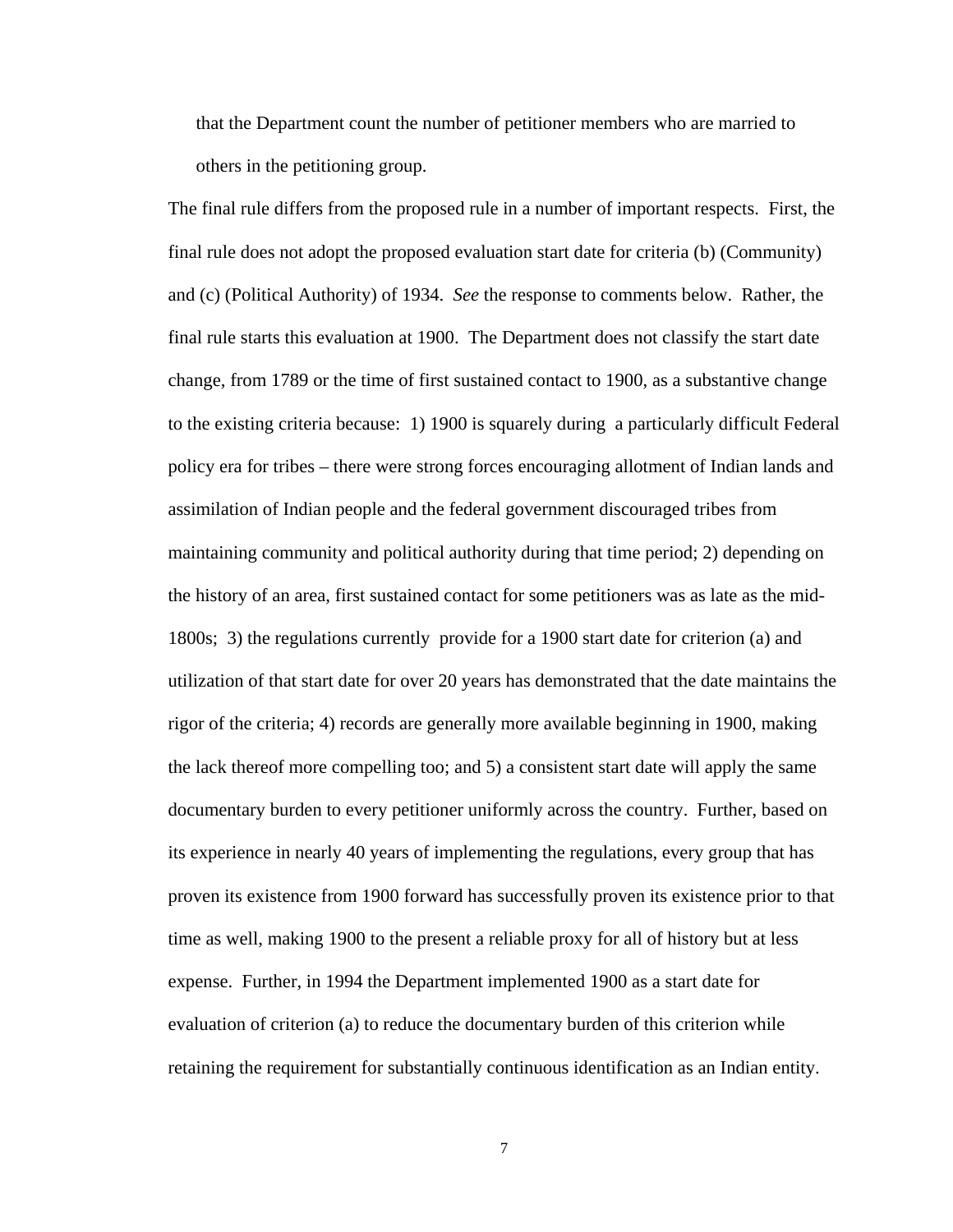In other words, the time since 1900 has been shown to be an effective and reliable demonstration for historical times for criterion (a). Starting the evaluation of the community and political authority criteria will promote uniformity for criteria (a), (b) and (c). Relying upon 1900 as the starting year to satisfy the community and political authority criteria will reduce the documentary burden on petitioners and the administrative burden on the Department, and avoid potential problems with locating historical records, all while maintaining the integrity and rigor of the process.

Second, the final rule defines "historical" as prior to 1900. Using pre-1900 for the end date of "historical" and 1900 for the start date for analysis of community and political influence/authority allows for a rigorous and seamless examination of each petitioner, requiring evidence of descent from a historical Indian tribe that existed prior to 1900 and requiring an evaluation of identification, community, and political influence/authority for more than a century from 1900 to the present. The final rule also retains the current requirement that a criterion be met "without substantial interruption." The final rule does not incorporate the proposed definition of this phrase, instead allowing for the Department's continued interpretation consistent with any past positive finding on a criterion made as part of, or incorporated in, a final agency decision. Consistent with the Department's previous final decisions, documentary gaps longer than 10 years may be justified in certain historical situations and context.

Third, the final rule maintains the current standard of proof as "reasonable likelihood" without the proposed incorporation of judicial explanations of the phrase.

Fourth, the final rule does not incorporate the proposal for limited re-petitioning, as explained in the response to comments below.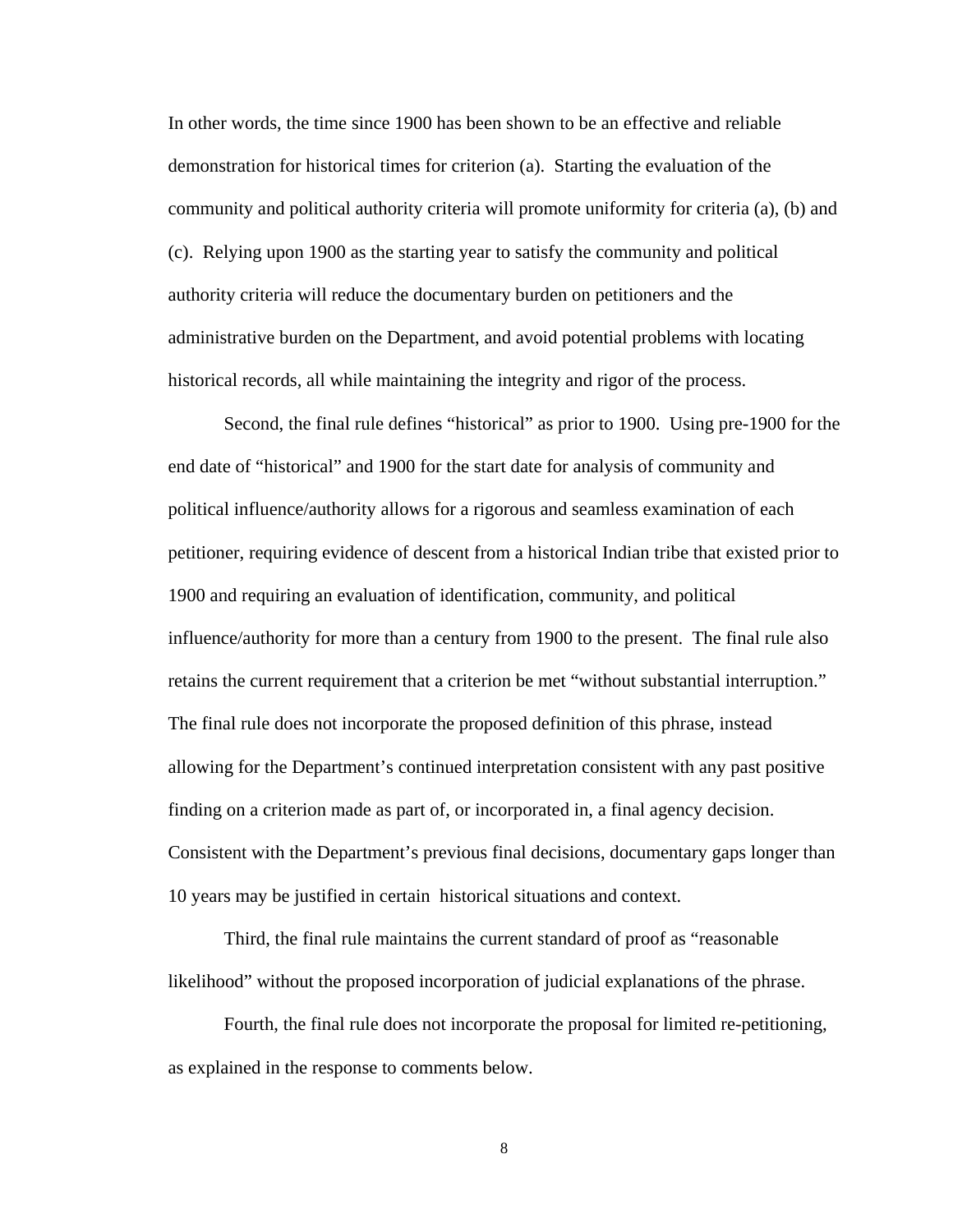To encourage conciseness, which improves transparency and facilitates public understanding of our decisions, the revisions provide that the Department will strive to abide by page limits for the proposed finding and final determination. To ensure transparency, the revisions require the Department to make available on the Internet the narrative of the petition, other parts of the petition, comments or materials submitted by third parties to OFA relating to the documented petition, and any letter, proposed finding, recommended decision, and final determination issued by the Department that the Department is publicly releasing in accordance with Federal law. This rule also comprehensively revises part 83 to comply with plain language standards, using a question-and-answer format.

#### **II. History and Development of the Rule**

For many years, the process for acknowledgment of American Indian and Alaska Native tribes has been criticized as broken. Since the establishment of the Part 83 process, multiple Congressional hearings have been held to address its failings. Some members of Congress, such as Chairman John Barrasso of the Senate Committee on Indian Affairs, have stated that the process simply takes too long. S. Hrg. 112-684 (July 12, 2012). Previous Chairs of the Senate Committee on Indian Affairs, such as Byron Dorgan, have raised similar critiques. S. Hrg. 110-189 (September 19, 2007). Congressional leaders in the House have raised other concerns. For example, Congressman Tom Cole has said that the process is "complex," "controversial," and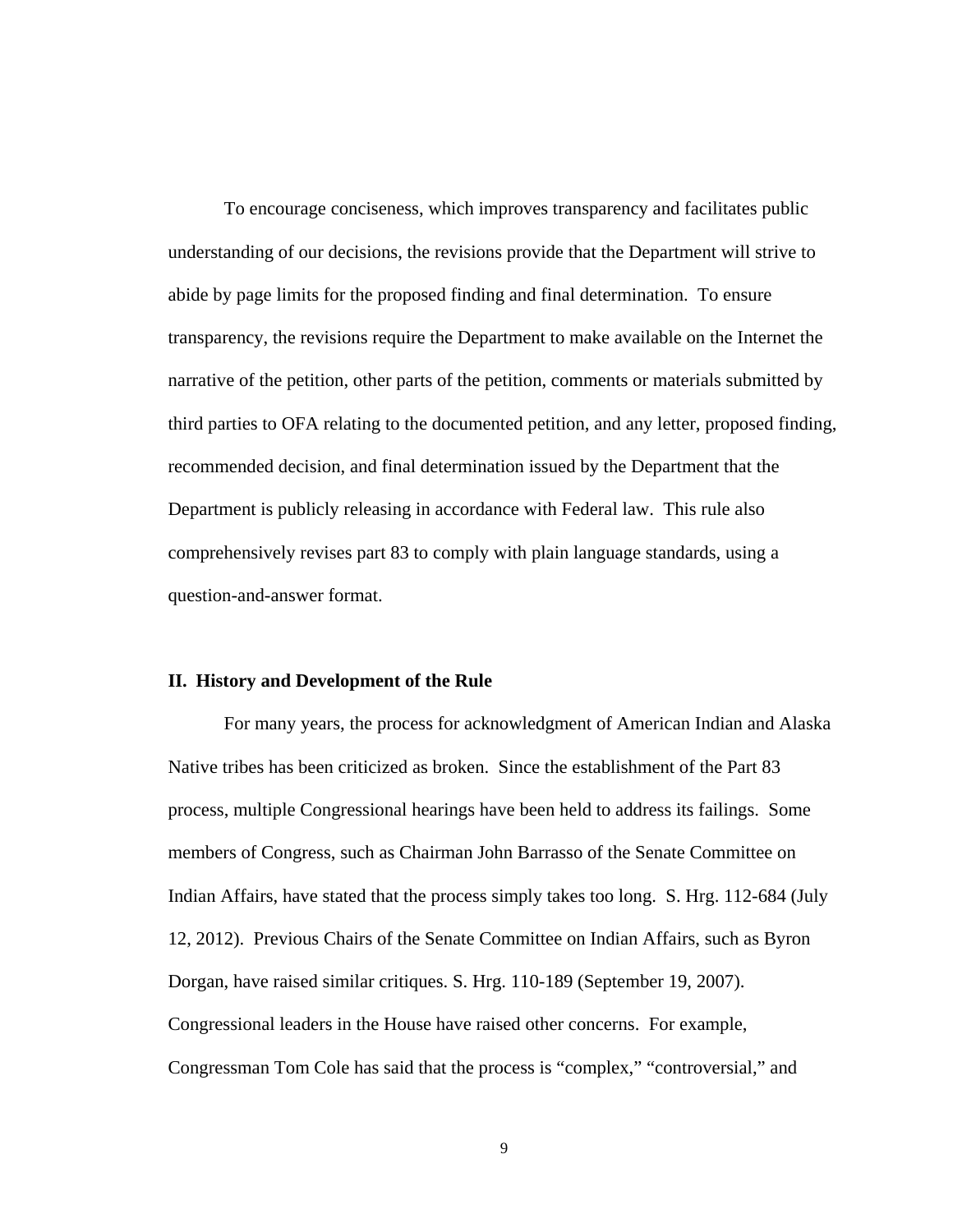"frankly, has not worked well." H. Hrg. No. 110-47 (October 3, 2007). Chairman Don Young has said that "reforms to expedite the process and to upgrade the fairness, consistency, and transparency are warranted." H. Hrg. No. 110-47 (October 3, 2007). Others have supported the Department's efforts to reform Part 83. For example, Senator Tim Kaine stated he is "encouraged by BIA's efforts to improve its federal recognition process" and "support[s] the Department's efforts to expedite the federal recognition process, add transparency, and provide multiple opportunities for petitioners to engage the Department during the decision-making process." September 30, 2014, letter from Senator Tim Kaine to Assistant Secretary – Indian Affairs Kevin K. Washburn.

 Members of Congress are joined by others in criticism of the current regulation. A 2001 GAO Report entitled "Improvements Needed in Tribal Recognition Process" (Nov. 2001), is an example. The political nature of this work has also drawn scrutiny from the Department's Office of Inspector General ("Allegations Involving Irregularities in the Tribal Recognition Process," Report No. 01-I-00329, Feb. 2002).

 Despite wide agreement by the public that this process is broken, solutions are not obvious because members of the public have differing perspectives on the exact nature of the problems. Some reforms are as controversial as the broken process. Individual decisions are highly contested. Of the 51 petitions resolved since this process began, only 17 petitions have been approved for acknowledgment and 34 have been denied. Far more tribes have been recognized by Congress during this time period, and Congress unquestionably has the power, in the first instance, to speak for the United States on recognition of groups as Indian tribes.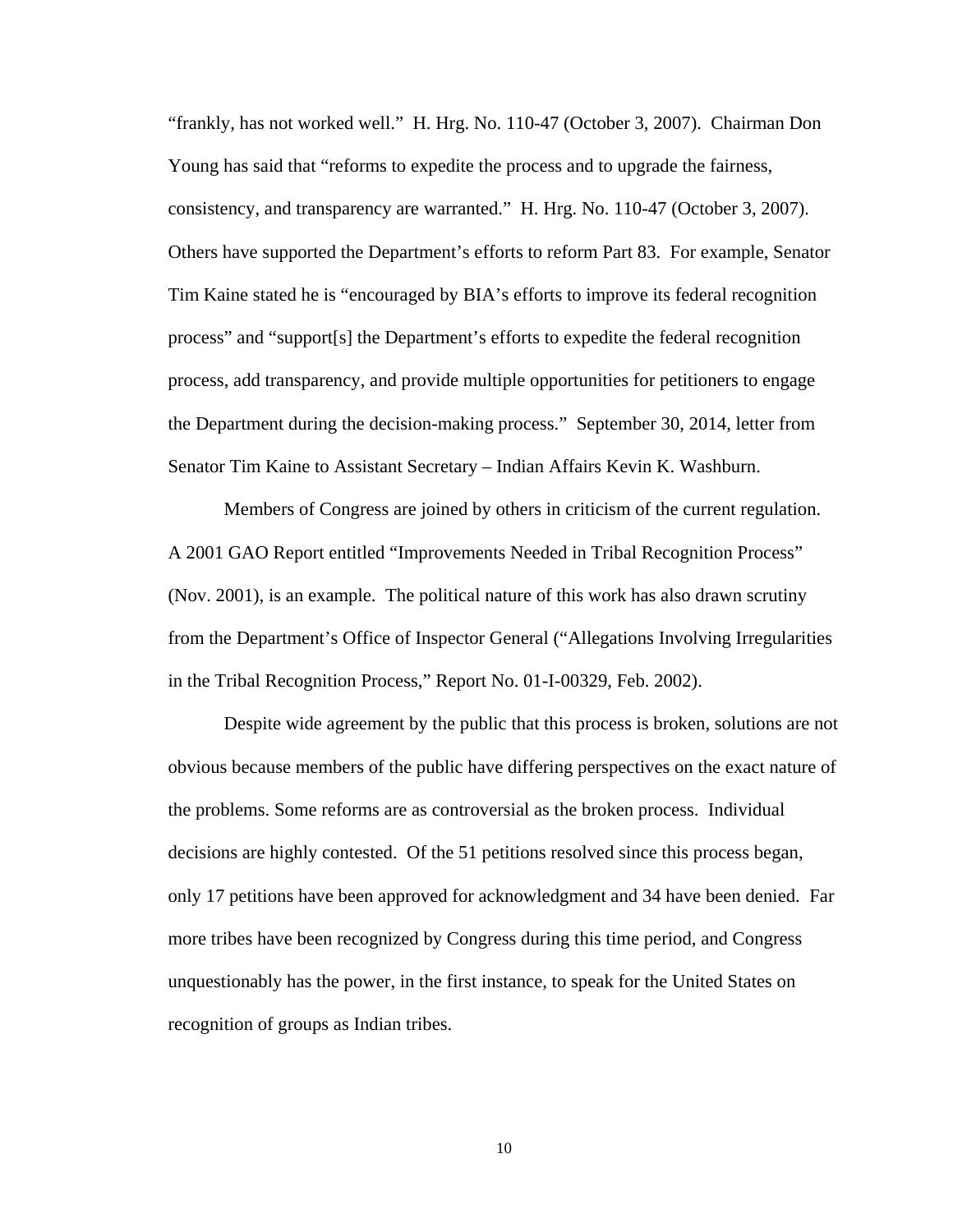Some think that the acknowledgment process is strongly related to gaming. The facts do not bear this out. Many of the petitioning groups came forward a long time ago. As the late Senator Daniel K. Inouye observed, if gaming were the driving force, "we would have to attribute to many of the petitioning tribal groups a clairvoyance that they knew that one day in the distant future there was going to be a Supreme Court decision and thereafter the Congress was going to enact a law authorizing and regulating the conduct of gaming . . . ." S. Hrg 109-91 at 3. Of the 17 tribes that have been recognized since this process began 37 years ago, only 11 have obtained land in trust, a process regulated by an additional, separate set of regulations (25 CFR part 151), and only 9 of these currently engage in Indian gaming. Of course, Congress has enacted a detailed law establishing whether trust land is eligible for gaming. It is set forth in the Indian Gaming Regulatory Act of 1988 (IGRA) and the Department has promulgated separate regulations implementing IGRA (25 CFR part 292). For those 9 tribes that successfully navigated acknowledgment and obtained land in trust, it took, on average, nearly 10 years after acknowledgment to engage in Indian gaming.

 The Department sought wide input in reforming Part 83 and used extraordinary process. It formed an internal workgroup in 2009 to reform the process through rulemaking. At a hearing before the House Subcommittee on Indian and Alaska Native Affairs in March of 2013, the Department explained the process it would follow in pursuing reform and set forth goals. After publicly identifying goals of reform of the regulations, the Department distributed a "Discussion Draft" of revisions to Part 83 in June 2013. In July and August 2013, the Department hosted five consultation sessions with federally recognized Indian tribes and five public meetings at various locations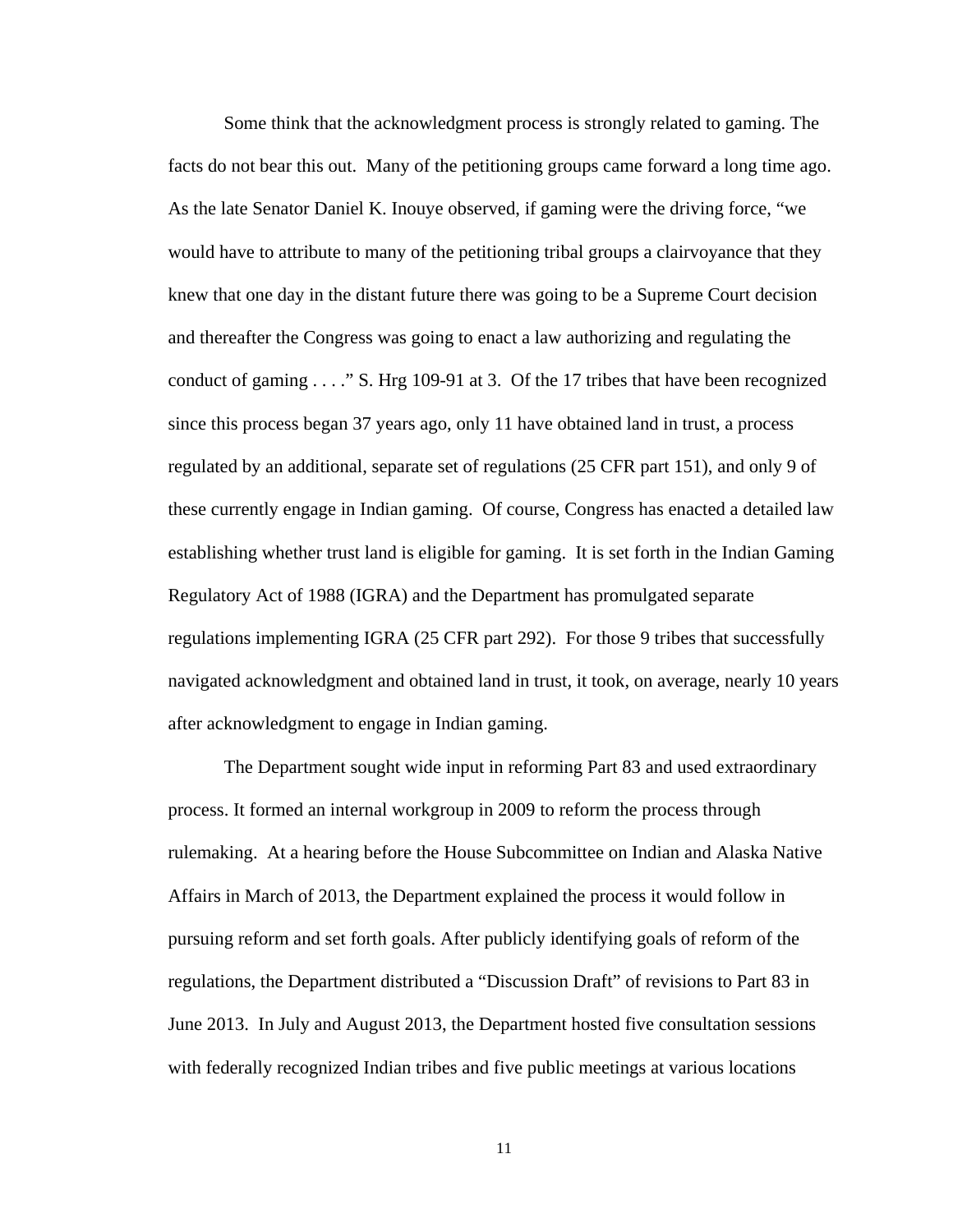across the country. The Department received approximately 350 written comment submissions on the Discussion Draft, which were made available on its website with the transcripts of each consultation and public meeting. After considering all written comments as well as comments received at consultation sessions and public meetings, the Department developed and published a proposed rule. *See* 79 FR 30766 (May 29, 2014).

# **III. Comments on the Proposed Rule and the Department's Responses**

The proposed rule was published on May 29, 2014. *See* 79 FR 30766. In response to requests, the Department then extended the initial comment deadline of August 1, 2014, to September 30, 2014. *See* 79 FR 44149. Throughout July 2014, the Department held public meetings and separate consultation sessions with federally recognized Indian tribes at regional locations across the country. In response to requests for additional meetings and consultations, the Department added two teleconference consultation sessions for federally recognized Indian tribes and two teleconference sessions for the public, which were held in August 2014. During the public comment period, the Department received over 330 written comment submissions plus several form letters, one of which included hundreds of signatories.

Federally recognized tribes from across the country weighed in on the proposed rule. Tribes such as the Crow Nation, the Stockbridge-Munsee Band of Mohican Indians, the Seminole Tribe of Florida, the San Juan Southern Paiute Tribe, the Mashantucket Pequot Tribal Nation, and the Mashpee Wampanoag Tribe expressed support for the proposed rule. Other tribes such as the Eastern Band of Cherokee, the Confederated Tribes of the Grand Ronde Community of Oregon, the Muckleshoot Indian Tribe, and the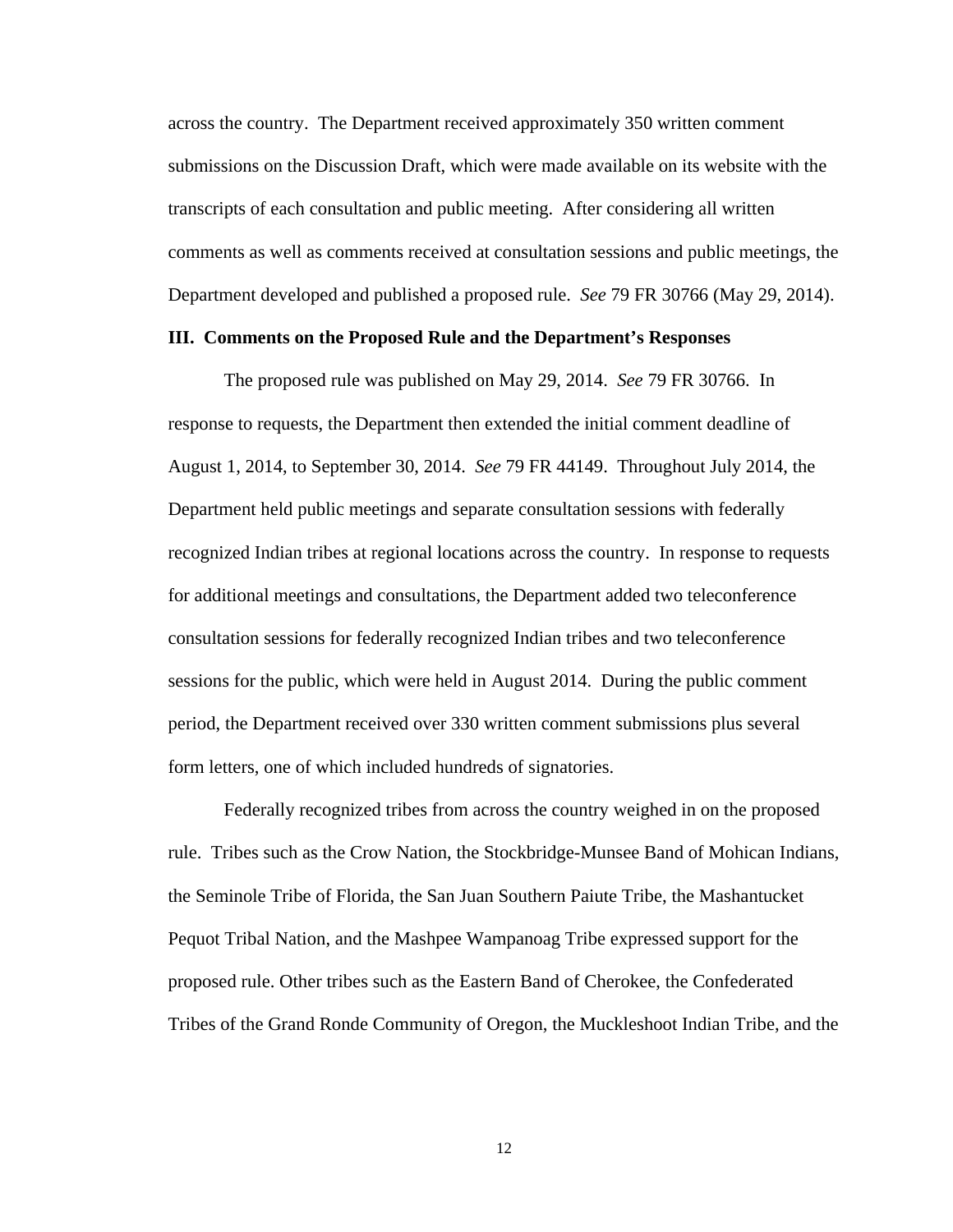Temecula Band of Luiseno Mission Indians expressed opposition to and concerns with certain proposed changes.

State and local governments also commented on the proposed rule. States such as Connecticut and numerous counties and local governments, such as Sonoma County in California, strongly opposed the proposed rule. In contrast, Governor Bullock of Montana strongly supported the proposed rule.

The Department reviewed each of the comments received and has made several changes to the proposed rule in response to these comments. The following is a summary of comments received and the Department's responses.

# **A. Criteria**

### *1. Criteria, Generally*

The criteria in the proposed and final rule are set out at 83.11. Many commenters stated that the proposed rule would "weaken" the criteria. These commenters stated that the criteria would be weakened by: allowing for a presumption of continuous existence from 1789/first sustained contact to 1934; weakening listed items of evidence and adding new, potentially invalid forms of evidence; increasing allowable gaps in evidence; and deleting the requirement for external identifications. Further, these commenters asserted that the changes would: exceed the Department's authority; be inconsistent with longstanding precedent; redefine tribes as racial, rather than political, entities; allow appropriation of tribes' identities; violate the trust responsibility; and fail to meet the stated goals for efficiency or transparency.

Commenters also specifically argued for and against reliance on different types of evidence, including: the California Indian judgment rolls; oral history; and recognition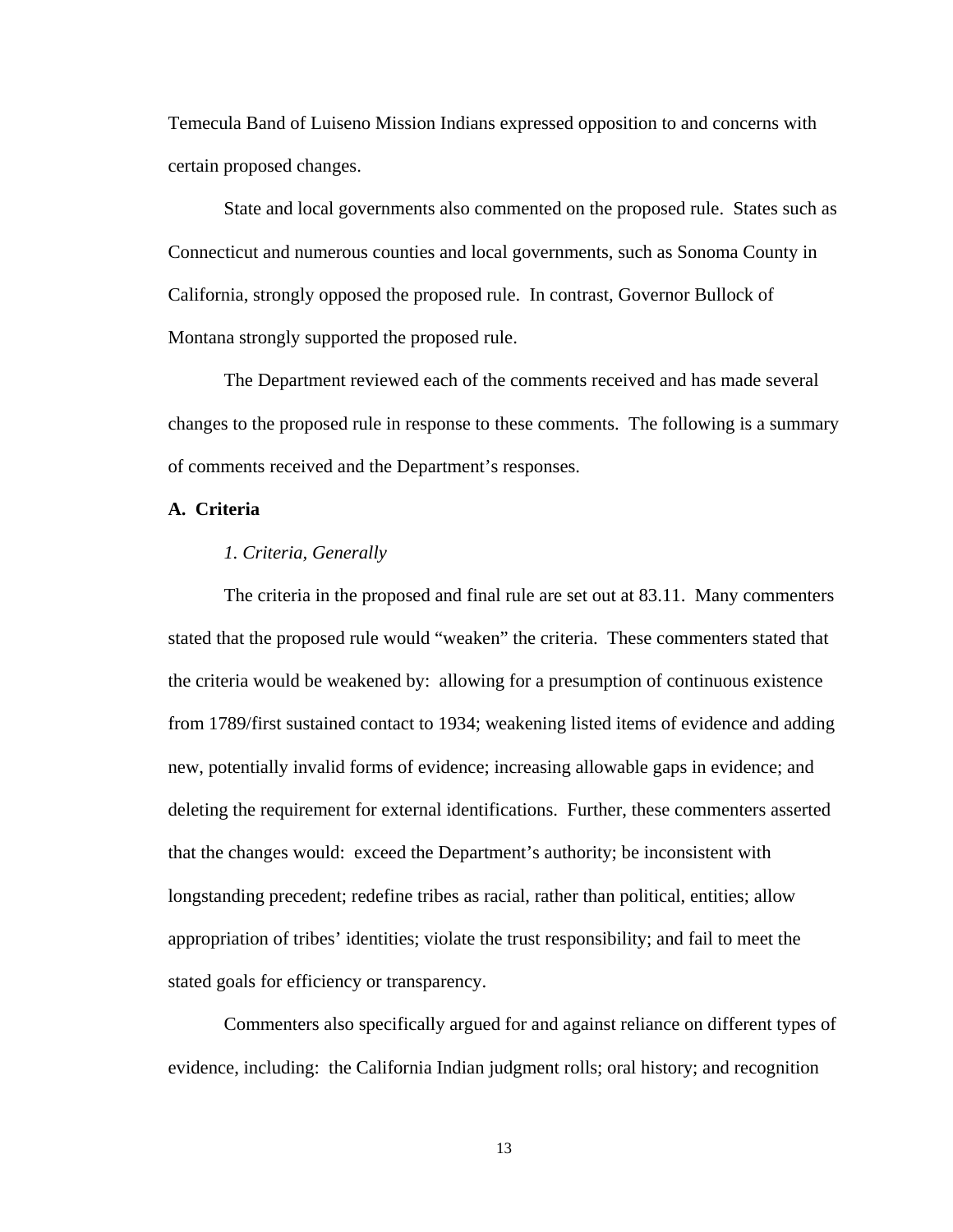by courts under criteria derived from *Montoya v. United States*, 180 U.S. 261 (1900). Some requested the addition of language that evaluation of the criteria will be based on the totality of the circumstances and evidence and/or consideration of specific circumstances. Some commented that while the basic criteria have not changed, the criteria are continually being reinterpreted in a way that makes them more onerous. Other commenters described the impacts to localities and others of weakening the criteria and argued that the "broken" parts of the acknowledgment process could be fixed through better staffing and clearer guidelines, rather than changing the criteria.

*Response:* In light of comments expressing concern that the proposed rule would weaken the criteria, the final rule minimizes changes to the criteria, as described below. Instead, and in light of comments about the increasingly burdensome application of the criteria, it works to ensure consistent application across time. Given that the criteria have remained substantively unchanged since 1978, the amount and type of evidence that was sufficient to satisfy a particular criterion in 1980 remains sufficient today. Our review of the Department's prior decisions confirms that, as a matter of both logic and fairness, evidence that has supported positive findings as to particular criteria in the past should support similar findings for present petitioners. Any other petitioning group that meets the same rigorous criteria should be recognized. Petitioning groups ought not face criteria that are interpreted more narrowly.

The proposed rule would have provided that the Department will apply the criteria "consistently with threshold standards utilized to acknowledge other tribes under this part." The final rule at  $83.10(a)(4)$  adopts a modified version of this provision, to better ensure consistency with precedent, which expressly provides that if there is a prior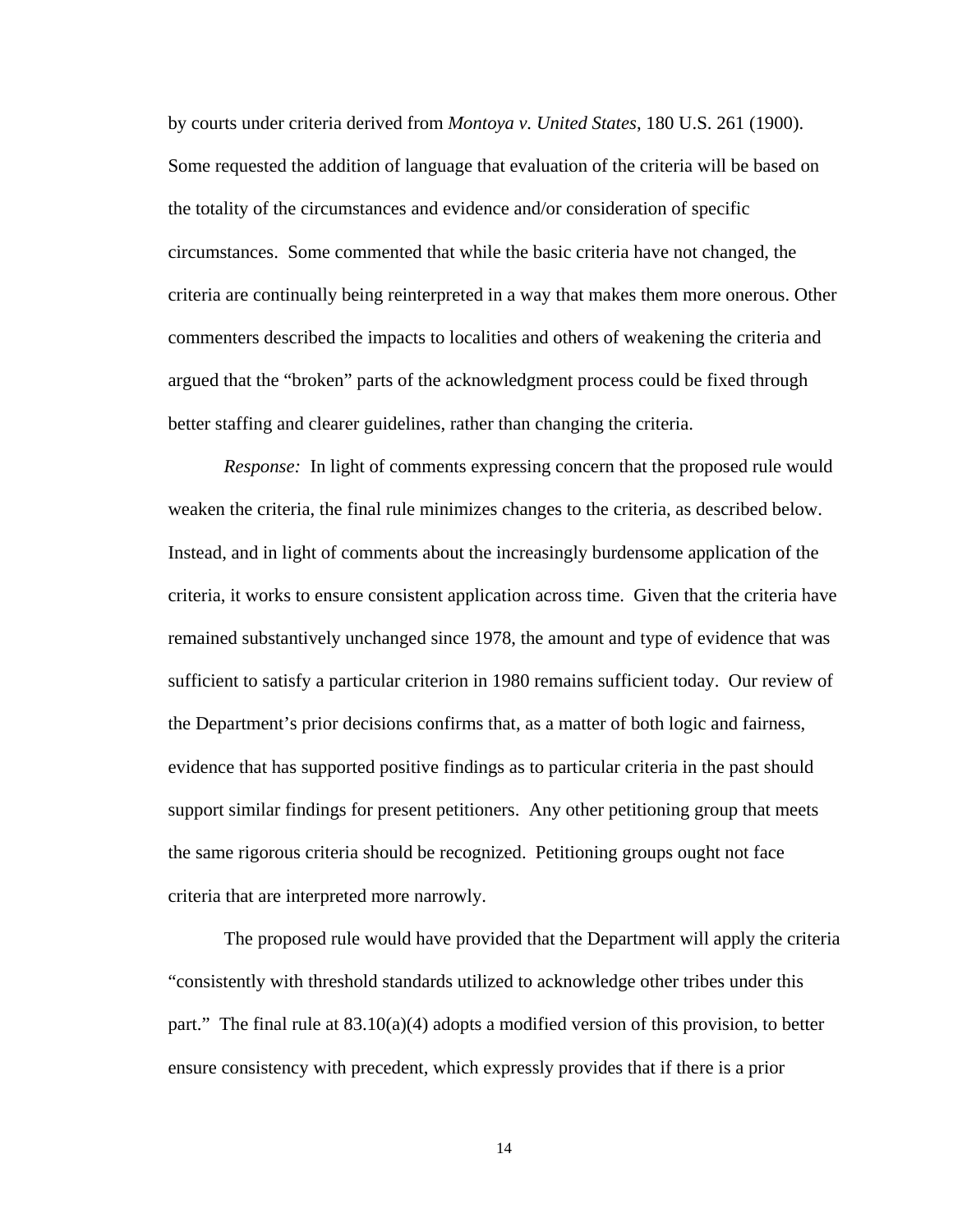decision finding that evidence or methodology was sufficient to satisfy any particular criterion in a previous petition, the Department will find that evidence or methodology sufficient to satisfy the criterion for a present petitioner. In other words, a petitioner today satisfies the standards of evidence or baseline requirements of a criterion if that type or amount of evidence was sufficient in a previous decision. These prior decisions on criteria provide examples of how a criterion may be met. Even decisions finding a criterion was met in a final determination that was, on the whole, negative, provide examples of how a criterion can be met. Decisions finding a criterion was met in positive final determinations are especially compelling, however (*see* decisions such as those issued for the Grand Traverse Band of Ottawa and Chippewa Indians, the Jamestown S'Klallam Tribe, the Tunica-Biloxi Indian Tribe, the Death Valley Timbi-sha Shoshone Tribe, the Poarch Band of Creeks, the San Juan Southern Paiute Tribe of Arizona, Mohegan Indian Tribe, the Jena Band of Choctaw Indians, etc.). For example, evidence and methodology found sufficient by the Department to satisfy criterion (e) for tribes such as the Poarch Band of Creeks or Death Valley Timbi-sha Shoshone Tribe is sufficient under these final regulations for any subsequent petitioner. To be sure, some successful petitioners have provided more evidence to satisfy a particular criterion than other successful petitioners. However, the fact that a successful petitioner may have vastly exceeded a baseline threshold of a particular criterion does not raise the bar for subsequent petitioners. Section  $83.10(a)(4)$  ensures that the basic criteria are not reinterpreted to apply any more onerously than they have been applied to a previous petitioner that has satisfied that criterion.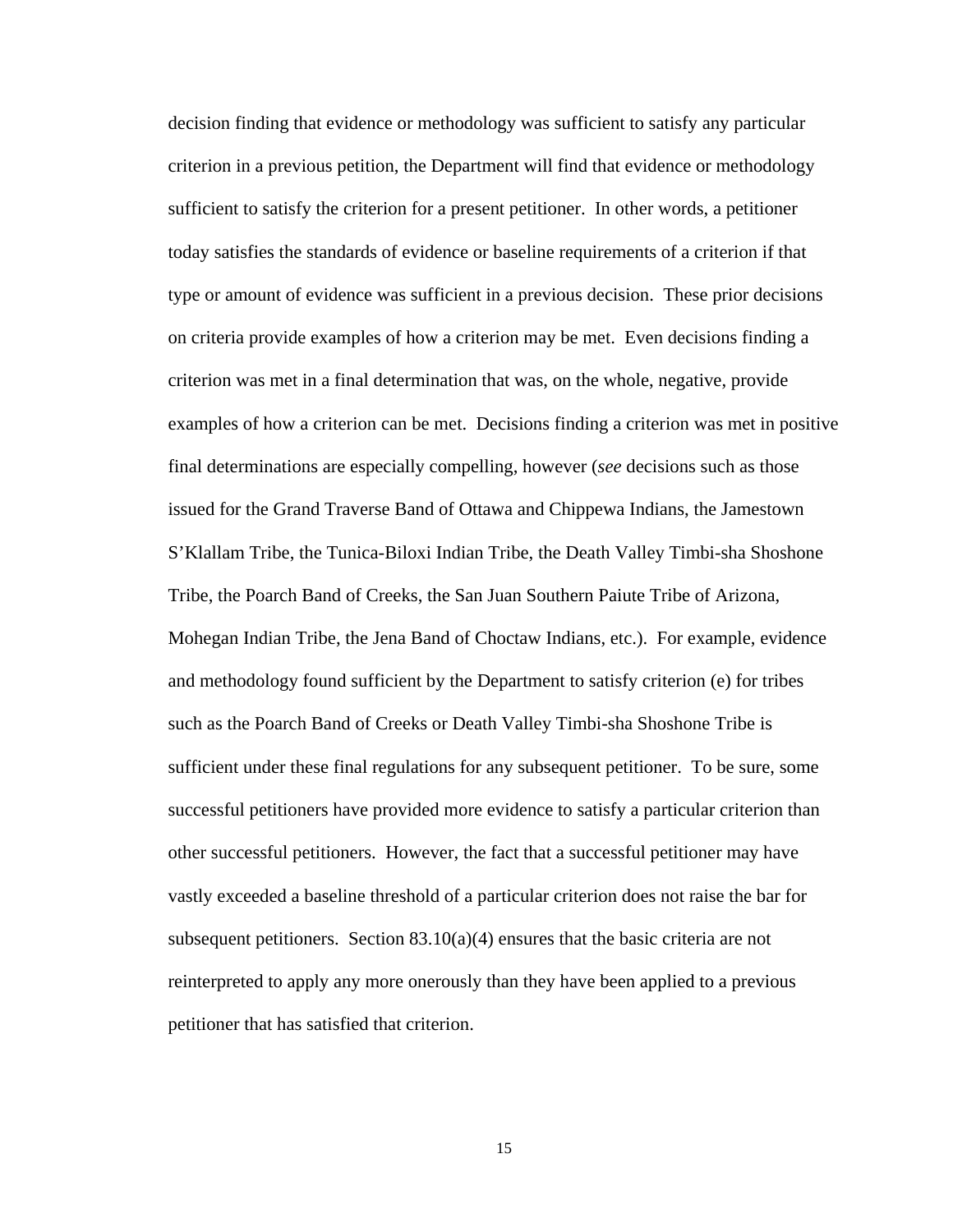Obviously, if there is significant actual countervailing evidence with regard to a petition that was not present in a previous positive determination on a criterion, the Department may consider whether the prior positive decision provides an appropriate precedent. Thus, for example, evidence or methodology that seems similar to that applied in a prior positive determination on a criterion may be evaluated differently in light of substantial countervailing evidence showing significantly different historical facts and circumstances. However, such affirmative significant countervailing evidence does not necessarily preclude a positive determination. It remains the Department's responsibility to consider such evidence and provide an explanation of the significant countervailing evidence when deciding whether a criterion has been satisfied. Absent significant affirmative countervailing evidence, if the evidence or methodology was deemed sufficient in a previous positive decision on a criterion, it will be deemed sufficient for all current and future petitioners for that criterion.

The final rule generally does not change how different types of evidence are evaluated or weighed, but does add certain categories of evidence. In one instance (criterion (a)), a new category of evidence is allowed to address issues of fairness. In other instances, categories of evidence are added to clarify the Department's past practice in accepting such evidence (e.g., Indian educational institutions may be evidence of the Community criterion; land set aside by a State for the petitioner or collective ancestors of the petitioner that was actively used by the community may be evidence of Community or Political Influence/Authority criteria; and historian and anthropologist records as evidence of the Descent criterion). These do not reflect substantive changes in the criteria and includes evidentiary categories that might have been considered previously;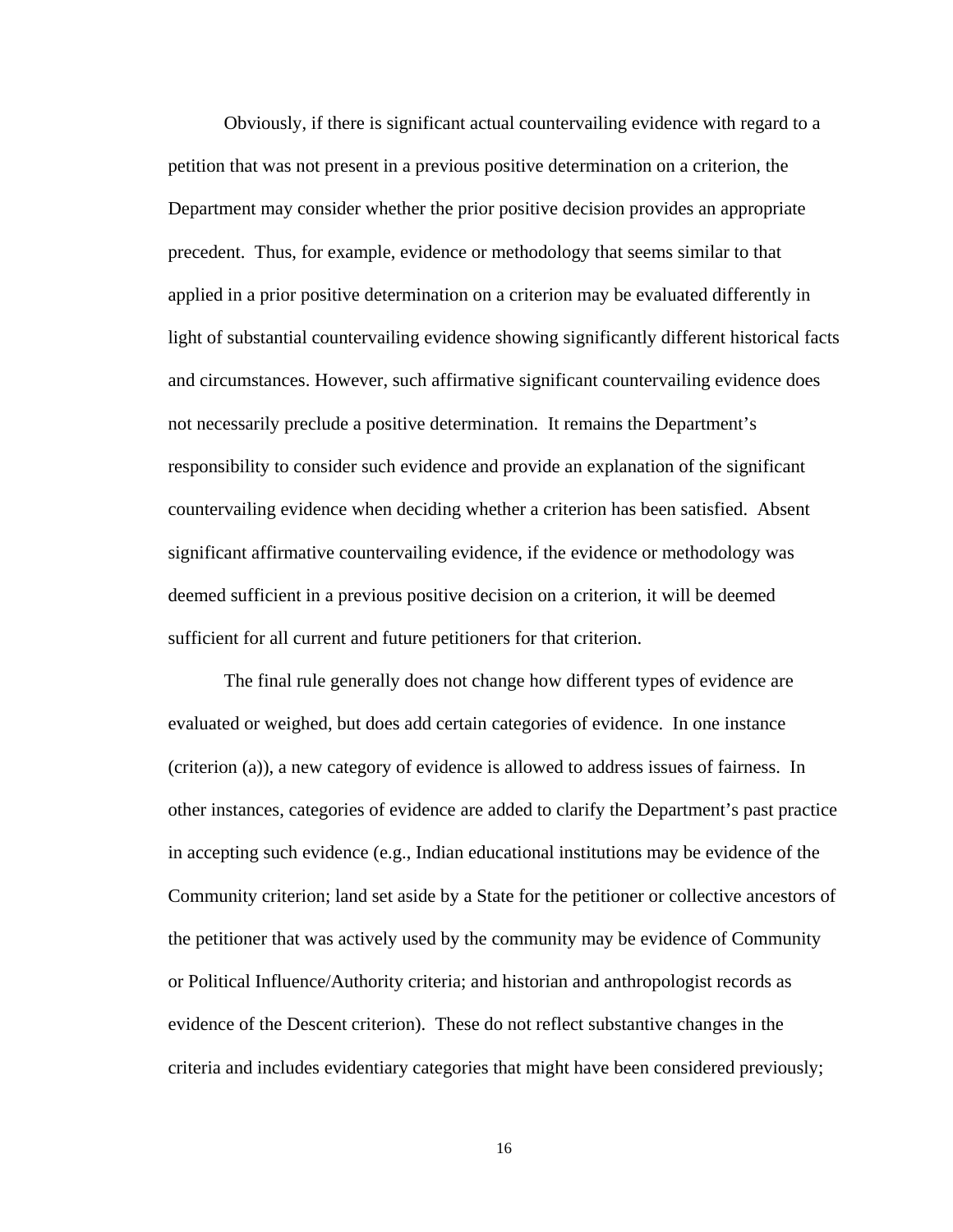this change is simply meant to be explicit about the value and relevance of certain evidence. The final rule does not incorporate language regarding the totality of the circumstances and evidence because the rule already provides the parameters within which the Department will evaluate the criteria. *See* 83.10(b) (providing that the Department will apply the criteria in context with the history, regional differences, culture, and social organization of the petitioner, etc.). The proposed rule would have provided that the Department will apply the criteria "consistently with threshold standards utilized to acknowledge other tribes under this part." The final rule adopts a modified version of this provision, to better ensure consistency with precedent, which states that if there is a prior decision finding evidence or methodology to be sufficient to satisfy any particular criterion previously, the Department shall find it sufficient to satisfy the criterion for a present petitioner.

*2. Criterion (a)* 

# *a. Proposed Elimination of Current "Criterion (a)" and Requirement for External Observer as an Independent Criterion*

The existing criterion (a) required that external observers identify the petitioner as an Indian entity; the proposed rule would have eliminated this requirement for evidence of external observations. Many who commented supported the proposed elimination of this requirement as an independent criterion because outside assessments of Indian tribes may be based on folk beliefs about "Indianness." Moreover, it has been said to be unfair to rely on external identification because tribal groups were sometimes forced into hiding to avoid persecution by outside groups. Commenters noted that external identifications have been inaccurate in the past, as shown by the fact that outsiders have denied or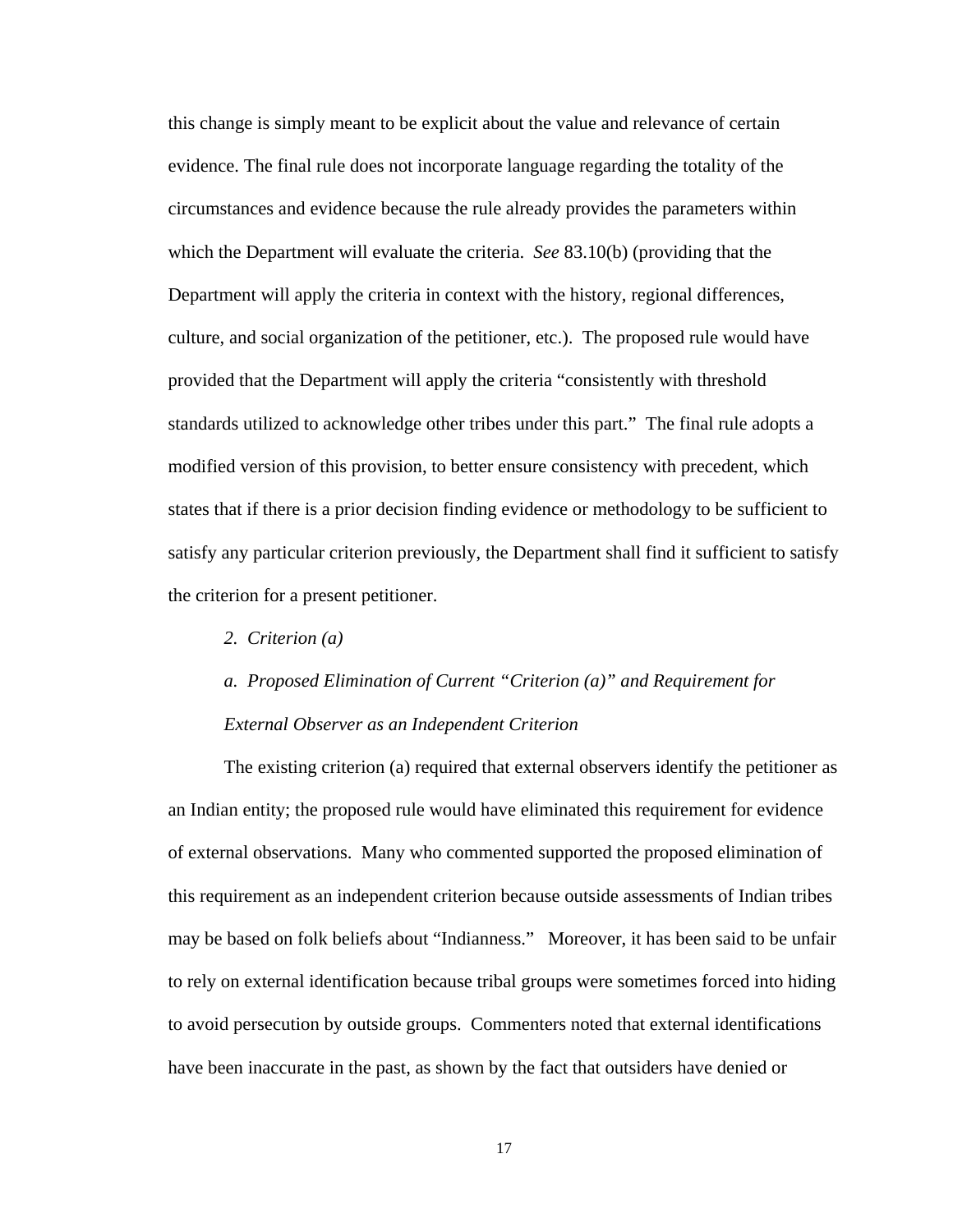mischaracterized the Indian entity of many currently federally recognized tribes. Some commenters pointed out that, because no petitioner has been denied solely on this criterion, it is of limited value and yet has consumed considerable petitioner and Department time and resources. Several other commenters opposed eliminating this criterion, stating that any petitioner that truly qualifies as a tribe should be able to prove external identifications, and that tribal existence should not be based completely on selfassertion and self-identification or on historical material the petitioner developed through its own resources.

*Response:* The Department agrees with commenters' concerns regarding the unfairness of having an independent requirement for external identifications. The Department also considered other commenters' concerns with eliminating the criterion, which stated that some external evidence is appropriate to avoid a situation where a group relies merely on its own self-assertion that it is, and has been, an Indian tribe. The final rule retains the current criterion (a), requiring identifications on a substantially continuous basis since 1900, with an adjustment to accept identifications by the petitioner in the same manner as we would accept identifications by external sources.

While there may be factors affecting how outsiders view an Indian entity, allowing evidence from the Indian entity itself for a particular time period to demonstrate that the entity identified itself as an Indian entity addresses this concern. With regard to concerns that a petitioner may have mostly, or even only, self-identifications rather than external identifications, the Department does not find these concerns compelling. An entity that descends from a historical tribe and exists continuously as a community with political influence/authority is still a tribe, regardless of whether records of external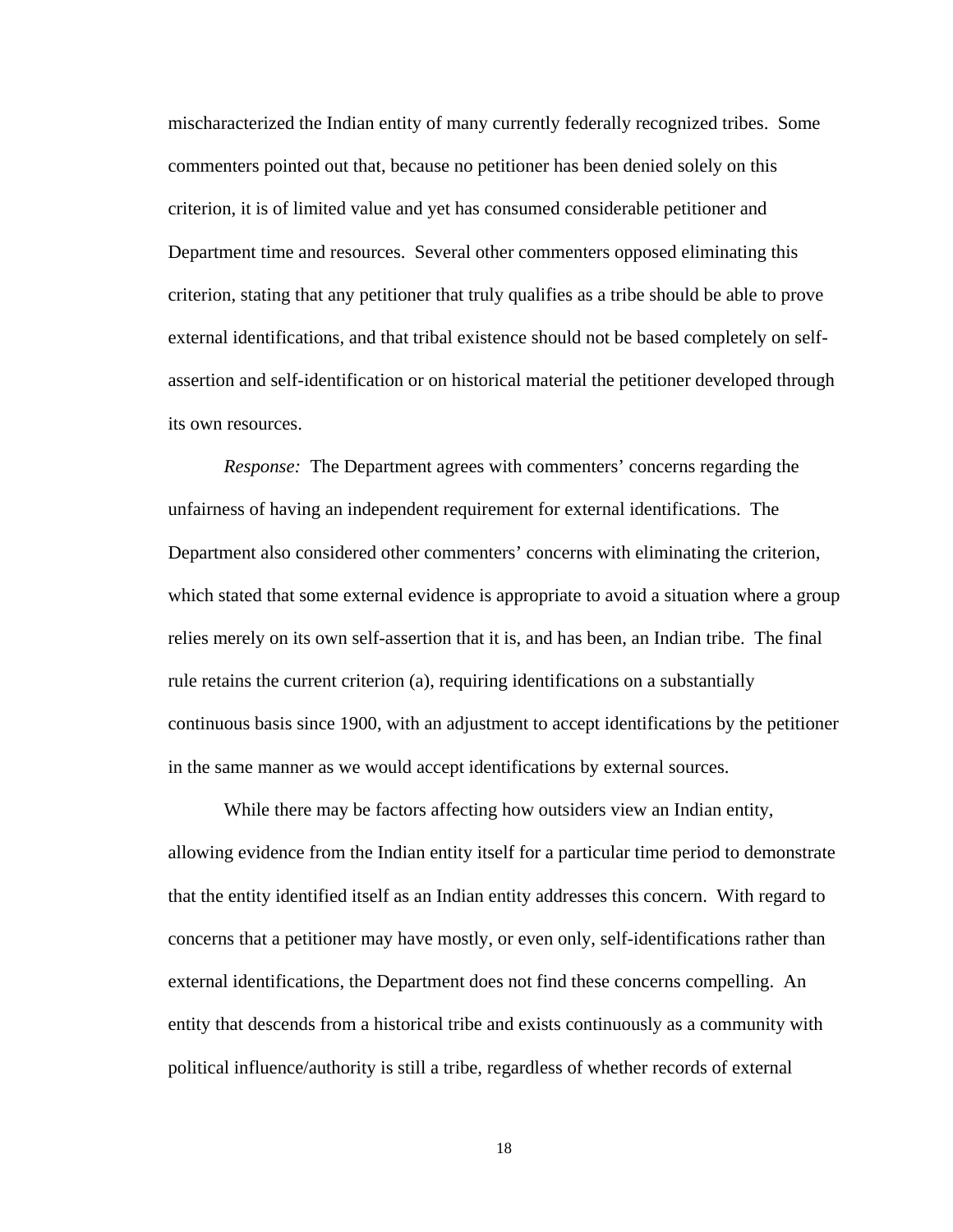observers identify the tribe as an Indian entity. But the tribe's continued view of itself as an Indian entity is essential. To the extent the commenters are concerned that a petitioner could recreate past self-identifications, the final criterion (a) requires contemporaneous self-identifications, just as external identifications must be contemporaneous.

The Department believes that it is appropriate to retain the 1900 starting date for requiring evidence of identifications on a substantially continuous basis for the reasons stated in the 1994 rulemaking. *See* 59 FR 9280, 9286 (February 25, 1994). While the requirements of this criterion consume both petitioner and Departmental time, we have determined the final rule strikes a balance, taking into account the comments advocating substantial changes to or elimination of criterion (a) and those comments that advocated no change.

## *b. Proposed Criterion (a), Requiring Narrative of Pre-1900 Existence*

Many commenters requested clarification of the proposed criterion (a) at proposed 83.11(a), specifically asking for clarification on what evidence would be sufficient; whether the phrase "generally identified" indicates external identifications are still required; whether "a point in time" means any point in time chosen by petitioner, or chosen by the Department; whether 1900 is a general benchmark or definitive date; and what standard the Department will use to judge this criterion.

Some commenters opposed the proposed criterion (a), stating that it does not meet the requirement for showing continuous political existence during historical times, that the "slightest connection" to a historical tribe prior to 1900 and existence of a contemporary tribal organization would be sufficient under this criterion, and that it does not sufficiently guard against a petitioner claiming a recognized tribe's identity and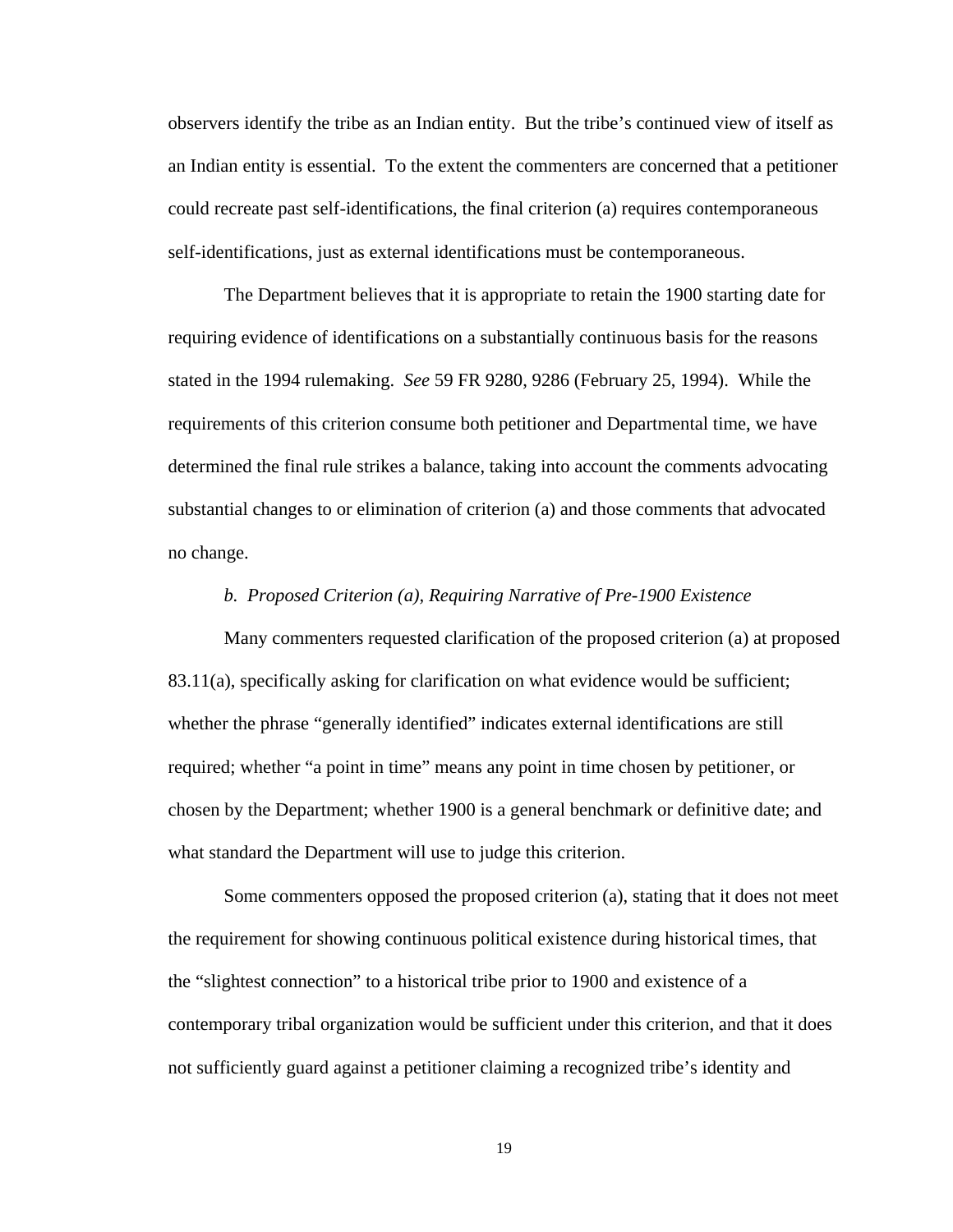history. These commenters also stated the criterion lends itself to politics-based rather than merits-based decisions. Commenters also objected to requiring a showing of existence at only one point prior to 1900. These commenters found the deletion of the requirement for external identification criteria in favor of a brief narrative showing that the group existed as a tribe at some point "alarming."

*Response:* As discussed above, the Department has decided to retain the current criterion (a), with some adjustments, in lieu of the proposed criterion (a). *See* final 83.11(a). The comments we received on the proposed criterion (a) expressed concern that the proposed criterion was not specific enough, but we received no suggestions for specifications that would address all commenters' concerns. In attempting to identify revisions that would sufficiently address all commenters' concerns with the proposed criterion (a), the Department determined that the current criterion (a) should be retained with a revision to allow for the petitioner's own records to serve as evidence.

- *3. Criterion (e) Descent*
- *a. Requirement for 80 percent Descent*

We received comments both in support of and in opposition to the proposed requirement at proposed  $83.11(e)$  that petitioners show that at least 80 percent of their membership descends from a historical tribe. Those in support stated that using a quantitative measure is appropriate here because petitioners have lists of their members. Some stated that using 80 percent is appropriate for determining Indian ancestry in general, but not for showing a connection to a specific historical tribe because records that identify historical tribes do not contain censuses of the members. Some commenters, including some federally recognized tribes, strongly opposed any percentage less than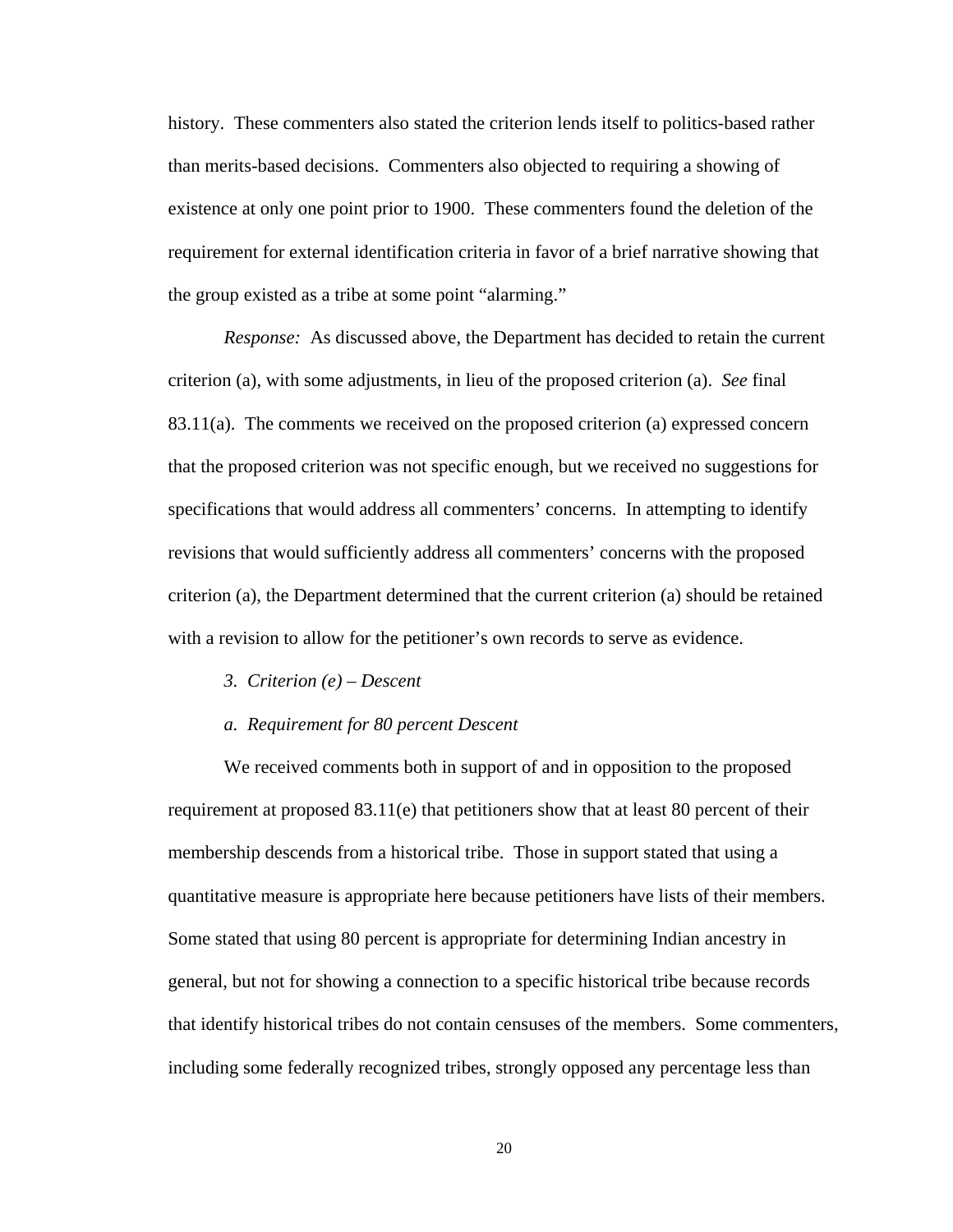100 percent, and opposed using 80 percent because it could effectively allow for a petitioner with a membership of 20 percent non-Indians. A few commenters stated that the percentage requirement should be less than 80 percent to account for lack of records.

*Response:* The final criterion (e) remains substantively unchanged from the current criterion (e). While the final rule does not include a percentage, this criterion will continue to be applied consistently with previous decisions. Evidence and methodology sufficient in positive decisions on criterion (e), such as Tunica-Biloxi Indian Tribe, Poarch Band of Creeks, and Death Valley Timbi-sha Shoshone Tribe, will continue to be sufficient to satisfy criterion (e) under these final regulations. The Department aims to maintain consistency in applying the baseline utilized to satisfy the criteria. The 80 percent threshold was not intended to be a change in policy; it merely attempted to codify this existing Departmental practice. Yet a number of commenters expressed concern both for and against codifying this number, so the rule does not incorporate the 80 percent threshold. Instead, the criterion is satisfied if the petitioner provides evidence and utilizes methodology consistent with any previous positive determination under this criterion.

## *b. Descent as a Race-Based Criterion*

Some commenters stated that criterion (e) should be deleted because it is racebased, while tribal membership is a political classification.

*Response:* The Department recognizes descent from a political entity (tribe or tribes) as a basis from which evaluations of identification, community, and political influence/authority under criteria (a), (b), and (c) may reveal continuation of that political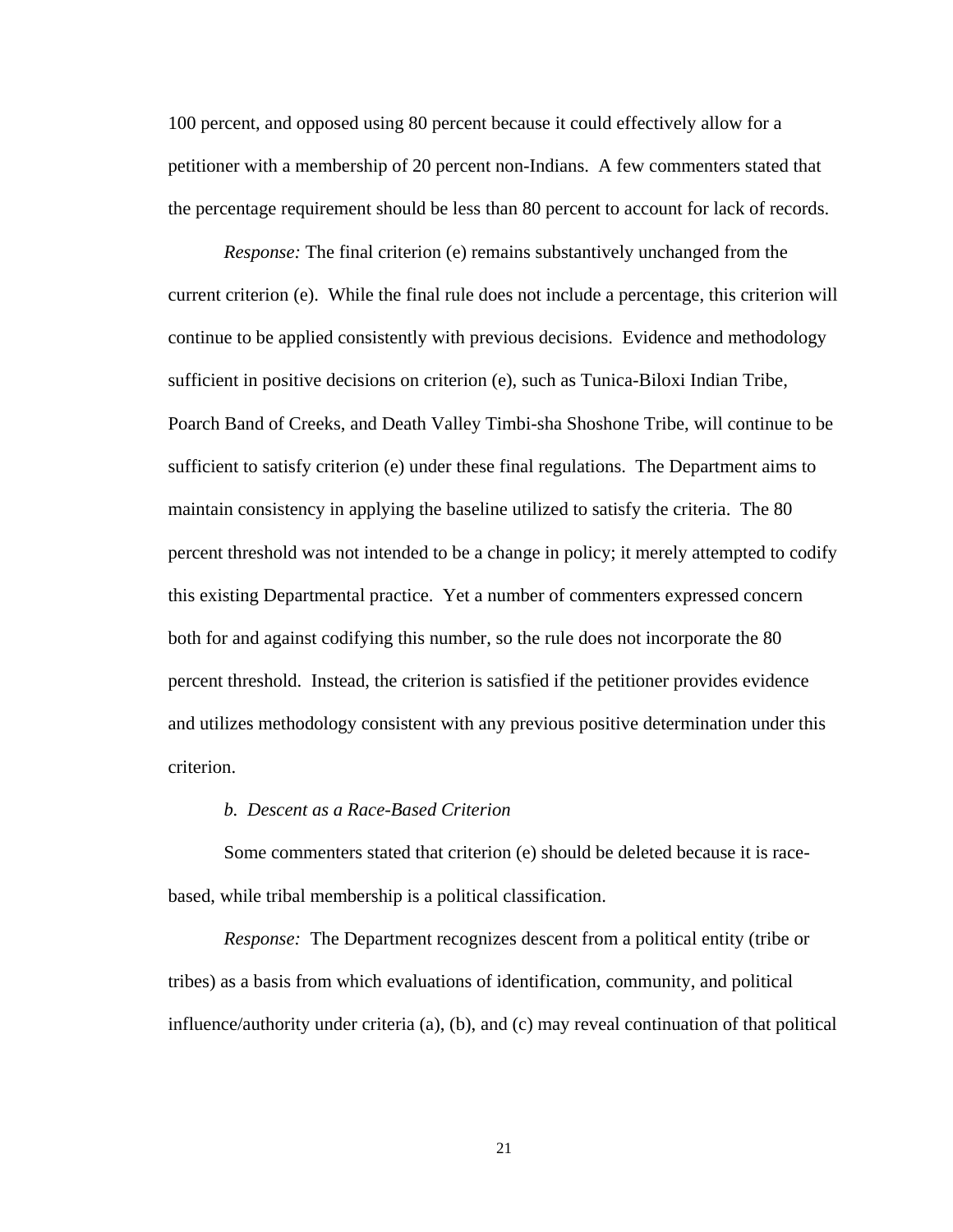entity. Evidence sufficient to satisfy (e) is utilized as an approximation of tribal membership before 1900.

#### *c. Defining "historical" to be before 1900*

Commenters opposed, and others supported, defining "historical" to be before 1900. Some requested clarification for the beginning date of the "historical" period. Some commenters also requested clarification of "historical tribe" to require that the tribe functioned autonomously, and to ensure that a petitioner does not claim the same historical tribe as that claimed by a federally recognized tribe.

*Response:* The final rule defines "historical" to be before 1900, maintaining the same approach as the proposed rule but clarifying that the year 1900 is not included in the "historical" period. The final rule does not identify the beginning date for the "historical" period, but it necessarily must be some date prior to 1900. The final rule does not identify the beginning date for the historical period to be 1789 or the period of earliest sustained non-Indian settlement and/or governmental presence in the local area, whichever is later, because these beginning dates would not achieve any reduction in the documentary or administrative burden. The term "autonomous" has been reinserted in the definitions and political influence/authority criterion to require autonomous functioning since 1900, which is satisfied if evidence is provided consistent with any previous positive finding of this criterion.

#### *d. Evidence in Support of Descent*

We received several comments either requesting clarification of the phrase "most recent evidence" in proposed criterion (e) or opposing the requirement to rely on the "most recent evidence" as limiting the Department's ability to examine or rely on earlier,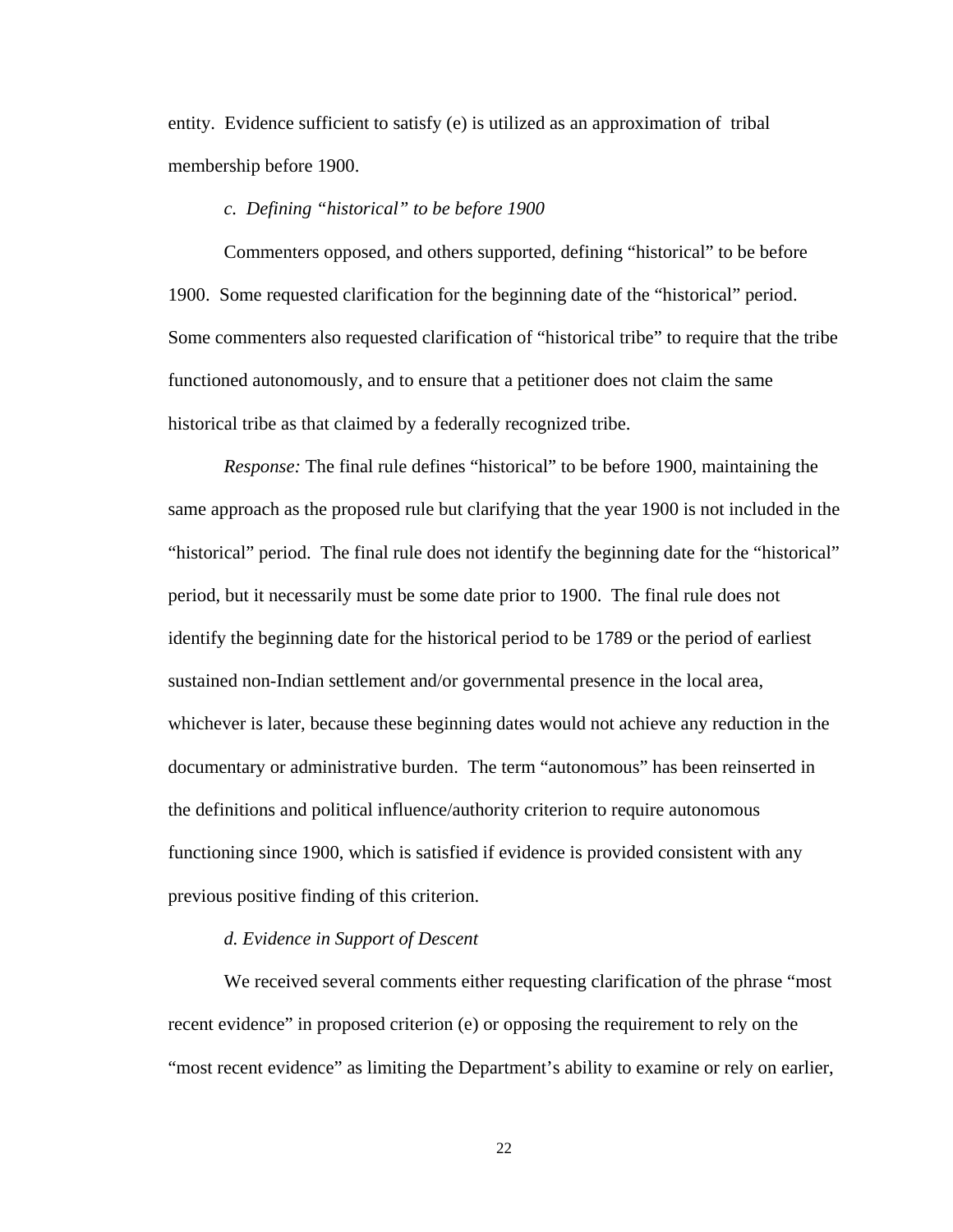and more probative, evidence. Commenters also stated concerns with the language stating that rolls prepared by the Secretary or at the direction of Congress "satisfy" the criterion. Specifically, these commenters stated that that the proposed rule would not allow the Department to evaluate the reliability of rolls prepared by the Secretary or at the direction of Congress, and pointed out that in some cases, such rolls may be inaccurate or fail to identify tribal affiliation. Commenters also had suggestions for other categories of evidence or requested use of "best genealogical evidence." We received comments both in support of and opposition to using historian and anthropologist conclusions as evidence of descent. Commenters stated their concerns that affidavits are not reliable for ancestry, unless they are contemporaneous records.

*Response:* The final rule provides for evaluating the most recent evidence prior to 1900. Documents that are erroneous or fraudulent are not evidence and thus will not satisfy this criterion. The final rule also places great weight on applicable tribal Federal rolls prepared at the direction of Congress or by the Department. Based on the Department's expertise, any inaccuracies of such tribal rolls are de minimis. Many federally recognized tribes rely on tribal Federal rolls as base membership rolls and the Department's approach here regarding such rolls for this process is consistent with this tribal practice. While no human endeavor is perfect, tribal rolls created by the Department were often prepared in person by a Departmental representative or team to promote accuracy. The final rule clarifies that the roll must have been prepared for a tribe. In contrast, rolls of the Indians of California for claims payments would not satisfy  $83.11(e)(1)$  because those rolls were not prepared for specific tribes, but rather descendants from an Indian who lived in the State on June 1, 1852. If Departmental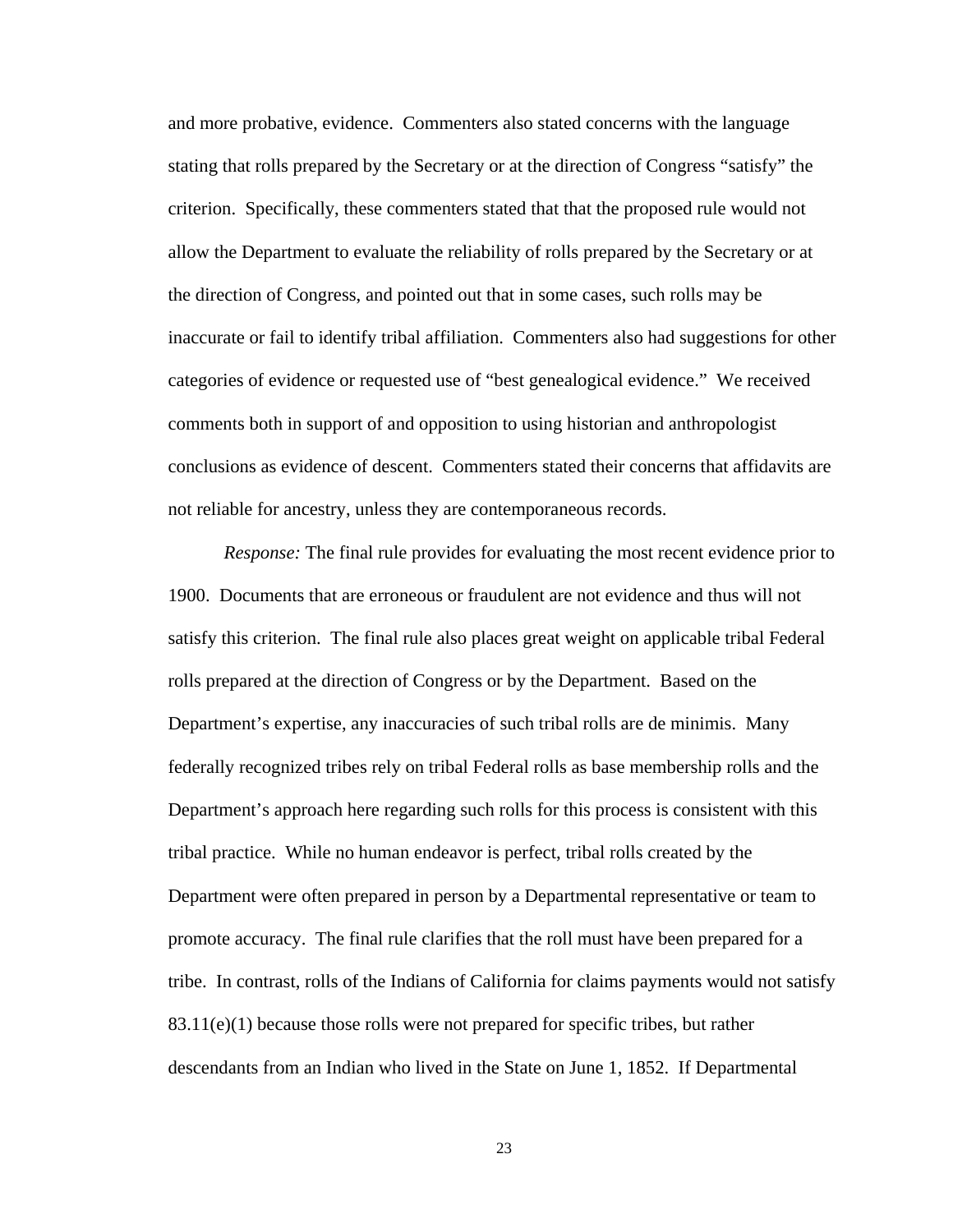tribal censuses or rolls are not available, the Department will then look to other documents, as needed. For example, the rolls of the Indians of California may be provided as evidence to be evaluated under  $83.11(e)(2)$ . This approach codifies past practice. For example, in acknowledging the Death Valley Timbi-Sha Shoshone Band, the Department relied on Departmental rolls and censuses:

> The Timbi-Sha Shoshone Band provided a total of three rolls and censuses, the current membership list dated March 1978, and 1933 and 1936 censuses prepared by the Bureau of Indian Affairs. . . . Rolls prepared from 1916 through 1940 by the Bishop and Carson agency staffs were also researched, as was the roll prepared pursuant to the Act of September 21, 1968, for the distribution of judgment funds awarded to the Indians of California. All data from these rolls and censuses confirm that virtually all of the members of the group have or can conclusively establish Shoshone Indian ancestry. We conclude, therefore, that the membership of the Death Valley Timbi-Sha Shoshone Band of Indians consists of individuals who have established descendancy from historical Shoshone bands in the Death Valley area which combined and functioned as a single autonomous entity, and that the band has met the criterion in 25 CFR 54.7(e).

Proposed Finding at 6-7. Rather than requiring "best genealogical evidence," which may impose an additional burden on the petitioner, the Department will continue its long standing practice of evaluating evidence under the standards established in this regulation.

 Criterion (e) also maintains the use of records created by historians and anthropologists identifying the tribe in historical times or historians' and anthropologists' conclusions drawn from historical records. This approach is consistent with past practice. For example, in Tunica-Biloxi the Department relied on the following historical records to satisfy (e):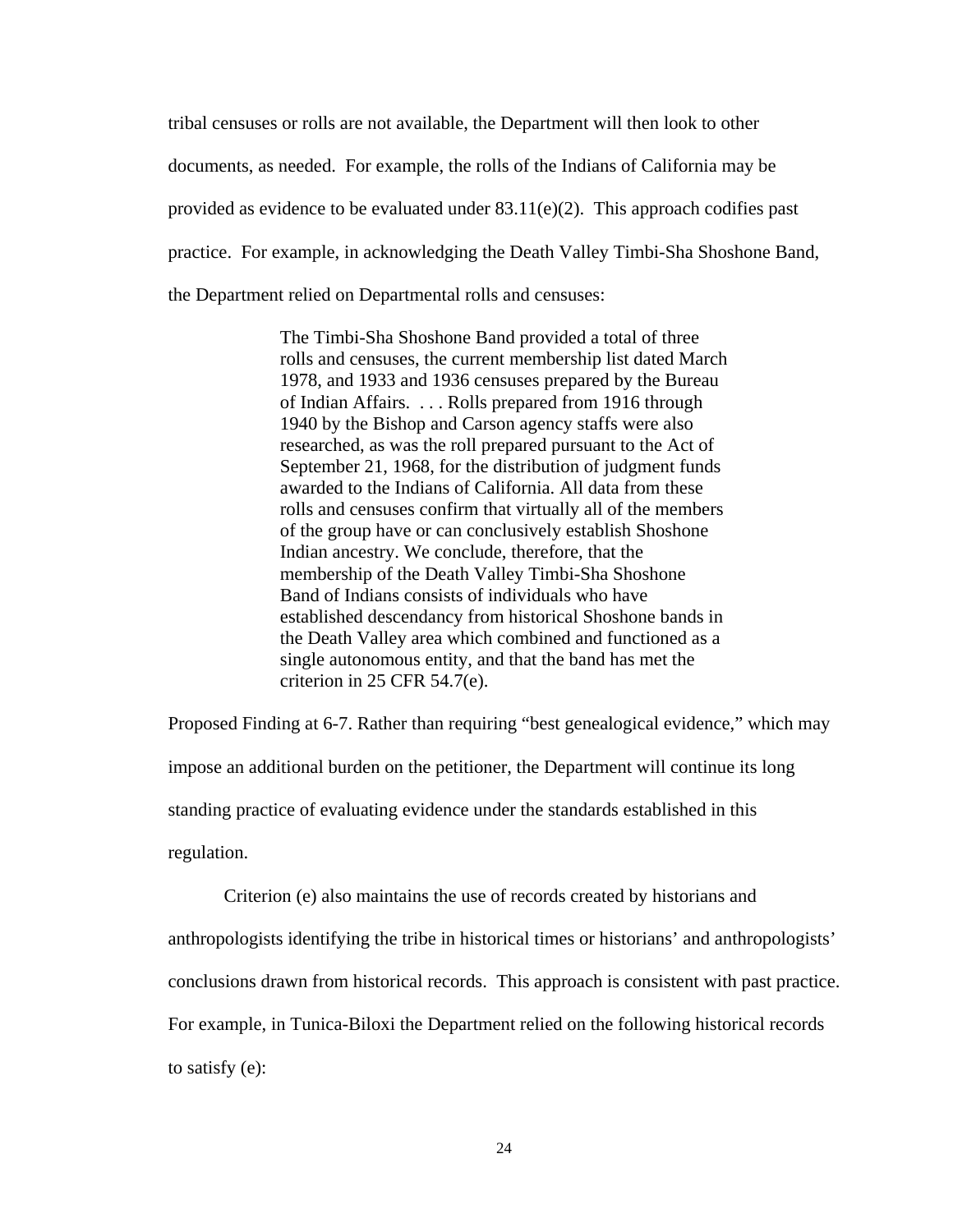The work of anthropologists in the late 1800's and early 1900's and a list prepared by a representative of the Bureau in the 1930's were used in conjunction with other recorded documents, the 1900 Federal Population census, and testimony from a 1915 civil court suit to establish Indian ancestry in the historical tribes.

Tunica-Biloxi Proposed Finding at 4.

Five sources were available which identified current tribal members, their relations, and/or ancestors as Indian: Ruth M. Underhill's "Report on a visit to Indian groups in Louisiana, Oct. 15-25, 1938"(6); James Owen Dorsey's list of "Biloxis in Raipides Parish, La." of 1892 and 1893; the 1900 Federal Population Census; pre-1900 church records submitted as genealogical documentation; and, testimony taken in the Sesostris Youchican v. Texas and Pacific Railway Company court case in 1915.

Tunica Biloxi Genealogical Report at 3. We have also clarified the existing practice that

affidavits must be based on first-hand knowledge.

 *e. Review of Descent* 

Many commenters suggested tying review of criterion (e) together with the

proposed criterion (a), which required a narrative of existence prior to 1900, to provide

context for the historical tribe.

*Response:* Because the final rule retains an amended version of the current

criterion (a), rather than the proposed criterion (a), these comments are no longer applicable.

*4. 1934 Starting Date for Evaluating Criteria (b) (Community) and (c) (Political Influence/Authority)* 

The Department may have received more comments on the proposed starting date for evaluating criterion (b) (community) and criterion (c) (political influence/authority), at proposed 83.11(b) and (c), than any other part of the rule. Several supported the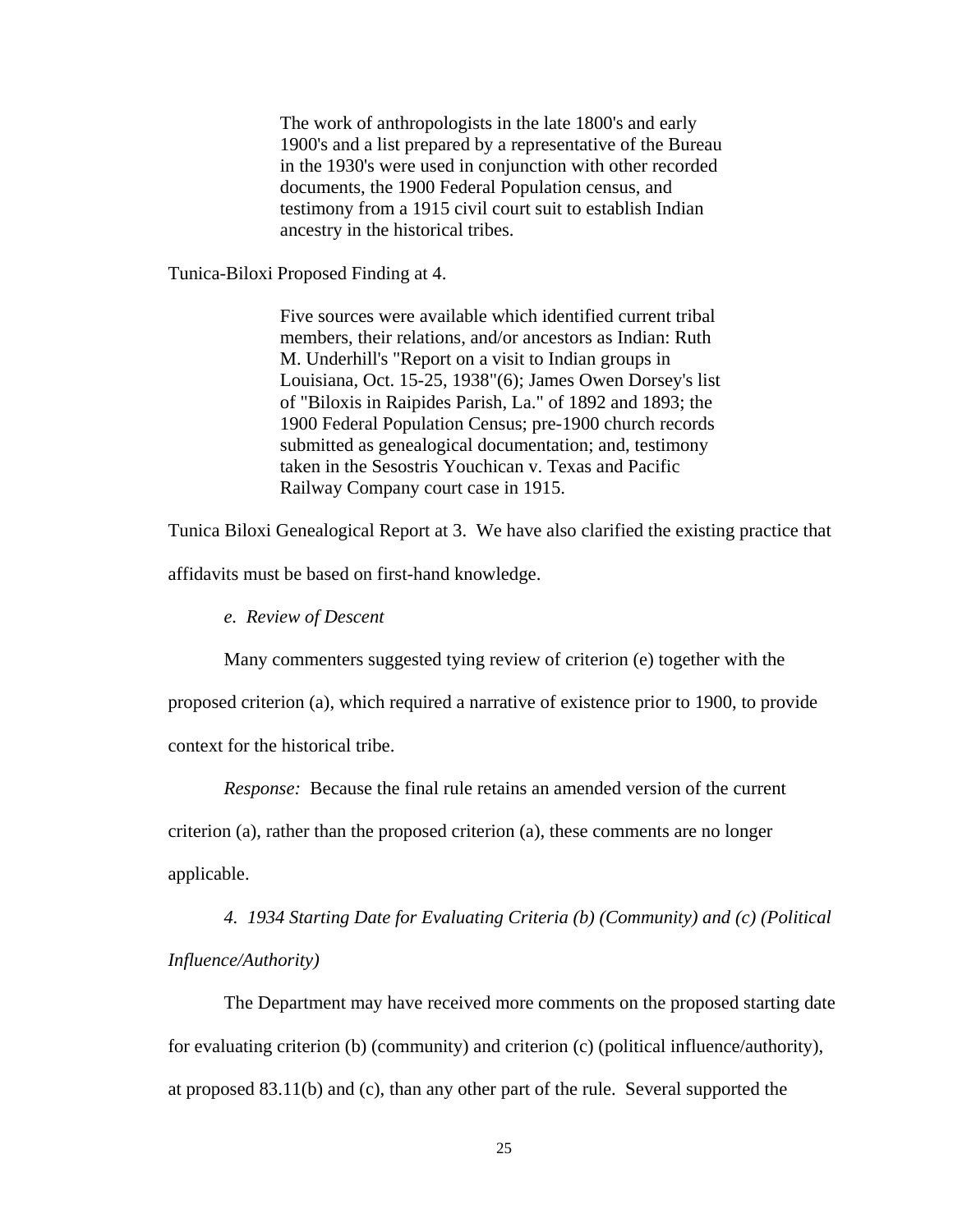proposed starting date of 1934, including renowned legal scholars, the Seminole Tribe of Florida, tribes that have successfully completed the process, and Senator Tim Kaine. Those opposed to this starting date, such as the Connecticut Congressional delegation and Governor, local governments, and tribes such as the Eastern Band of Cherokee and Muckleshoot Indian Tribe, generally stated that it cannot be assumed that tribes existed continuously from first sustained non-Indian contact or 1789, whichever is later, to 1934. These commenters stated that beginning evaluation in 1934 would significantly weaken the criteria, allow recently formed groups to obtain acknowledgment, and be inconsistent with precedent. They also disagreed with the Department's basis for using 1934, stating that there are several turning points in Indian policy other than passage of the Indian Reorganization Act (IRA) and that the IRA had no effect on a tribe's existence. Several commenters suggested moving the 1934 date to 1900 to be consistent with the definition of "historical." A few commenters advocated for earlier or later dates.

*Response:* The Department considered the full range of comments from those advocating for no change to those advocating for a date later than 1934. Of course, as a practical matter, it bears noting that under the current regulations 1789 does not uniformly apply to all petitioners. Depending on the location of the petitioner, first sustained contact for some petitioners may be the mid-1800's. Of course, if the Petitioner demonstrates previous unambiguous Federal acknowledgment, the review period for (b) and (c) can be well after 1934. In considering the comments received, a number of dates were suggested for consideration. For example, there are several turning points in Indian policy other than the passage of the IRA. The Department also considered using 1871 (the end of the treaty-making era), 1880 (Special Census of Indians), or 1887 (passage of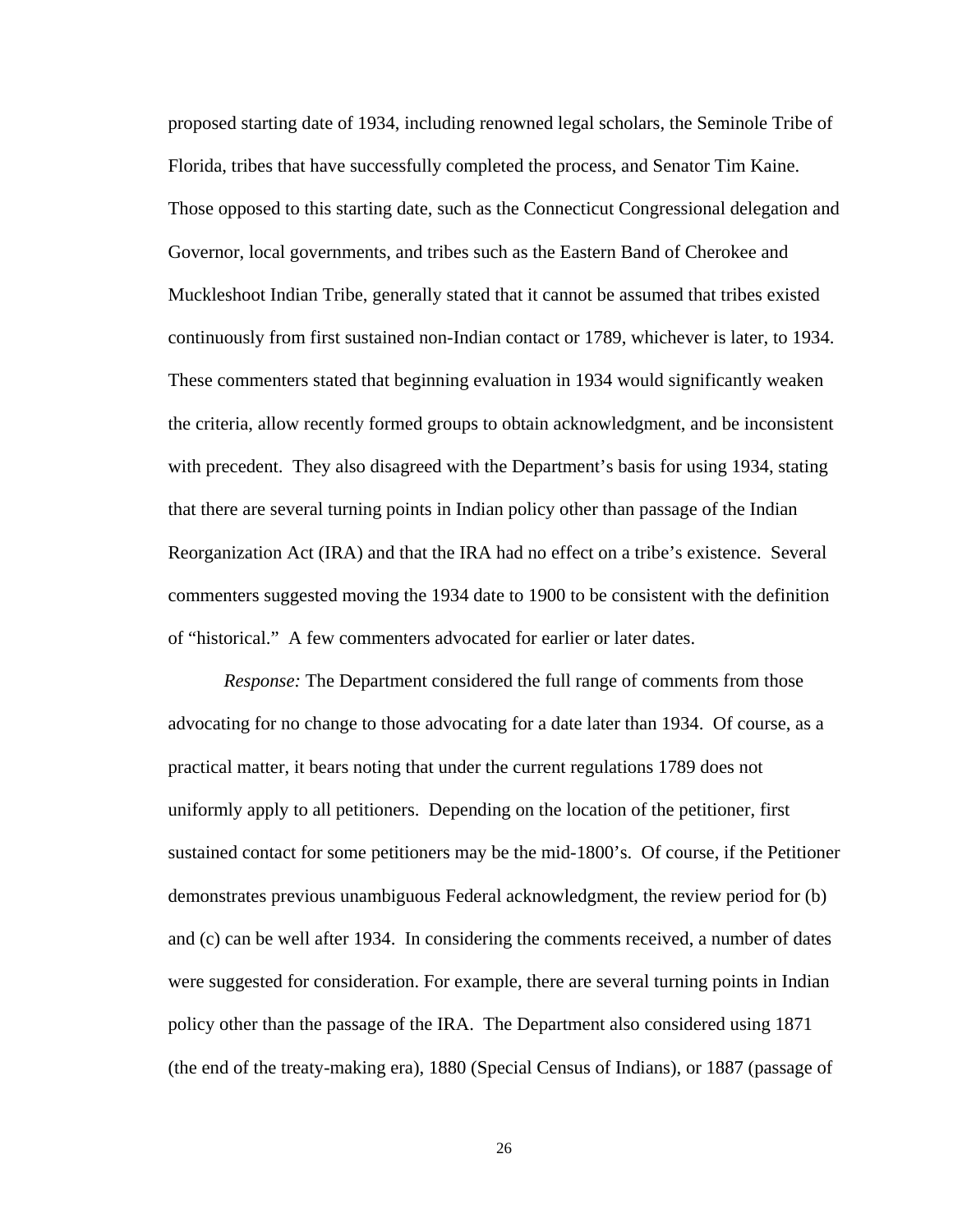the General Allotment Act and beginning of the allotment era), as possible starting dates. We summarize below our response to various start dates proposed by commenters during the rulemaking process.

### **1934**

The Department received a number of comments supporting the use of 1934 as set forth in the proposed rule. Legal scholars, a number of federally recognized tribes, and others provided particularly strong comments in support of the Department's use of 1934. In the nearly 40 years that the Department has utilized the Part 83 process, no petitioner has satisfied the seven mandatory criteria after 1934, but failed the criteria prior to 1934. The start date of 1934 is compelling also because groups who satisfy these criteria from 1934 maintained community and political authority for decades and across generations with little external incentive, given that the Part 83 process did not come into existence until 1978. Indeed, in 1998, the House Committee on Resources reported out favorably H.R. 1154, which would have utilized 1934 as a starting date under the criteria. While the bill did not garner the two-thirds votes required to suspend the rules and pass H.R. 1154, bi-partisan leadership on tribal issues voted in support of suspending the rules and passing the bill, including Representatives Young, Pombo, Kildee, and Rahall.

While opposition to a start date of 1934 is based on a perception that a 1934 start date would significantly weaken these two criteria, we note that 1934 is the year the Indian Reorganization Act was passed, which was a turning point in the Federal government's relationship with Indian tribes. However, in determining the appropriate date for (b) and (c), the Department concludes that, to maintain public faith in the Part 83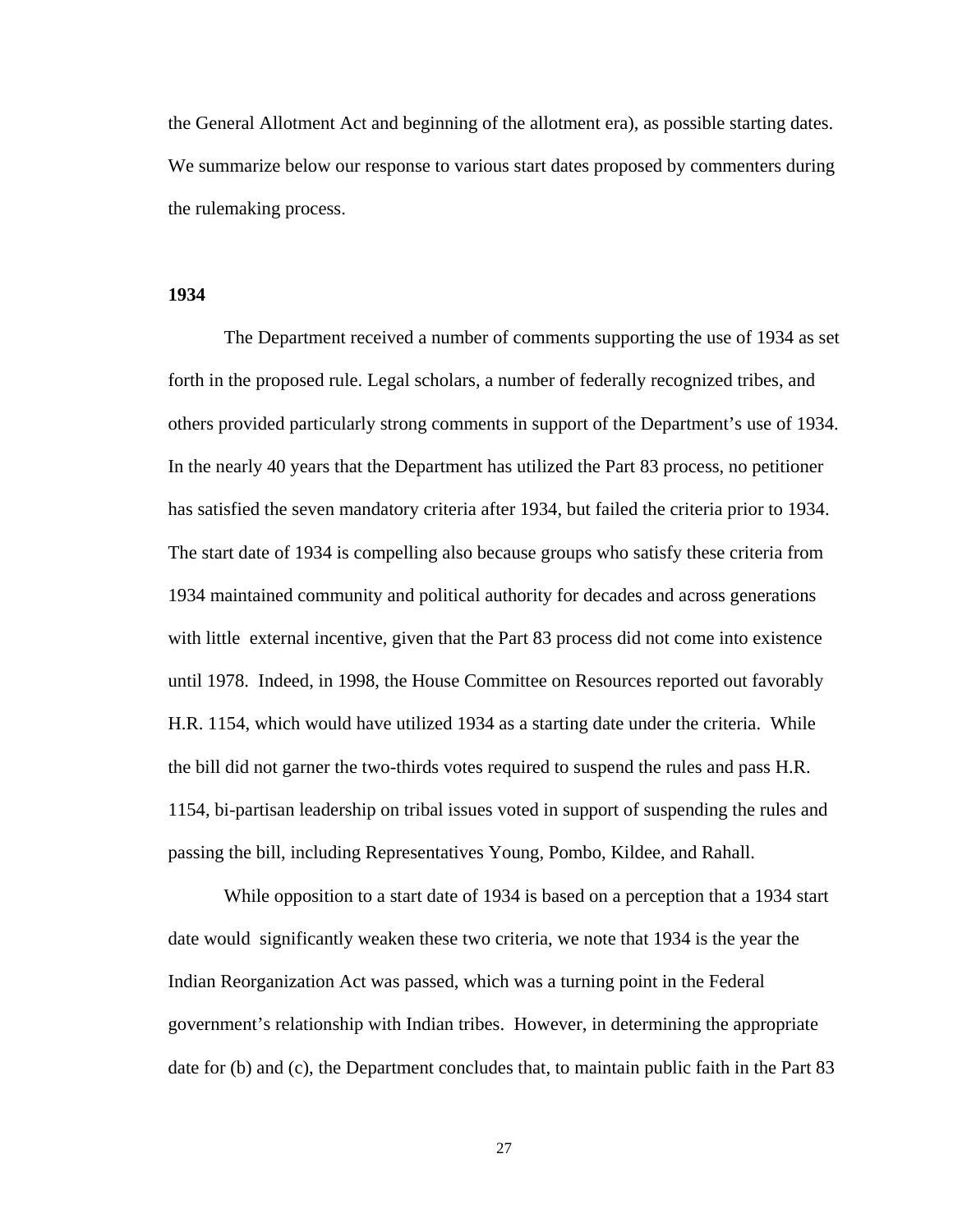process, 1934 is not appropriate. Wide opposition to the 1934 date suggests that some people would question the rigor and integrity of the Department's conclusions if the Department required less than a century's review of these two particular criteria.

#### **1900**

The Department received a number of comments relating to 1900 as a start date. Some of those that commented advocating for no change did note that earlier time periods were important for review and that if a change were to be made, the Department should begin its review at least since 1900. For example, the Muckleshoot Indian Tribe expressed concern with not evaluating the time period between 1900 and 1925. Similarly, on this point, the Suquamish Tribe stated that "[t]he position advanced by the Department and implicitly agreed to by Congress is that an applicant must establish proof of a continuous political existence since at least 1900." The Rural County Representatives of California, an organization of thirty-four rural counties in California comprising nearly half of the land mass of the state, commented that "at the very least, the standard should be set at 1900 which is consistent with other thresholds in the rule and requiring evidence that the tribe, at a minimum, pre-dates the Indian Reorganization Act." Similarly, the Town of Kent advocated for no change but asserted that "at a minimum they should be amended to require the petitioning group to demonstrate that it has comprised a distinct community and exercised political authority from historical times to the present. With the definitional change of "historic" from "first sustained contact" to "1900" (see proposed Section 83.1), the burden upon petitioning groups will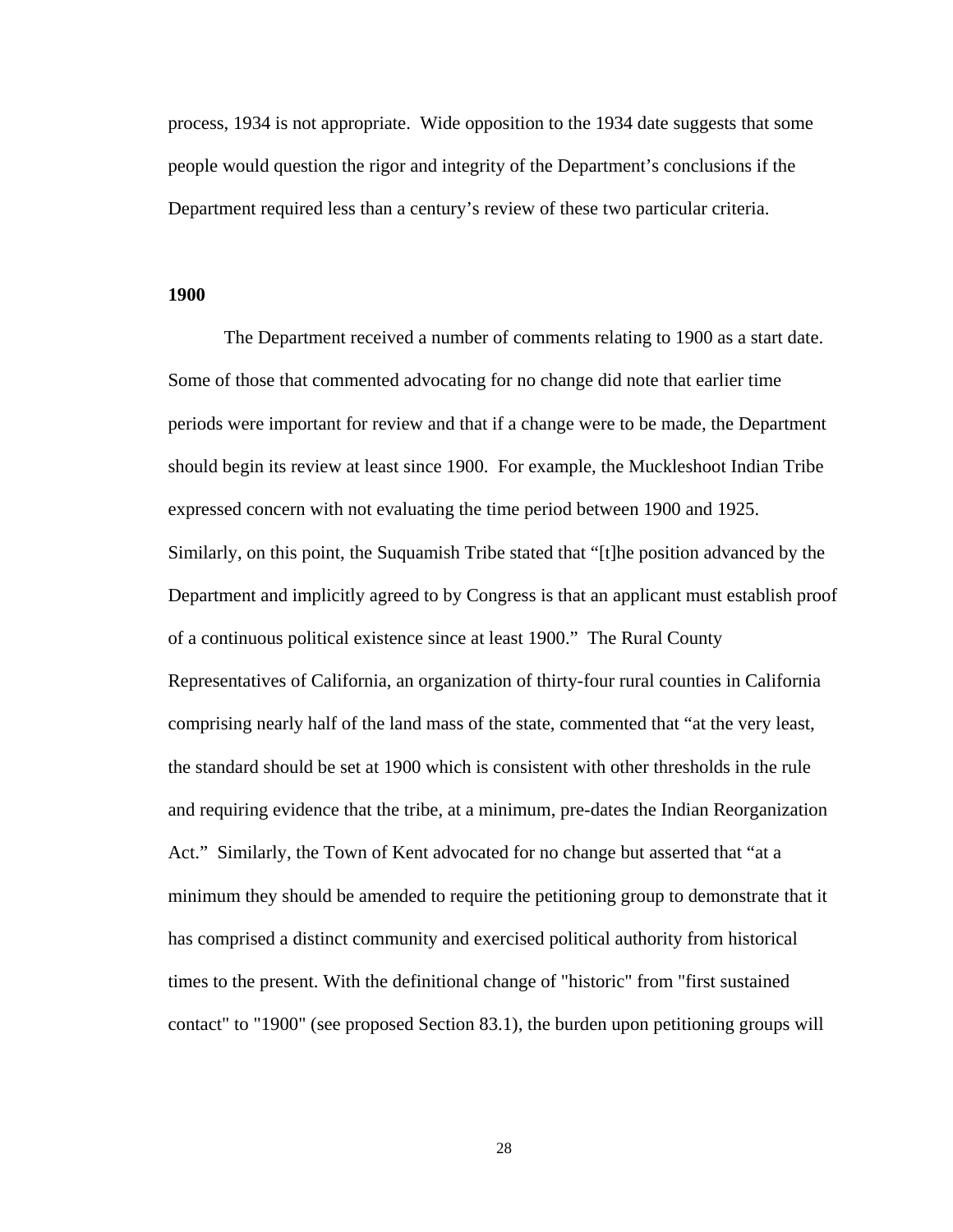have already been substantially mitigated and with far less risk that groups who did not maintain tribal existence prior to 1934 will be entitled to recognition as Indian tribes."

In response to these comments as well as based on the Department's experience in administering the Part 83 regulations, the final rule adopts the date of 1900 as the starting point for criteria (b) and (c). As discussed earlier in this preamble, there are number of factors that support the use of 1900. As explained in the 1994 rulemaking that established a 1900 starting point for criterion (a), use of this date avoids some of the problems with historical records in earlier periods while retaining the requirement for substantially continuous community and political influence/authority. The past 20 years has demonstrated that use of 1900 for criterion (a) has maintained the substantive rigor of the process and using 1900 for (b) and (c) will provide uniformity for these three criteria and to all petitioners regardless of where they are located.

1900 is also squarely during the allotment and assimilation period of federal policy that was particularly difficult for tribal governments. Indeed, leading up to 1900 the United States continued to engage in military conflict with tribes in tragedies such as the Wounded Knee Massacre of 1890 and the 1898 Battle of Sugar Point. Simply put, there was little benefit and some risk to openly functioning as a tribal community and government in 1900. Under this final rule, petitioners will need to provide evidence of community and political authority beginning in 1900. If evidence is not available beginning in 1900, a petitioner may submit evidence that pre-dates 1900.

The Department further notes that Congressional bills, from time to time, have utilized a starting date for evaluation of criteria (b) and (c) to begin in 1900. For example, in 2004 under the leadership of Senate Indian Affairs Committee Chairman Ben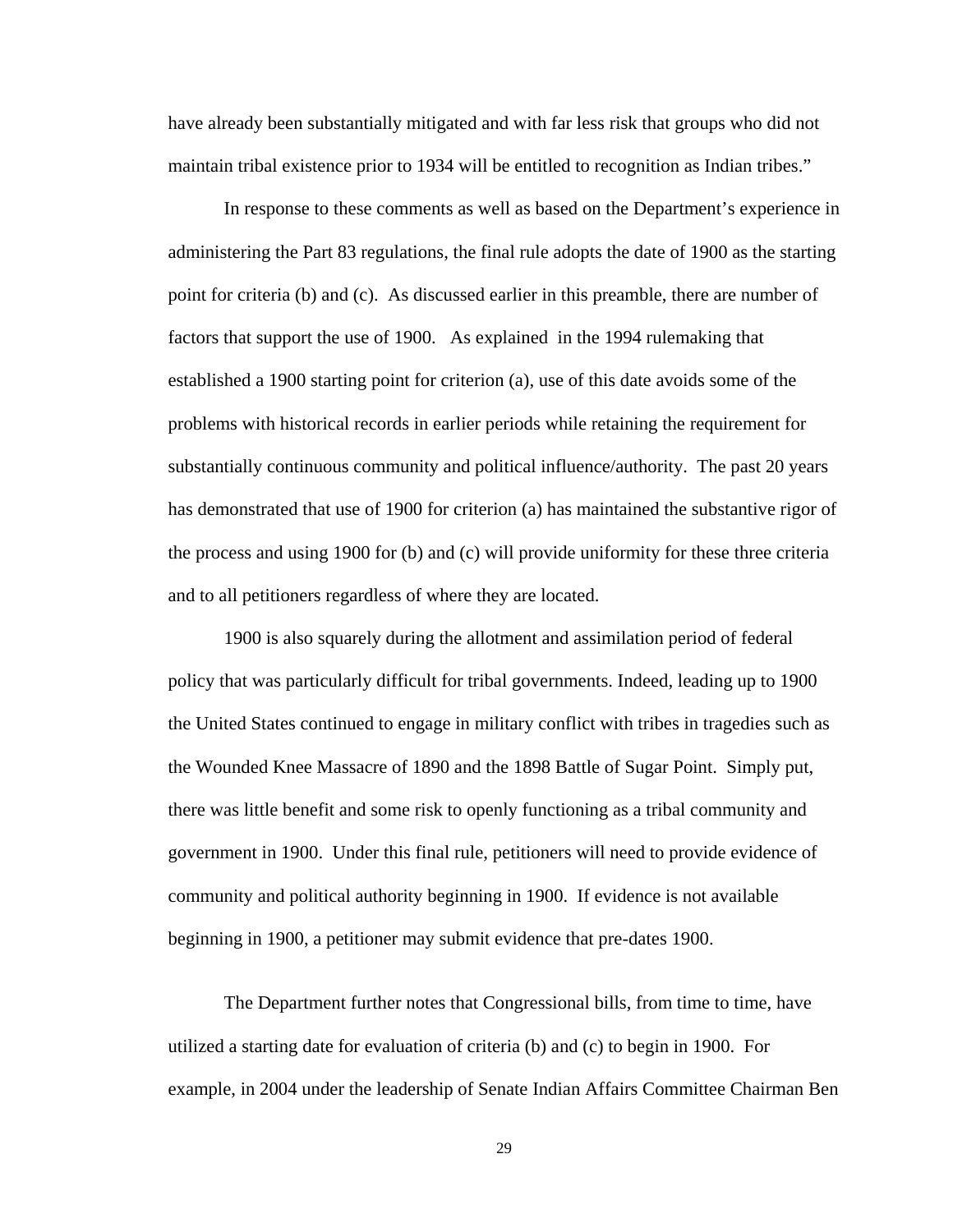Nighthorse Campbell, the Senate Committee on Indian Affairs reported S. 297 favorably out of the Committee. S. 297 provided for a start date of 1900.

# **1887**

While the Department received very few suggestions for 1887, many of the comments asserted that the Department should utilize a starting date when there was widespread discrimination for being a tribe or Indian. The Eastern Band of Cherokee expressed strong opposition to any change from 1789 or time of first non-Indian contact to the present, stating:

It makes no sense to use the date of passage of the IRA as the starting point for showing continuous tribal existence. Rather, a year pre-dating the enactment of the policy of allotment (1887) and assimilation aimed at destroying tribal governments would be more appropriate.

Eastern Band of Cherokee Nation Comments at 5. Utilization of 1900 as a start date is responsive to this comment. 1900 is within a period of time when federal policy in favor of allotment and assimilation was explicitly aimed at destroying tribal governments.

#### **First Sustained Contact or 1789.**

The Department considered the comments advocating for no change from a starting date of first sustained non-Indian contact or 1789, but determined that the efficiency gains from shortening the evaluation period, and factors gleaned from the Department's vast expertise and experience in determining whether to acknowledge tribes both prior to and under the Part 83 regulations, merit adjustment of the review period for these two criteria.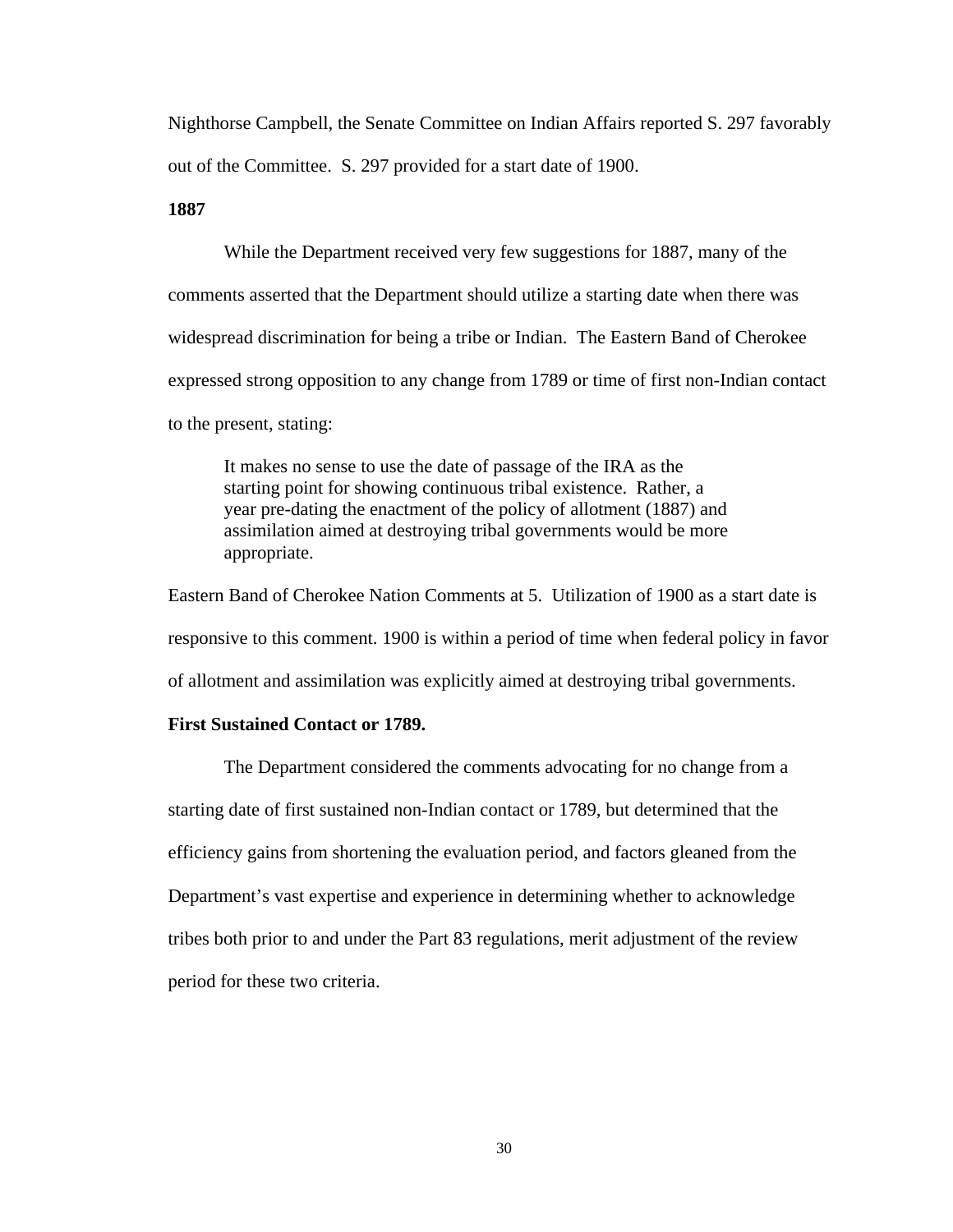Based on public input and expressions of concern, the Department has focused at this time on consistency with other parts of Part 83, reducing the documentary burden, and improving document availability for the new starting date and, as such, the final rule relies on 1900 as a starting point for criteria (b) (community) and (c) (political influence/authority). *See* final 83.11(b) and (c). It is the Department's intention to preserve the rigor and integrity of the process and the public's trust in the legitimacy of tribes that have successfully navigated the rigorous standards in Part 83. Using 1900 as a starting date will accomplish the goals of consistency and efficiency while preserving substantive rigor by requiring well over a 100-year period of documentation.

#### *5. State Reservations and U.S.-Held Land in Criteria (b) and (c)*

The proposed rule stated that a petitioner would satisfy criterion (b) (community) and criterion (c) (political influence/authority) if it maintained a State reservation since 1934 or if the United States held land for the petitioner at any time since 1934. *See*  proposed  $83.11(b)(3)$  and  $(c)(3)$ . Commenters in support of this provision stated that it is consistent with Felix Cohen's thinking in the mid-1930's that a reservation or Federal land holding is a formalization of collective rights in Indian land and results in cultural continuation of the tribe. Commenters opposed this provision for several reasons. Among them were that the existence of a reservation or Federal-held land is not a proxy for community and political influence/authority. States may establish reservations for reasons unrelated to the tribe's community or political influence/authority (e.g., tourism, parks) and, at most, the fact that land was put aside for the group could be evidence of the group's existence at that point in time only, but is not evidence of the group's continued existence without additional evidence, as the petitioner may not have been active in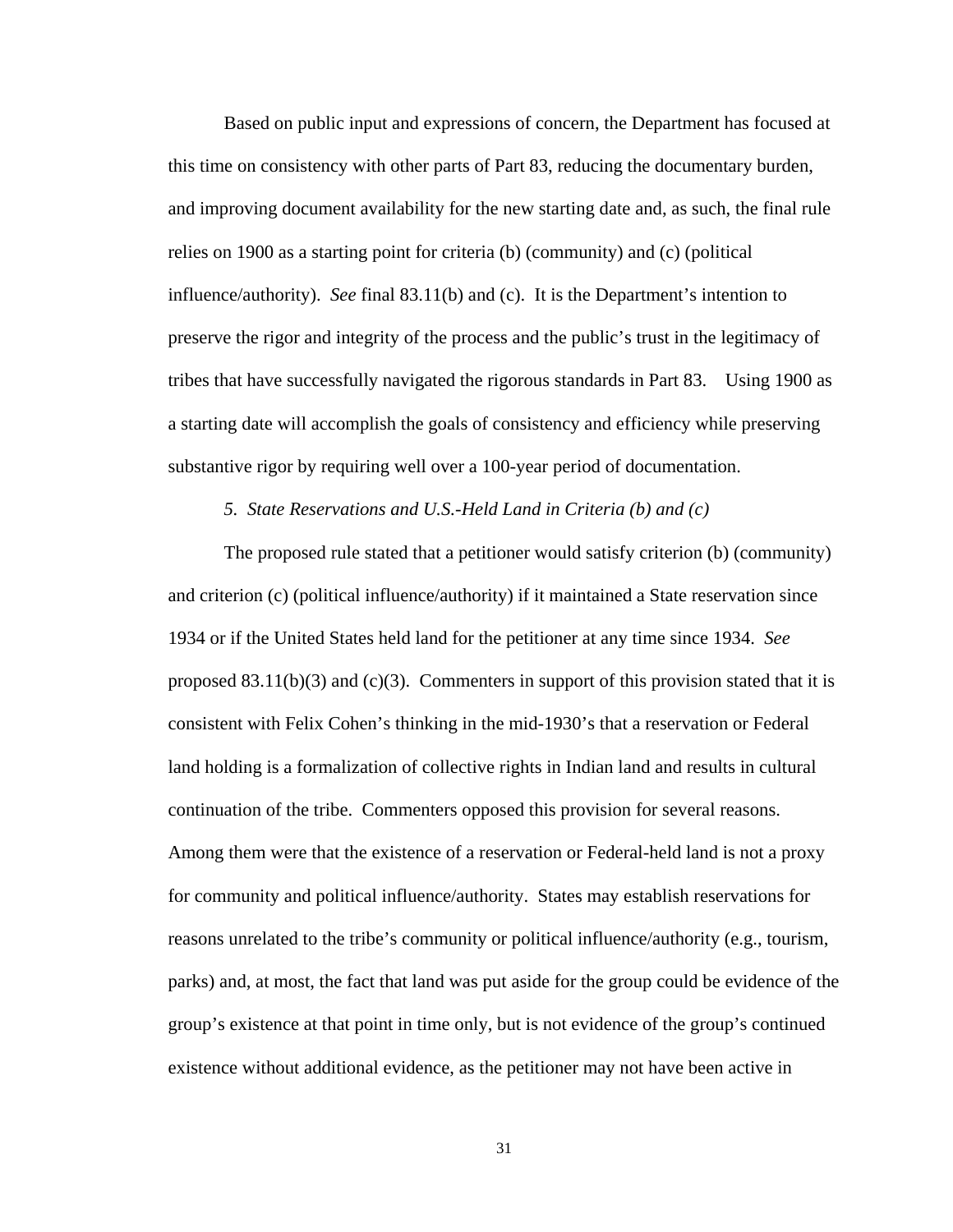maintaining the reservation. These commenters further stated that, even where members live on the reserved or set-aside land, that fact does not provide evidence of an organizational structure. Commenters were concerned that under the proposed provisions, descendants of a tribe for which a reservation was established, but which ceased operating as a tribe, could be acknowledged, or that several different petitioners may claim the same reservation. Commenters also asserted that reliance on States' determinations is improper, that Cohen looked to collective rights as reflective of a Federal relationship after already determining that a tribe exists, and that the provision is discriminatory to Connecticut.

A few commenters suggested limiting this provision to when the State agrees the reservation does, in fact, demonstrate community and political authority, or the petitioner demonstrates it has maintained on the reservation rates or patterns of social interaction that exist broadly among members of the entity and shared or cooperative labor or other economic activity among members.

Commenters also requested numerous clarifications, including but not limited to, whether "collective ancestors" requires holding land for a group rather than individuals, whether the petitioner must have had authority over the land, and whether public domain and individual allotments are included.

Other commenters requested various items of evidence be added as a third category that would satisfy criteria (b) and (c), including individual allotments, establishment of Indian schools, and participation in treaty negotiations or land and water claims litigation before the Indian Claims Commission.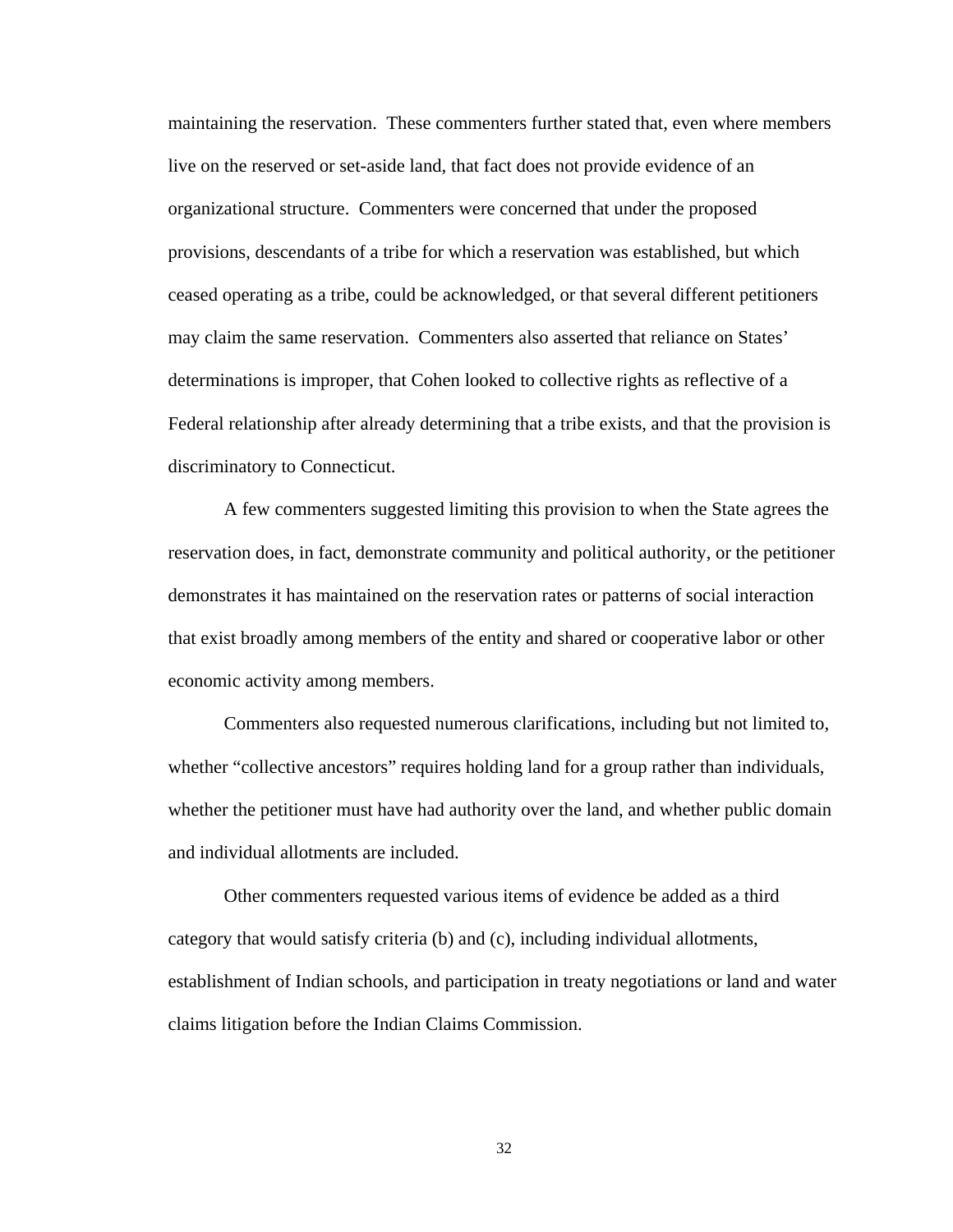*Response:* The final rule does not adopt the approach in the proposed rule that a State reservation held continuously since 1934 or Federal land held for a group at any point after 1934 satisfies (b) and (c). However, tribes with State reservations will most likely have additional evidence of political influence/authority, as well as community. We note that under the regulations, evidence that the group has been treated by the Federal Government as having collective rights in tribal lands (i.e., the United States held land for the benefit of the group) or in funds demonstrates previous Federal acknowledgment. This evidence has been added to the list of evidence supporting previous Federal acknowledgment in final 83.12(a). However, under no circumstance may a petitioner claim a current federally recognized tribe's reservation as land that the United States set aside for the petitioner. Similarly, for purposes of this section, land set aside by the United States refers to those lands set aside by the Department of the Interior for a group. Any such lands set aside by another federal agency will need to continue to be evaluated on a case-by-case basis to determine whether such set aside demonstrates previous Federal acknowledgment.

The Department has decided that State reservations, unlike federally-held land that demonstrates previous Federal acknowledgment, may generate evidence of community and political influence/authority, but are not determinative for these two criteria. As the late Chairman Inouye explained,

"[s]hould the fact that a State has recognized a tribe for over 200 years be a factor for consideration in the acknowledgment process? I would say definitely yes. How could it be otherwise? Don't most, if not all, of our States want the Federal Government to recognize the official actions of a State Government, when most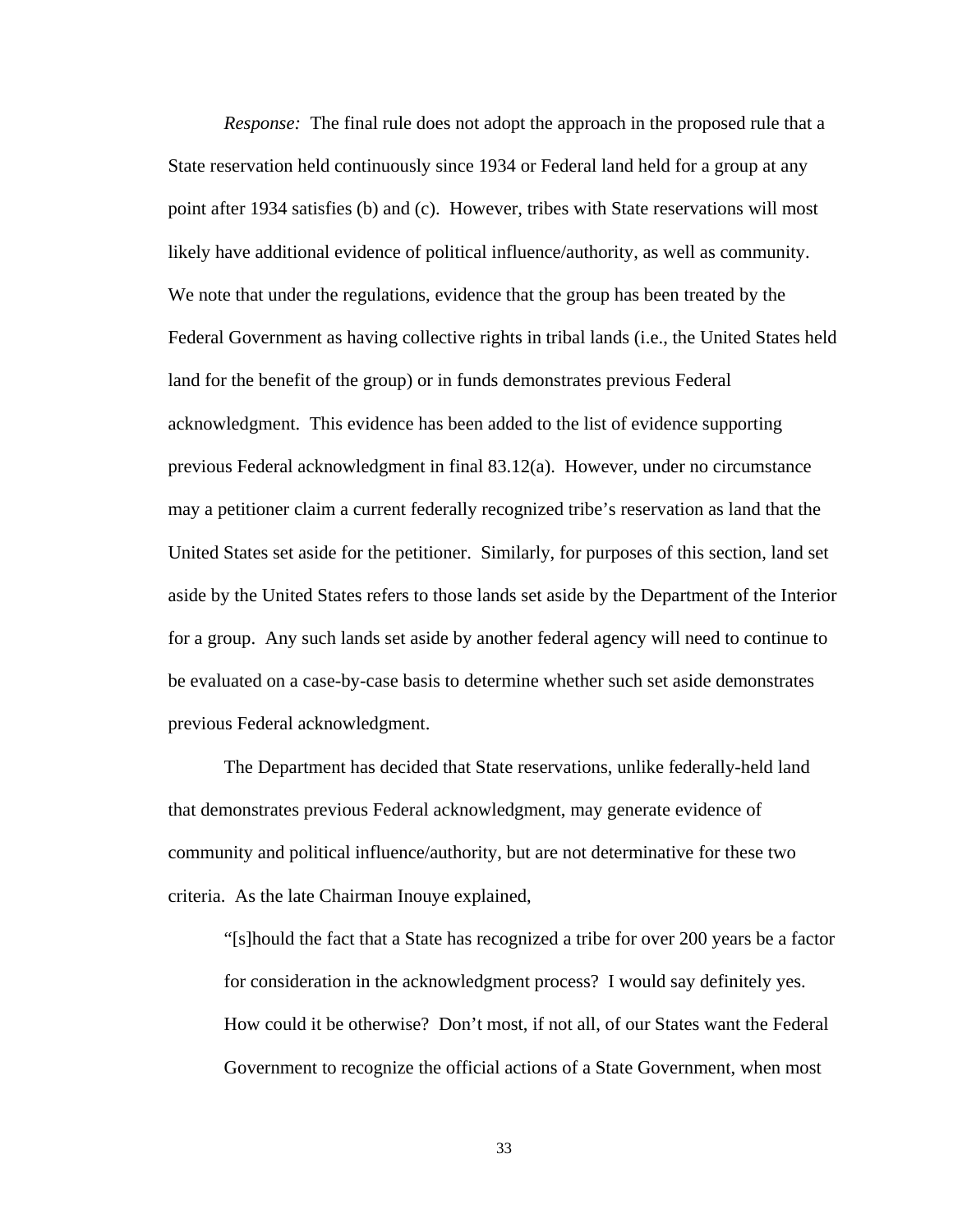of our States want the Federal Government to defer to the sovereign decisions and actions of those States over the course of their history? I think the answer to that question would be decidedly in the affirmative."

S. Hrg. 109-91 (2005). There may be a multitude of circumstances in which a State establishes a reservation. Nevertheless, a State reservation may generate documents or evidence used to satisfy the categories of evidence identified in criteria (b) (community) or (c) (political influence/authority). *See* final 83.11(b)(1)(ix) and (c)(1)(vii).

### *6. Criterion (b) (Community)*

#### *a. Using 30 percent as a Baseline*

The current criterion (b) requires a "predominant portion of the petitioning group" to comprise a community. The proposed rule would provide that the petitioner must constitute a community (deleting the phrase "predominant portion"), and would provide that the petitioner demonstrates the criterion by showing two or more forms of evidence that at least 30 percent of its members constituted a community. *See* proposed 83.11(b). Several commenters opposed this change, saying that it lowers the requirement for showing a distinct community and defies logic that a group could be a community when 70 percent do not interact. These commenters stated that relying on the voting requirements under the IRA as a basis for choosing the 30 percent figure is misplaced because the IRA was not a measurement of social interaction, and voting occurred after the Department already determined the group was a tribe; these commenters also noted that adoption of the IRA required a majority vote. Some commenters pointed out that no definitive percentage is appropriate because it would require identification of all the members at various times, which may not be possible.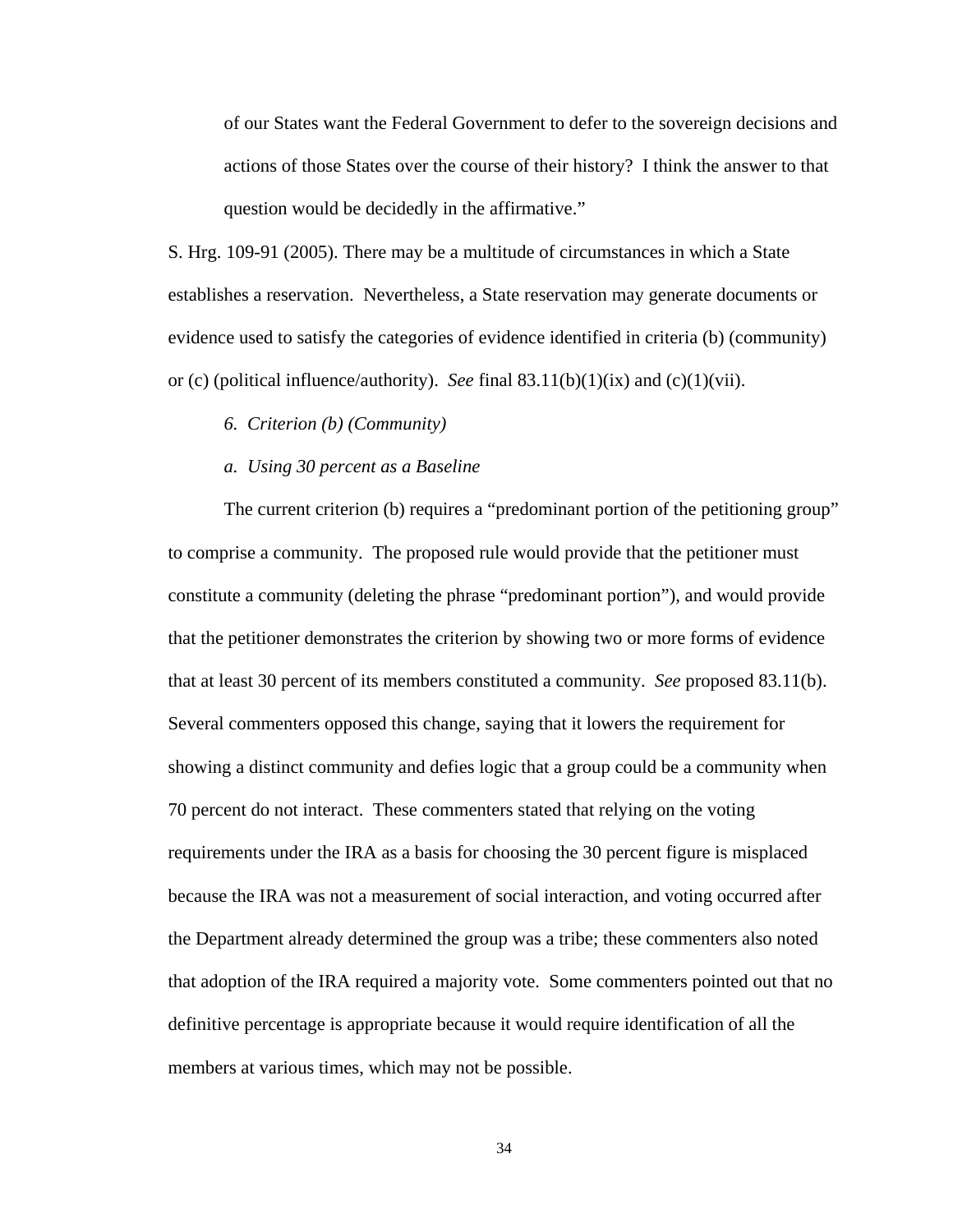A few commenters supported the proposed change and agreed with the Department's rationale. A few suggested lowering the percentage further to account for historical realities. One suggested eliminating the criterion entirely.

*Response:* The final rule requires the petitioner to constitute a distinct community, and provides that the petitioner may demonstrate this criterion by showing evidence that a "significant and meaningful portion" of its members constituted a community. *See* final 83.11(b)(1). While the proposed rule included a specific percentage in an attempt to set an objective standard, in reality, the number of members who must constitute a community depends on the historical circumstances faced by the petitioner. In practice, there is a range in which the Department has identified whether the petitioner's members are a distinct community. As described above, those previous determinations serve as precedent. The rule continues to provide that a petitioner demonstrates both distinct community and political influence/authority if the petitioner provides evidence that 50 percent or more of its members satisfy the factors in 83.11(b)(2).

# *b. Allowing Sampling for Criterion (b)*

Some commenters opposed specifying statistically significant sampling as a method of demonstrating community because it is only one of many methods, could be easily manipulated, and has never before been used for criterion (b). One commenter stated that they appreciate the clarification that the Department may utilize this method in evaluating criterion (b). One commenter recommended multi-sampling for use on populations with over 10,000 members on their current rolls.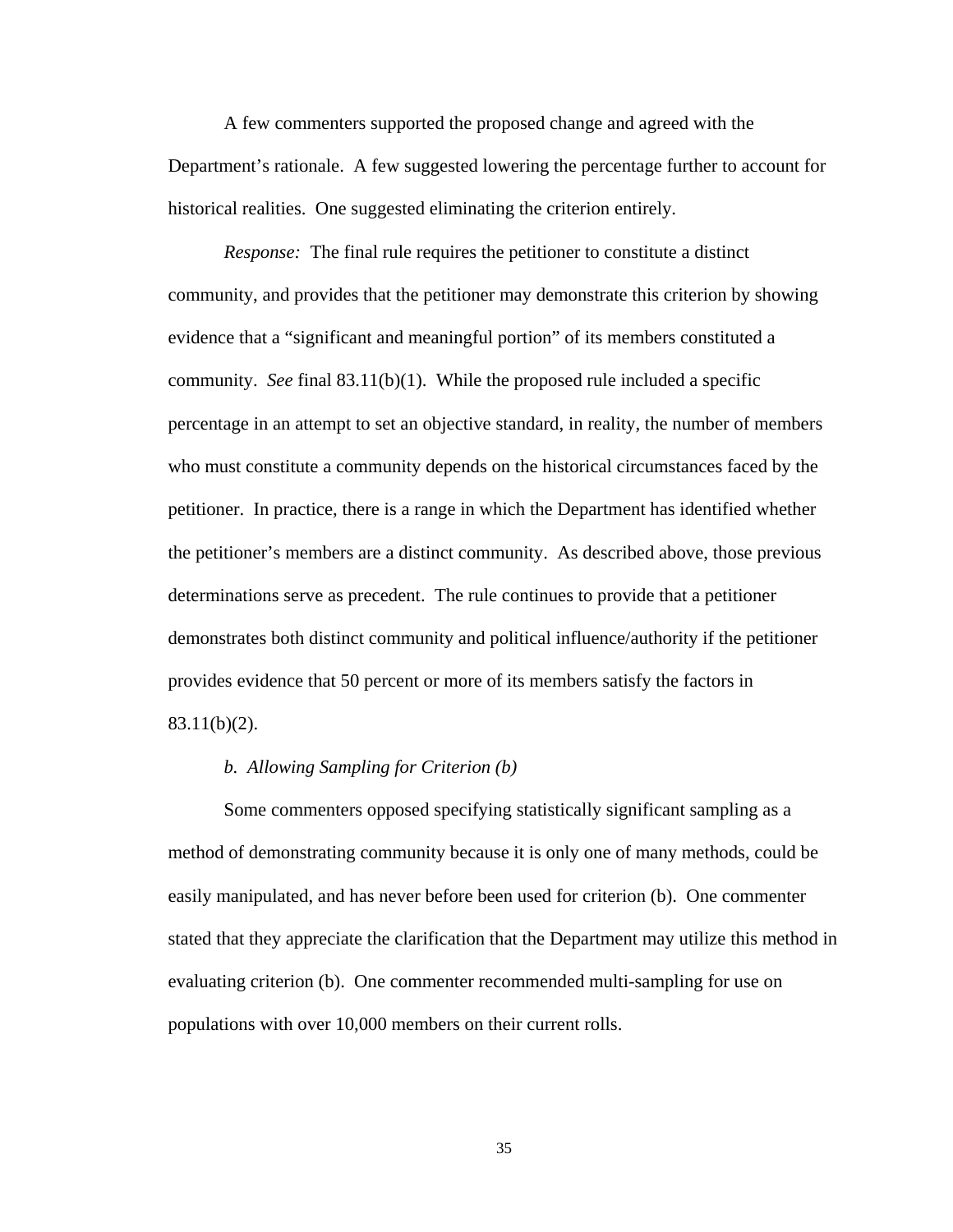*Response:* There may be circumstances in which sampling is appropriate. For this reason, the final rule retains the proposed allowance for sampling. The final rule adds that the sampling must be "reliable" to address concerns that sampling could be easily manipulated; "reliable" is intended to reflect that the sample must abide by professional sampling methodologies. *See* final 83.11(b).

# *c. Deletion of "Significant" in Criterion (b)*

A few commenters said the evidentiary requirements for paragraph (b)(1) are weakened because the proposed rule deleted the word "significant" which qualified some of the items of evidence listed (e.g., social relationships, marriages, informal social interactions). One commenter supported the removal of the "significant" qualifier and further recommended removing the qualifier "strong" from § 83.11(b)(1)(v), discussing patterns of discrimination or other social distinctions by non-members. This commenter also commented on the percentages for definitively showing marriage, distinct cultural patterns, etc., and suggested it be made clear that these percentages do not imply that something close to those percentages is needed to establish community absent such a definitive showing.

*Response:* The Department has determined that it is appropriate to qualify the evidence with the term "significant" in these circumstances because the evidence needs to be probative of the criterion. Further, an alternative option, a definitive percentage, would be inappropriate without a baseline membership list for each period in time (which may not be available). Because the introductory paragraph requires a showing that a "significant and meaningful" portion of the petitioner's members constituted a distinct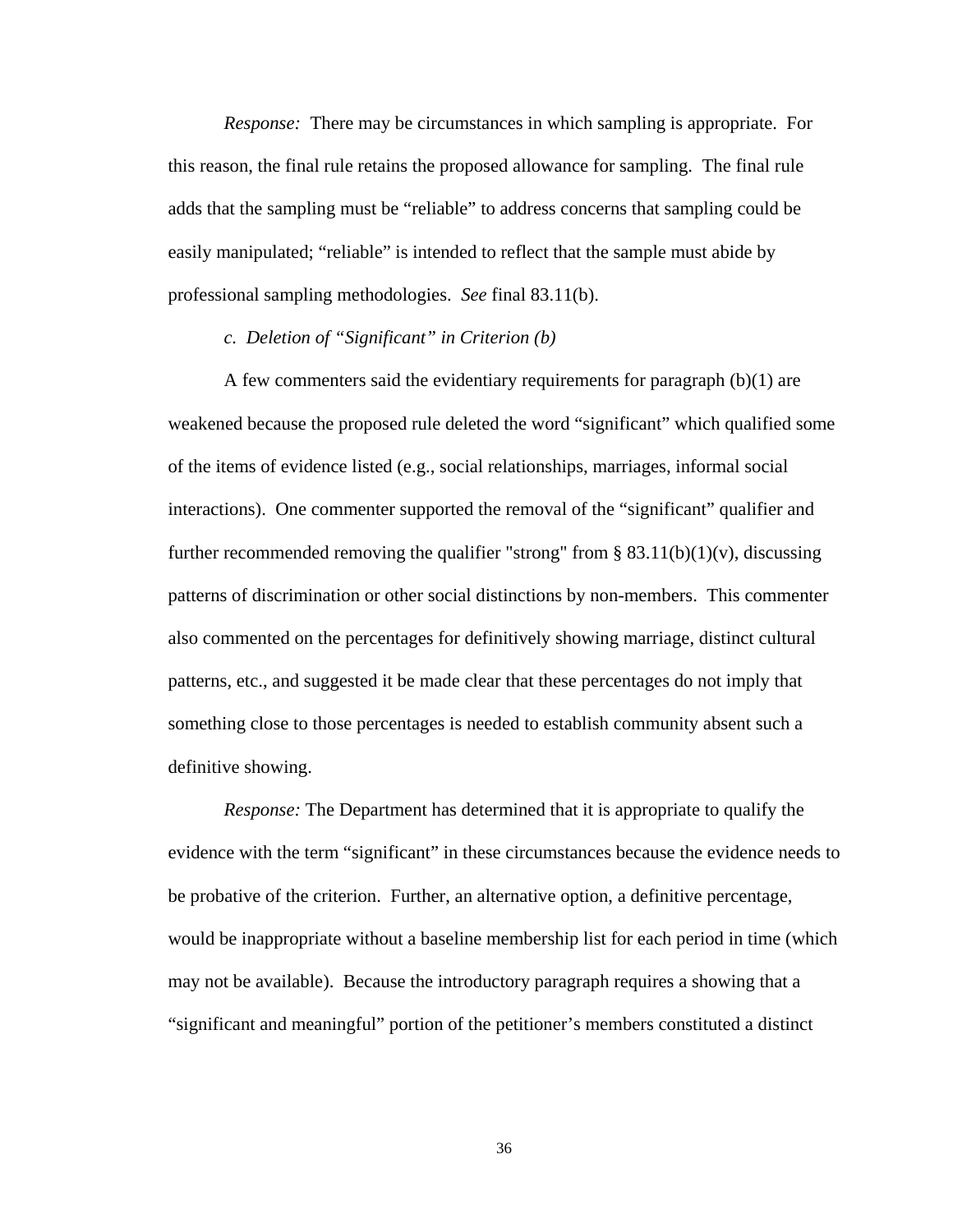community, insertion of the term "significant" for each item of evidence listed is not necessary. *See* final 83.11(b).

# *d. Marriages/Endogamy as Evidence of Community*

Several commenters requested clarification of the provisions allowing for marriages to be considered evidence of community, specifically requesting that the Department count marriages by individual petitioner member rather than by marriage (e.g., if a petitioner has 100 members and 60 marry within the petitioner, that should count as 60 marriages, rather than 30). A few commenters stated that marriages should not be considered.

*Response:* The Department has, in past practice, counted marriages by marriage, but commenters support the alternative approach—counting by individual petitioner member. Given that scholarship supports either approach, the Department has determined in its final rule to change its approach to specify counting by individual petitioner member, rather than by marriage. The final rule also includes the term "patterns," in addition to the existing term "rates," in reference to marriages and informal social interactions, to capture that the Department's past practice of looking at either rates or patterns as indications of community. *See* final 83.11(b)(1).

## *e. Indian Schools as Evidence of Community*

Several commenters stated their support of the proposal to include as evidence of community that children of petitioner's members from a geographic area were placed in Indian boarding schools or other Indian educational institutions. *See* proposed  $83.11(b)(1)(ix)$ . Several commenters opposed this proposal on the basis that: (1) relying on Indian educational institutions conflicts with past Departmental determinations; (2)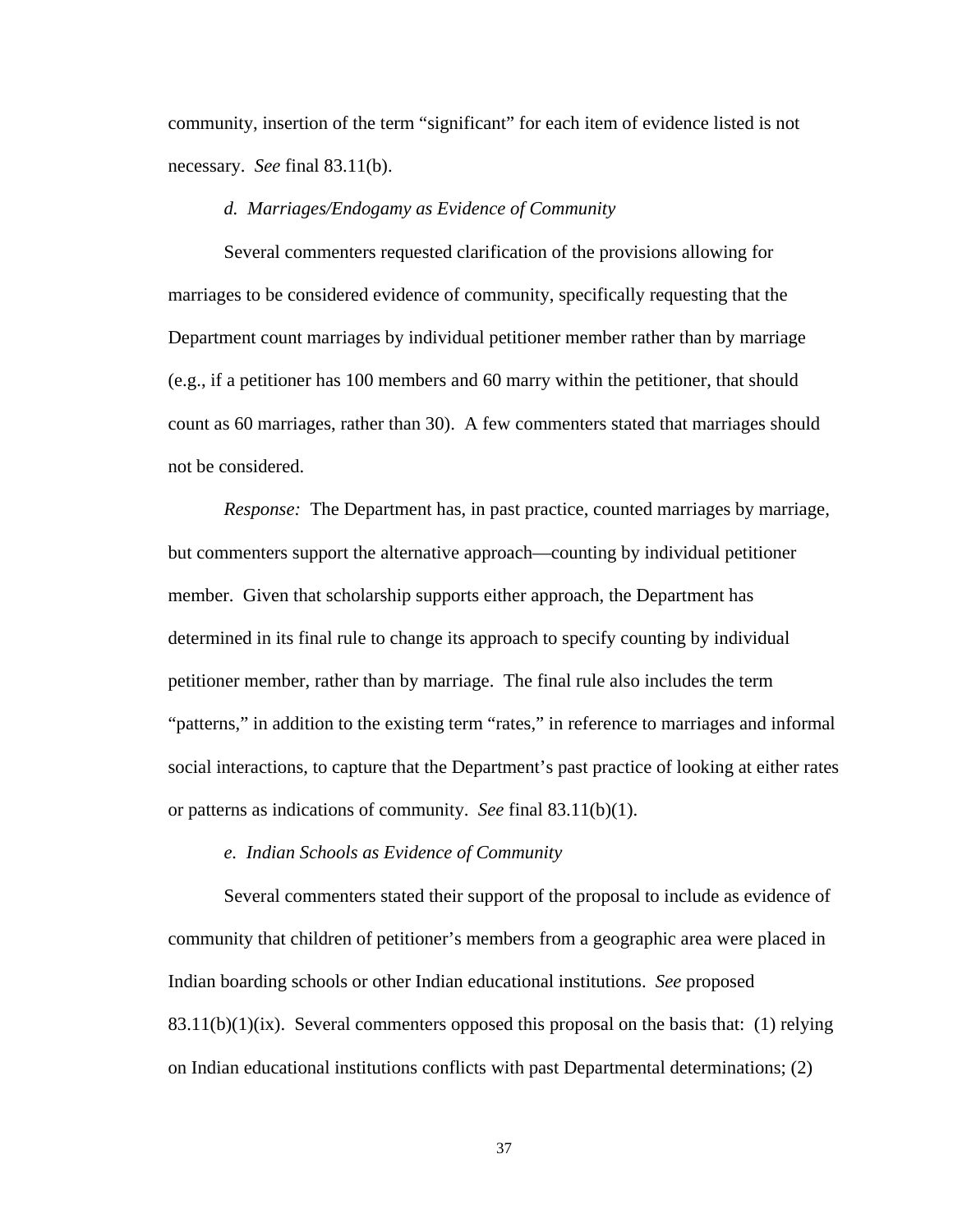attendance of children from a "geographic area" is not evidence of a community corresponding to a specific tribe because many children were placed in schools based on blood quantum rather than tribal affiliation and non-Indian children often attended Indian schools. One commenter noted that this provision fis essentially a third-party identification of whether someone is a tribal member and, as such, should be deleted.

Some commenters requested clarifications that the rule must require that agency records refer to the community in describing actions to place children in schools or that the school had been established exclusively for education of Indian children from petitioner's community. A few comments advocated allowing as evidence of community any records that show that children from a specifically identified Indian community were sent to public schools with Federal funds. One commenter requested that this item of evidence alone suffice for the purpose of determining criterion (e) (descent).

*Response:* In response to commenters' concerns that placement in an Indian boarding school or other Indian educational institution may not necessarily reflect a distinct community, the final rule clarifies that the Department relies upon this evidence to the extent that other supporting documentation, pieced together with the school evidence, shows the existence of a community. *See* final  $83.11(b)(1)(ix)$ . This codifies how the Department currently examines school evidence. In the past, the Department has issued decisions relying upon boarding school records as evidence of community because there was corroborating evidence to support that the school records were indicative of a community, while in others, the Department found that boarding school records were not sufficient because there was no corroborating evidence to indicate a community. The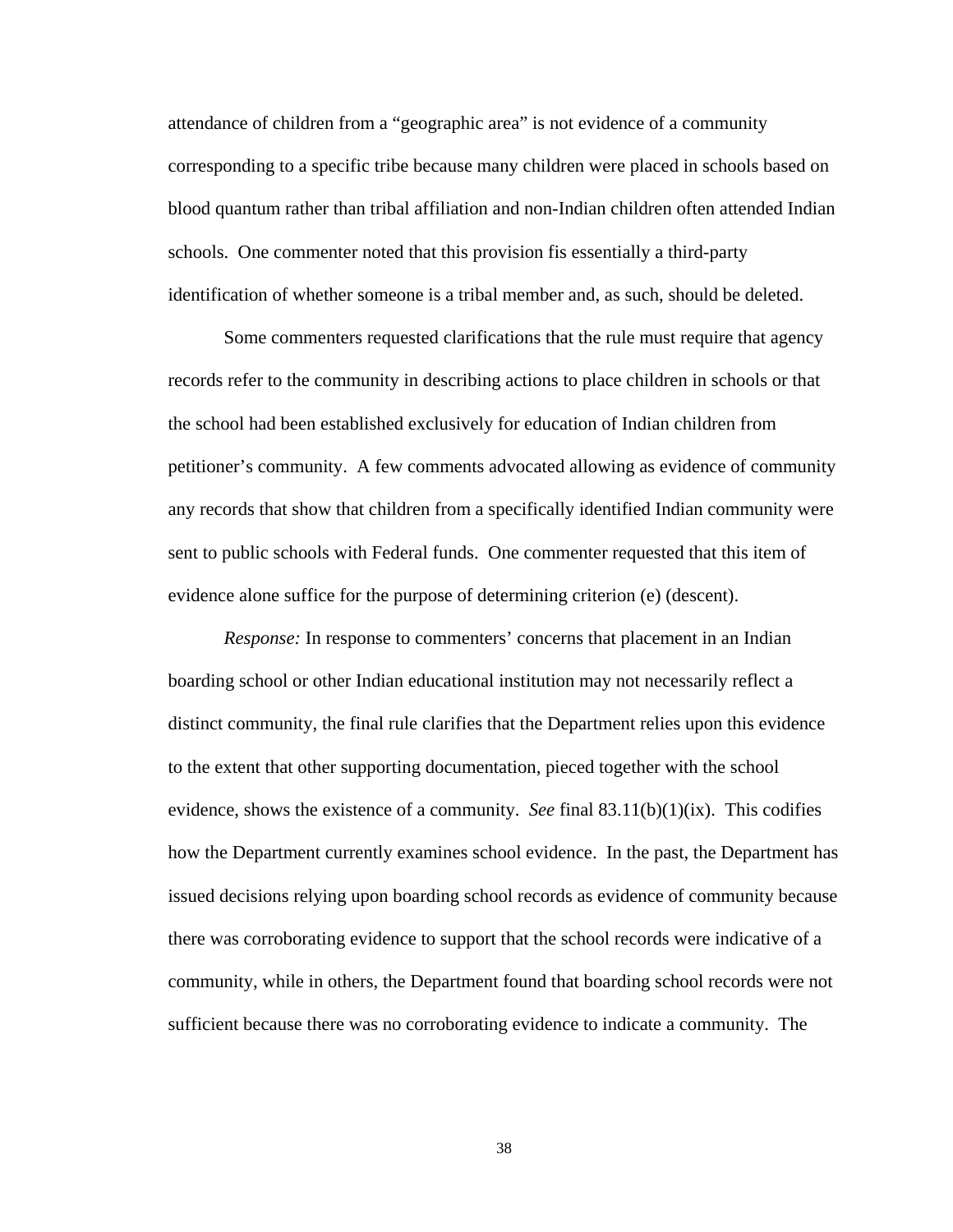Department has concluded that boarding school records can be highly relevant when corroborated by other evidence.

## *f. Language as Evidence of Community*

Several commenters stated that greater evidentiary weight should be given to communities that have maintained their indigenous language in a continuous fashion in proving Indian identity and continuous community.

*Response:* The Department agrees that language is an important indication of community and is often a binding force in a community. The regulations continue to list "language" as evidence of community, and continue to provide that if at least 50 percent of the petitioner's members maintain distinct cultural patterns such as language, the petitioner satisfies criterion (b) (community). No change to the rule is needed in response to this comment. *See* final 83.11(b)(1)(vii), (2)(iii).

# *g. Nomenclature as Evidence of Community*

Several commenters requested clarification that historical references used to identify the petitioner should not weigh negatively against Indian identity if they racially misidentify, disparage, and/or deprecate the petitioner. Several commenters endorsed the proposed provision recognizing that names or identifications by outside entities may change over time.

*Response:* The Department does not weigh references negatively against Indian identity if they racially misidentify, disparage, or deprecate the petitioner; rather, the Department may rely upon these references to prove a distinct community. This reflects the way the Department has reviewed historical references identifying petitioners in past decisions.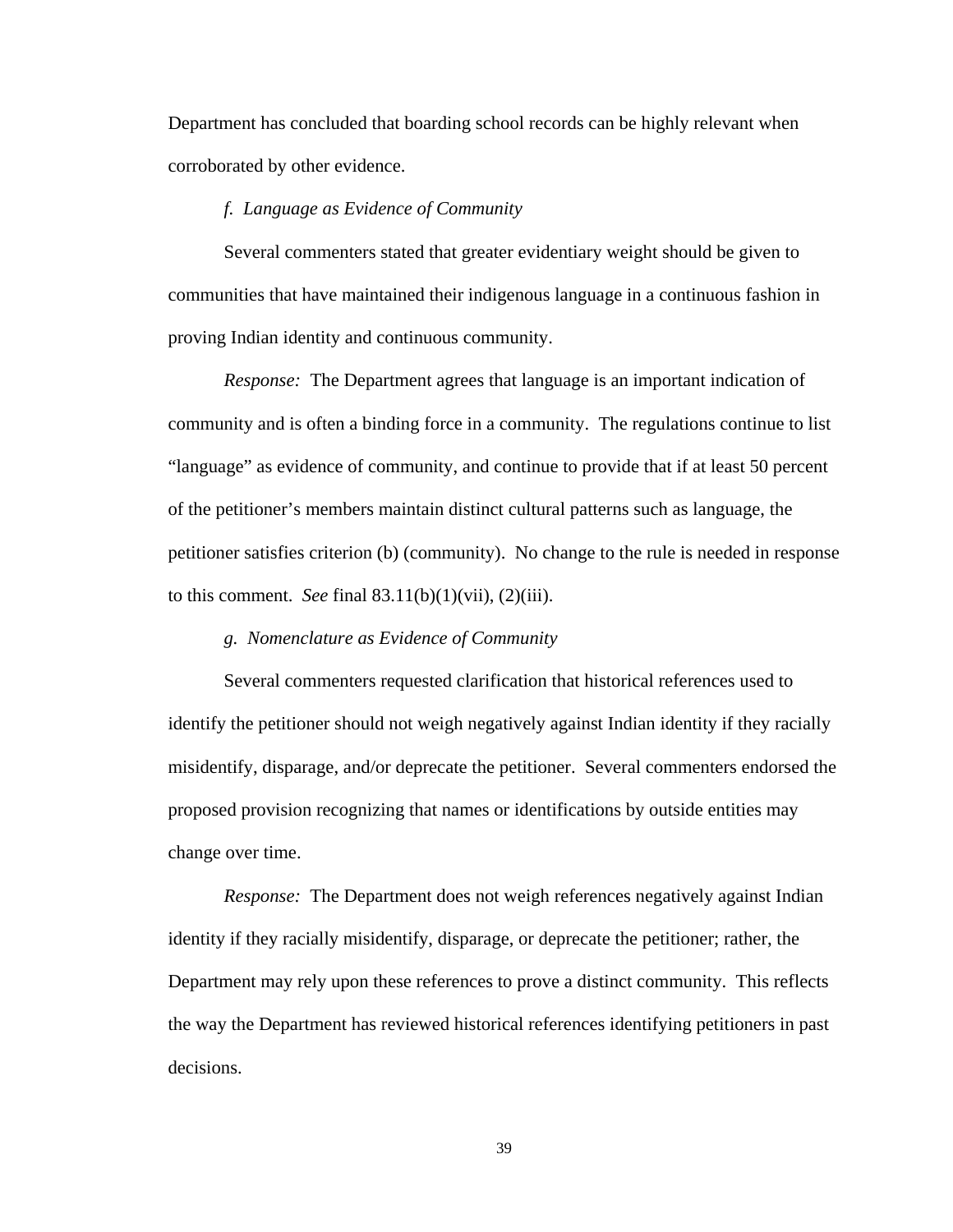## *h. Other Evidence of Community*

Under proposed  $83.11(b)(2)(iv)$ , community may be shown by evidence of distinct community social institutions encompassing at least 50 percent of the members. The phrase "at least 50 percent" was substituted for the word "most" in the current version. Commenters opposed replacing "most" with "at least 50 percent" as no longer strong enough to demonstrate community by itself without further evidence. Others opposed relying on members residing in a "geographical area" as evidence under proposed  $83.11(b)(2)(i)$  because some currently recognized tribes that are landless could not meet this requirement and such evidence does not account for active armed service members. Some opposed the criterion in general as archaic in light of the assimilation of American Indians since 1830. Some commenters stated that flexibility should be allowed for California tribes, who were identified collectively as "Mission Indians" rather than a specific tribe. A few commenters also requested clarifications of "social relationship," and whether enrollment evidence is required for each year. A commenter stated that review of this criterion should account for the history of racial prejudices, which often caused people to self-identify in various ways.

*Response:* The replacement of "most of" with "at least 50 percent" is not a significant change to the social institution evidence. The percentage is included for petitioners' guidance as a more definitive threshold than "most of." No change is required in response to comments opposing reliance on members residing in a "geographical area" because this evidence is merely one of several items of evidence petitioners may offer; those who do not reside in a geographical area are not penalized. The provision in § 83.10 that the Department will review each petition in context with the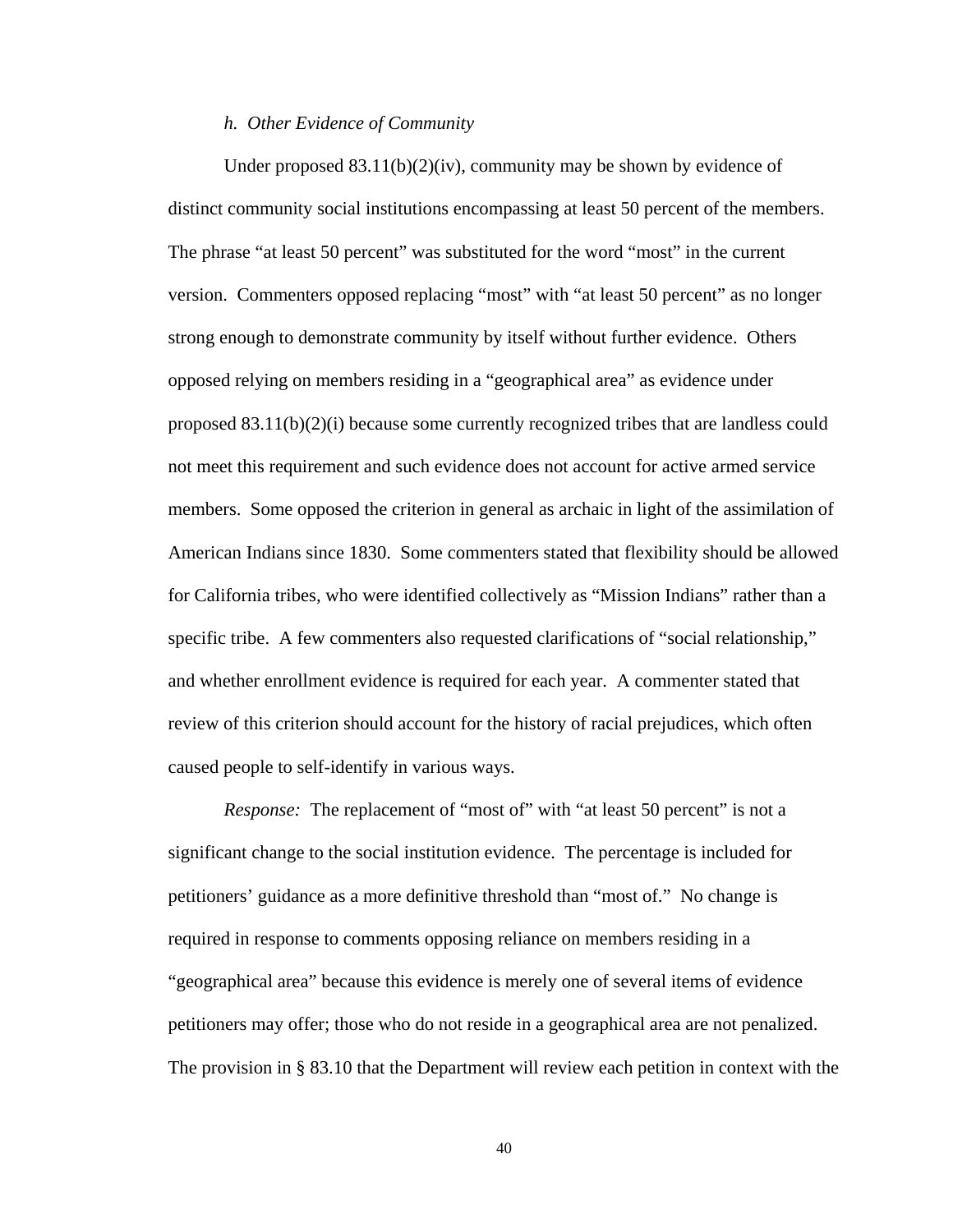history, regional differences, culture, and social organization of the petitioner, addresses the remaining comments on criterion (b).

# *7. Criterion (c)(Political Influence/Authority)*

#### *a. Bilateral Political Relationship*

A few commenters requested clarification in the rule that no bilateral political relationship is now required and/or that language from the proposed rule preamble (at 79 FR 30769, stating that political influence or authority does not mean that petitioner's members must have actively participated in the political process or mechanism), be inserted into the rule. Several commenters stated that the requirement for bilateral political relationships should be retained in practice and made explicit in the rule because it has always been a fundamental part of the Department's evaluation of criterion (c), is required by Federal court decisions, and prevents a finding of political influence/authority if petitioners have self-appointed leaders without followers.

*Response:* The comments revealed different understandings of the meaning of the term "bilateral political relationship." The Department has required, as part of a showing of political influence/authority, that there be some activity between tribal leaders and membership regarding issues that the petitioner's membership considers important. The Department has not required a formal political organization or that a certain percentage of members vote. Indeed, the percentage of citizens who vote in Federal, State, tribal and local elections can be quite small. Accordingly, comments to change the regulations and require "bilateral political relationship" in (c) are not adopted. The petitioner may satisfy (c) with evidence of activity between tribal leaders and membership regarding issues that the petitioner's membership considers important. A petitioner will satisfy (c) in this final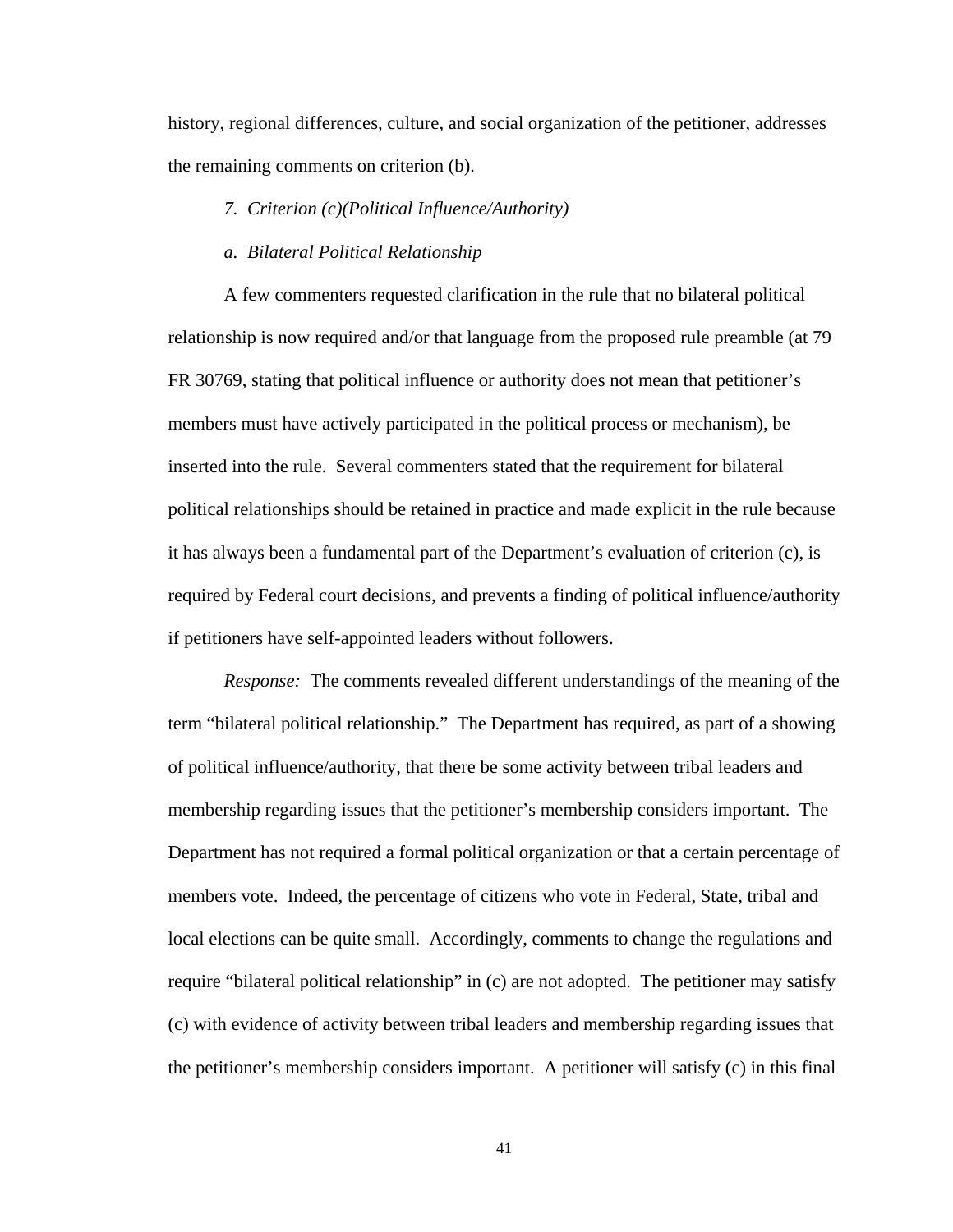rule if it provides similar evidence or methodology as was deemed sufficient by the Department in a previous decision on this criterion. Nor is it necessary to reinsert this phrase into criterion  $(f)$  (at  $83.11(f)$ ) because this criterion already requires, where membership is composed principally of members of a federally recognized tribe, that the petitioner function as a separate politically autonomous community under criteria (b) and (c).

# *b. "Show a continuous line of entity leaders and a means of selection or acquiescence by a majority of the entity's members"*

The proposed criterion (c) adds to the list of evidence (of which petitioner must provide two or more items), that the petitioner has a "continuous line of entity leaders and a means of selection or acquiescence by a majority of the entity's members." *See*  proposed  $83.7(c)(1)(viii)$ . A few commenters opposed this proposed language stating that this requirement is less stringent than the requirement for having leaders and followers interact politically on issues of mutual importance. Commenters were also concerned that if "continuous" is interpreted to allow for a 20-year gap in this context, a significant time gap would be allowed for this item of evidence. A few commenters that supported this item of evidence stated that it should reflect that a majority of adult members need to select or acquiesce, as children have no role in the selection.

*Response:* The Department has determined that no change to this item of evidence is necessary in response to comments, because this item demonstrates political influence/authority only in combination with another item of evidence. The final rule does replace "majority" with "significant number" because the entity may allow for fewer than a majority of members to select leaders. *See* the discussion in *"Substantially*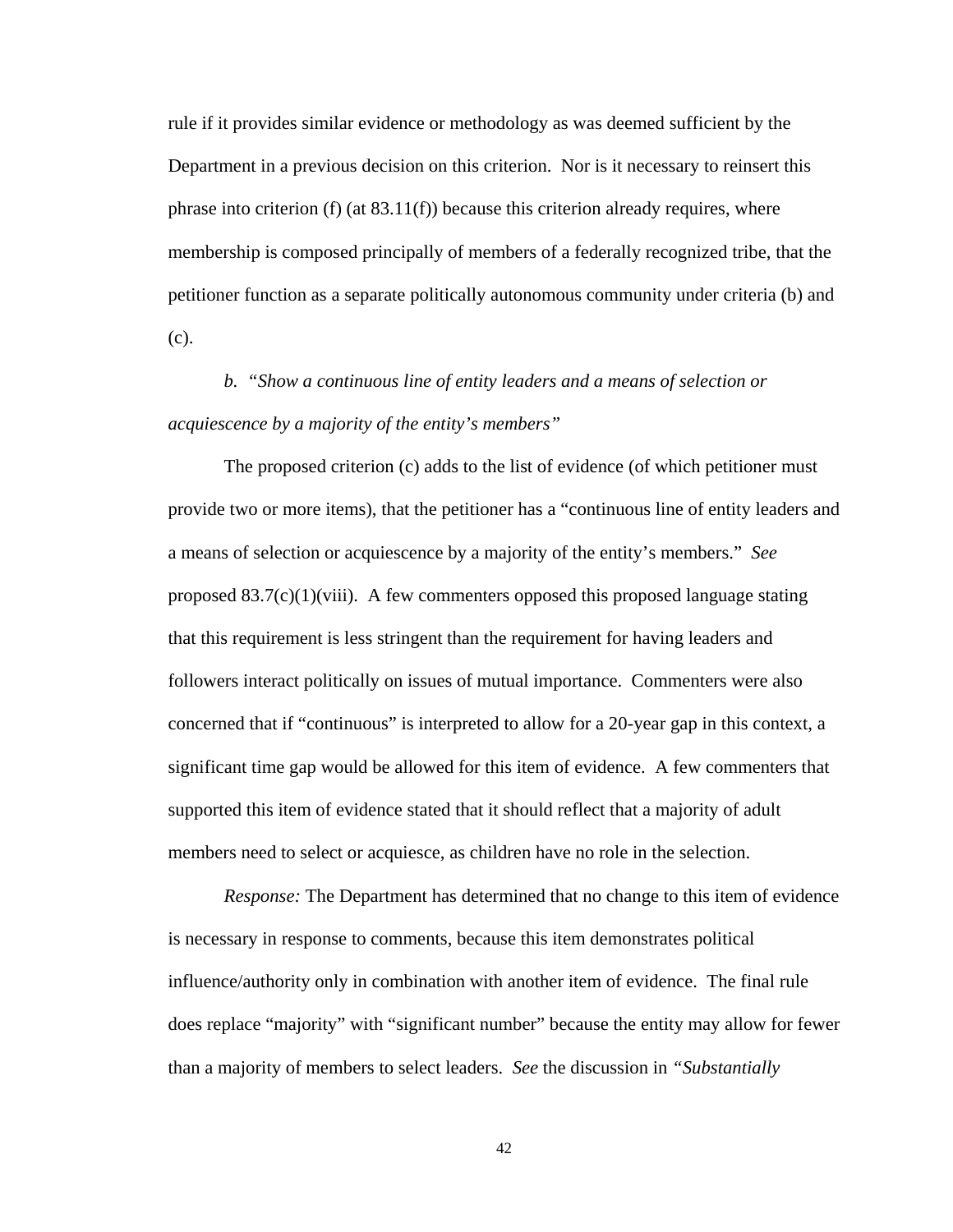*Continuous Basis, Without Substantial Interruption,"* below, regarding allowable evidentiary gaps. The final rule does not specify that "adult" members need to select or acquiesce because petitioners may allow for youth participation in some circumstances.

## *c. Evidence*

Some commenters requested adding references to attorney contracts, claims filings and other court cases as evidence of political influence or authority.

*Response:* The items of evidence listed in criterion  $(c)(1)$  are examples, and are not exhaustive. *See* final  $83.11(c)(1)(i)$ -(viii). Actions by a petitioner's leaders with regard to attorney contracts, claims filings, and other court cases may provide evidence of political influence/authority. The final rule also clarifies that a formal "government-togovernment" relationship is not required between the federally recognized tribe and petitioner, as long as a "significant" relationship is present. *See* final 83.11(c)(1)(vi).

*8. "Substantially Continuous Basis, Without Substantial Interruption"* 

The proposed rule would have defined "substantial interruption" to mean a gap of 20 years or less, unless a 20-year or longer gap is reasonable given the history and petitioner's circumstances. *See* proposed 83.10(b)(5). Some commenters pointed out the typographical error, that this should have defined "without substantial interruption." Several commenters supported the proposal because it would add clarity and, when there is evidence before and after such gaps, would add fairness. Two commenters said 20 years is too short, because it is less than one generation and may not account for the affirmative measures taken to eradicate tribes.

Several commenters said 20 years is too long, stating that it is "patently unreasonable" to allow 20-year or longer gaps in evidence when the proposed baseline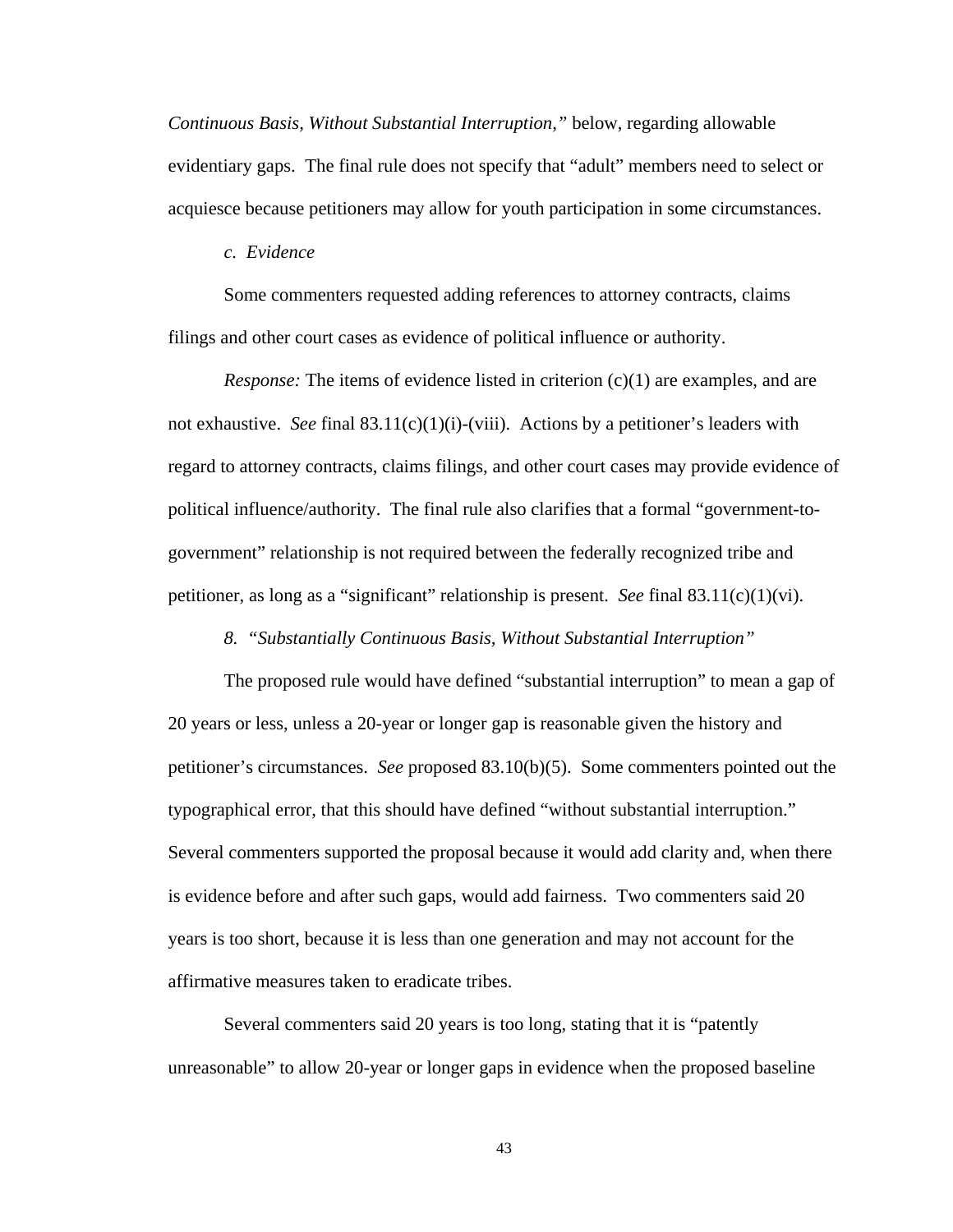requires only 80 years (evaluating from 1934 forward), as opposed to the 200+ years under the current regulations. Some interpreted the provision to allow acknowledgment of groups who could prove the criteria only in 1954, 1974, 1994, and 2014. These commenters stated that this is a major reduction in the standard, and provides no clarity because it allows for gaps less than or more than 20 years. These commenters also disputed the Department's assertion that this reflects past practice because the current approach rejects a specific time period for an allowable gap.

Some commenters requested more specification as to what level and time period of evidence is necessary before and after the gap (bookends) and a more definitive gap limit, given that the proposed rule allows longer than 20-year gaps in some circumstances. Others requested that the Department examine gaps in the context of the totality of the circumstances on a case-by-case basis. Finally, others such as Connecticut Attorney General George Jepsen commented that evidentiary gaps should continue to be evaluated on a case-by-case basis.

*Response:* The Department has decided not to change the definition set forth in the previous rule. The previous rule allows some evidentiary gaps because evidentiary material may not be available for certain periods of time, even though a petitioner has continuously existed. Instead, the final rule expressly provides that evidence or methodology that was sufficient to satisfy any particular criterion previously will be sufficient to satisfy the criterion for a present petitioner. Likewise, any gaps in evidence that were allowable to satisfy any particular criterion previously will be allowable to satisfy the criterion for a present petitioner. A petitioner under these rules will satisfy a criterion if that type or amount of evidence was sufficient for a positive decision on that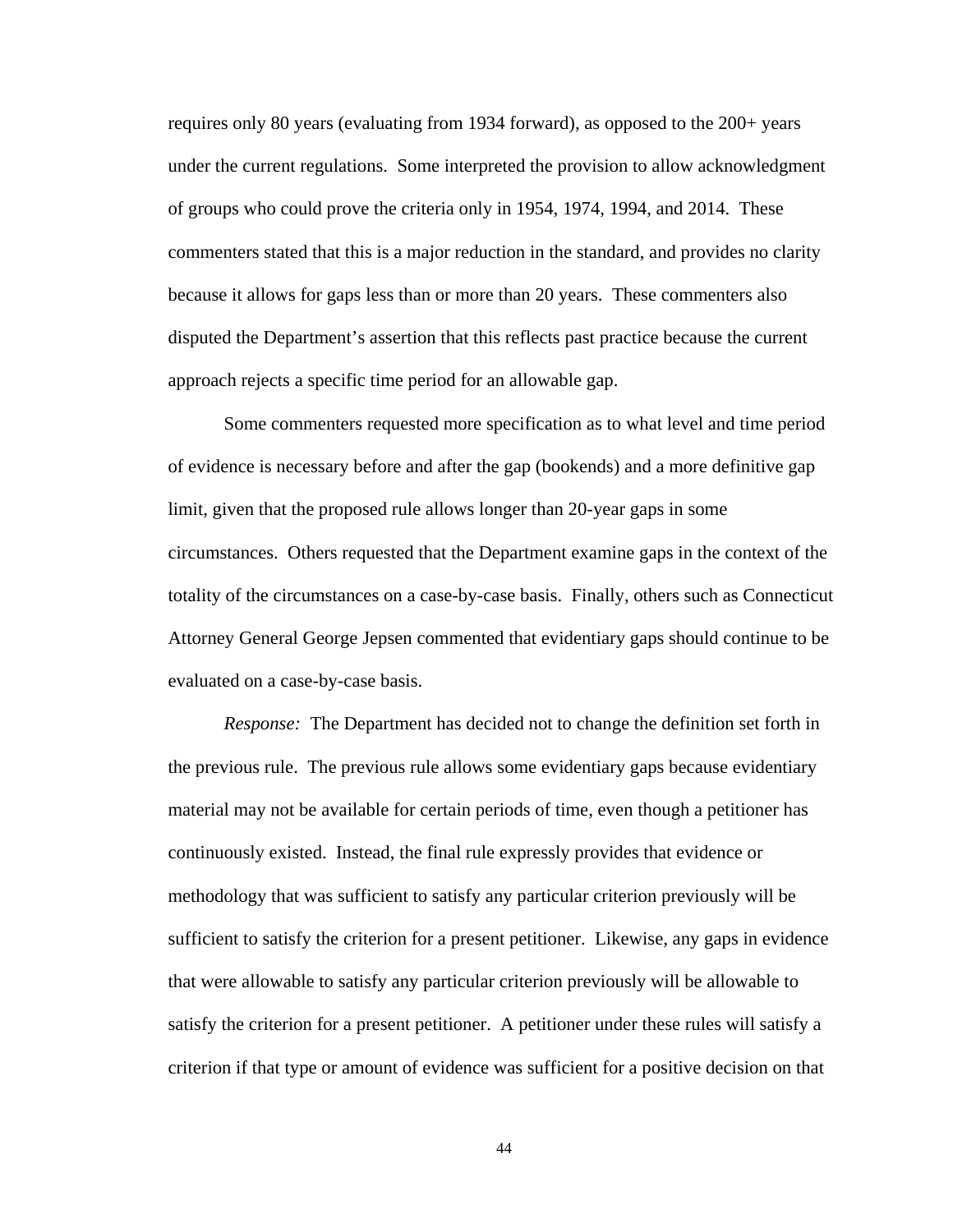criterion (*see, e.g.,* determination in decisions such as the Grand Traverse Band of Ottawa and Chippewa Indians, the Jamestown S'Klallam Tribe, the Tunica-Biloxi Indian Tribe, the Death Valley Timbi-sha Shoshone Tribe, the Poarch Band of Creeks, the San Juan Southern Paiute Tribe of Arizona, the Jena Band of Choctaws, and the Mohegan Tribe of Indians of Connecticut). Many previous Federal acknowledgment decisions had gaps of evidence and a one-size-fits-all approach will not reflect the unique histories of petitioners and the regions in which they reside. The Department recognizes that there are circumstances in which gaps considerably longer than 10 years may be appropriate. For example, some petitioners may have gaps in documentation of political activity and community in the 1940's and 1950's that are explainable by World War II and the Korean War.

- *9. Criterion (f) (Unique Membership)*
- *a. Criterion (f), In General*

Criterion (f) (at  $83.11(f)$ ) requires that the petitioner's membership be composed principally of persons who are not members of any federally recognized Indian tribe. A few commenters opposed this criterion, stating that it is an imposition into tribal sovereignty by prohibiting dual tribal membership. Commenters noted that tribal memberships may change, and that such changes do not indicate that a tribe ceases to exist (even if "key members" of the petitioner leave to join a federally recognized tribe to obtain services). A commenter suggested renaming this criterion as something other than "membership" because it is confusable with criterion (d). Other commenters suggested clarifying whether members must withdraw from the federally recognized tribe,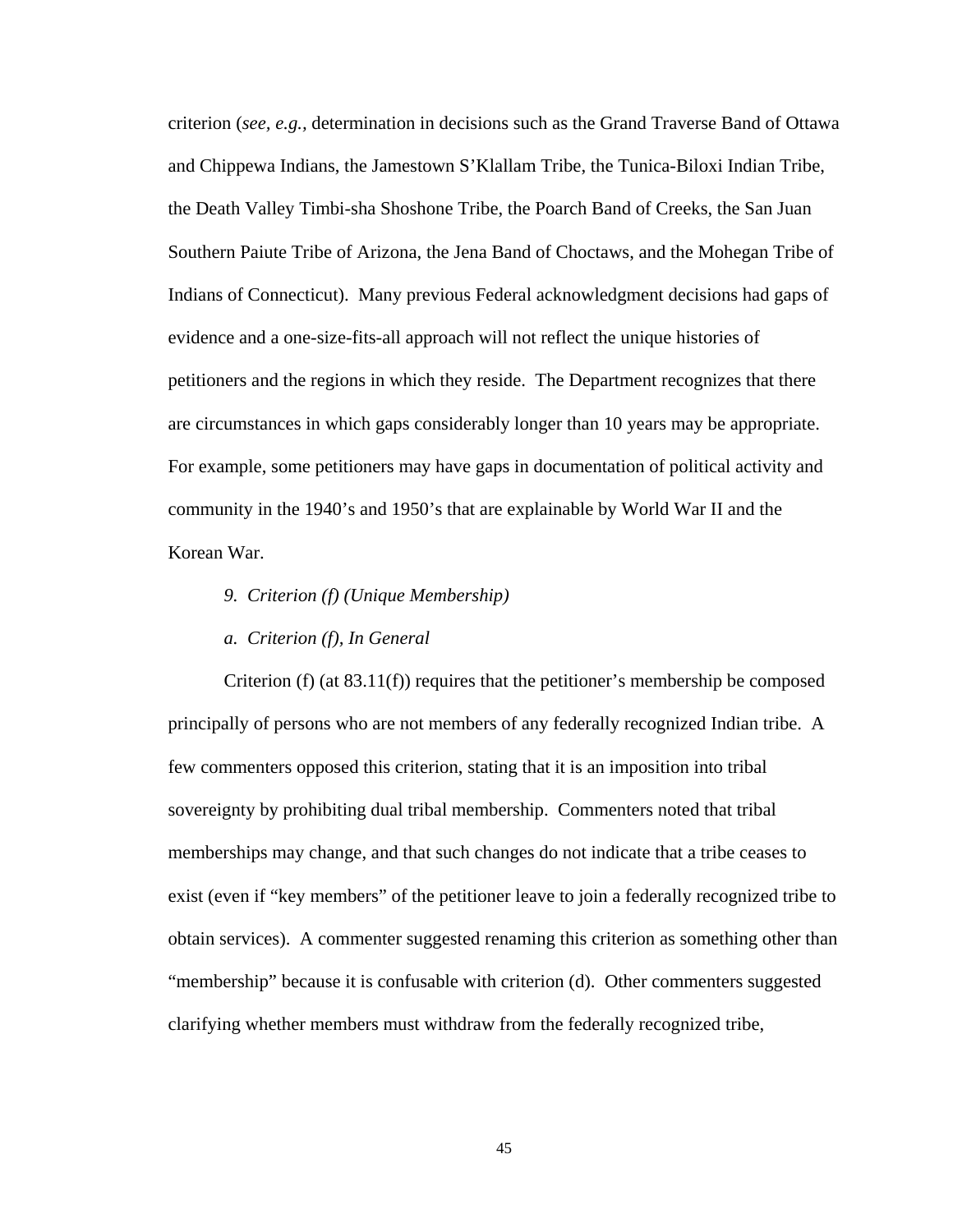clarifying how this criterion discourages splintering, and clarifying "principally" with a percentage.

*Response:* The Department has not changed Criterion (f)'s substantive requirements from the previous rule. The previous rule does not prohibit dual tribal membership; it requires only that a petitioner's membership not be "composed principally" of persons who have dual membership. The Department recognizes that tribal memberships may change, and that such changes do not indicate that a tribe ceases to exist. This criterion is intended to prohibit factions or portions of federally recognized tribes from seeking Federal acknowledgment as a separate tribe, unless they have been a politically autonomous community since 1900 (criteria (b) and (c)). The final rule does not define a percentage for "composed principally" because the appropriate percentage may vary depending upon the role the individuals play within the petitioner and recognized tribe. Even if a petitioner is composed principally of members of a federally recognized tribe, the petitioner may meet this criterion – as long as it satisfies criteria (b) and (c) and its members have provided written confirmation of their membership in the petitioner. There is no requirement to withdraw from membership in the federally recognized tribe. The final rule titles this criterion "unique membership" in response to the comment that the title "membership" causes confusion.

*b. Deletion of previous rule's provision prohibiting members from maintaining a "bilateral political relationship" with the federally recognized tribe* 

The previous rule at 83.11(f) requires that, if petitioner's membership is principally composed of members of a federally recognized tribe, the petitioner must show that "its members do not maintain a bilateral political relationship with the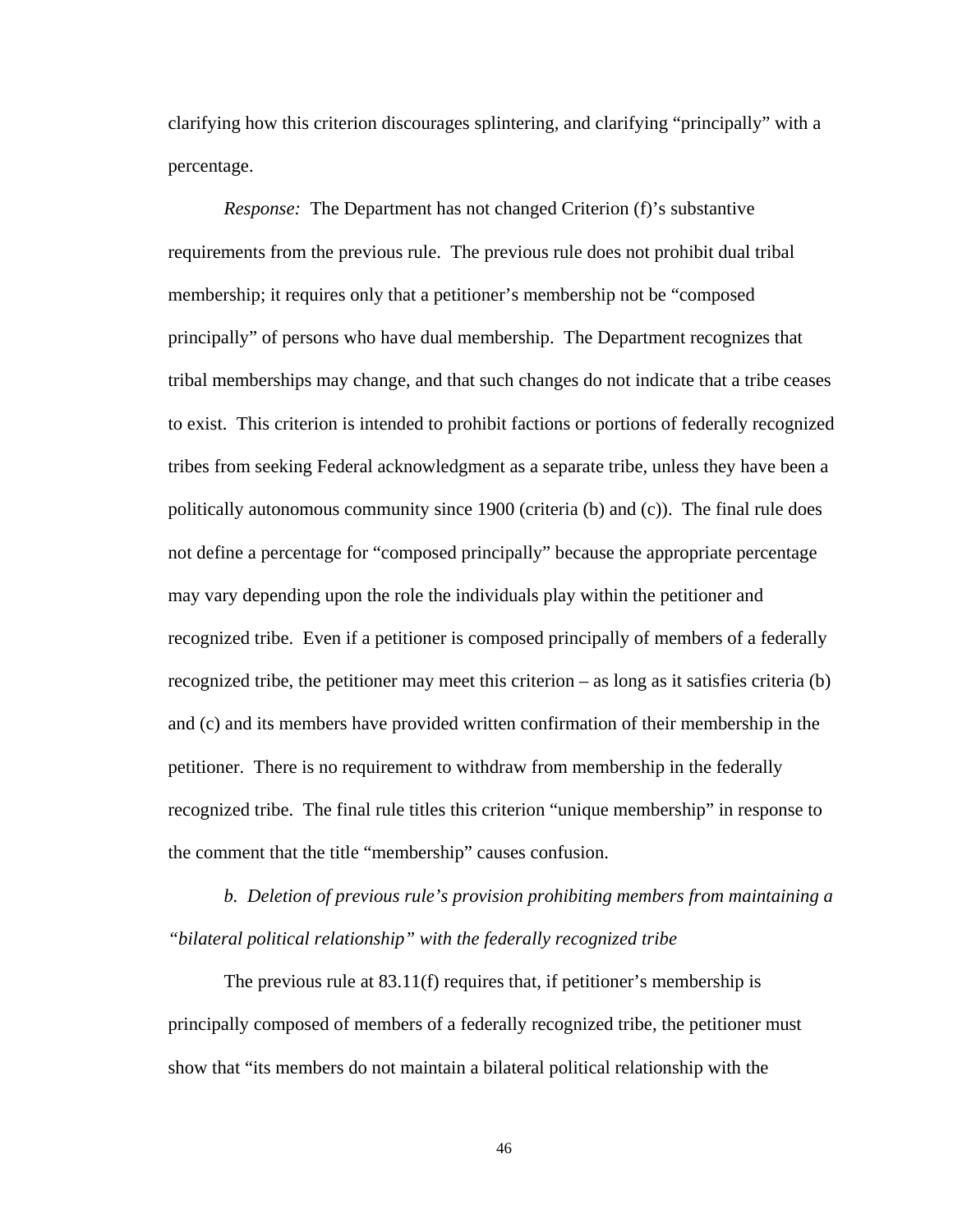acknowledged tribe," in addition to showing the petitioner is politically autonomous and providing written confirmation of membership in petitioner. The proposed rule deleted the requirement to show that members do not maintain a bilateral political relationship with an acknowledged tribe. Some commenters opposed this change, stating that it could allow the acknowledgment process to become a vehicle to allow for acknowledgment of factions of federally recognized tribes. These commenters requested that the Department correct the rule if criterion (f) is not intended to allow portions of a recognized tribe to separate.

*Response:* Criterion (f) requires that the petitioner be a separate politically autonomous community since 1900. In the past, the Department has acknowledged a tribe even though its members had census numbers with a federally recognized tribe. Notice of Final Determination That the San Juan Southern Paiute Tribe Exists as an Indian Tribe*,* 54 FR 51502, 51504 (December 15, 1989) (finding that San Juan Paiute members were not members in the Navajo Nation despite having Navajo census numbers). Indeed, the Department may acknowledge a tribe even though its members has dual citizenship in a federally recognized tribe and maintains a bilateral political relationship with that tribe if the petitioner operates as a separate politically autonomous community on a substantially continuous basis. The disqualification for having a bilateral political relationship in (f) is unnecessary because criterion (f) already requires that the petitioner function as a politically autonomous entity. For this reason, the final rule implements the proposed deletion of bilateral political relationship from criterion (f). *See* final 83.11(f).

*c. Exception for Members of Petitioners Who Filed Prior to 2010*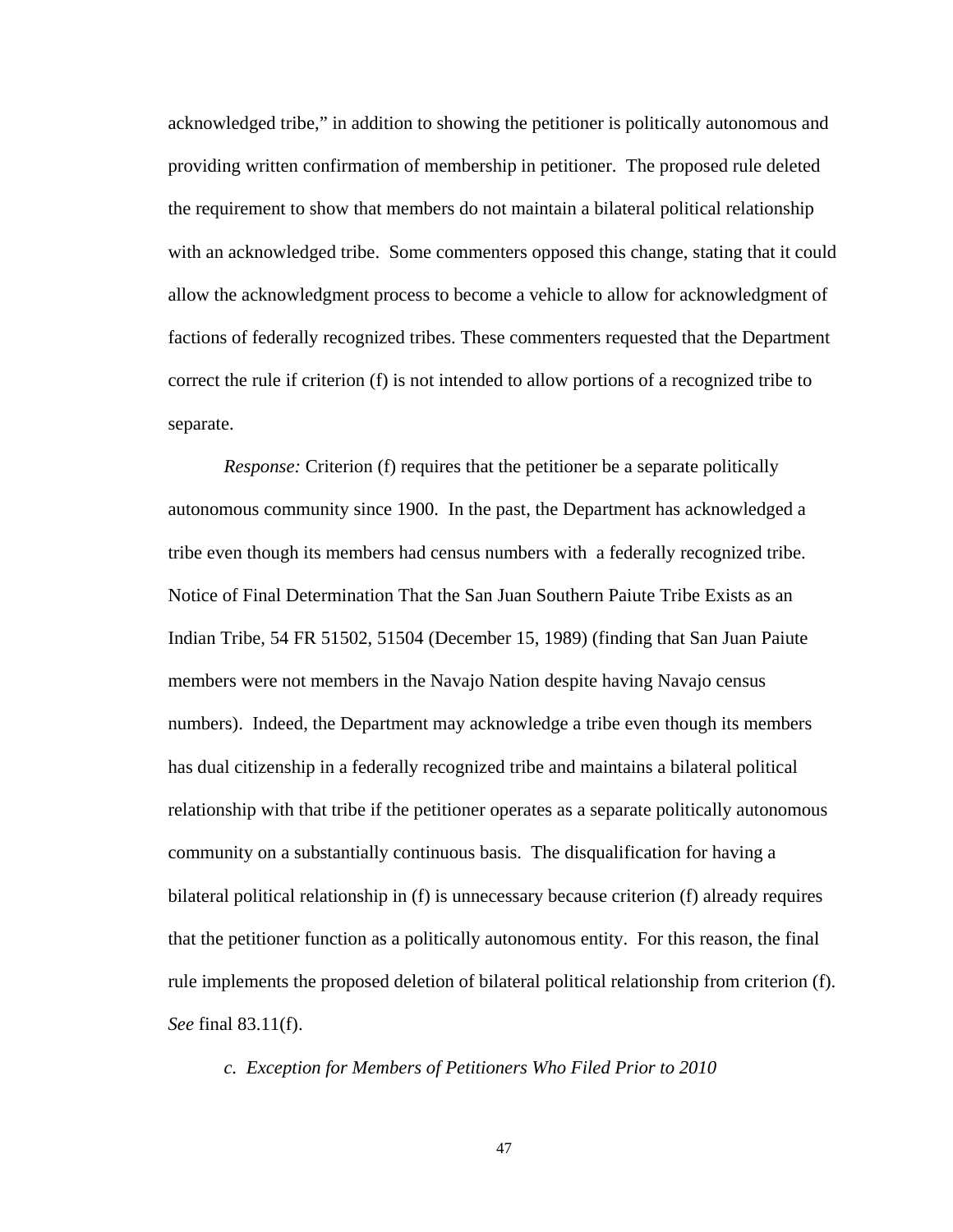For a petitioner who filed a letter of intent or a documented petition prior to 2010, the proposed rule would not consider as members of a federally recognized tribe, petitioner's members who became members of a federally recognized tribe after filing of the petition. Several commenters supported this proposed new exception. However, nearly all of those who commented on the 2010 cut-off date requested clarification of why the date was chosen or advocated for eliminating the date limitation. *See* proposed  $83.11(f)(2)$ .

Several commenters opposed the exception, stating that it creates the possibility that portions of a recognized tribe could separate and become acknowledged. Some stated that a case-by-case examination is more appropriate than a blanket exception. Others requested specifying that a petitioner's members should sign statements saying they would belong exclusively to the petitioner should the petitioner obtain acknowledgment.

*Response:* The Department recognizes that there are situations in which petitioners' members have become members of federally recognized tribes to obtain needed services pending the Department's review of a petition. The proposed rule attempted to address this situation by establishing a blanket exception. After reviewing the comments and past petitions, the Department has determined that this exception is not necessary because, if so many of a petitioner's members join a federally recognized tribe that the petitioner is then "composed principally" of members of the federally recognized tribe (i.e., the petitioner is "composed principally" of members with dual membership), then the petitioner may nevertheless be acknowledged if it meets criterion (f) as just discussed. The proposed additional exception for petitioners who filed prior to 2010 is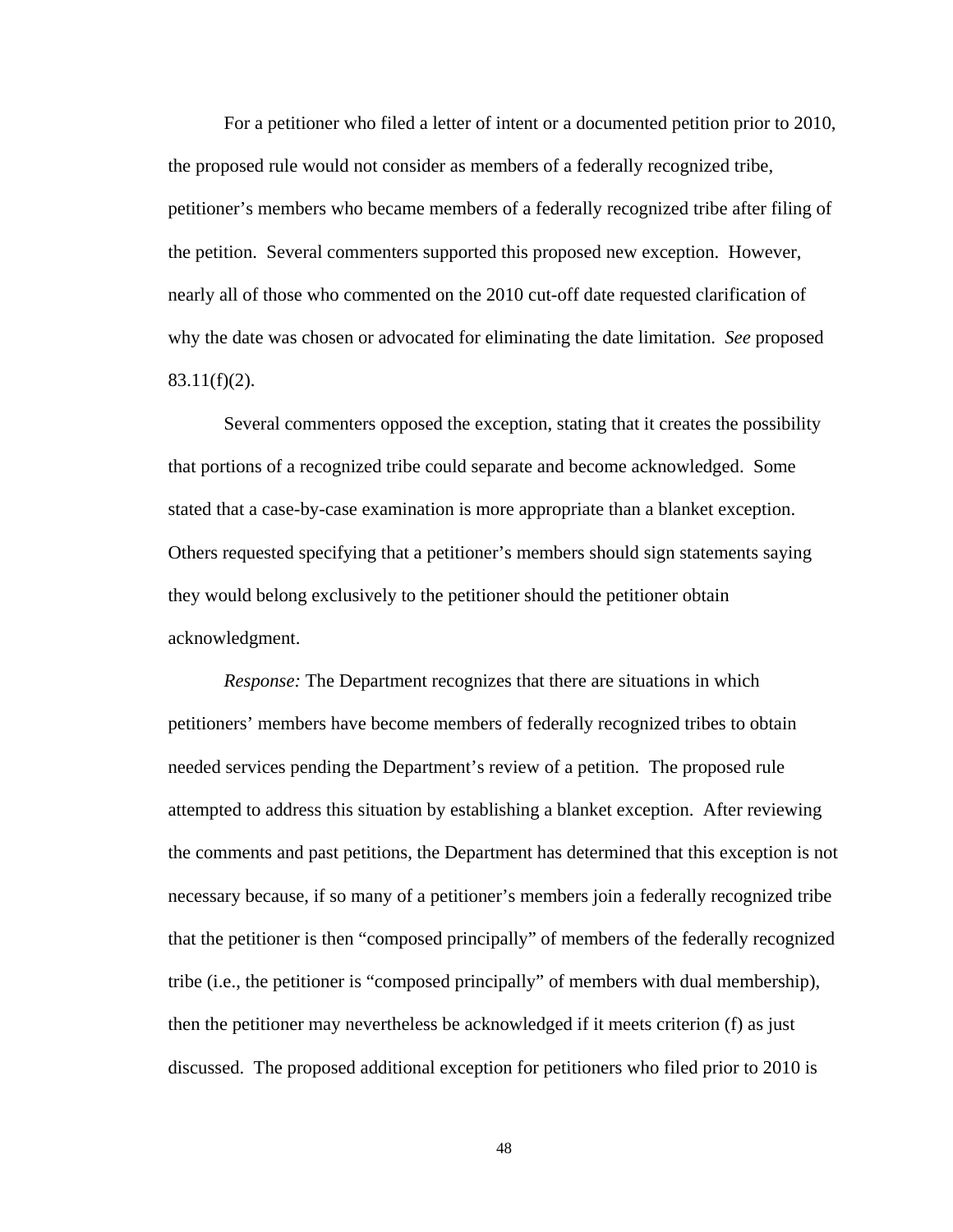unnecessary because the existing exception adequately addresses those situations where a petitioner's members join a federally recognized tribe to obtain services. For this reason, the final rule deletes the proposed exception for petitioners who filed prior to 2010, but retains the intent of the proposed exception by permitting petitioners whose members have joined federally recognized tribes to obtain services while their petition is in the queue to still be eligible for acknowledgment. *See* final 83.11(f).

# *10. Criterion (g) (Termination)*

A few commenters expressed support for the proposed change to criterion (g) (at  $83.11(g)$ , which would put the burden on the Department to show that a petitioner was terminated or the subject of legislation forbidding the Federal relationship. Commenters stated this is "obviously an important improvement" and "common sense." A few commenters objected to the proposed amendment because it reduces the burden on petitioners and is "not appropriate." One commenter stated that there should be a process for groups to respond to the Federal Government's position on termination and for interested parties to weigh in.

*Response:* In past practice, the Department's legal team reviewed whether the petitioner is subject to legislation that has terminated or forbidden the Federal relationship, regardless of the documentation the petitioner provided in support of this criterion. Additionally, terminating or forbidding the relationship is a Federal action. For these reasons, the Department has determined that it is appropriate to clarify explicitly that the burden is on the Department to show that a petitioner was terminated or forbidden. *See* final 83.11(g). Petitioners and interested parties may weigh in on the Federal Government's position on this criterion in response to the PF.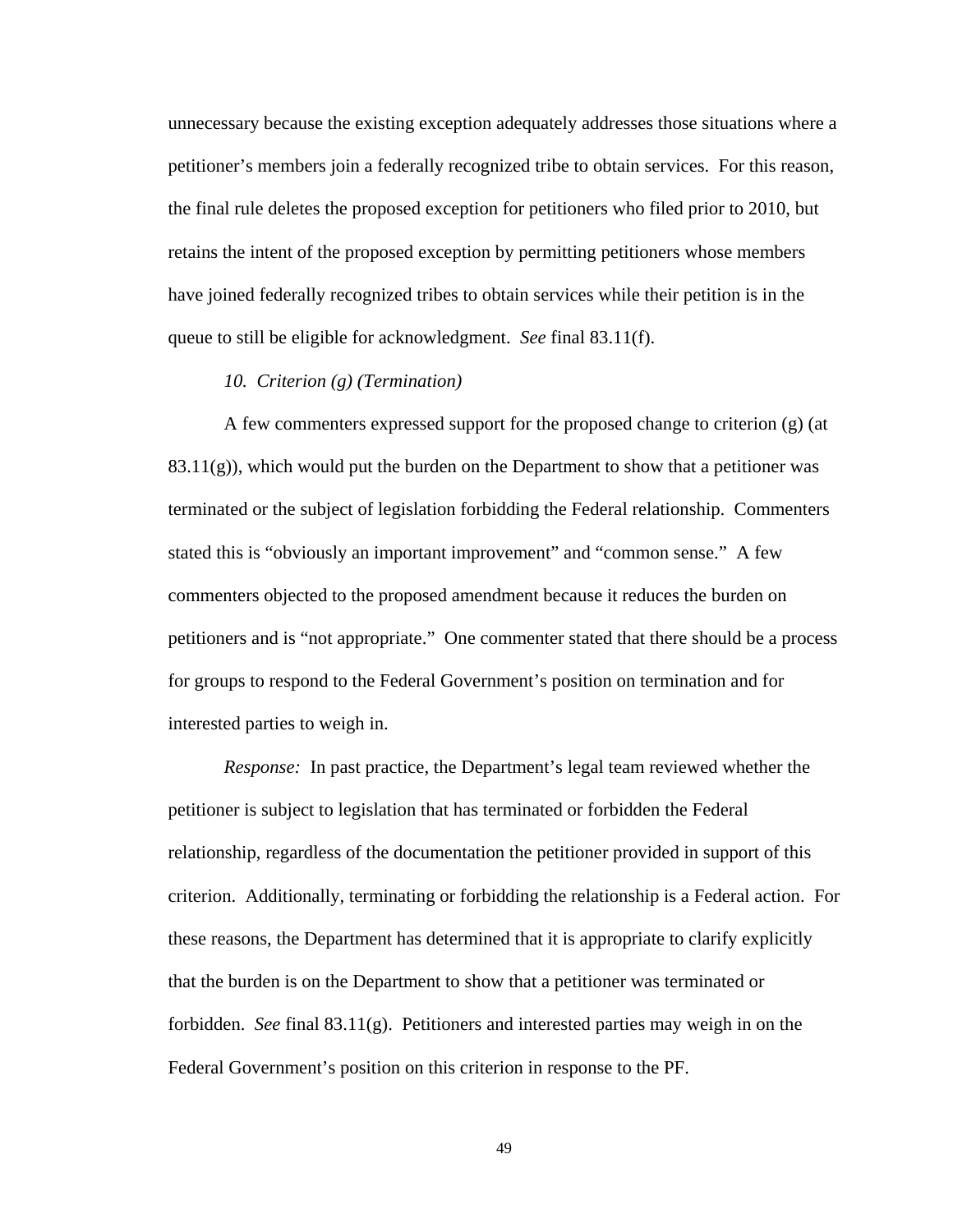## *11. Splinter Groups*

The proposed rule did not revise provisions addressing "splinter groups," which is a subset of membership that "separates from the main group." *See* proposed 83.4(a)(2). Many commenters stated that clarification is necessary regarding treatment of splinter groups in light of the proposed allowance for re-petitioning and proposed revisions to criteria. (For example, one commenter speculated that splinter groups each could be recognized without actually demonstrating criteria (b) (community) or (c) (political influence/authority) simply by pointing to a State reservation.) Among the clarifications requested were what qualifies as a "splinter group," and whether and to what extent splinter groups may be acknowledged. Commenters appeared to use the term "splinter group" to mean one or more of the following: groups who splinter from current petitioners; groups who splinter from previously denied petitioners; groups who splinter from currently federally recognized tribes (as evidenced by eligibility for membership or claiming the same historical tribe); groups who splinter from (i.e., are just a portion of) a historical tribe claimed by another petitioner or federally recognized tribe; and groups who splinter from tribes named in Termination Acts. Commenters argued that various types of these groups should or should not be acknowledged. For example, with regard to groups who splinter from current petitioners, several commenters requested incorporating the procedures in the 2008 Directive for dealing with splintering petitioners, noting that continued leadership disputes hamper the evaluation process, and dueling petitions from entities that trace themselves in some fashion to a common tribal entity have long caused problems, leading to delayed and costly petition reviews, intense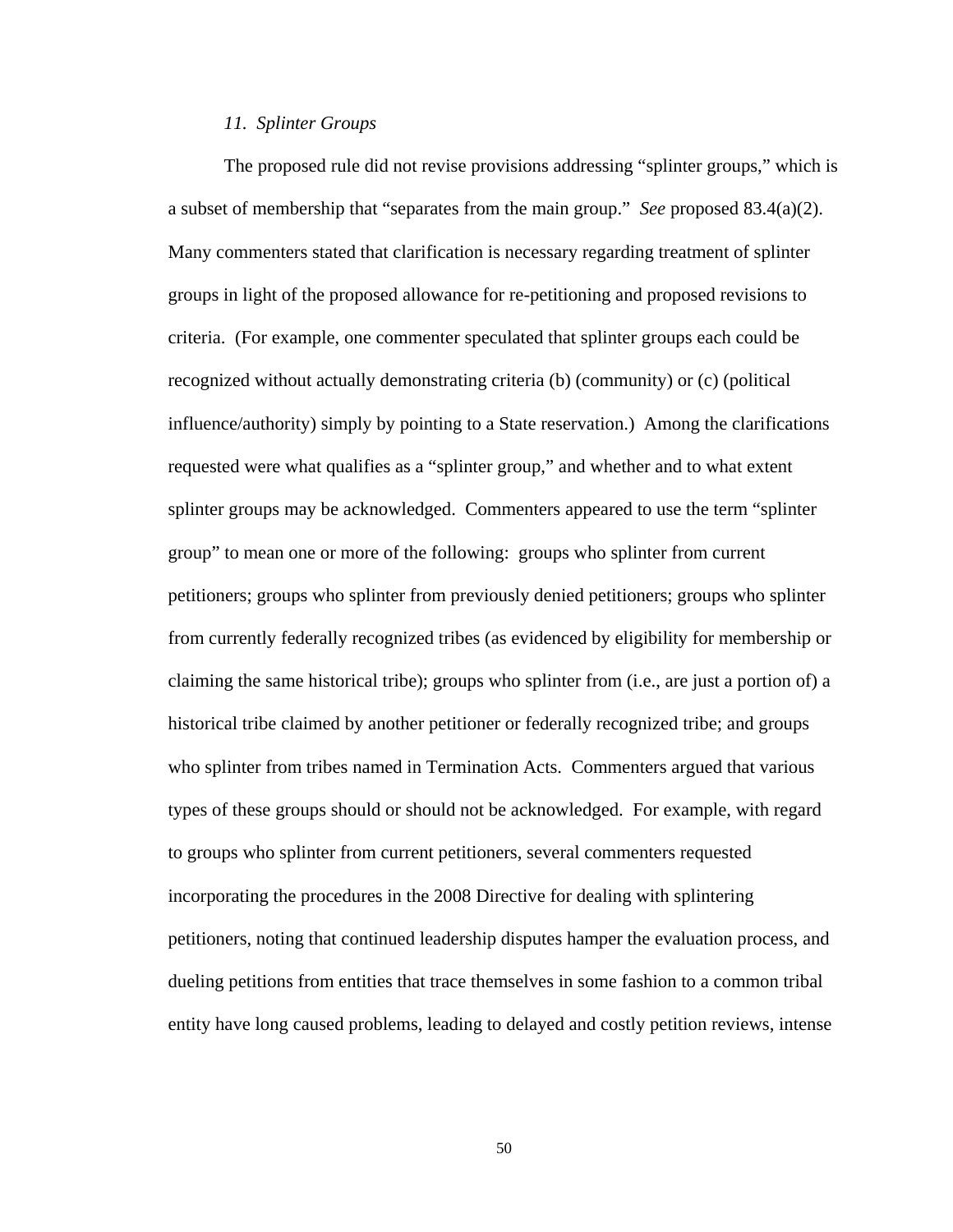conflicts, and litigation. Commenters also requested a prohibition against the Department forcing petitioners into one group.

 With regard to groups who splinter from previously denied petitioners, several commenters were concerned that petitioners may be acknowledged even if they are splinters of previously denied petitioners or petitioners who claim they are the "main group" and the previously denied petitioner was the splinter.

Federally recognized tribes, in particular, expressed concern that groups who claim the same historical tribe could appropriate the federally recognized tribe's history and that the shortened time period for showing community and political influence/authority would facilitate their acknowledgment. A few commenters requested prohibiting splinters from historical tribes and State-recognized tribes to prevent subsets of a historical tribe from being acknowledged (rival groups may claim to be descendants of the historical tribe).

*Response:* The final rule does not change the way the Department has handled "splinter groups." The Department will continue to address "splinter groups" with the same rigor it has applied under the existing rules. With regard to splinters of petitioners, the final rule continues to allow for the approach of the 2008 Departmental guidance to address conflicting claims to leadership within a petitioning group that interfere with OFA's ability to conduct business with the group. Specifically, the Department may request additional information from the petitioner to clarify the situation and OFA may suspend its review of the petition. *See* 73 FR 30146 (May 23, 2008). OFA's suspension would be based on the leadership dispute qualifying as an "administrative problem" with the petition under 83.31.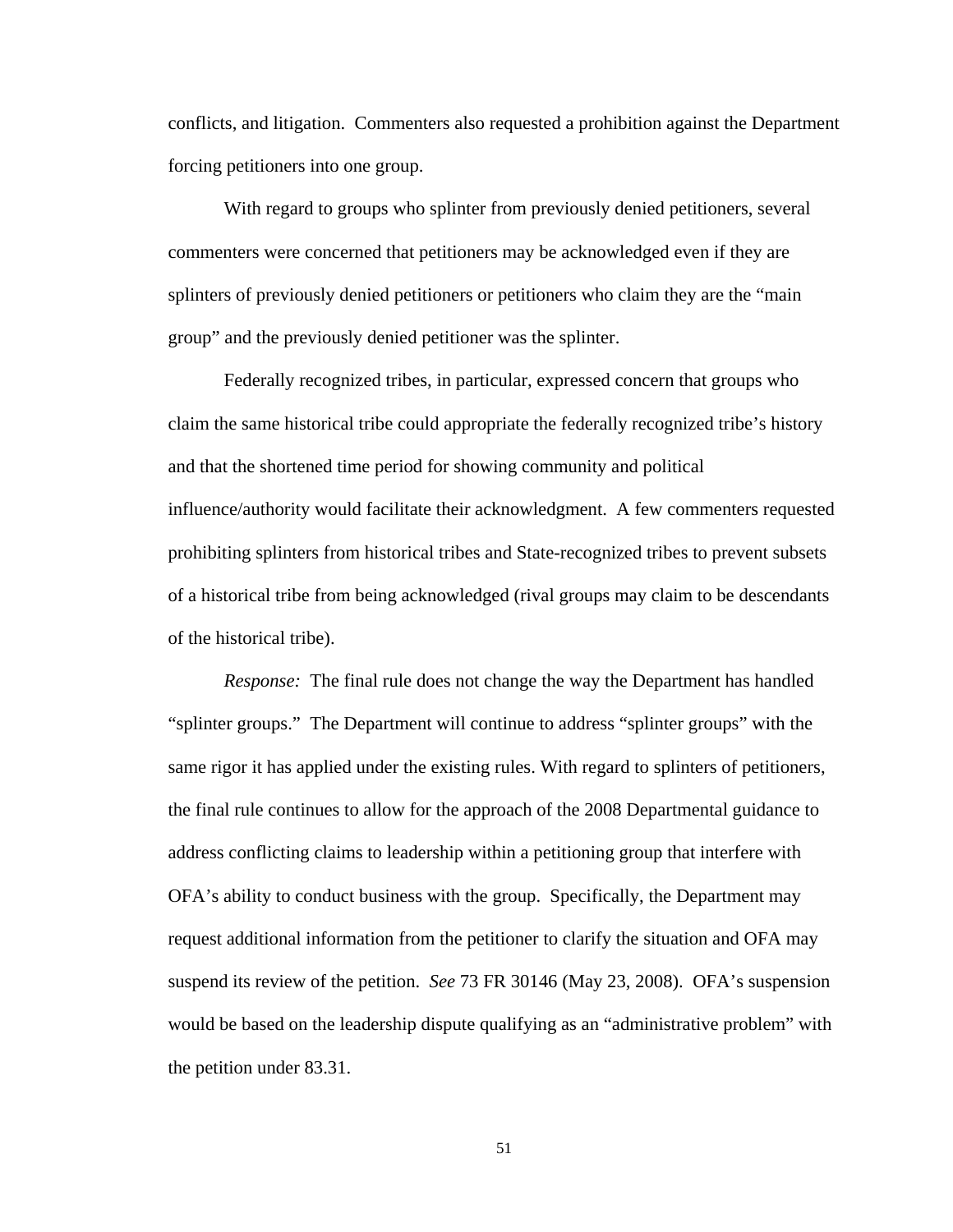With regard to other types of "splinter groups," final 83.4 incorporates a crossreference to criterion (f), which prohibits any petitioner from being composed principally of members of a federally recognized tribe unless the petitioner can provide evidence that it was an autonomous political community since 1900. The Department will continue the approach it has previously utilized. *Final Determination of Federal Acknowledgment for the Jena Band of Choctaw Indians,* 60 FR 28480 (May 31, 1995) (finding the Jena Band of Choctaw Indians to be a separate and distinct Indian group, first identified by Federal Census in 1880, who descended from the Choctaws who left the historical Mississippi Choctaws).

# **B. Re-Petitioning**

Numerous commenters stated their support for allowing re-petitioning, stating that it is necessary for equal protection, appropriate because implementation of the rules has become more stringent over the years, and may be legally permissible. *See* proposed 83.4(b).

Numerous commenters were opposed to allowing re-petitioning, stating that allowing re-petitioning:

- Violates Federal law (separation of powers, collateral estoppel, res judicata), is arbitrary and capricious, and exceeds the Department's authority;
- Is unnecessary if the regulatory revisions truly are not affecting criteria or changing the standard of proof;
- Is inefficient and administratively burdensome;
- Undermines finality and certainty, disrupting settled expectations;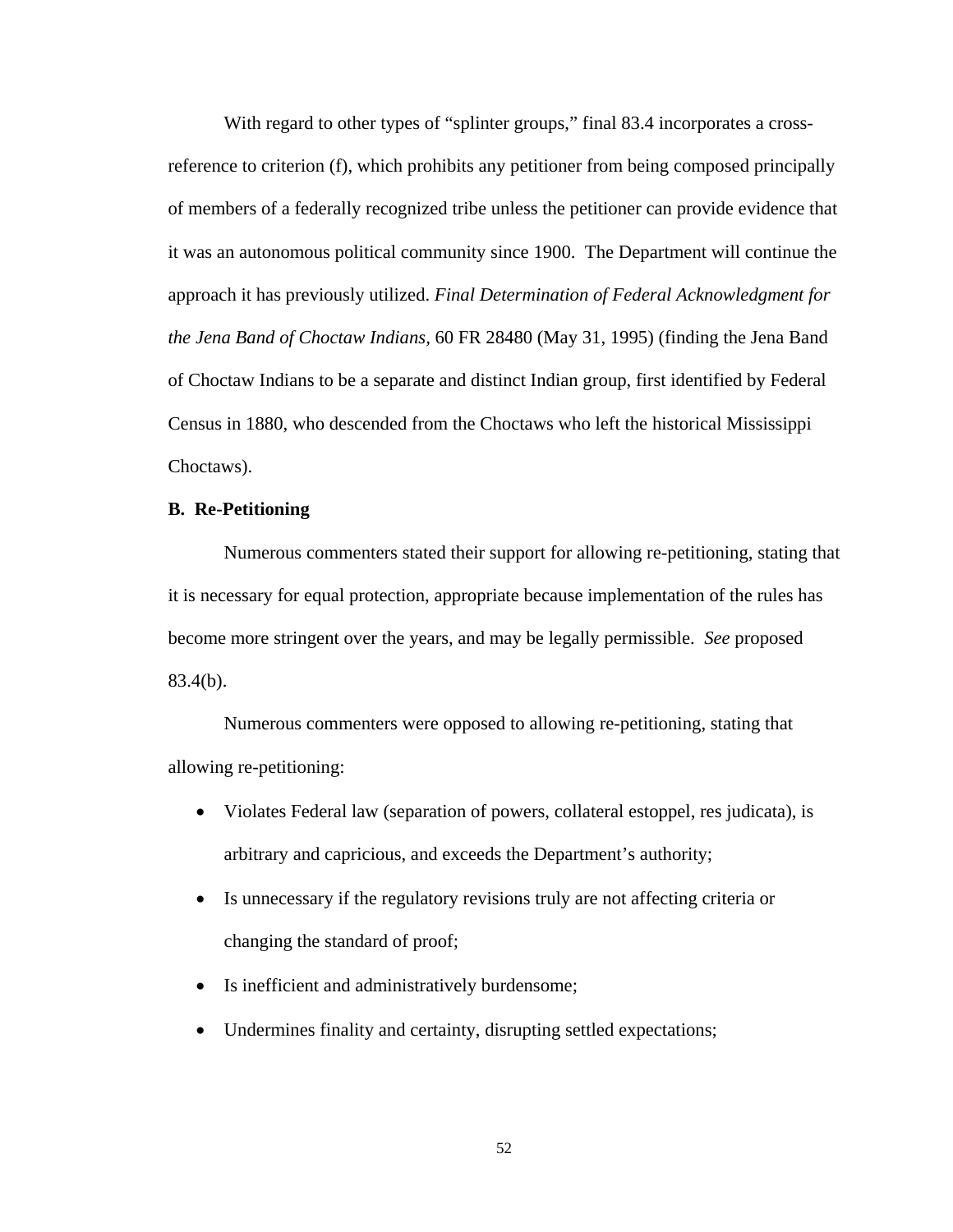- Is unfair to stakeholders, especially those who have already litigated against the unsuccessful original petition;
- Is unfair to other petitioners and tribes who may have legitimate petitions;
- Is unfair particularly to Connecticut;
- Could result in acknowledgment of previously denied petitioners;
- Is unnecessary because petitioners can challenge in court instead; and
- Is unreasonable, especially with such a low standard for allowing re-petitioning.

A few commenters were neutral on re-petitioning because ultimately the same individuals who reviewed the original petition would be reviewing the re-petition and repetitioning will require a petitioner to obtain resources (hire historians, genealogists, e.g.) to go through the petitioning process again. Some suggested that any Departmental employee who was associated with the original negative finding should be precluded from participating in the review of the re-petition. A few requested clarifications on the standard for allowing re-petitioning and on the order in which petitions, once repetitioning is granted, would be reviewed.

Many commenters, including those who submitted form letters, opposed the proposed condition that re-petitioning would be allowed only with the consent of the opponents to the original petition, which some characterized as the "third party veto." These commenters stated that this condition, among other things:

- Is unfair (favoring third-party interest over correction of injustice), will deprive a petitioner of even making the case for re-petitioning, and will prevent getting to the truth of whether the tribe should be acknowledged;
- Treats petitioners unequally;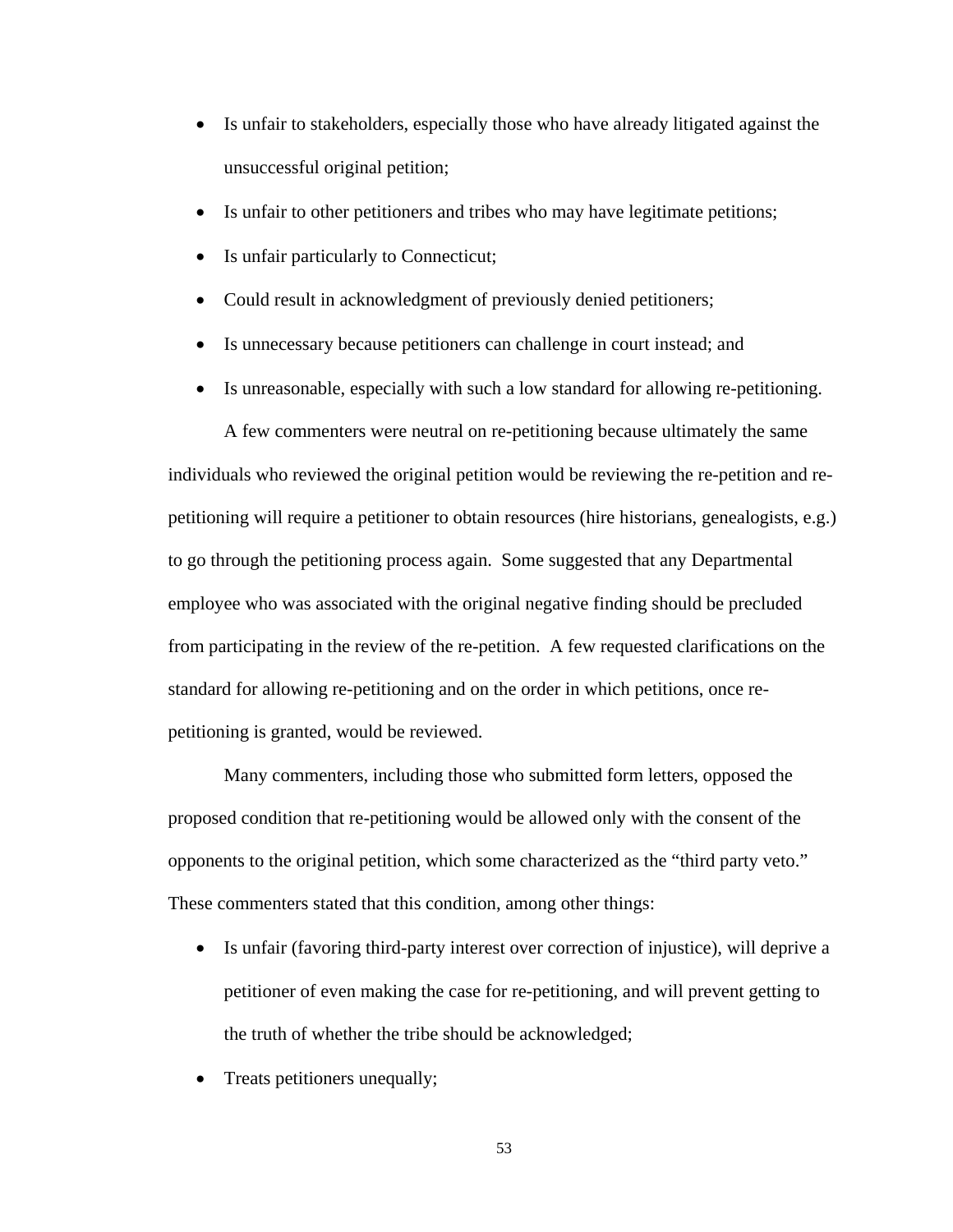- Allows for political intervention in what should be a fact-driven process;
- Is an illegal delegation of authority under the Appointment Clause and is legally unprecedented;
- Is illegal for other reasons (under the Fifth Amendment Due Process Clause, Supremacy Clause, Commerce Clause) or is arbitrary and capricious;
- Is based on an invalid justification (established equities) that fails to consider petitioners' interests; and/or
- Is politically motivated by Connecticut's influence.

Some commenters suggested removing the third-party consent condition and instead allowing interested parties to participate in the hearing on whether re-petitioning is appropriate. Others suggested third parties be limited to participating in the petitioning process, if the re-petitioning request is granted. Some commenters stated that no thirdparty participation is appropriate in a re-petitioning request because third parties' objections are based on factors other than whether the petitioner meets the criteria for acknowledgment.

Those in support of the third-party consent condition stated that they would prefer not to allow re-petitioning at all, but if re-petitioning is allowed, then the third-party veto is necessary to protect established equities and should be expanded to require consent of all interested parties, regardless of whether they participated in a prior proceeding involving the original petition.

A few commenters suggested different approaches to re-petitioning, allowing repetitioning in only certain circumstances, such as if:

A substantial number of years passes and there is significant new evidence;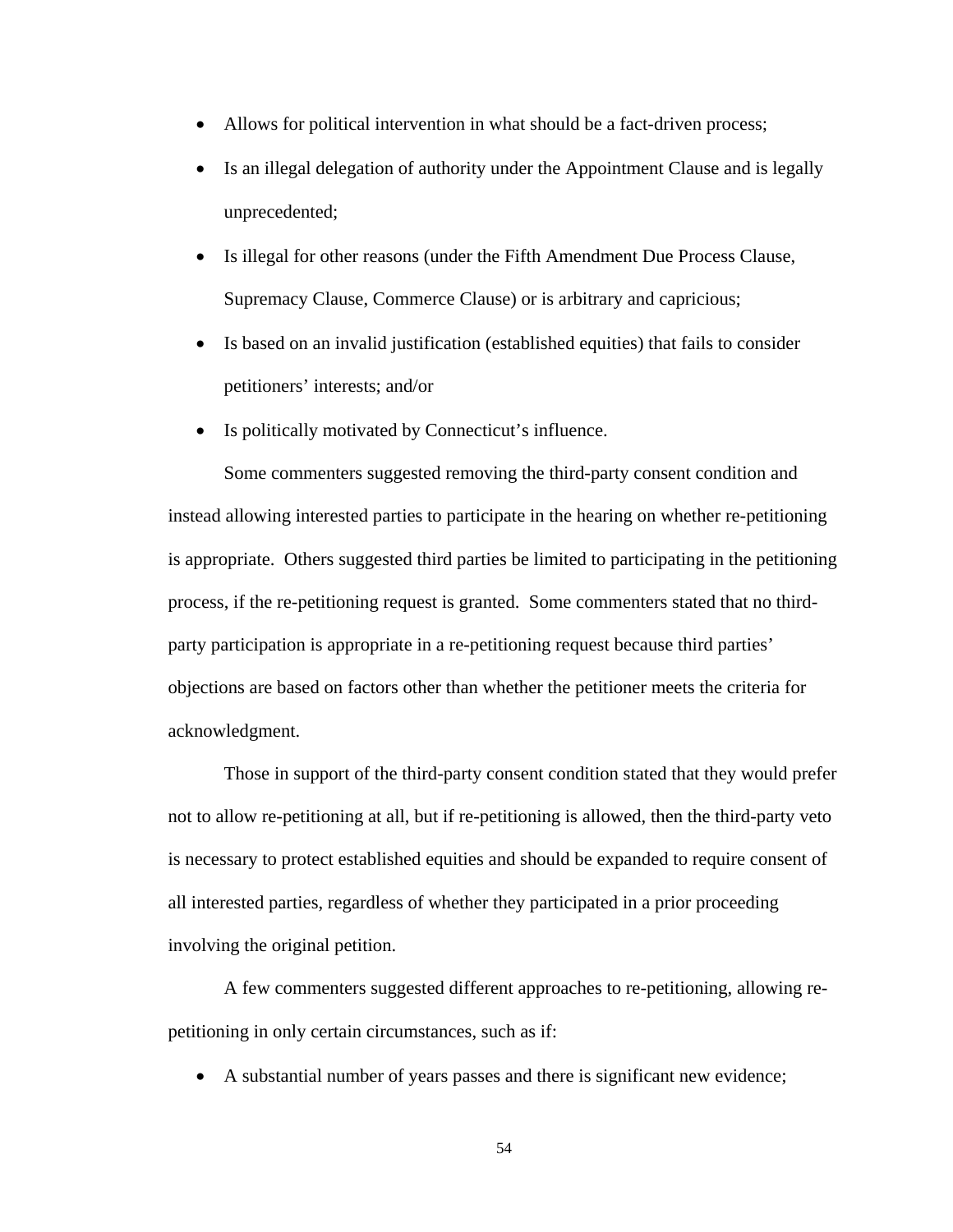- There is a showing of some modification of evidence;
- The ALJ consults with nearby federally recognized tribes before making a decision, to give those who were not notified previously a chance to be involved;
- The petitioner exhausted their administrative and appellate remedies; or
- Third parties involved in a prior proceeding are granted special standing.

*Response:* The proposed rule would have provided for a limited opportunity for re-petitioning. After reviewing the comments both in support of and in opposition to allowing for any opportunity for re-petitioning, limiting re-petitioning by providing for third-party input, and other suggested approaches for re-petitioning, the Department has determined that allowing re-petitioning is not appropriate. The final rule promotes consistency, expressly providing that evidence or methodology that was sufficient to satisfy any particular criterion in a previous positive decision on that criterion will be sufficient to satisfy the criterion for a present petitioner. The Department has petitions pending that have never been reviewed. Allowing for re-petitioning by denied petitioners would be unfair to petitioners who have not yet had a review, and would hinder the goals of increasing efficiency and timeliness by imposing the additional workload associated with re-petitions on the Department, and OFA in particular. The Part 83 process is not currently an avenue for re-petitioning.

# **C. Standard of Proof**

Proposed 83.10(a) would attempt to clarify that the "reasonable likelihood" standard of proof means that there must be more than a mere possibility but does not require "more likely than not." The clarifying language is based, in part, upon the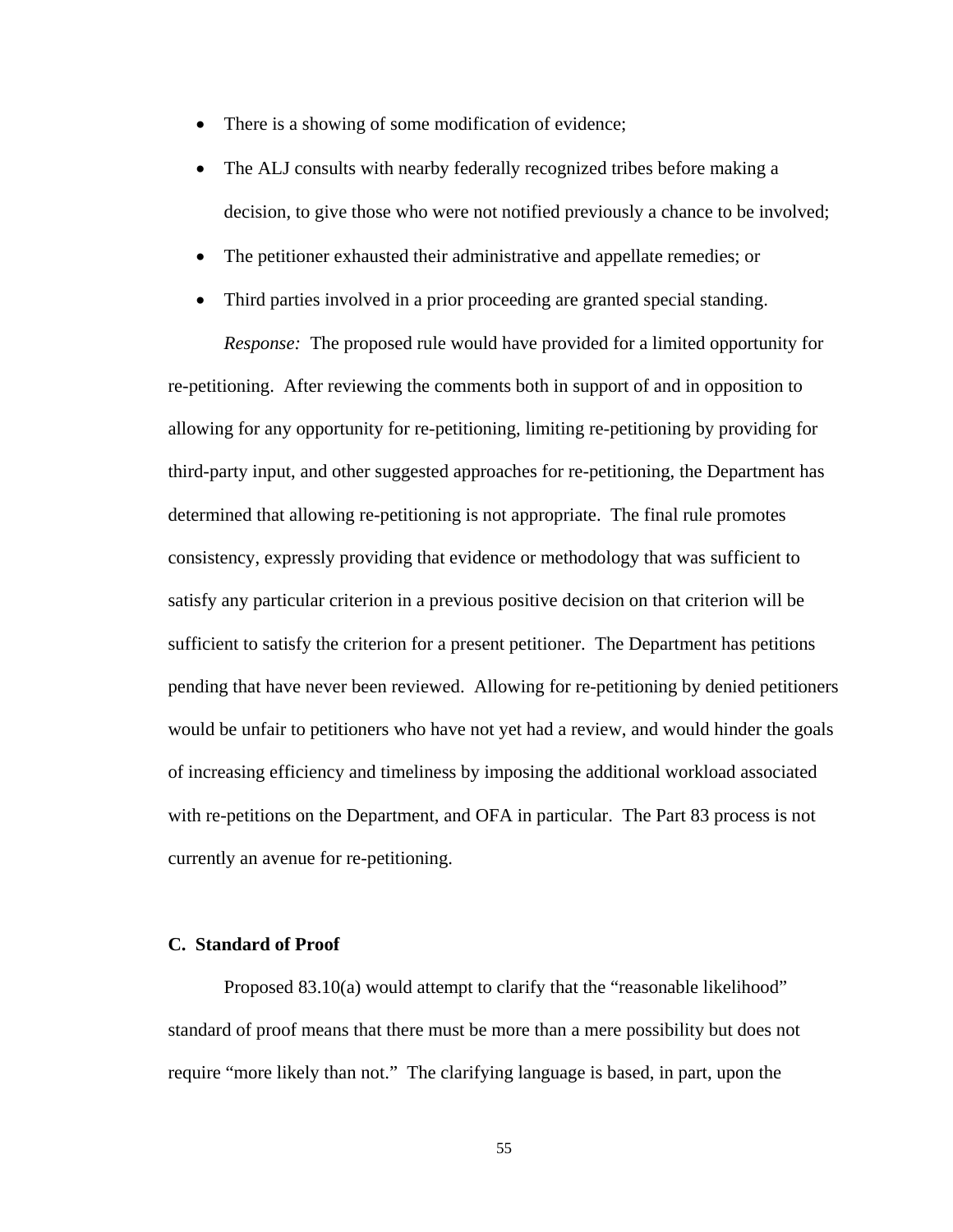definition of "reasonable likelihood" applied by the Supreme Court in determining whether there is a reasonable likelihood that a jury has misapplied a jury instruction for capital offense sentencing. *See* proposed 83.10(a)(1). Several commenters expressed support for the proposed clarification to increase predictability and consistency in application. Some stated they specifically support clarification that the standard does not require "more likely than not" to counteract what, they assert, is a Departmental trend to require more and more evidence over time. Several commenters opposed how the proposed rule defined "reasonable likelihood," stating that it would substantially lower the standard of proof, would allow acknowledgment of groups who "more likely than not" do *not* meet criteria, and would take away the Department's ability to balance evidence by requiring acknowledgment if there is "more than a mere possibility." Commenters also stated that the Supreme Court's interpretation of "reasonable likelihood" in the case cited in the proposed rule is inapplicable and inappropriate for application to the acknowledgment process because the cited case involved jury instructions in a criminal (death penalty) case—where, as one commenter stated, society would rather acquit the guilty than wrongly convict the innocent. Commenters also stated that interpreting "reasonable likelihood" in this way exceeds the Department's authority, is inconsistent with the Administrative Procedure Act and *Steadman v. SEC*, 450 U.S. 91 (1981), raises significant due process issues, and is unprecedented (no other Federal agency uses this standard in making eligibility determinations).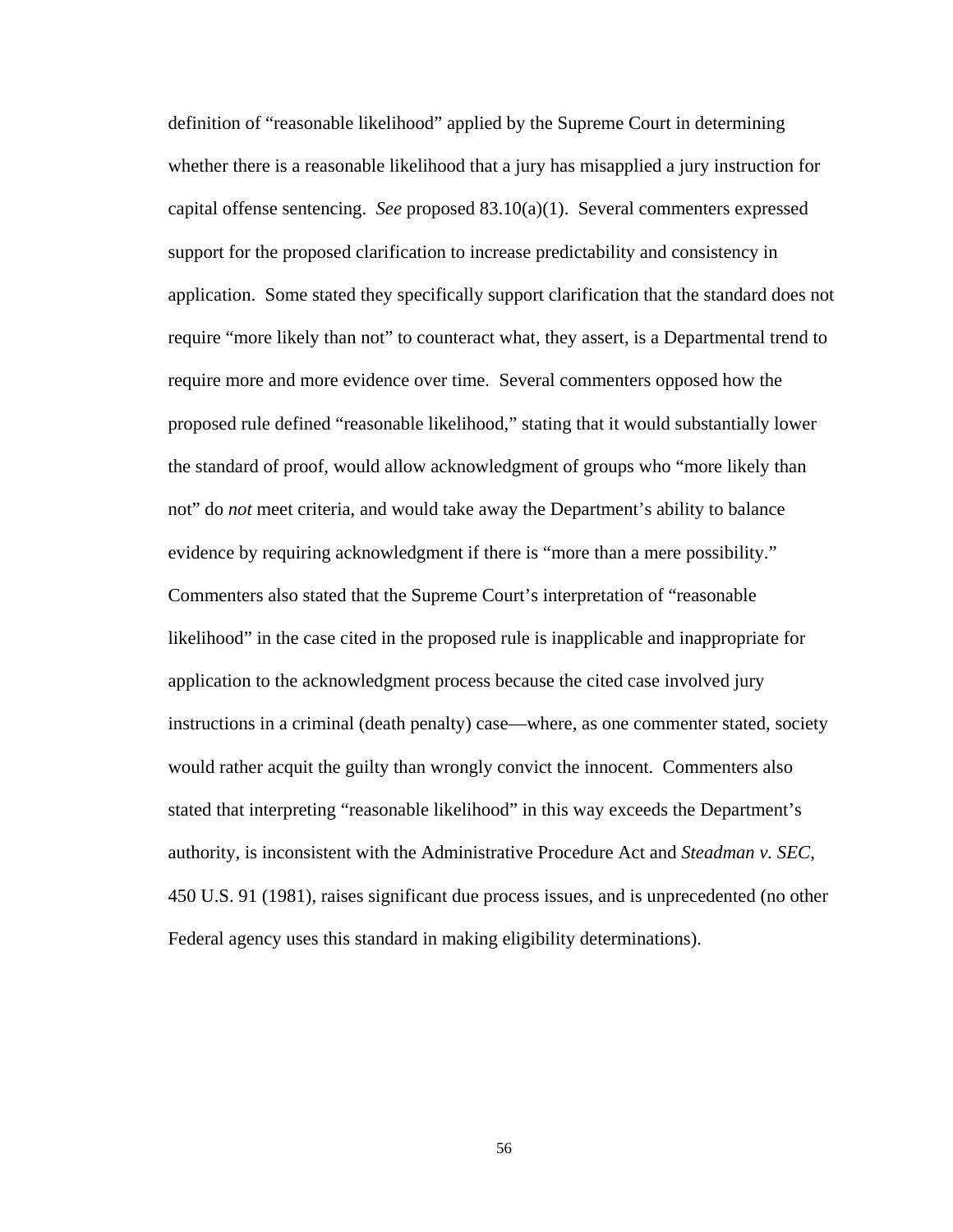Several commenters provided alternative suggestions, including applying a preponderance of the evidence/"more likely than not" standard. One suggested providing that a criterion is met "if the evidence is sufficient for a reasonable mind to conclude that the criterion is met viewing the evidence in the light most favorable to the petitioner, in the specific cultural, social, political, and historical context of the tribe and in the light of adverse consequences caused by Federal policy or actions." Some commenters stated that subjective judgment is involved, even with a clear definition of "reasonable likelihood." Some requested reinserting the June 2013 discussion draft's language that the evidence will be viewed in the light most favorable to the petitioner.

*Response:* In light of commenters' concerns that the proposed rule changed the standard of proof, the final rule retains the current standard of proof and discards the proposed interpreting language. The final rule expressly provides that evidence or methodology that was sufficient to satisfy any particular criterion in a previous positive decision on that criterion will be sufficient to satisfy the criterion for a present petitioner. In other words, a petitioner today satisfies the standards of evidence or baseline requirements of a criterion if that type or quantum of evidence was sufficient for a past positive decision on that criterion. The Department will continue to interpret "reasonable likelihood of the validity of the facts" as described in the 1994 preamble (at 59 FR 9280 (February 25, 1994)) and will not apply a more stringent interpretation of that standard. *See* final 83.10(a). *See also, e.g.,* Summary Under the Criteria and Evidence for Final Determination for Federal Acknowledgment of the Cowlitz Indian Tribe, February 14, 2000, p. 101 (stating that the general standard is a "reasonable likelihood" and "not that there must be conclusive proof").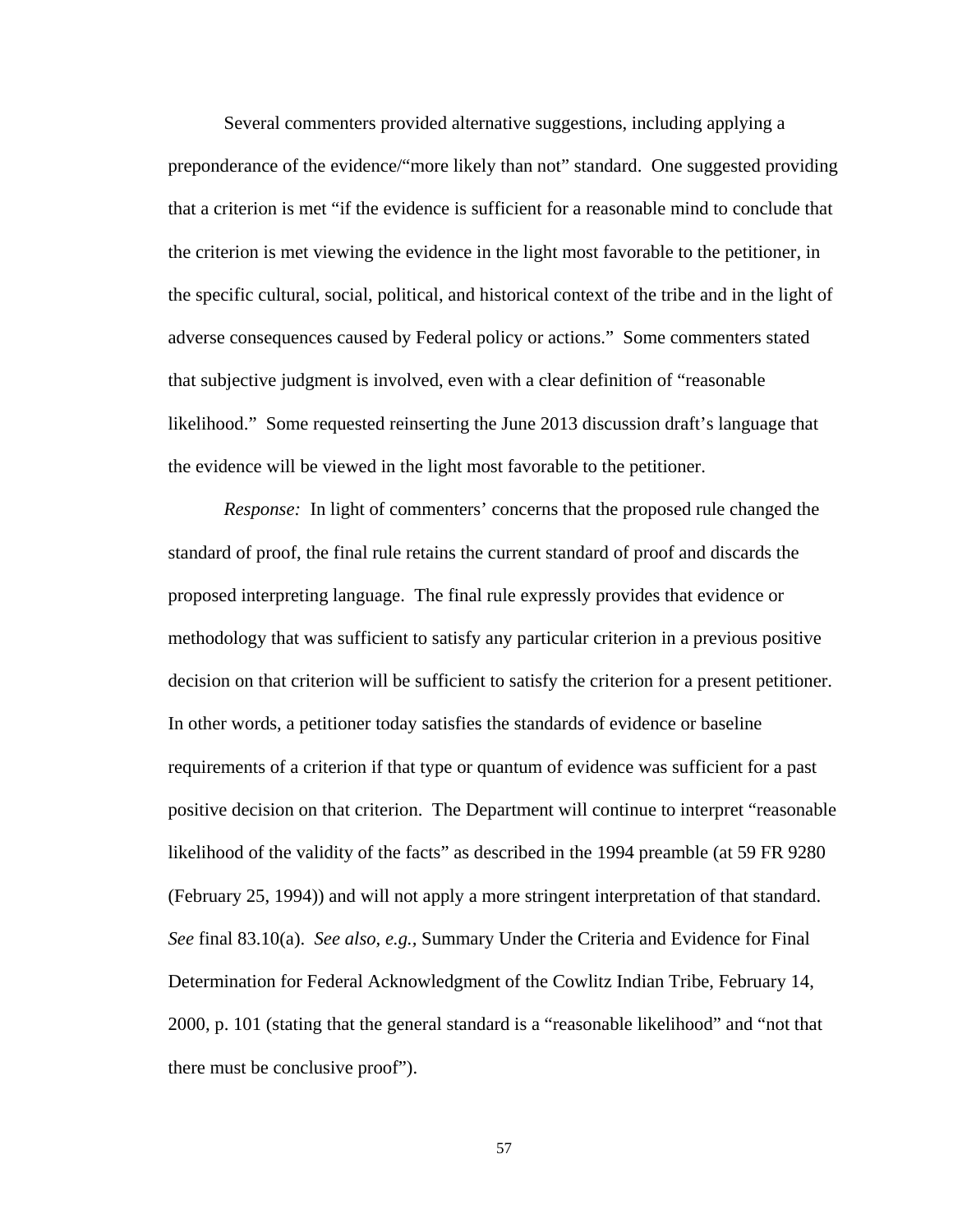#### **D. Third-Party Participation in the Acknowledgment Process**

Many commenters addressed the level of third-party participation in the petitioning process. Those commenters arguing that third parties should have more opportunity for participation stated that the proposed rule would severely limit third-party involvement by restricting the right to notice, allowing no opportunity to rebut petitioner's responses, eliminating the opportunity to seek an on-the-record meeting or IBIA reconsideration, restricting to certain parties the right to have an impact on a positive PF, and making monitoring the petition more difficult by establishing more phases of review. One commenter stated that the proposed rule establishes an iterative process for the petitioner to engage OFA at every stage – creating a tutelage-like process between the petitioner and the agency. Federally recognized tribes asserted that they, in particular, should have more opportunity for input under the *DOI Policy on Consultation with Indian Tribes* and because they are more aware of tribal histories. Commenters provided a number of suggestions for allowing more opportunity for third-party input.

Other commenters stated that more limits on third-party participation should be imposed because third parties improperly weigh in on acknowledgment petitions based on land-into-trust issues, taxation, discrimination, gaming fears, financial and political pressures, and other factors that do not address whether the petitioner meets the criteria. These commenters state that the process should be between a petitioner and the Department only and that, otherwise, third parties with substantial resources and power can challenge evidence and question interpretation of the criteria to disrupt petitions. Commenters provided suggestions for prohibiting or limiting third party participation,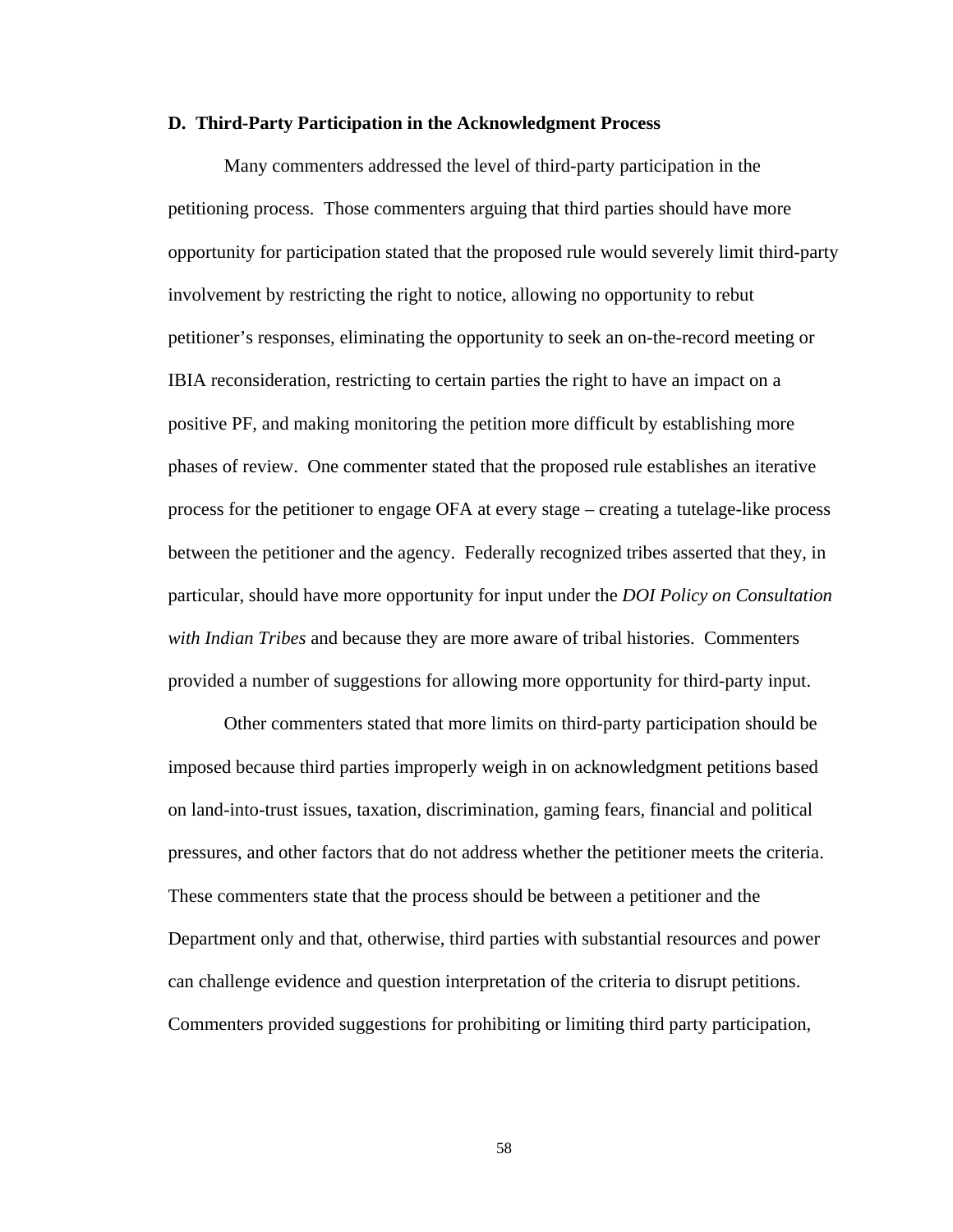including imposing a requirement for comments and evidence to be directly relevant to whether the petitioner meets the criteria.

Specific provisions that were the focus of comments on third party participation follow.

## *1. Who Receives Notice of the Receipt of the Petition*

The proposed rule provides that the Department will publish receipt of a documented petition in the Federal Register and on the OFA website, but will also notify in writing the governor and attorney general of the State in which petitioner is located, any federally recognized tribe within the State or within a 25-mile radius, or any other recognized tribe and petitioner that appears to have a historical or present relationship with the petitioner or may otherwise have a potential interest. *See* proposed 83.22(b)(2).

With regard to restricting notice to tribes within a certain radius, some commenters supported this limitation, stating that it would reduce the influence of parties hundreds of miles away who may be antagonists. Commenters opposed to this limitation stated that it is arbitrary because petitioners beyond the 25-mile radius could claim the same heritage as a federally recognized tribe, that it inappropriately suggests a gaming standard, and that generally a tribe's presence extends beyond its headquarters. Some commenters suggested notifying any federally recognized tribe: to which the petitioner claims to have ties or shared heritage; with trust land in the same State as petitioner; within a radius of aboriginal territory rather than headquarters; or within 100 miles. The proposal also provided that when a positive PF is issued, only certain parties may object, including tribes within 25 miles. *See* proposed 83.37.

Several commenters stated that local governments should receive written notice of the petition because the local governments have interests beyond those of the State (e.g.,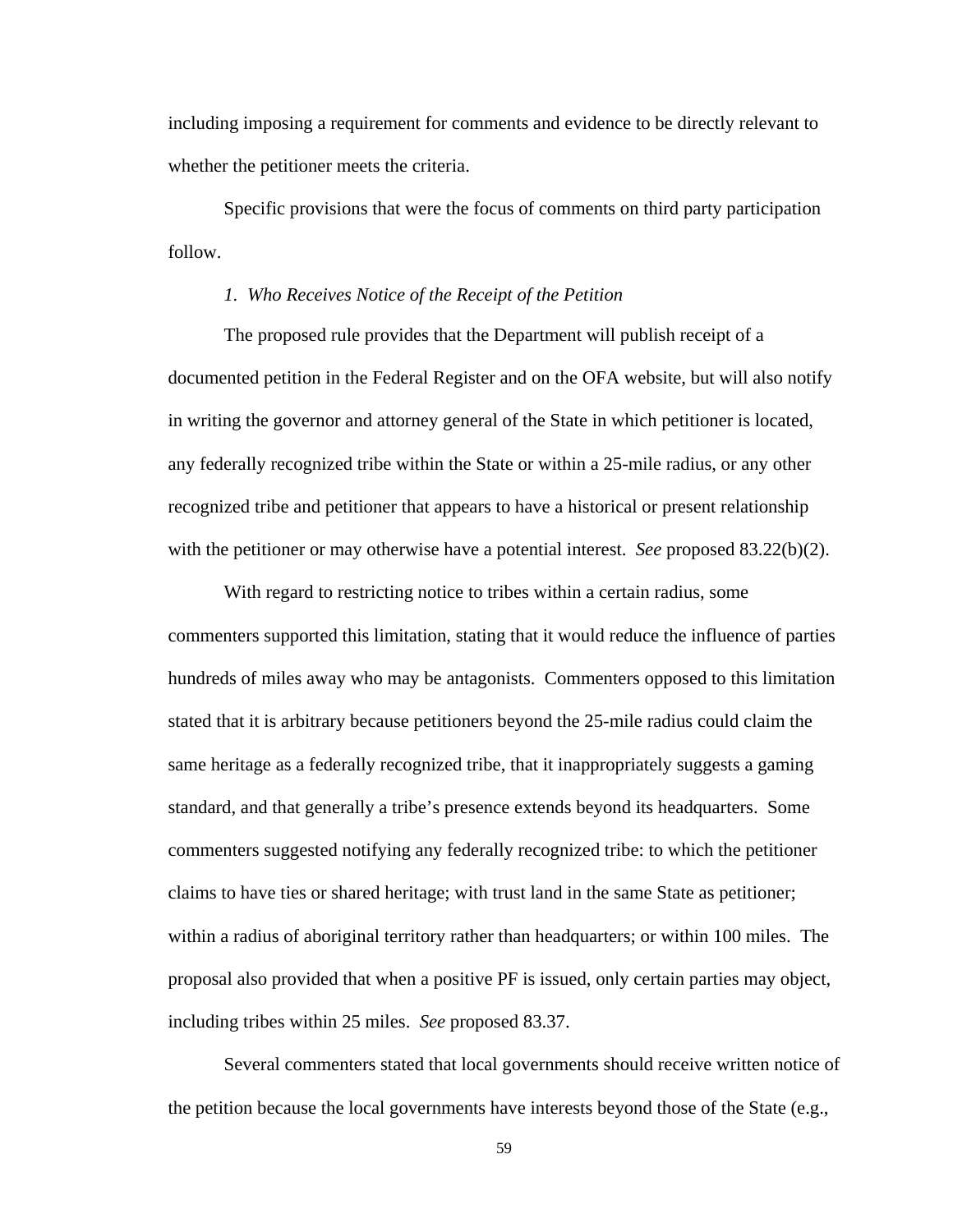public health and safety service impacts) and otherwise may not be aware of the petition. Some commenters suggested that notice of the petition and proposed finding should be provided to all residents, businesses, landowners, and others within a 25-mile radius. Another commenter suggested notice to State government agencies responsible for Indian affairs. A few commenters stated that sending notice to the State and others is inappropriate because tribes do not receive notice of every State action.

*Response:* After reviewing the comments, the Department determined the proposed addition of notice to tribes within a certain radius or within the State to be unnecessary, because the rule already provides for constructive notice to all through publication in the Federal Register and direct notice to any tribe that appears to have a historical or present relationship with the petitioner or that may otherwise be considered to have a potential interest in the acknowledgment determination. The final rule provides additional notice to county-level (or equivalent) governments, in response to comments by Stand Up for California and others; continues to require notice to the State governor and attorney general and affected tribes and petitioners; and allows for notice to everyone else through publication in the Federal Register and on the OFA website. *See* final 83.22. Through much greater use of website publication, the new rule increases transparency throughout the administrative process of consideration.

#### *2. Deletion of Interested Party Status*

Many commenters opposed the proposed deletion of the "interested party" definition from 83.1 and asserted that certain parties should have the ability to participate fully in the acknowledgment process. These commenters stated that local governments, landowners, and other parties affected by the acknowledgment decision must have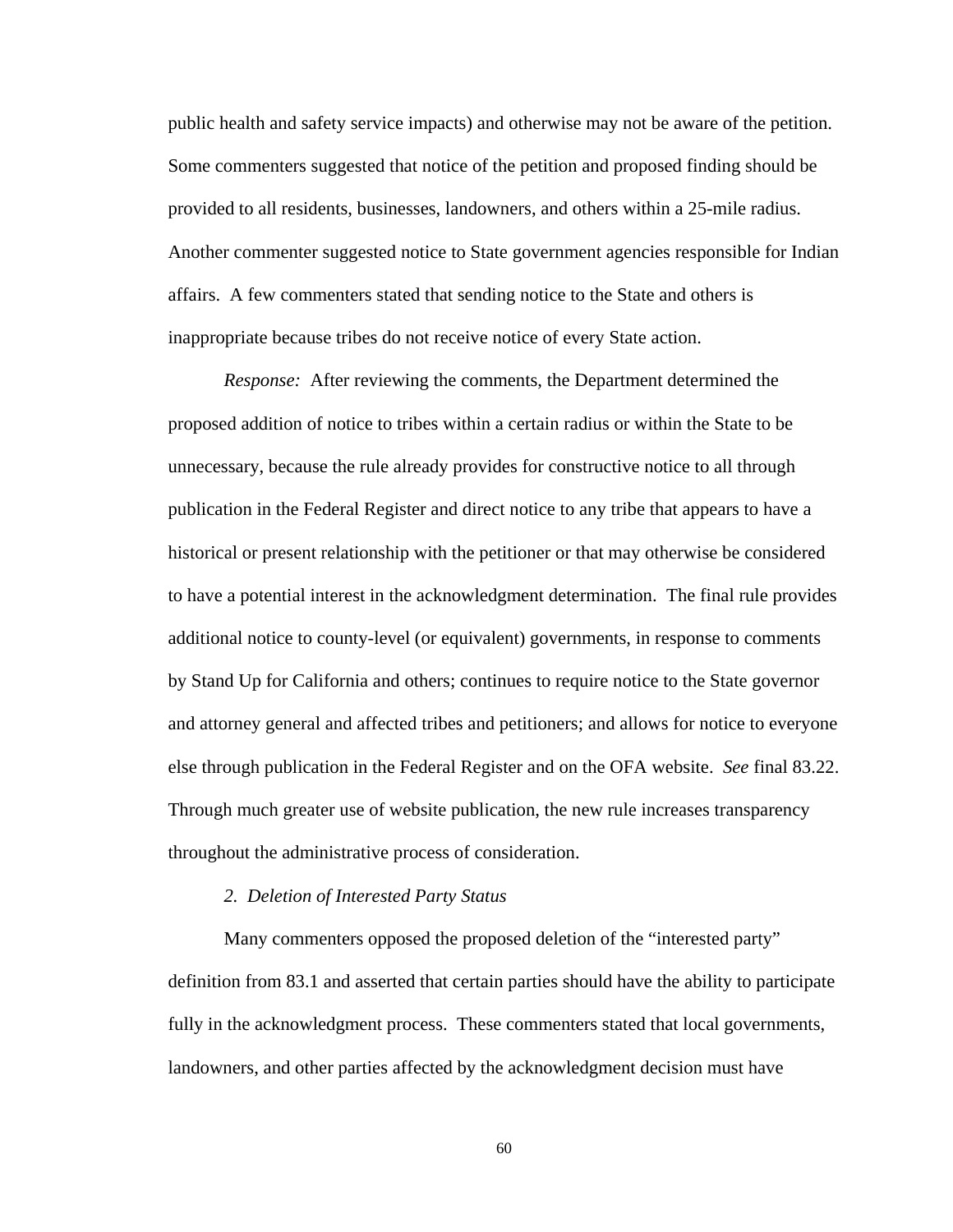broader rights of participation to ensure due process, fairness, integrity, and transparency. Some federally recognized tribal commenters stated that the Department's Indian trust responsibility requires their full participation in the acknowledgment process. Other commenters suggested reinserting the definition of "interested party" but establishing a formal process for determining who qualifies as an "interested party" or restricting interested parties to those with direct material interests. Commenters had other suggestions about disclosing the identity of interested parties and clarifying what happens to those who already have been granted interested party status in pending petitions. Comments on the term "informed party" defined in 83.1 requested some process for determining whether a party is informed of the petitioner's history (as opposed to a party who wants to be informed of the petition's progress).

*Response:* The final rule allows anyone who is interested in the petition to submit comments and evidence and receive notice, without labelling such individuals or entities. The final rule allows for broader notice, regardless of whether a particular party would qualify as an "interested" or "informed" party under the prior rules. The Department wishes to obtain relevant, reliable evidence from any source. Accordingly, the terms "interested party" and "informed party" are no longer necessary for the purposes of defining the persons who will be notified of actions on a specific petition, and therefore the terms have been deleted. *See* final 83.1.

# *3. Comment Periods*

Several commenters stated that limiting the period for commenting after receipt of a petition to 90 days from website posting and reducing the time period for comment on PFs unjustly limits third party participation.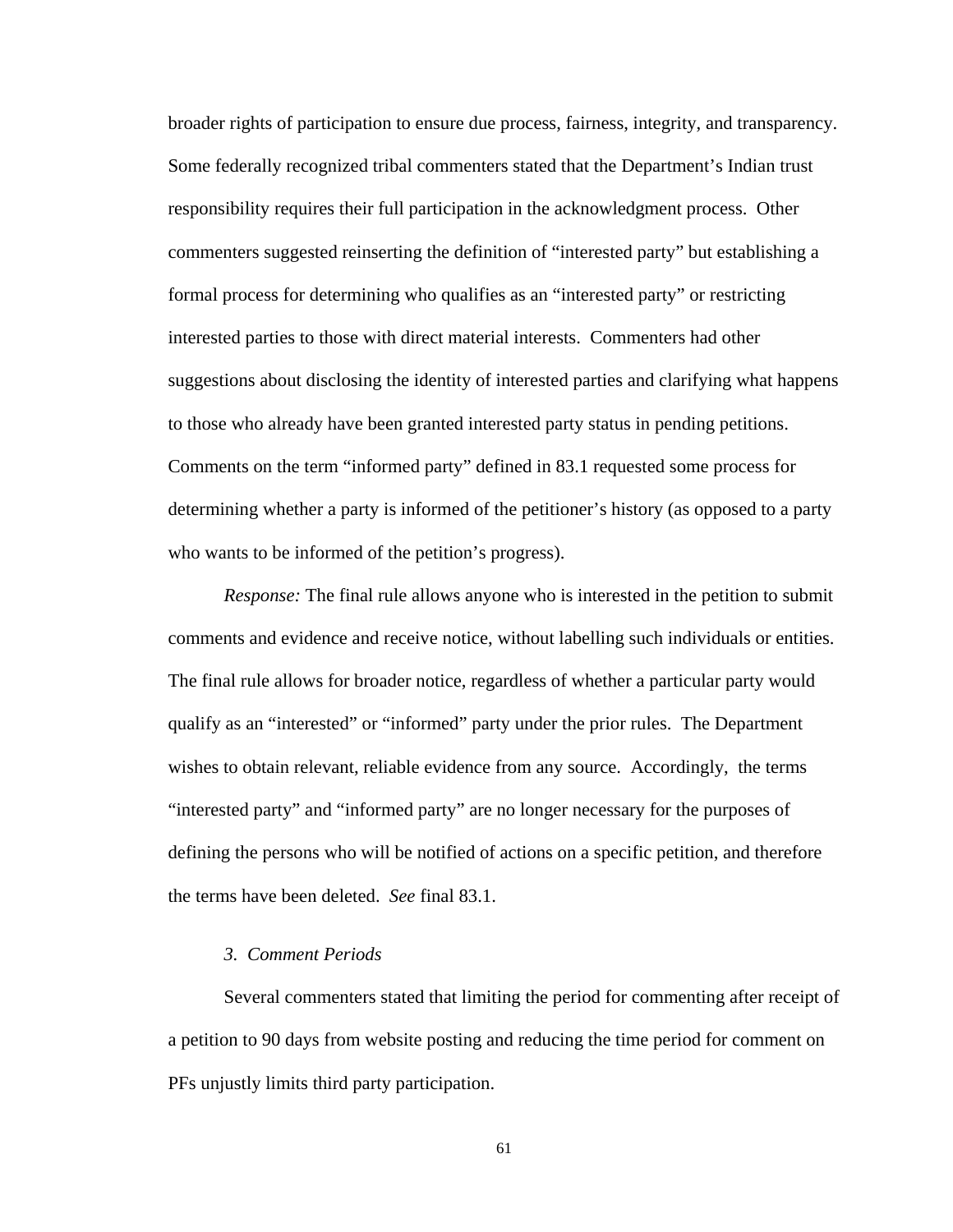*Response:* These comments are addressed in *Process – Timelines,* below.

## **E. Process – Approach**

# *1. Letter of Intent*

The proposed rule would delete the optional step in the current 83.4 of providing a letter of intent to submit a petition. Some commenters expressed support for deletion because many who provide letters of intent never submit petitions. Some commenters opposed eliminating this step because the letters track groups claiming tribal status, put others on notice that groups intend to seek Federal acknowledgment (and allow the others to start their own research), provide information for Departmental budget and staffing planning, benefit petitioners by allowing them to qualify for grants, etc., impose only a minimal burden, and are consistent with other Federal practices. Some commenters suggested alternatives to deleting this step, for example, imposing an expiration date so that a letter of intent is effective for a limited time (e.g., three years).

*Response:* The final rule deletes the letter of intent step because, as some commenters noted, many who submit letters of intent never follow through to submit petitions. The Department reviewed the commenters' concerns with deleting this step and determined that the improvements in clarity (the process will now clearly begin with the filing of a documented petition) and efficiency (fewer Departmental resources required) outweigh the potential negatives of eliminating this step. Prior to the effective date of this rule, the Department will send a letter to each entity who has submitted only a letter of intent, and encourage submission of a documented petition and inform them that if they do not, they will not be considered petitioners. Each entity that has submitted only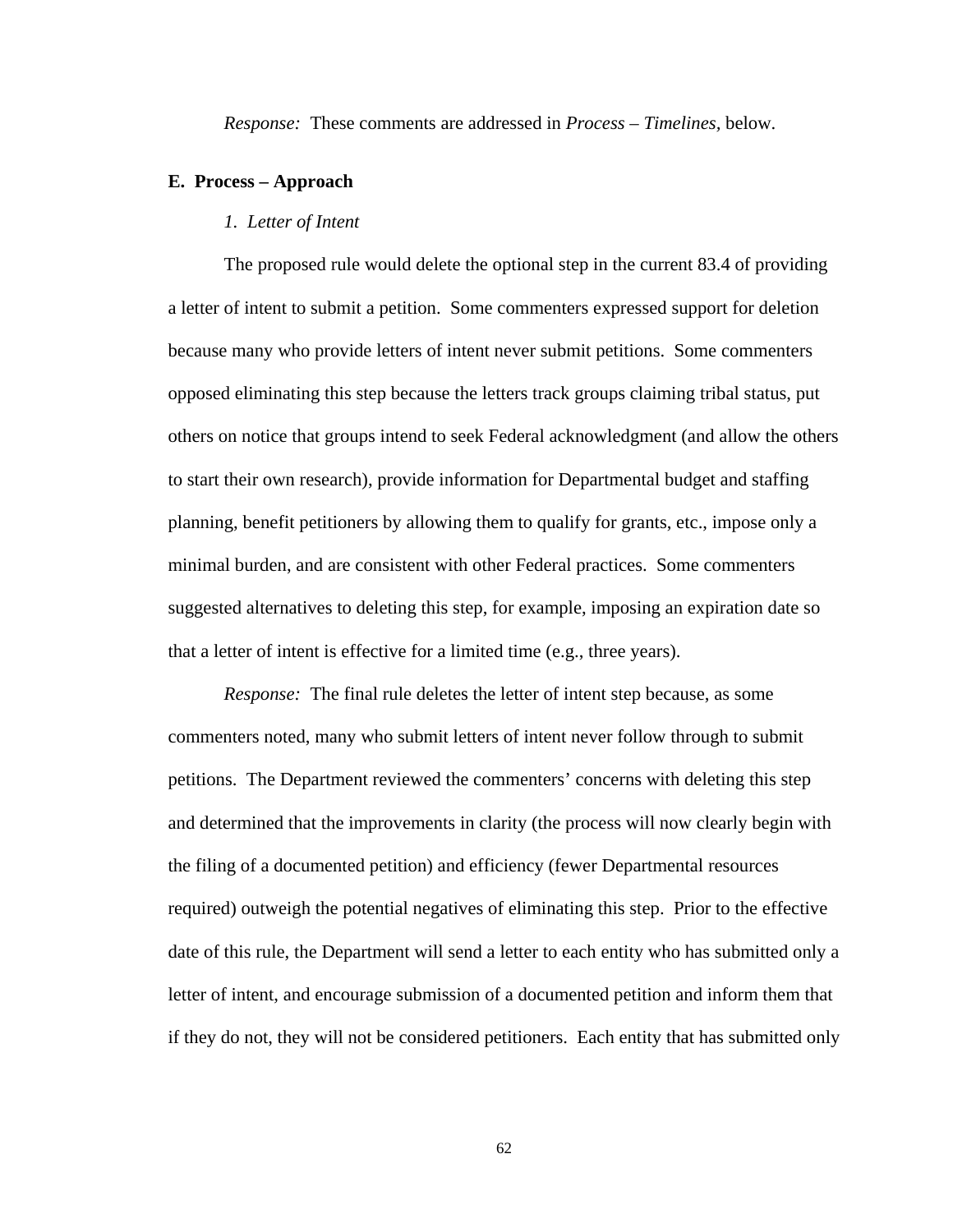a letter of intent is not a petitioner in the process unless and until it submits a documented petition.

# *2. Phased Review*

Under proposed 83.26, OFA would conduct a phased review of the criteria. Most who commented on the proposed phased review supported it, noting that satisfaction of the descent criterion (e) is a threshold issue and that, because evaluation of criteria (b) (community) and (c) (political influence/authority) is more time consuming, phased review should make the process more efficient. One petitioner suggested reviewing criterion (d) (governing document) with criterion (e) to ensure submission of a governing document and membership list.

A few commenters opposed eliminating the process for allowing expedited rejections of petitions in the current 83.10(e) based on any one of the descent, membership, or termination criteria; others preferred the 2013 discussion draft approach of having expedited positive and negative findings.

*Response:* The final rule streamlines the phased review and expedites the entire process by providing for a review first of criteria (d) (governing document), (e) (descent), (f) (unique membership), (g) (termination), and any claim to previous Federal acknowledgment; and second of criteria (a) (identification), (b) (community), and (c) (political influence/authority). *See* final 83.26. These two phases combine evaluations of the criteria that are most likely to be evaluated together even in the absence of defined phases. The result is likely to produce any negative decisions in a quicker manner, thereby resolving petitions sooner, reducing time delays, increasing efficiency, and preserving resources.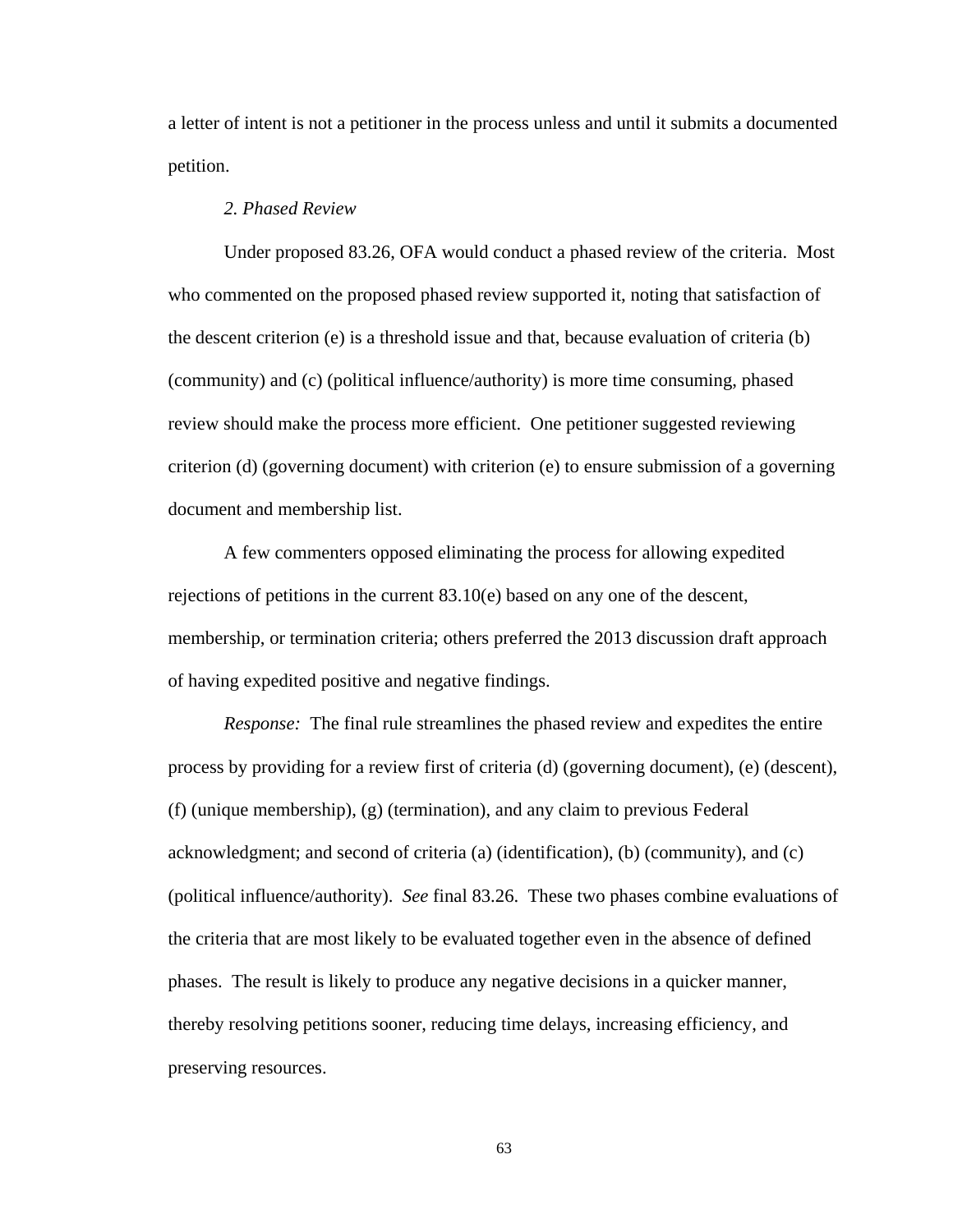## *3. Technical Assistance*

The proposed rule would require OFA to conduct a technical assistance (TA) review for each of the two review phases, *see* proposed 83.26(a)(1) and (b)(1). A few commenters requested that interested parties be permitted to request and participate in TA reviews. A few commenters stated that allowing multiple TA reviews creates a fragmented process and omits the pre-review TA that often identifies problems in advance of OFA consideration.

*Response:* Under the Department's long-standing practice, OFA provides the petitioner with TA review because the petitioner is seeking Federal acknowledgment. However, to promote transparency, the final rule provides for the Department to make each TA review letter publicly available by posting it on the website as soon as it is issued, to allow review by anyone who is interested. *See* final 83.22(c). The final rule limits the number of TA reviews to two, at the most: one for each phase. Each TA review will be limited to the criteria that are to be reviewed during that stage (i.e., Criteria (d) (Governing Document), (e) (Descent), (f) (Unique Membership) and (g) (Termination) in Phase I and the remaining criteria in Phase II). Because some petitioners may fail to proceed to the second phase, splitting the TA review into two phases will help promote efficiency. In addition, petitioners may seek informal assistance and guidance from OFA prior to submitting a petition.

## *4. Providing Petitioner With Opportunities to Respond*

Several commenters supported the proposed provision allowing a petitioner to respond to comments prior to issuance of a PF (proposed 83.24), ensuring the Department has all relevant information. A few suggested allowing a reasonable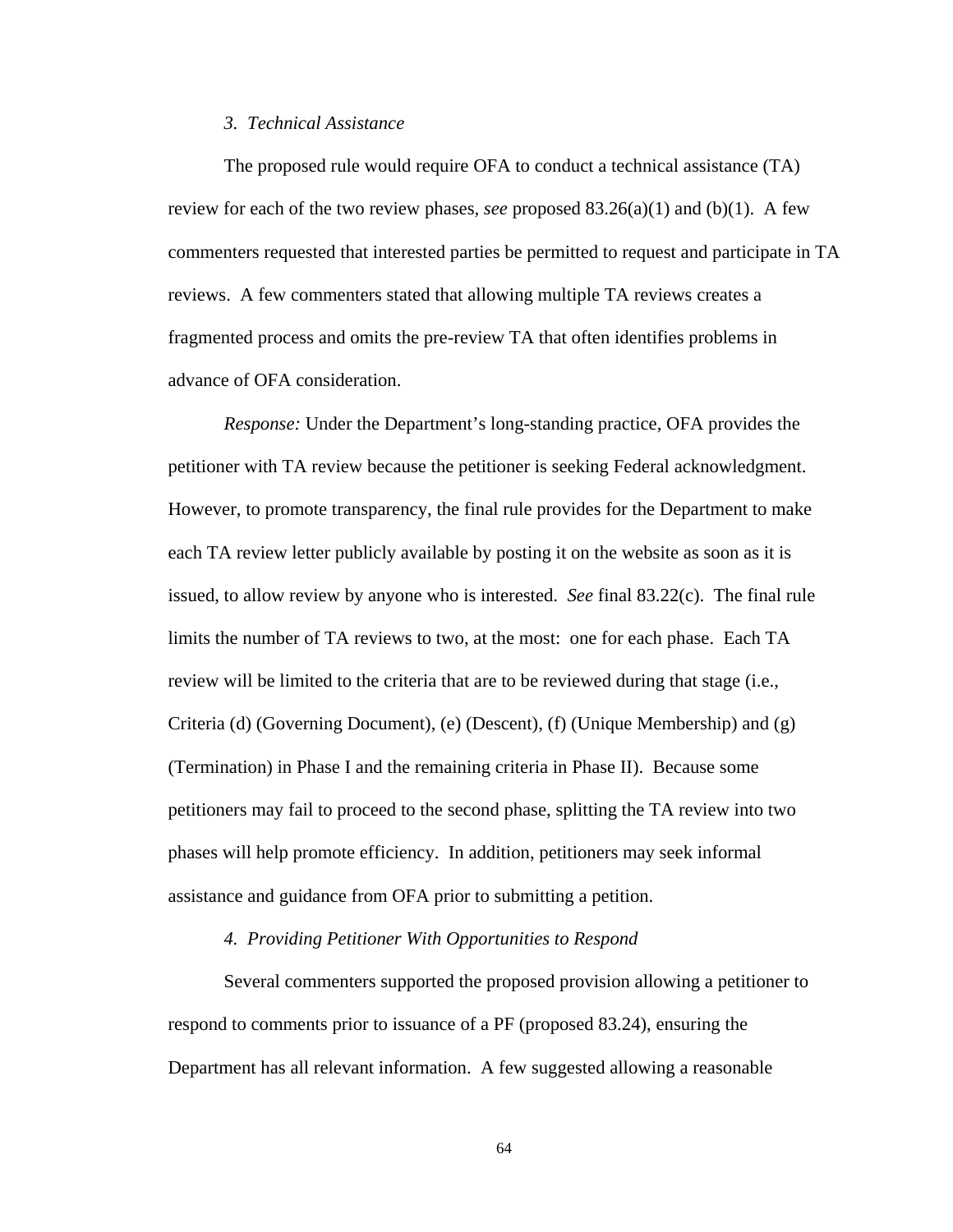extension beyond 60 days, if requested. Also, some commenters expressed support for the proposed requirements that OFA provide the petitioner with any material used in the PF or FD and that the AS-IA remand a favorable PF to OFA if new evidence might support a negative PF (proposed 83.42(b)). One commenter stated that these changes are necessary to ensure due process and address the problems that, in its experience as a petitioner, plagued its petition following a favorable PF.

*Response:* The final rule includes the proposed approach allowing a petitioner to respond to comments prior to the issuance of a PF and ensuring OFA provides the petitioner with any material used in the PF, to the extent allowable under Federal law. The requirement in proposed 83.42(b) for remand to OFA if new evidence may support reversal of a positive PF has been deleted because it could have added significant delays to the process. Instead, the final rule provides, at 83.41, that the Assistant Secretary will review the positive PF in light of the comments on the PF and the petitioner's response.

 *5. Suspensions (proposed 83.31) and Withdrawals (proposed 83.30)* 

Several commenters requested a time limit on suspension of review of a petition for technical or administrative problems to ensure the suspension lasts no longer than a year and to allow the petitioner to resume at any time. A few commenters also requested allowing petitioners to request suspension of their petitions where acts of God impede them from moving forward.

Some commenters stated that the proposal to allow petitioners to withdraw their petitions after active consideration begins would allow petitioners to avoid negative findings, affecting the integrity of the acknowledgment process. They also note that it is inefficient to allow withdrawals because the Department will expend resources without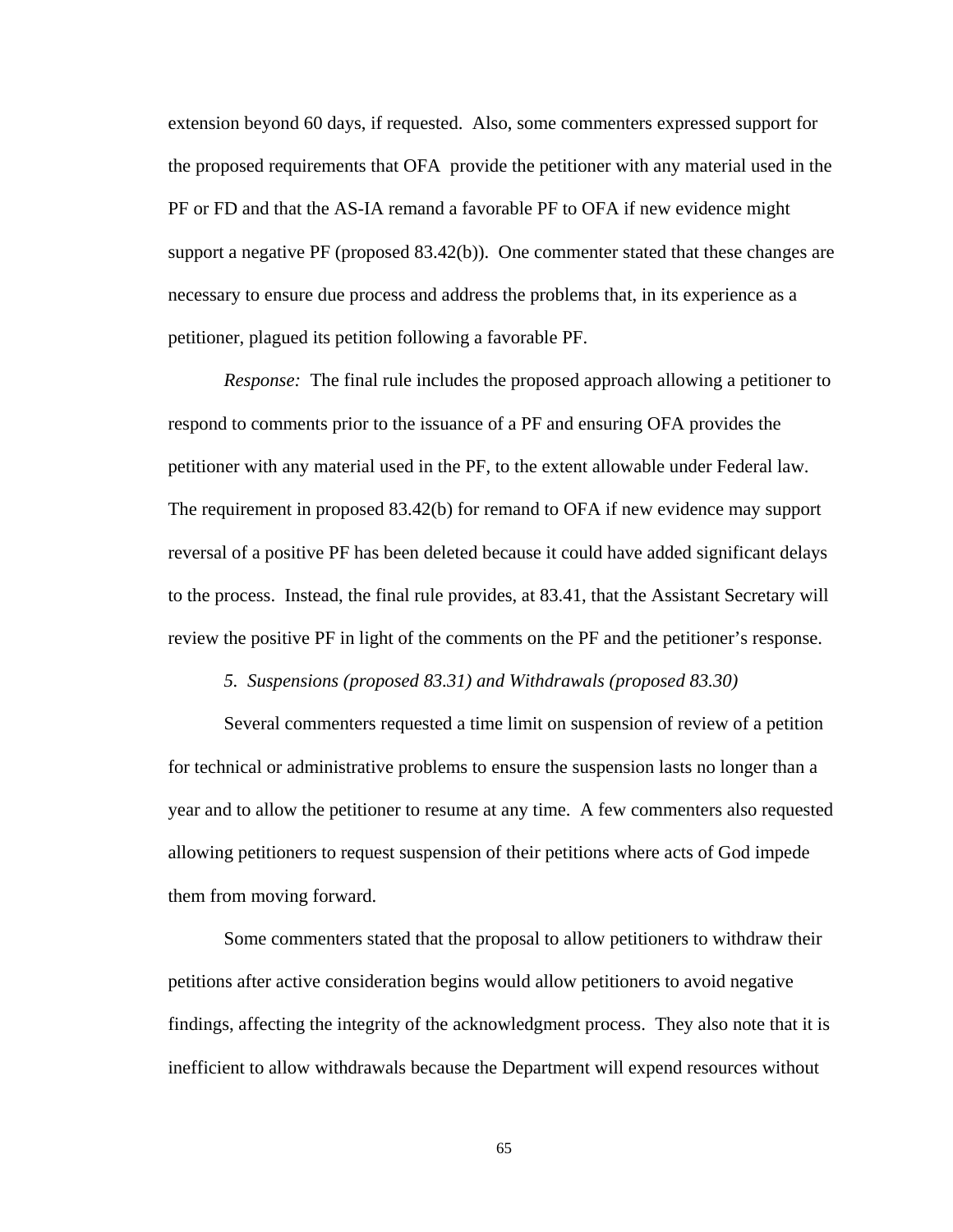reaching a final decision. A few commenters suggested allowing for withdrawal after active consideration only with the consent of AS-IA.

Other commenters said that the proposal to allow withdrawal after the beginning of active consideration is only fair, to allow petitioner to gather additional evidence if needed. Several commenters objected to the proposal that petitions that are withdrawn and then re-filed will be placed at the end of the register of documented petitions when re-filed; these commenters stated that petitioners who withdraw should not lose their place in line if the withdrawal is for less than a year.

*Response:* The final rule takes the approach that when the petitioner is preparing information to submit in response to technical assistance, no timeline applies. This negates the need for the petitioner to request a suspension from the Department; rather, the petitioner may take whatever time it needs. Upon submission of petitioner's response, the timelines imposed on the Department for that phase will begin to run. Where the Department faces technical or administrative difficulties that prevent review, the final rule allows for the Department to suspend its own review. *See* final 83.31. No suspension is necessary to allow time for the petitioner's responses to technical assistance, because the final rule does not impose timelines on these actions. With regard to withdrawal, the final rule allows for withdrawal but with the consequence that the petition will be placed at the end of the numbered register upon re-submission. There is no need to provide that a petitioner does not lose their place in line if the withdrawal is less than a certain timeframe, because the petitioner always has the option of taking as long as they like to respond to technical assistance, in lieu of withdrawal.

 *6. Decision-maker*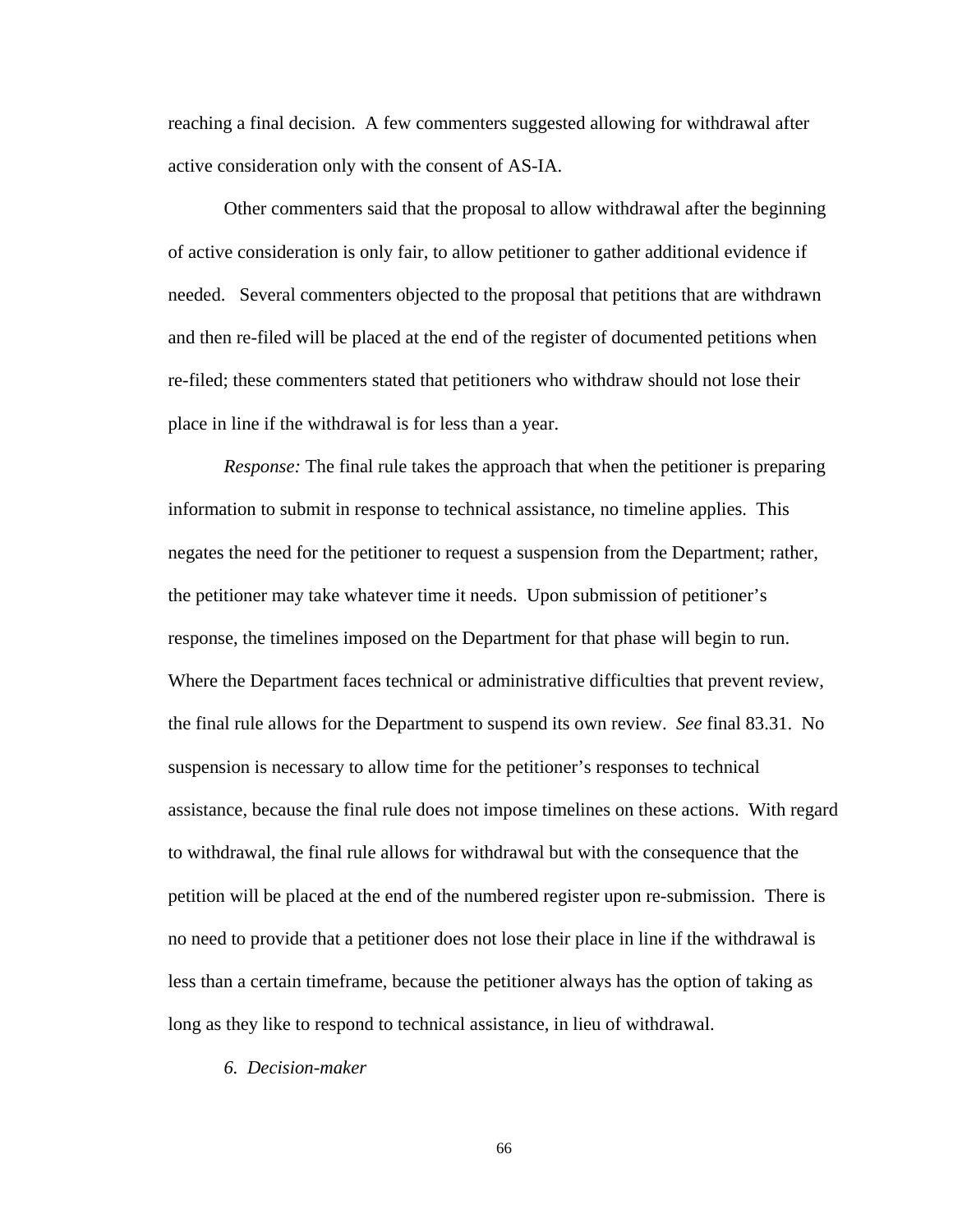Several commenters opposed the proposed approach of having OFA issue the PF (proposed 83.32) and AS-IA issue the FD (proposed 83.42), rather than the current approach where AS-IA issues both the PF and FD with OFA's input. These commenters stated that separating OFA experts' analysis from AS-IA's evaluation would allow AS-IA to deviate from evidence and findings without standards and make a political decision. Commenters also stated that the proposed approach promotes the idea that there is an adversarial relationship between OFA and AS-IA. These commenters believe OFA should provide neutral, expert analysis to AS-IA in each instance and AS-IA should issue both the PF and FD to provide greater checks and balances and more accurate findings by allowing for another level of fact checking and editing. At least one commenter supported the proposed approach, saying that OFA's findings should be advisory only.

*Response:* The Department does not agree that having OFA issue the PF separates OFA experts from AS-IA, allows for arbitrary deviation, or promotes an adversarial relationship. OFA exists within and reports to the Office of the AS-IA and works at AS-IA's direction. Moreover, having OFA issue the PF underscores the crucial role that OFA plays in the process. The final rule retains the proposed approach of having OFA issue the PF as a documented recommendation for AS-IA to consider when preparing the FD. AS-IA's preparation of the FD will be based on the complete record, including the PF issued by OFA, comments and responses on the PF, and any hearing record and ALJ recommended decision. The Assistant Secretary may continue to seek the input of OFA, as technical staff throughout this process.

*7. Automatic Final Determination*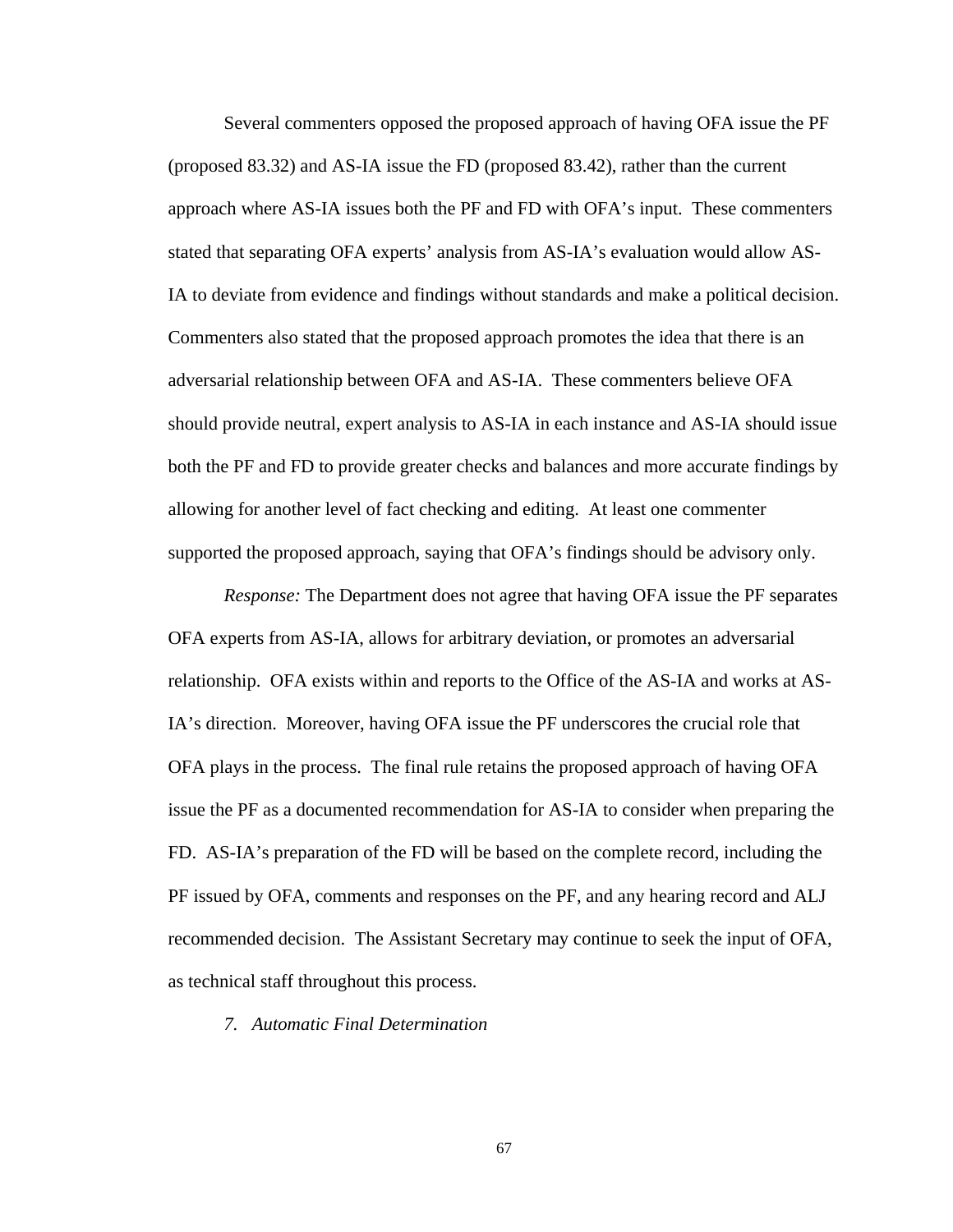For improved efficiency, several commenters supported proposed 83.37(a), which would require automatic issuance of a positive FD when there is no significant opposition to a positive PF from the State or local government or any federally recognized Indian tribe within the State or within a 25-mile radius of petitioner's headquarters. One commenter stated that a positive FD should be issued within 30 days after issuance of the positive PF rather than waiting 90 days for comments under proposed 83.35(a). Those who opposed this requirement stated that all positive PFs should be treated the same, regardless of who submits comments, and that limiting commenters to certain interested parties violates the APA requirement that the whole record be considered, leaving those other interested parties without any procedural rights to protect their interests.

*Response:* In response to commenters' concerns regarding limiting commenters to certain parties, the final rule treats all commenters the same, regardless of who submits comments, but clarifies that the objection to the positive PF must be supported by evidence as to whether the petitioner meets the criteria. *See* final 83.36. Allowing for automatic issuance of a positive FD if there is no objection with evidence germane to the criteria, conserves resources, and promotes efficiency in the process.

## *8 Prioritizing Reviews*

A number of commenters requested clarification of the priority of various categories of petitions (those pending during the regulatory process, suspended petitions, previously denied petitions), and advocated that various categories be given top priority in the order of review. One commenter suggested creating tiers for review based on which petitions are easiest to process.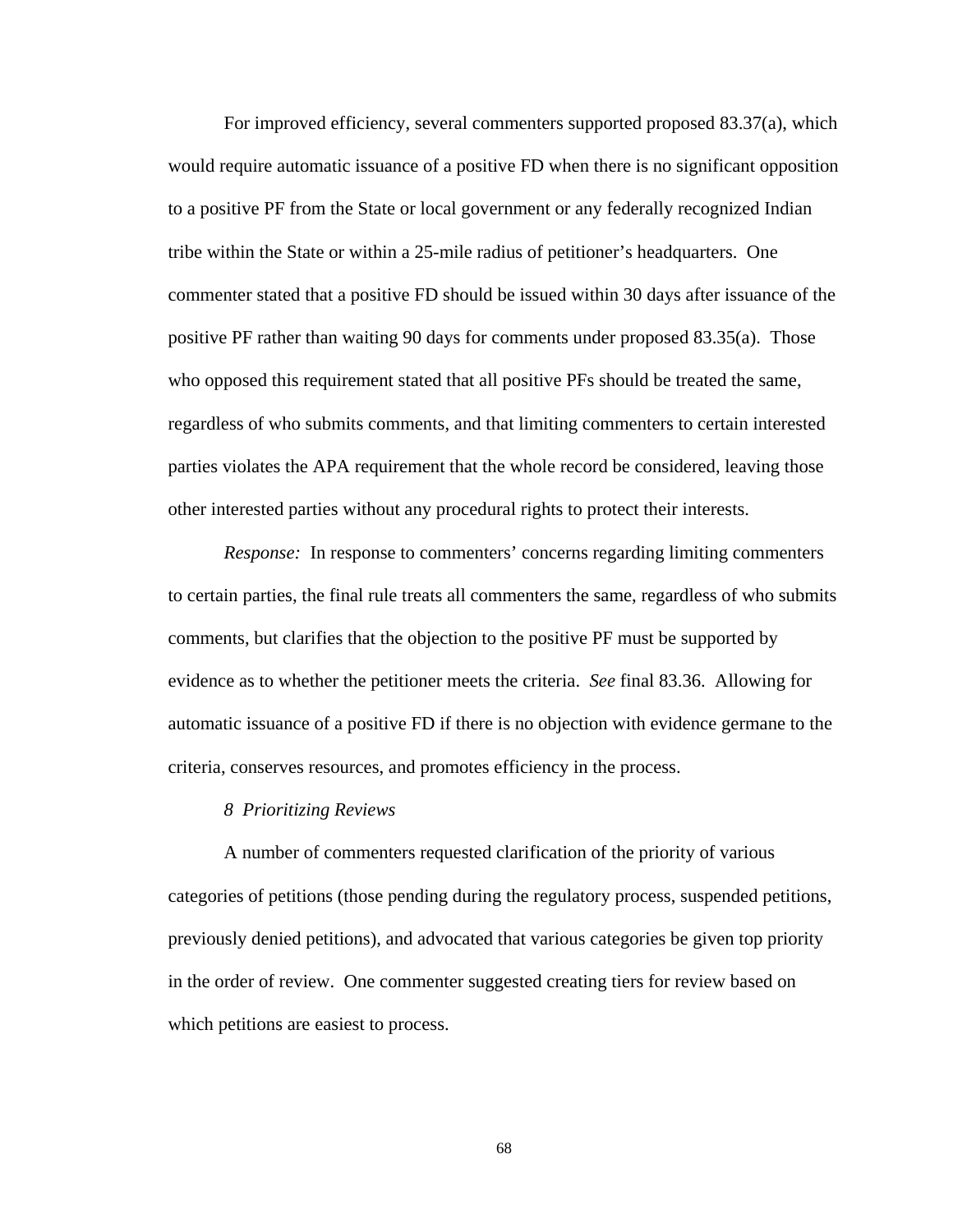*Response:* The final rule's revised process, which separates review into two phases, is intended to improve efficiency by focusing review first on a limited number of criteria to eliminate petitioners who do not meet those basic criteria, before embarking on the more time- and resource-intensive review of the other criteria. *See* final 83.26.

## *9. Proceeding under the New or Old Version of the Regulations*

Several commenters stated their support for allowing a petitioner who has a currently pending, complete documented petition on active status to choose whether to proceed under the new or current regulations. These commenters requested clarification on how to proceed under the new regulations and requested that they be placed in highest priority if they already submitted a letter of intent or other documentation under the current regulations.

*Response:* The final rule, at 83.7, establishes that the final rule will apply, except that a petitioner with a currently pending, complete documented petition may choose to proceed under the current regulations if it notifies the Department by the stated deadline. The Department will notify each such petitioner of the option to proceed under the current regulations. A petitioner must respond by the deadline if it chooses to do so; otherwise, the petitioner will be subject to the new regulations. *See* 83.7. OFA will maintain a list of petitions that are awaiting Departmental action at any given time and address those petitions in the order in which they were submitted.

# *10. Precedent and Other Comments*

A few commenters requested specific language be added to the preamble regarding precedent (ranging from ensuring that OFA precedent continues to be followed, to ensuring that prior negative decisions of OFA will not be used to interpret the new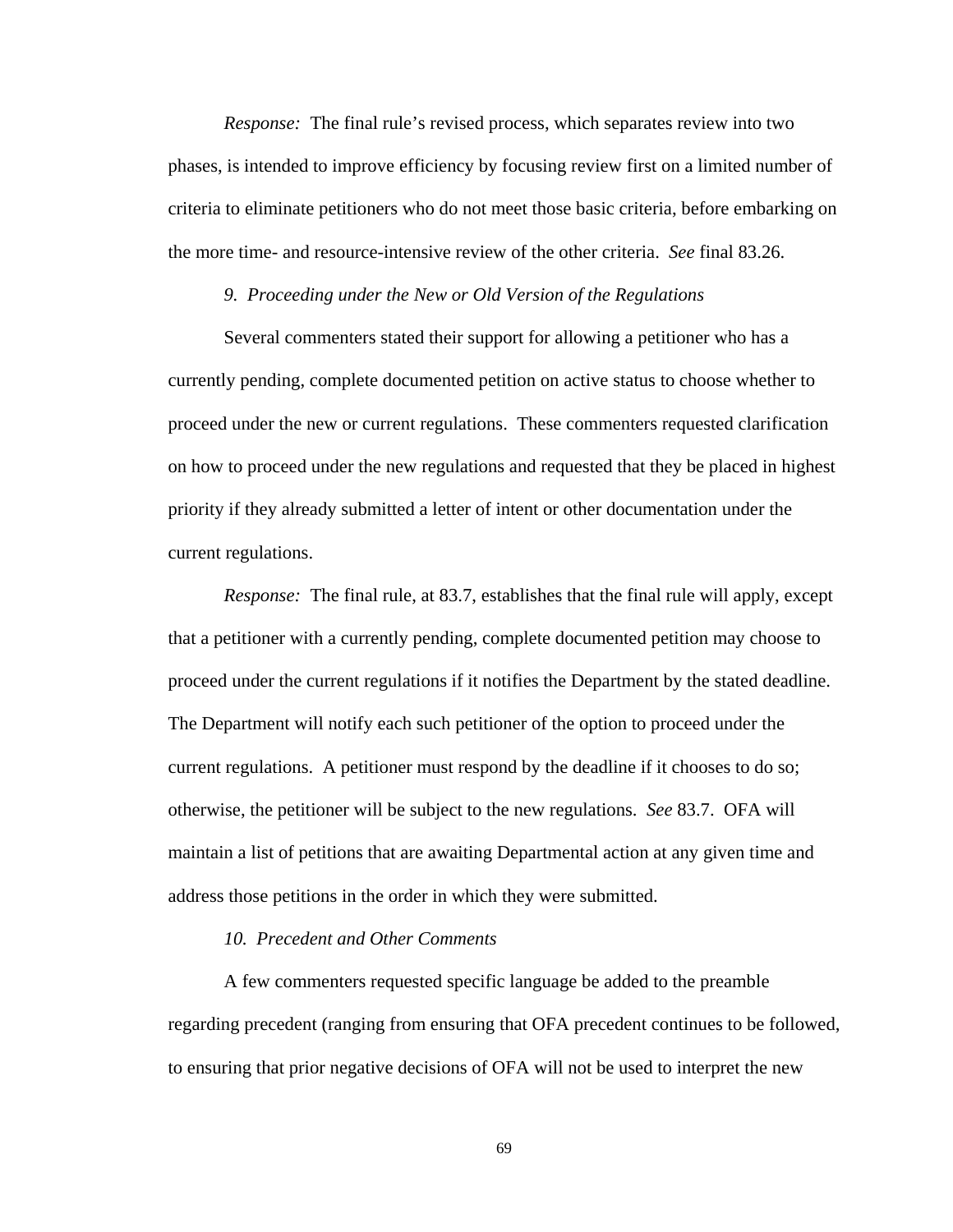regulations) and other statements as to applicability. Commenters commented on various other aspects of the process, OFA's qualifications and oversight, making available example formats for the petition, and whether the Department owes a trust responsibility to petitioners.

*Response:* Because the final rule does not make significant changes to the criteria, the Department's precedent stands. To address concerns that the Department is implementing the criteria in an increasingly stringent manner, the final rule adds a section in 83.10 to ensure that the Department is applying the criteria consistently. The final rule states that if there is a prior final positive decision finding evidence or methodology to be sufficient to satisfy any particular criterion previously, the Department will find it sufficient to satisfy the criterion for a present petitioner. In other words, a petitioner satisfies the standards of evidence or baseline requirements of a criterion if that type or amount of evidence was sufficient for a positive decision on that criterion in prior final decisions (*see., e.g.,* the Grand Traverse Band of Ottawa and Chippewa Indians, the Jamestown S'Klallam Tribe, the Tunica-Biloxi Indian Tribe, the Death Valley Timbi-sha Shoshone Tribe, the Poarch Band of Creeks, the San Juan Southern Paiute Tribe of Arizona, the Jena Band of Choctaws). The Department has considered the other miscellaneous comments and determined that they do not warrant any revisions to the regulation.

## **F. Petitioning Process Timelines**

## *1. Timelines – Overall*

We received several comments on how long the process currently takes, noting that, even with the proposed deadlines, the proposed process would continue to be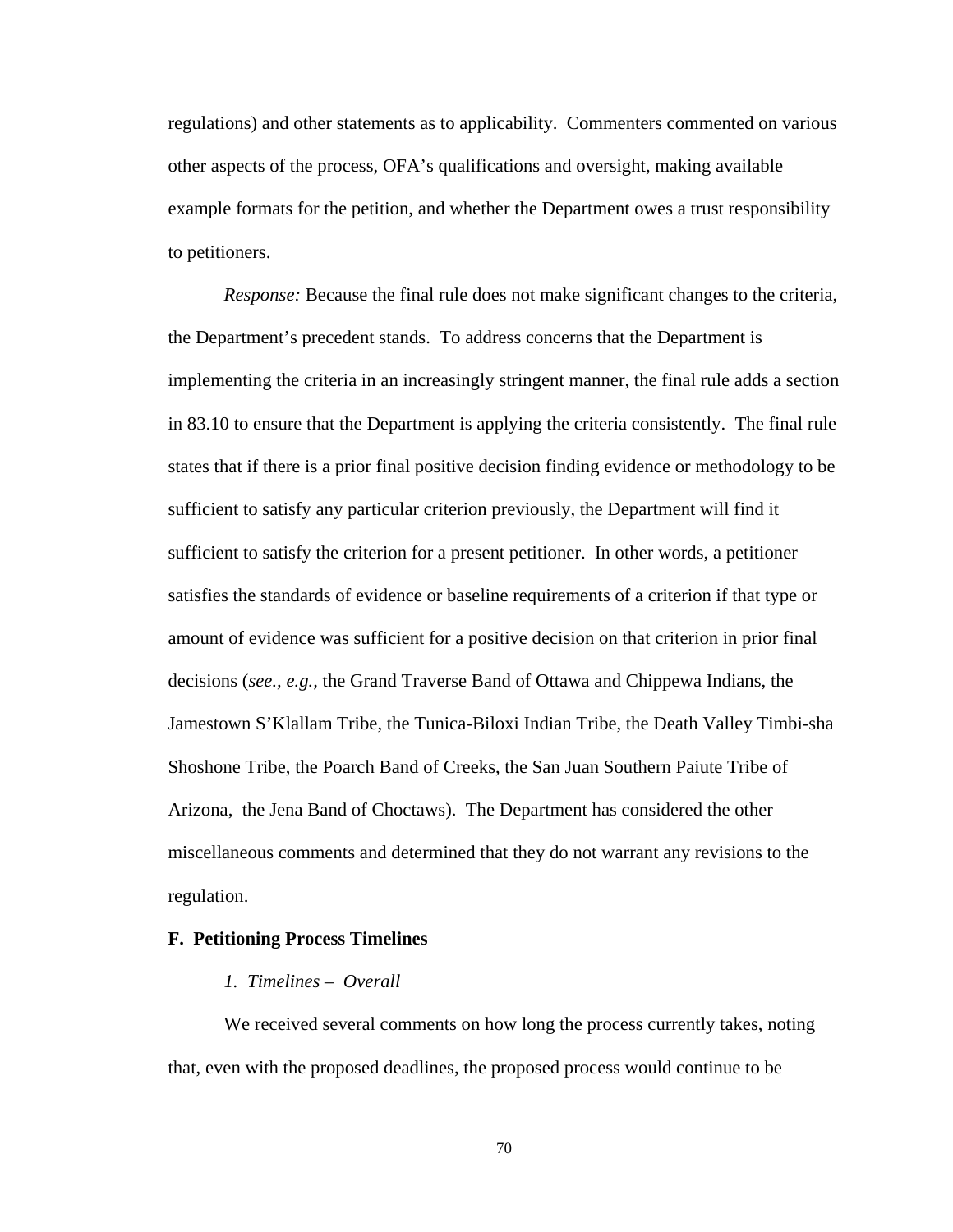lengthy, due to multiple instances of providing technical assistance, submission of new evidence, and the requirement that petitioners see and respond to any evidence before a PF is issued. These commenters stated that these parts of the process are unrealistic, unworkable, and inefficient. A few commenters suggested having more accountability for timeliness through a deadline for all prospective petitioners to submit their petitions, a deadline for the Department to issue decisions on all petitions, or parameters for how long a petition stays on the "ready" list.

Several commenters supported the proposed timelines and requested they be strictly upheld, either allowing for a way to compel agency action or the issuance of automatic findings in support of petitioner. One commenter suggested adding timelines to the technical assistance process and one suggested the entire process be subject to a 6 month deadline.

*Response:* The Department has retained the proposed timelines in nearly all instances to ensure efficiency. The final rule reduces the proposed opportunities for technical assistance to two (not including any informal guidance a petitioner may obtain prior to submitting a documented petition) – one for each of the two review phases. This change is intended to promote efficiency because the expectation is that each technical assistance review will be more targeted to certain criteria, and therefore likely shorter, and some petitioners may receive only the first phase of technical assistance, where Phase I results in a negative final determination. Ensuring that petitioners see and respond to any evidence before a PF is issued may, in fact, add time to the process; however, the Department believes this is an instance where the need for transparency, fairness, and rigor outweighs the need for promptness. The final rule does not impose parameters for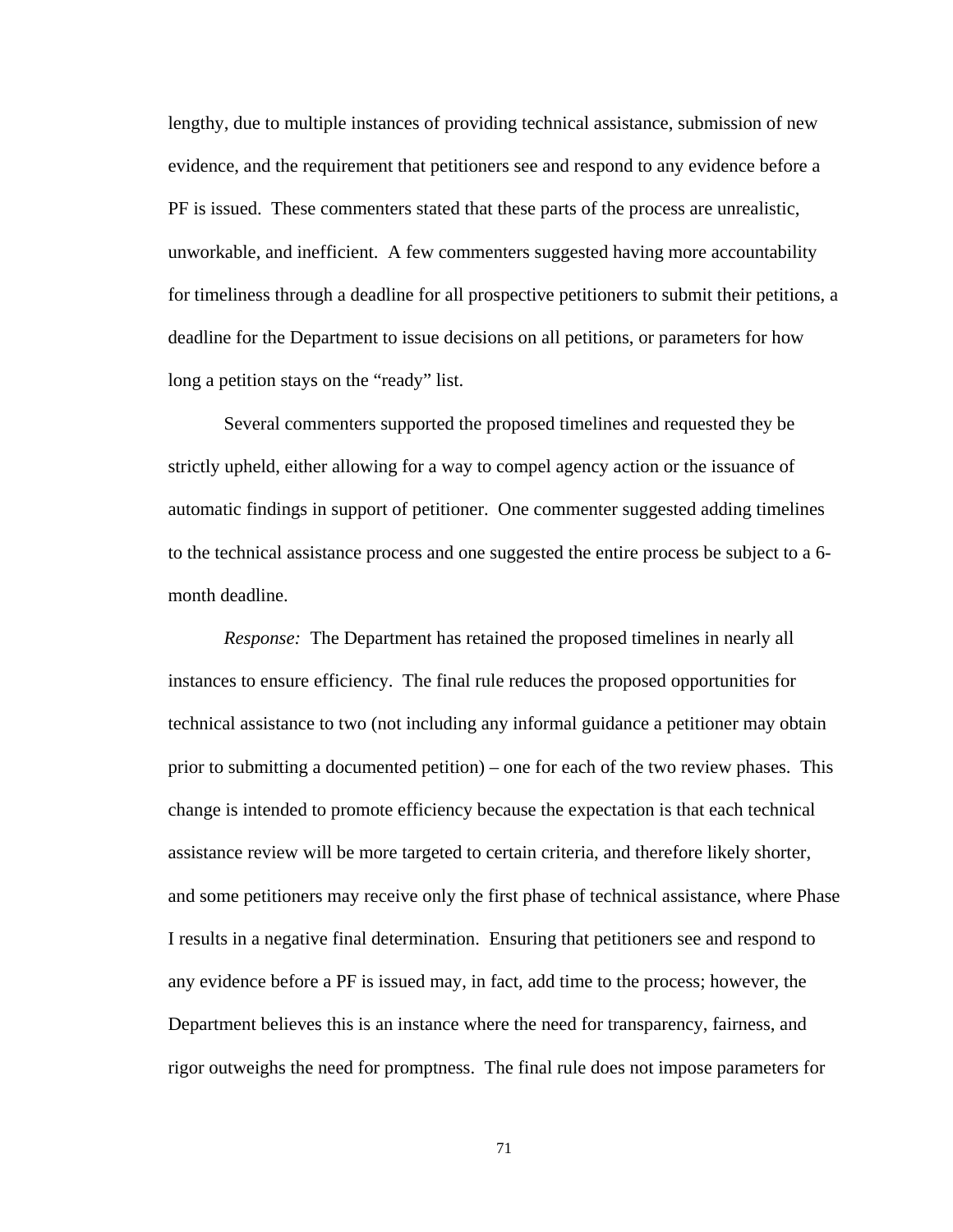how long a petition stays on the "ready" list because the length of stay is subject to the availability of OFA staff at any given time. To emphasize that the Department plans to strictly uphold its timelines, the final rule deletes each individual provision allowing for a specific time extension and replaces them with a new section providing that the Department may extend a deadline only upon consent of the petitioner or for good cause. *See* 83.8.

# *2. Timelines – Notice of Receipt of Documented Petition*

Proposed 83.22(b)(1)(iv) establishes a deadline of 90 days from the date a documented petition is posted on OFA's website for submission of comments. Several commenters stated that comments should be accepted without any definitive time limit until active consideration of the documented petition begins. These commenters argued that petitioners have as long as possible to prepare research and limiting others' input to a 90-day window appears to be designed to preclude meaningful public comment. A few commenters requested expanding the 90-day comment period to 120 or 150 days.

*Response:* In response to comments, the final rule extends the comment period to 120 days. The final rule retains a defined comment period because it is necessary to have a cut-off point in order to allow the petitioner time to respond to comments. We note that commenters also have the time to further prepare comments and gather evidence for submission during the comment period on the proposed finding.

## *3. Timelines – Petitioner Response to Comments Prior to PF*

Proposed 83.24 would allow a petitioner at least 60 days to respond to comments before OFA begins review. A few commenters suggested allowing a reasonable extension beyond 60 days, if requested by petitioner.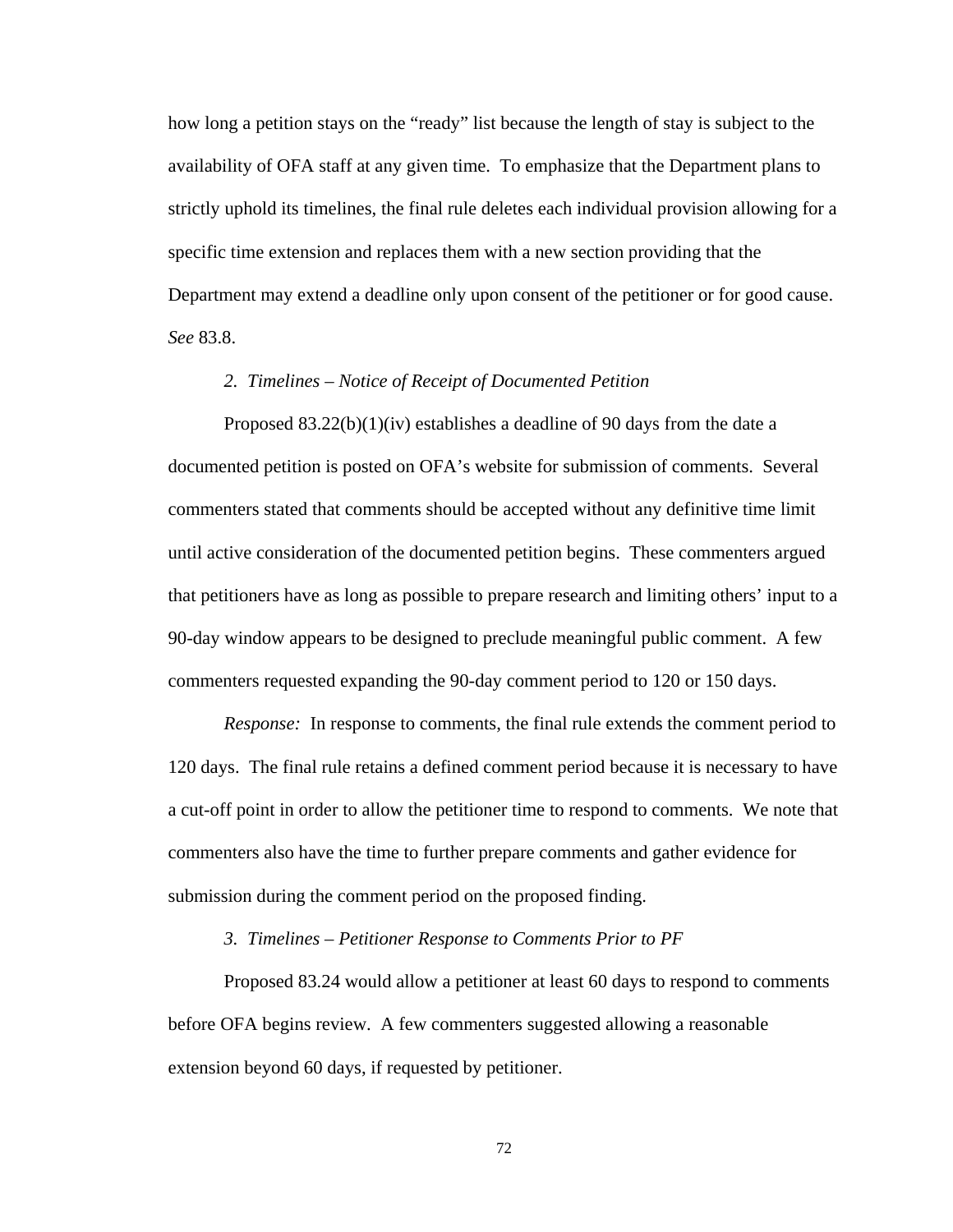*Response:* The final rule allows the petitioner 90 days rather than 60 days to respond to comments (83.24) and adds a provision in 83.8 that generally allows for extensions of time for good cause.

# *4. Timelines – Issuance of a PF*

A few commenters noted that it will be difficult for OFA to issue a PF within 6 months, as required by proposed 83.32, for petitioners with large memberships. One commenter suggested adding flexibility to allow OFA and the petitioner to agree upon a deadline. This commenter pointed out that proposed  $83.26(a)(1)(i)(B)$  allows the petitioner to submit additional information, but proposed 83.32 still requires issuance of PF within 6 months of beginning review.

*Response:* The final rule clarifies that the time periods for issuance of PFs and FDs are suspended when the Department is waiting for a technical assistance response from the petitioner. *See* 83.32(b), 83.42(b). In other words, the clock on these timelines runs only when the Department is obligated to act.

#### *5. Timelines – Comment Period on PF*

The previous rule provides a 180-day period for comment on the PF, with the possibility of a 180-day extension. The proposed rule would reduce these time periods, allowing for a 90-day comment period (proposed 83.35), with the possibility of a 60-day extension (proposed 83.36). Most who commented on the proposed comment period stated their opposition to reducing the period from 180 days to 90 days. These commenters stated that this is a significant reduction, will place a substantial burden on petitioners and interested parties, and fails to account for petitions with large amounts of evidence requiring substantial time to review and possibly time to conduct independent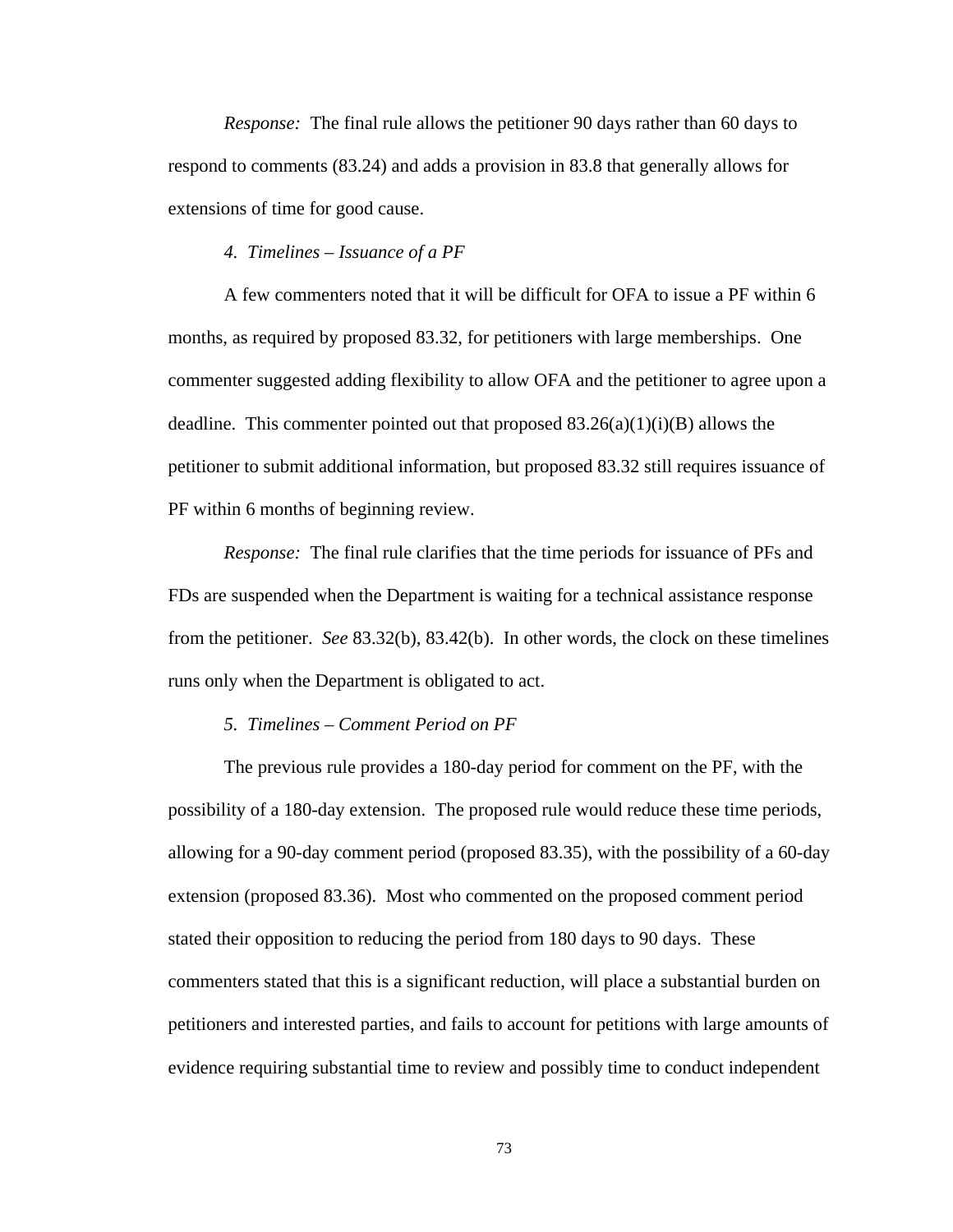research and submit evidence. Some commenters stated that this provision also appears designed to preclude third-party participation. A few commenters stated that the time should be further reduced to limit third-party involvement.

Most commenters advocated for retaining the 180-day timeframe; one requested at least 120 days. Commenters also stated that, even with the 60-day extension, depending on the nature of the findings and petitioner's resources, it may require longer than the initial 90-day period plus the additional 60 days to submit comments. These commenters advocated for a 90-day extension, an extension for any period AS-IA chooses, or an automatic 60-day extension at the petitioner's request and allowance of additional extensions for good cause shown, such as needing more time to generate probative evidence..

*Response:* The final rule establishes a 120-day timeframe to comment on the PF. *See* final 83.35. This deadline is shorter than the existing 180-day timeframe, but longer than the proposed 90-day timeframe, in order to promote efficiency in the process while still allowing sufficient time for input. The final rule also allows the timeframe to be extended for good cause. *See* final 83.8.

## *6. Timelines – Period for Petitioner's Response to Comments on a Positive PF*

Several commenters requested additional time for the petitioner to respond to comments on a positive PF (proposed 83.37 would allow 60 days and an unspecified extension), advocating for a total of 120 days because petitioners may not have the resources to respond more quickly.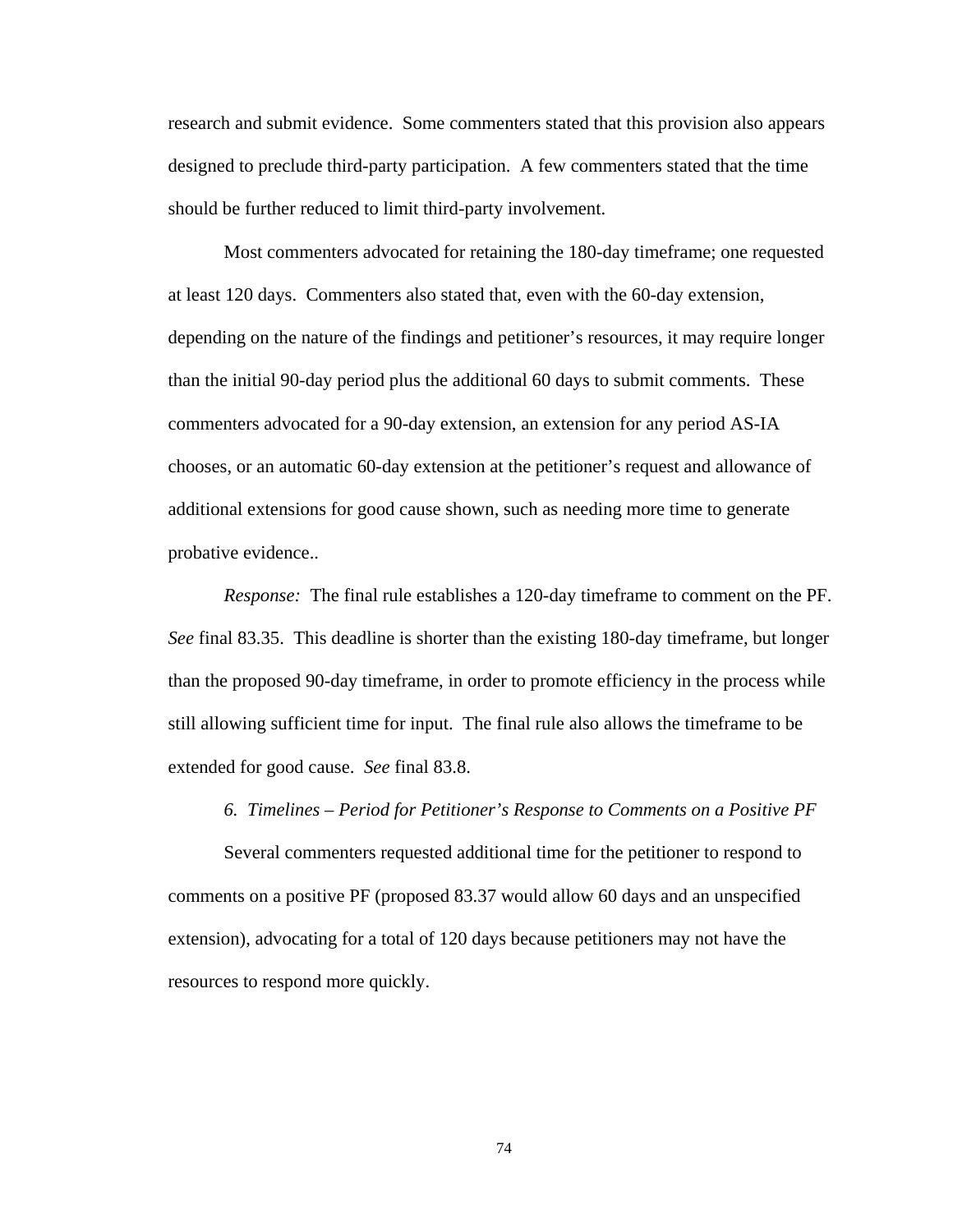*Response:* The final rule retains the 60-day deadline to respond in order to promote efficiency in the process while still allowing sufficient time for input. The final rule also allows the timeframe to be extended for good cause. *See* final 83.8.

#### *7. Timelines – Petitioner Response to Comments and/or Election of Hearing*

Proposed 83.38 would allow the petitioner 60 days to respond to comments and/or elect a hearing on a negative PF, and would allow AS-IA to extend the comment period if warranted. Commenters stated that 60 days is too short (*see* comments under "Hearings"). They also suggested requiring filing of just a notice of appeal initially, then allowing for submission of lists of material facts, exhibits, and witnesses later rather than requiring their submittal with the election of hearing.

*Response:* The final rule retains the 60-day deadline in order to promote efficiency in the process; however, the final rule provides the response timeframe and the timeframe for electing a hearing will run sequentially, rather than concurrently, to allow time to prepare the election of hearing listing the issues of law and material fact, witnesses, and exhibits. *See* final 83.36(b), 83.38. The final rule also allows the timeframe to be extended for good cause. *See* final 83.8.

#### *8. Timelines – Issuance of FD*

Proposed 83.42 would require the Assistant Secretary to issue a FD within 90 days. This is an increase from the current 60-day period for issuance of a FD. A small number of commenters opposed the extended time for AS-IA review as counter to the goal for efficiency.

*Response:* While the 90-day period is an increase from the current 60 days, the Department believes this increase is justified given that the preparation of the final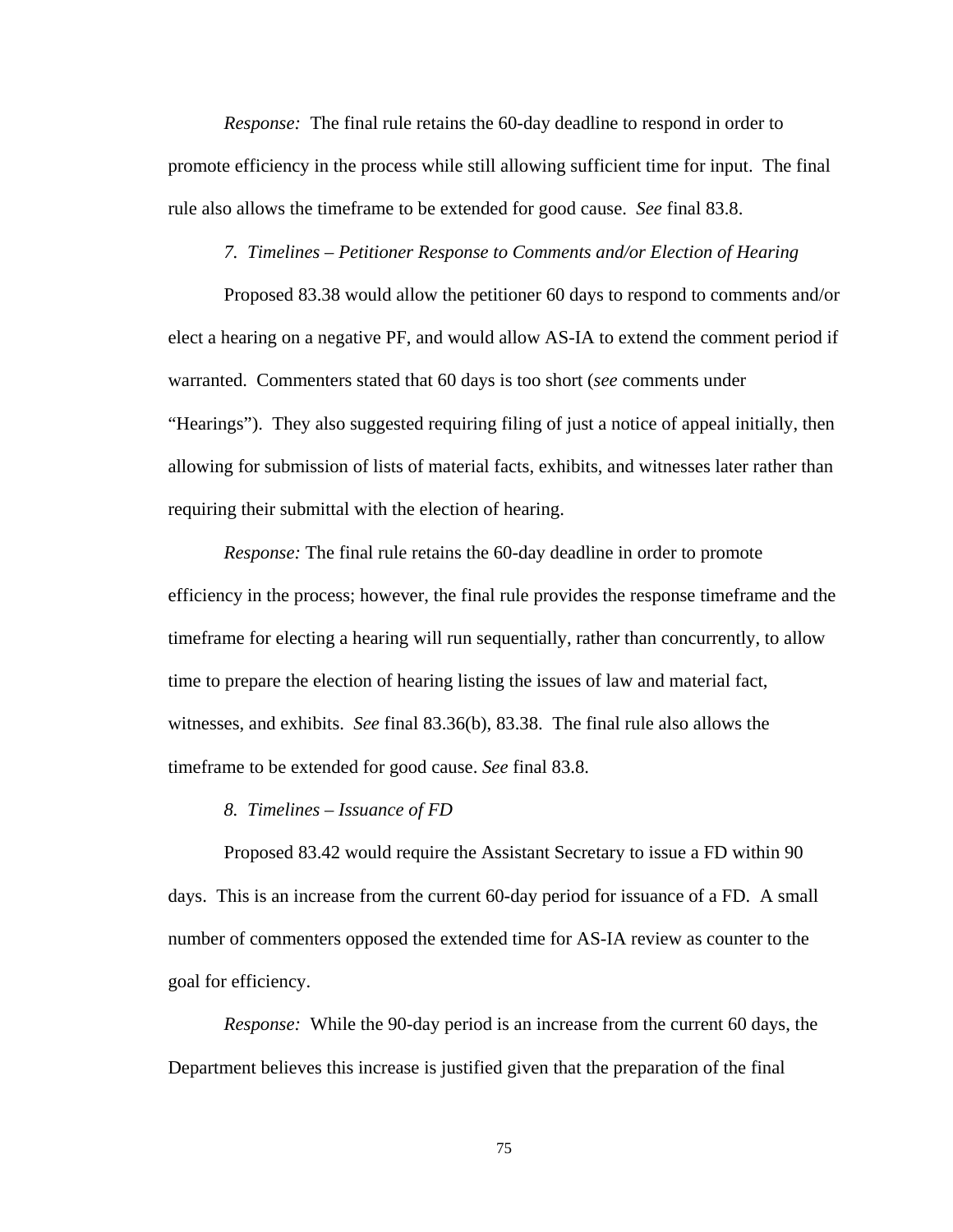determination will be the first occasion for the AS-IA to review the administrative record and formulate a determination. *See* final 83.42.

#### **G. Hearings**

## *1. Deleting the IBIA Reconsideration Process, and Adding a Hearing on the PF*

The proposed rule eliminates the process for limited reconsideration of the AS-IA's determination by the IBIA and adds an option for a petitioner to elect a hearing on a negative PF before an independent judge in the Office of Hearings and Appeals (OHA). Many commenters expressed their strong support for the proposed option, saying this process adds transparency, fairness, and neutrality. These commenters also supported the proposed elimination of the IBIA reconsideration process, stating that the hearing process would be more fair and efficient.

Others expressed their strong opposition to the proposed hearing process, stating that it makes the petitioning process more adversarial, more burdensome, and less transparent. These commenters also stated that the hearing and review of re-petition requests inappropriately burden an administrative court with analysis of non-legal issues. Several commenters also opposed elimination of the IBIA reconsideration process, disputing the accuracy of the rational for the elimination: that there are no other instances where IBIA reviews an AS-IA decision). Those commenters also argued that the IBIA process is more efficient than appeals to Federal court and is necessary to correct administrative errors before costly litigation and to guard against politically motivated Departmental decisions. These commenters note that IBIA has particular expertise with respect to Federal-tribal relations that a judge from elsewhere in OHA lacks. Some commenters claimed that replacing the IBIA process with the option for a hearing will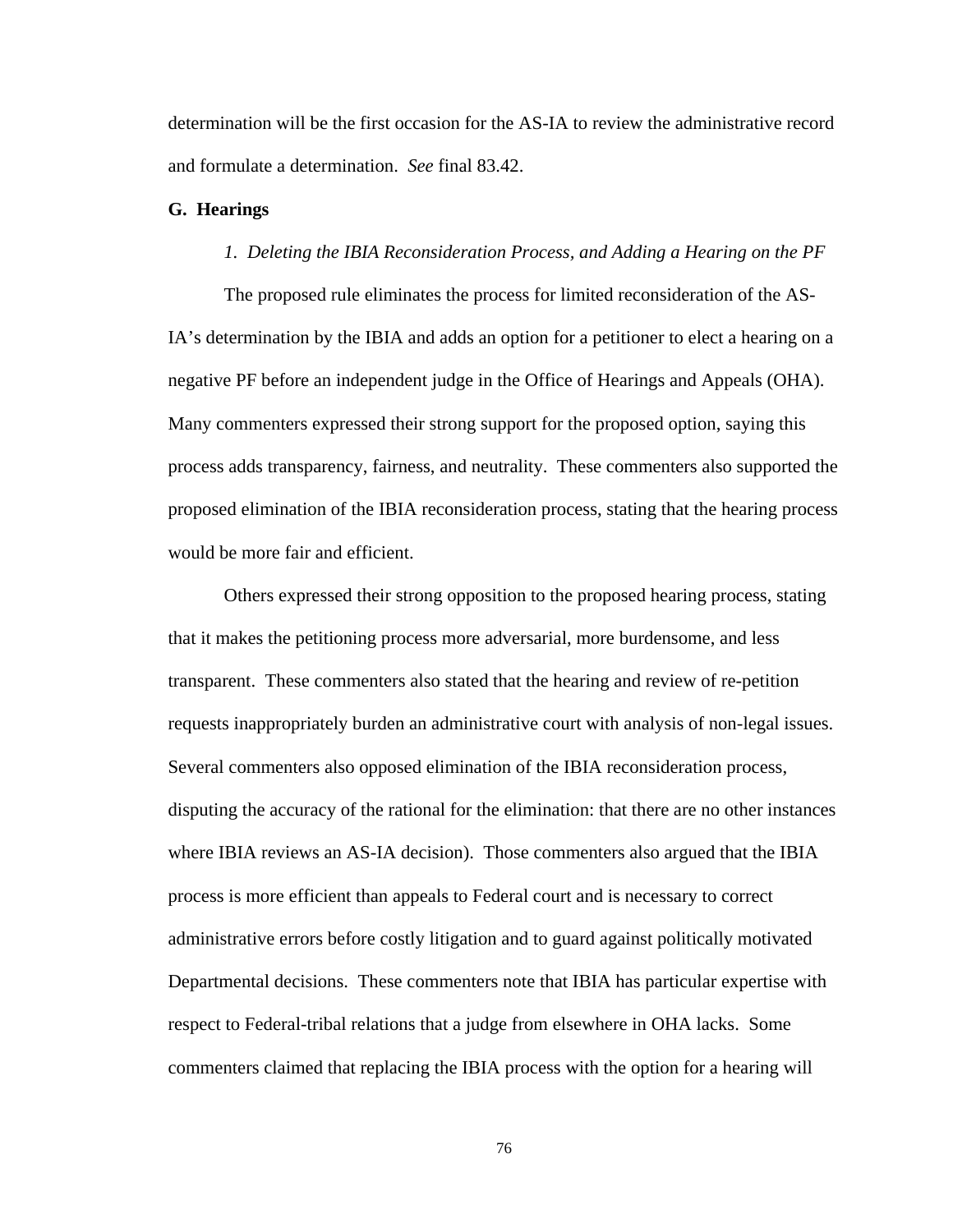result in more adversarial dealings and litigation. A few commenters suggested allowing the Secretary to direct reconsideration to IBIA on her own motion or upon request.

*Response:* The final rule implements the proposal to delete the limited IBIA reconsideration process and to allow for a hearing on a negative PF. This procedure will require the parties to pinpoint specific findings that they dispute and provide evidence from the record, from testimony based on the record, or cite to precedent in support of their positions in a setting that is well-suited to objective consideration of discrete issues in a transparent manner. Rather than making the process more adversarial, a hearing will help crystalize the issues in preparation for consideration by the AS-IA. Since it occurs before an objective forum without any preconceived notion of an outcome, it will further insulate the process from criticisms of perceived bias.

#### *2. Opportunity for Third Parties to Request a Hearing and Intervene in Hearings*

Many commenters objected to the proposed rule allowing hearings only at the election of a petitioner on a negative PF. *See* 83.38(a). These commenters asserted that any party should be entitled to request a hearing on a PF to ensure that all parties are treated equally. They asserted that third parties with evidence relevant to a positive PF are left only with the option of submitting comments and pursuing an appeal before Federal district court under the APA's deferential "arbitrary and capricious" standard of review. Some commenters also stated that the proposed approach effectively precludes interested parties from appealing, because the proposed rule would not allow a hearing on a positive PF and interested parties may not be able to establish standing in Federal district court. Tribal commenters stated that the Department owes a trust responsibility to allow tribes the opportunity for a hearing where they have a present or historical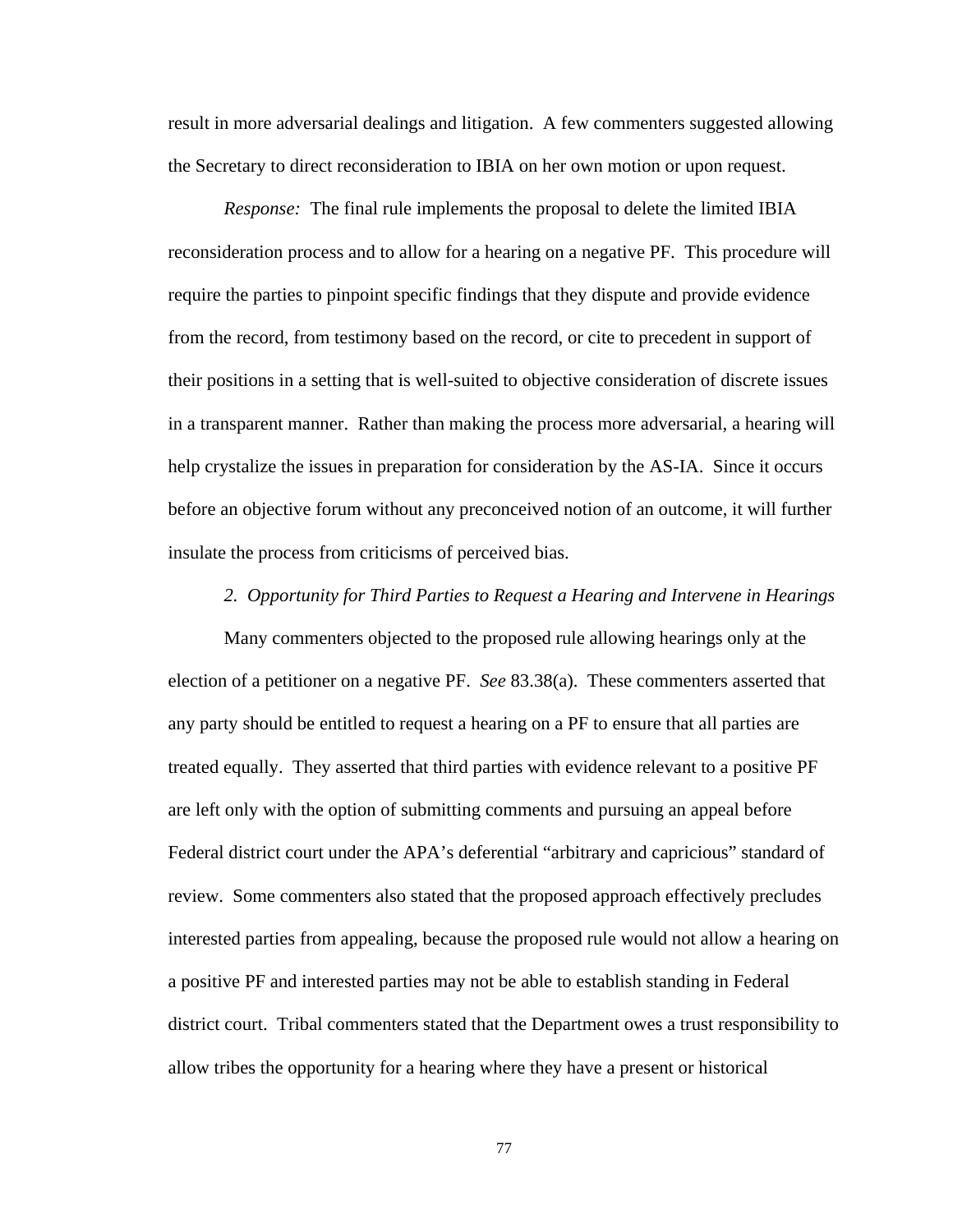relationship to petitioner and the petition involves the identity or heritage of the federally recognized tribe.

Commenters also stated that standards for intervention should be broader than traditional standards, to allow intervention by States, local governments, federally recognized tribes, and any entity with a legal, factual, or property interest. These commenters stated that there should be no limit on the issues an intervenor can raise and intervenors should have the right to introduce evidence and testimony.

*Response:* The Part 83 petitioning process is similar to other administrative processes uniquely affecting an applicant's status in that the applicant may administratively challenge a negative determination, but third parties may not administratively challenge a positive determination. The question being examined in Part 83 is whether a petitioner meets the criteria to be federally acknowledged as an Indian tribe. Part 83 does not allow for consideration of speculative consequences because such consequences are not yet ripe for consideration and administrative and judicial review is available for those separate decisions. For example, if the newly acknowledged tribe seeks to have land taken into trust and that application is approved, state or local governments may challenge that action under the land-into-trust process (25 CFR part 151), an entirely separate and distinct decision from the Part 83 process. Submissions are more appropriately addressed there. The Part 83 process provides third parties with the opportunity to submit comments and evidence. Comments that are germane to the criteria will be carefully considered.

Also, the Office of the Secretary (OS) companion final rule at 43 CFR part 4, subpart K, adopts the proposed approach of allowing for intervention as of right in the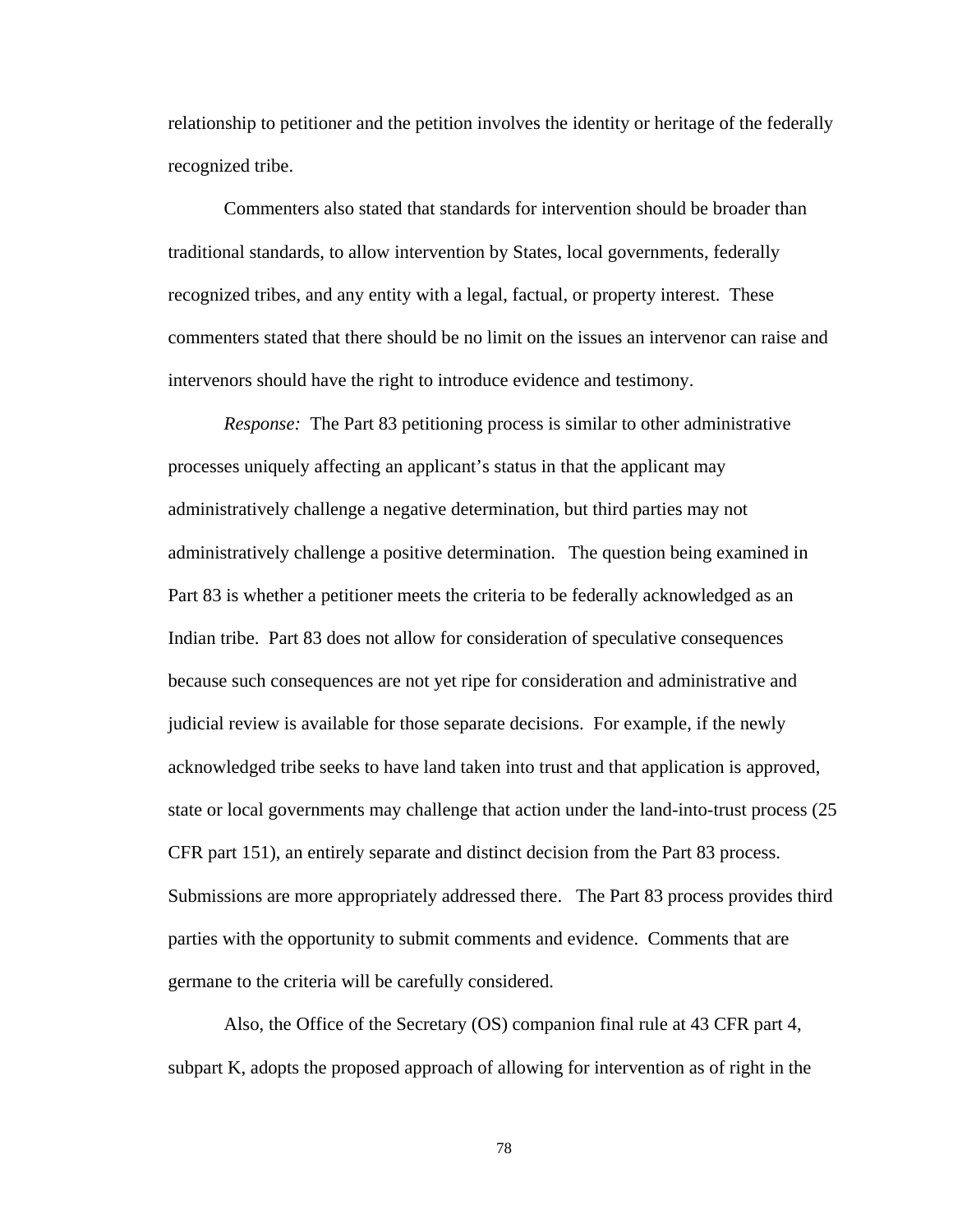hearing process for anyone with an interest that may be adversely affected by the FD. *See* 43 CFR 4.1021(d). No good reason has been identified for deviating from this traditional standard of intervention. The final rule allows anyone who intervenes as of right to participate as a full party, subject to the restriction that the intervenor may not raise issues of law or material fact beyond those raised in the election of hearing. 43 CFR 4.1021(f)(3). This restriction is necessary to keep the hearing focused on the issues related to the negative PF.

## *3. Hearing Process Timelines*

In the OS companion proposed rule, timelines were proposed for various activities during the hearing process as well as an overall 180-day time limit to complete the hearing process and issue a recommended decision. *See* proposed 43 CFR part 4, subpart K. Some commenters supported establishing definitive timelines. One commented that the proposed timelines were too long because the timelines are similar to those in the IBIA process, which is considered lengthy. Most commented that the timelines are unrealistically short given all that must occur during the overall 180-day timeline – prehearing conference, interventions, discovery, written direct testimony, oral crossexamination, post-hearing briefs, and issuance of a recommended decision. These commenters stated that full adjudications could take a year and opposed the overall 180 day deadline as interfering with the judge's deliberation. Others opposed the timelines as not accounting for petitioner's limited resources, and thereby compromising their ability to fully participate. Another commenter suggested an automatic 90-day extension of the 180-day time limit for the entire hearing process upon request of the petitioner, and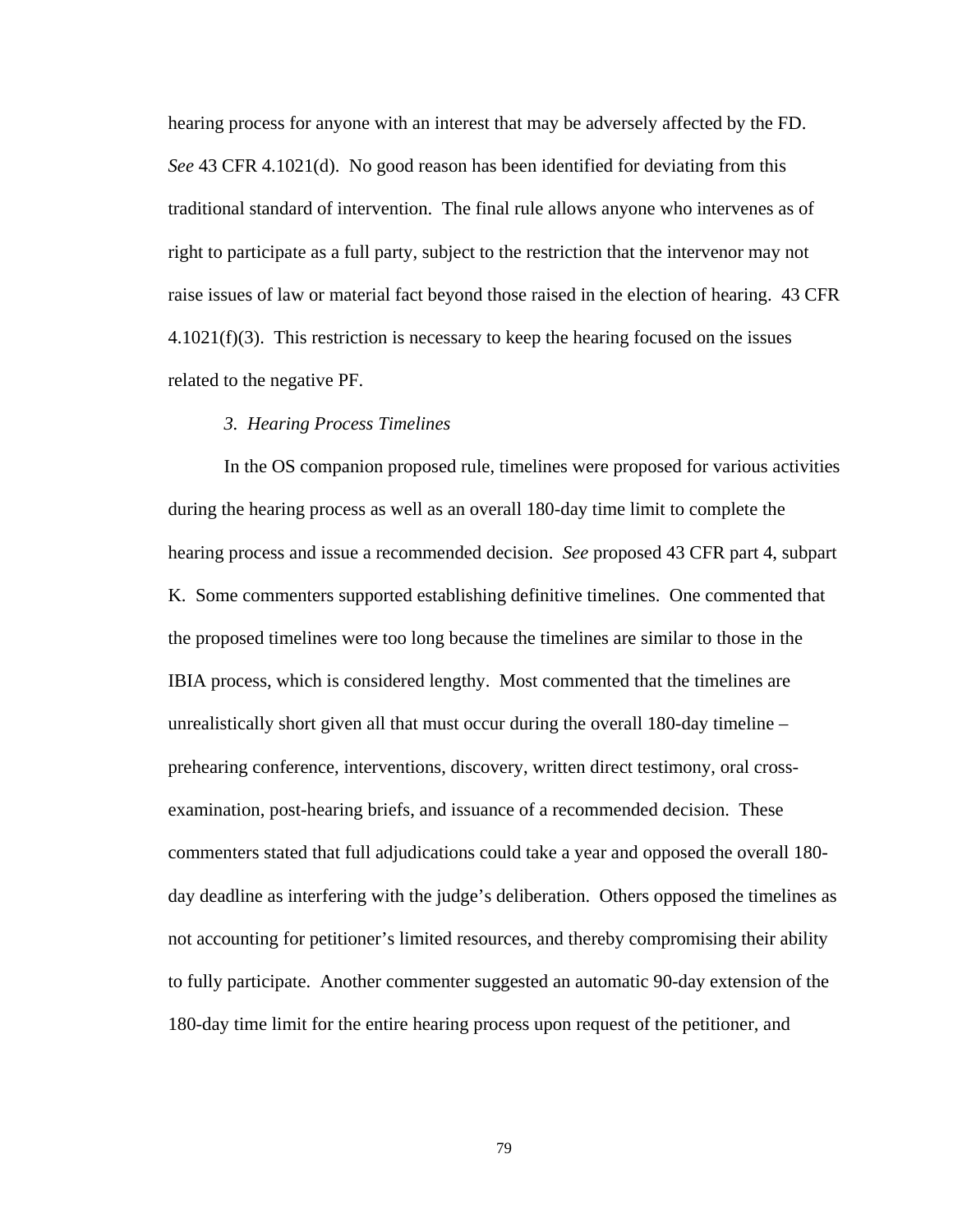additional extensions upon good cause shown, such as needing more time to prepare and generate probative evidence.

Some commenters stated that the 60-day timeframe for electing a hearing is too short to provide the required lists of issues of material fact, exhibits, and witnesses. These commenters suggested requiring a filing of "intent to challenge" within 60 days, then leaving it to the ALJ to establish the schedule for pre-hearing submittal of the lists. Others suggested expanding it to 180 days.

Commenters also specifically opposed the proposed timeline for filing motions to intervene (15 days after issuance of the referral notice under 83.39(a)) as a violation of due process, because the short timeframe would be "wholly unreasonable" for reviewing the administrative record and providing notice of all witnesses, issues, and exhibits. Commenters suggested a minimum timeline of 30, 45, or 60 days, or a deadline to identify only the movant's affected interest and position on the issues, and then allowing the judge to set timelines for identifying witnesses and exhibits.

*Response:* These comments relate to the OS companion final rule addressing hearing procedures at 43 CFR part 4, subpart K. To maintain an efficient process, that final rule adopts the proposed 180-day time period for completion of the hearing process. *See* final 43 CFR 4.1051(a). Because the hearing record is limited to documents that have already been presented, except in under extraordinary circumstances, *see* final 43 CFR 4.1046(a), the time needed to "generate probative evidence" should be minimal (*see*  the discussion below on scope of record). To address comments that the proposed timeline for intervention is unreasonably short, the final 43 CFR 4.1021(a), doubles the proposed timeline to file a motion to intervene to 30 days.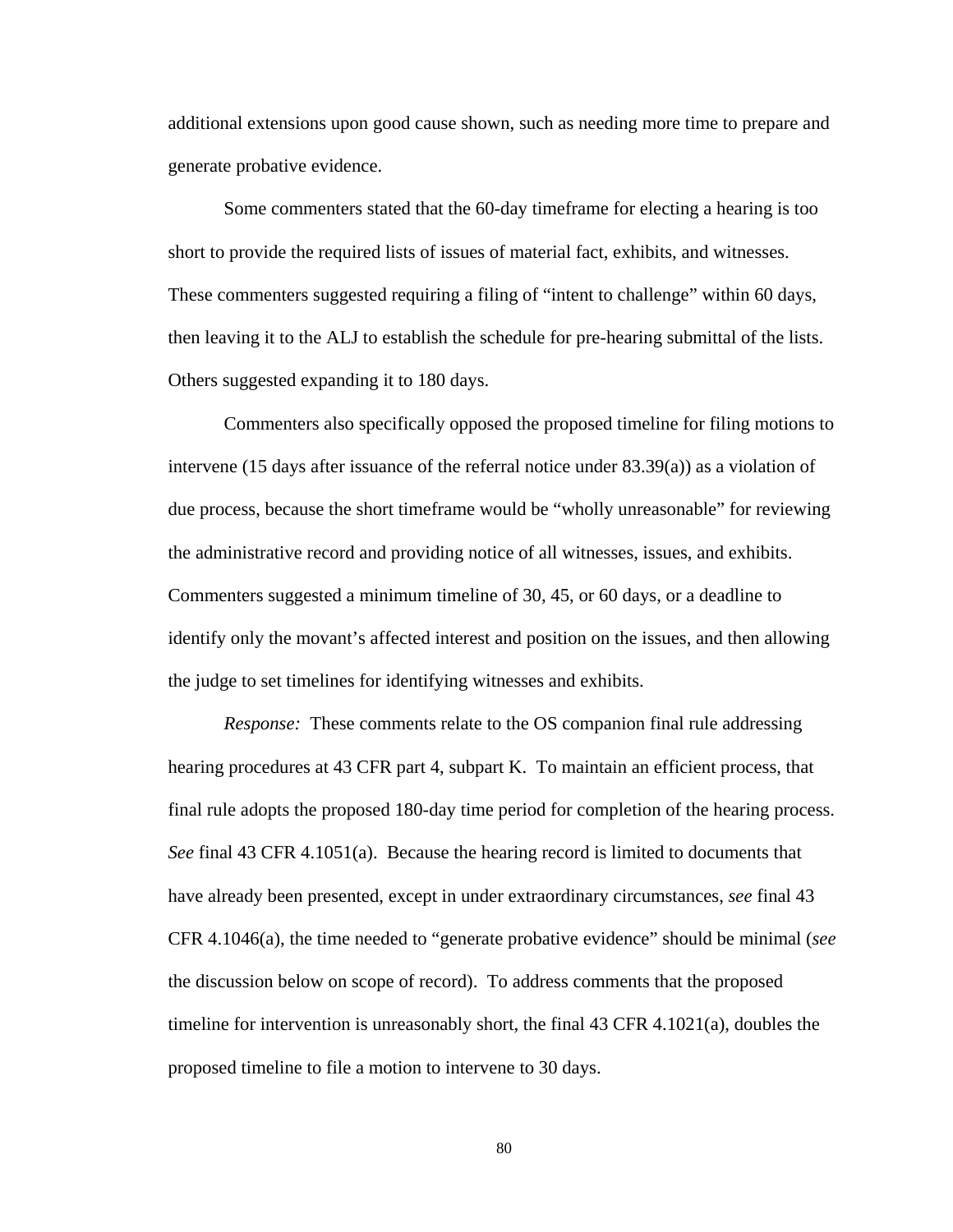#### *4. Scope of Record*

In the proposed rule, we invited comment on whether the hearing record before OHA should include all the evidence in OFA's administrative record for the petition or be limited to testimony and exhibits specifically identified by the parties. Most who commented on this question stated that the ALJ should rely on the entire administrative record before OFA (including the petition and all documents that were provided, or relied upon, for the PF, and comments and responses on the PF).

A few commenters stated that the ALJ should engage in traditional fact-finding, limiting the hearing record to the testimony and exhibits presented by the parties, to narrow the issues in the record and put the burden on the parties to bring the salient facts to the decision-maker's attention. Commenters provided arguments both for and against allowing the parties to provide evidence beyond what was in the OFA administrative record during and after the hearing – some saying it offers the opportunity to clarify the OFA administrative record and others saying it reduces transparency to expand the OFA administrative record after OFA has already issued a PF.

*Response:* A primary purpose of the hearing process is to inform the AS-IA's final determination by focusing in on the key issues and evidence and producing a recommended decision on those issues from an independent tribunal. To that end, under the OS companion final rule, the hearing record will not automatically include the entire administrative record reviewed by OFA, but only those portions which are considered sufficiently important to be offered by the parties as exhibits and admitted into evidence by the ALJ. While the AS-IA may consider not only the hearing record, but also OFA's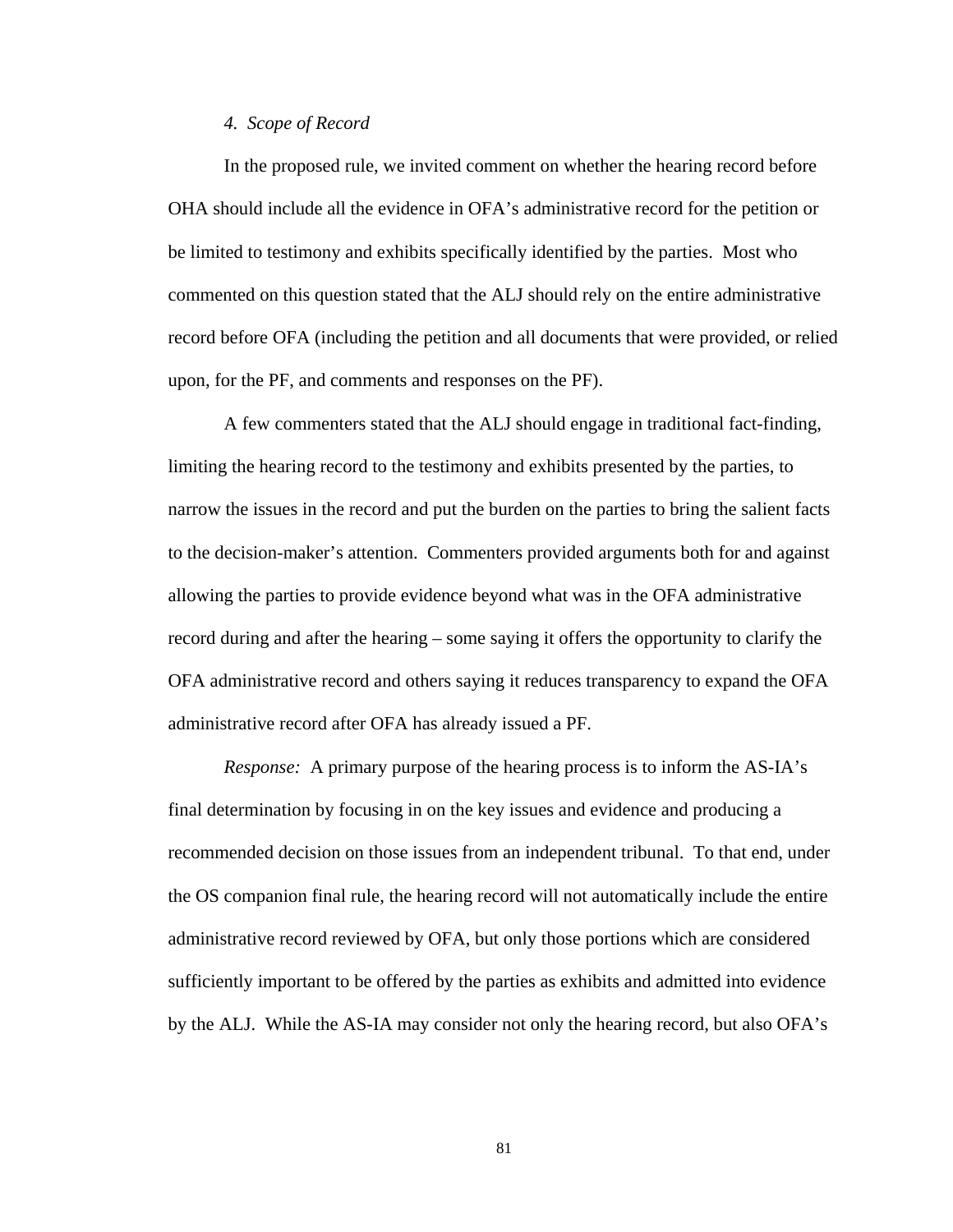entire administrative record, we believe that an independent review of the key issues and evidence will be invaluable to the AS-IA.

Part of the hearing process is to ensure that the Department abides by the baseline precedent of previous final decisions. Petitioners may rely on previous final decisions to establish that their evidence is sufficient to meet a criterion, where evidence in a previous final decision was sufficient to meet a criterion. The companion final rule also includes documentation in the OFA administrative record, including comments and responses on the PF, and testimony clarifying or explaining the information in that documentation. *See* 43 CFR 4.1046. That rule also limits who may testify to expert witnesses and OFA staff who participated in preparation of the negative proposed finding. *See* 43 CFR 4.1042. The ALJ may admit other evidence or allow other persons to testify only under extraordinary circumstances.

These limits will afford the parties the opportunity to clarify the record, without expanding the record beyond what was before OFA when it issued the PF and comments and responses submitted following issuance of the PF. The limits will encourage the petitioner and all others to be diligent in gathering and presenting to OFA all their relevant evidence and discourage strategic withholding of evidence, which will further ensure that OFA's PF is based on the most complete record possible, allowing the ALJ to focus on discrete issues in dispute if a hearing is requested.

#### *5. Presiding Judge Over Hearings*

In the OS companion proposed rule, any of several different employees of OHA could be assigned to preside as the judge over the hearing process: an ALJ appointed under 5 U.S.C. 3105, an IBIA judge, or an attorney designated by the OHA Director. *See*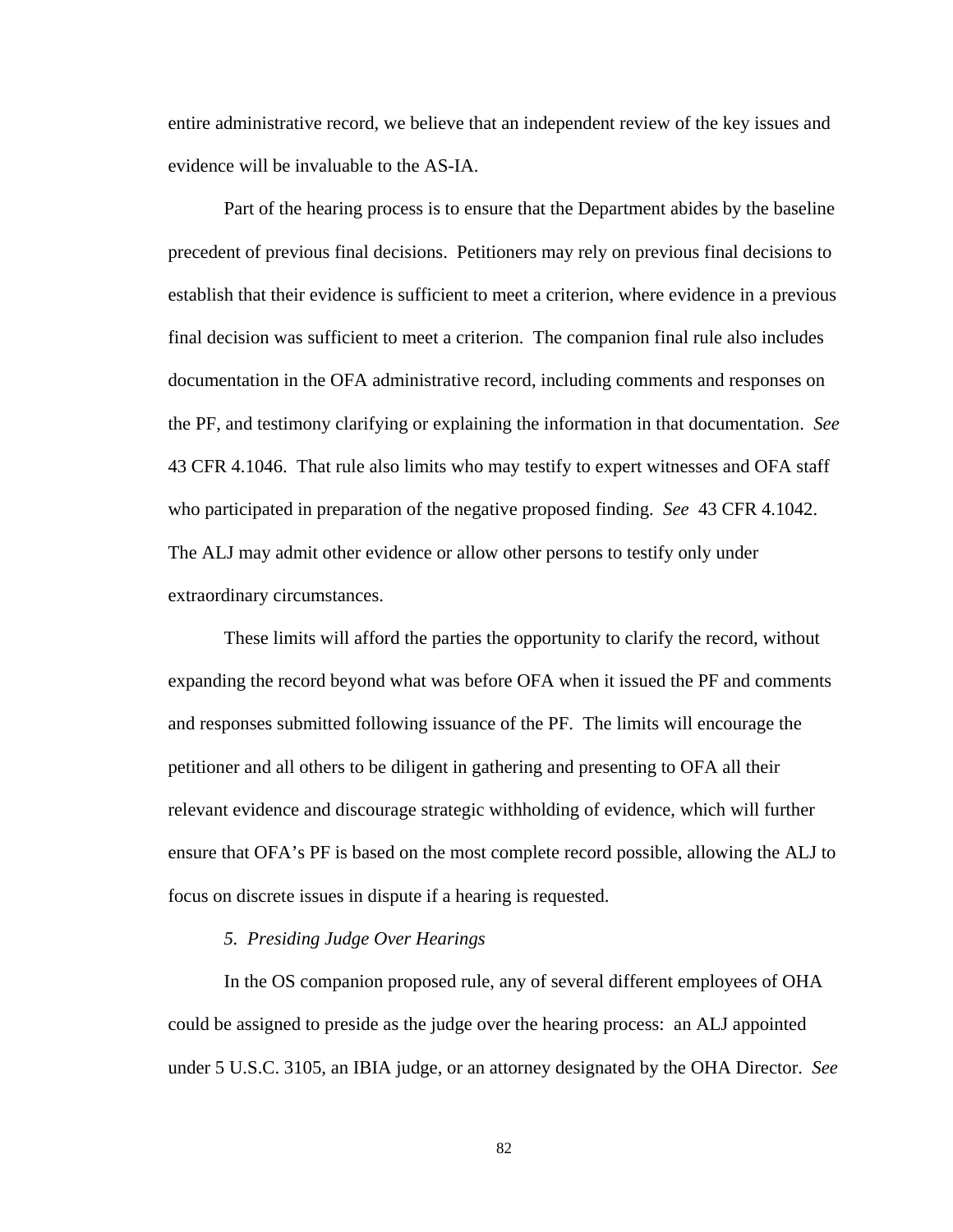proposed 43 CFR 4.1001, definition of "judge." We invited comments on who is an appropriate OHA judge to preside. Most commenters who expressed an opinion on this question stated that an ALJ is necessary to ensure sufficient qualifications, independence, impartiality, and objectivity. One commenter recommended an attorney because of the commenter's belief that the attorney would be able to issue decisions more quickly. One stated that an IBIA judge would be most qualified due to experience with acknowledgment issues. Several commenters stated that the judge should have some background or training in Indian law and tribal histories and cultures.

*Response:* The final rule establishes that the judge presiding over hearings will be an ALJ. *See* final 83.39. There is no evidence that an attorney could issue decisions more quickly than an ALJ. An IBIA judge does not necessarily have more background in acknowledgment issues or tribal histories and cultures, and ALJs are skilled at presiding over hearings and managing procedural matters to facilitate justice. Also, their independence is protected and impartiality fostered by laws which, among other things, exempt them from performance ratings, evaluation, and bonuses (*see* 5 U.S.C. 4301(2)(D), 5 CFR 930.206); vest the Office of Personnel Management rather than the Department with authority over the ALJ's compensation and tenure (*see* 5 U.S.C. 5372, 5 CFR 930.201-930.11); and provide that most disciplinary actions against ALJs may be taken only for good cause established and determined by the Merit Systems Protection Board on the record after opportunity for a hearing (*see* 5 U.S.C. 7521).

## *6. Conduct of the Hearing*

Several commenters asserted that OFA should be required to participate in the hearing and be subject to cross-examination to increase transparency in the process. A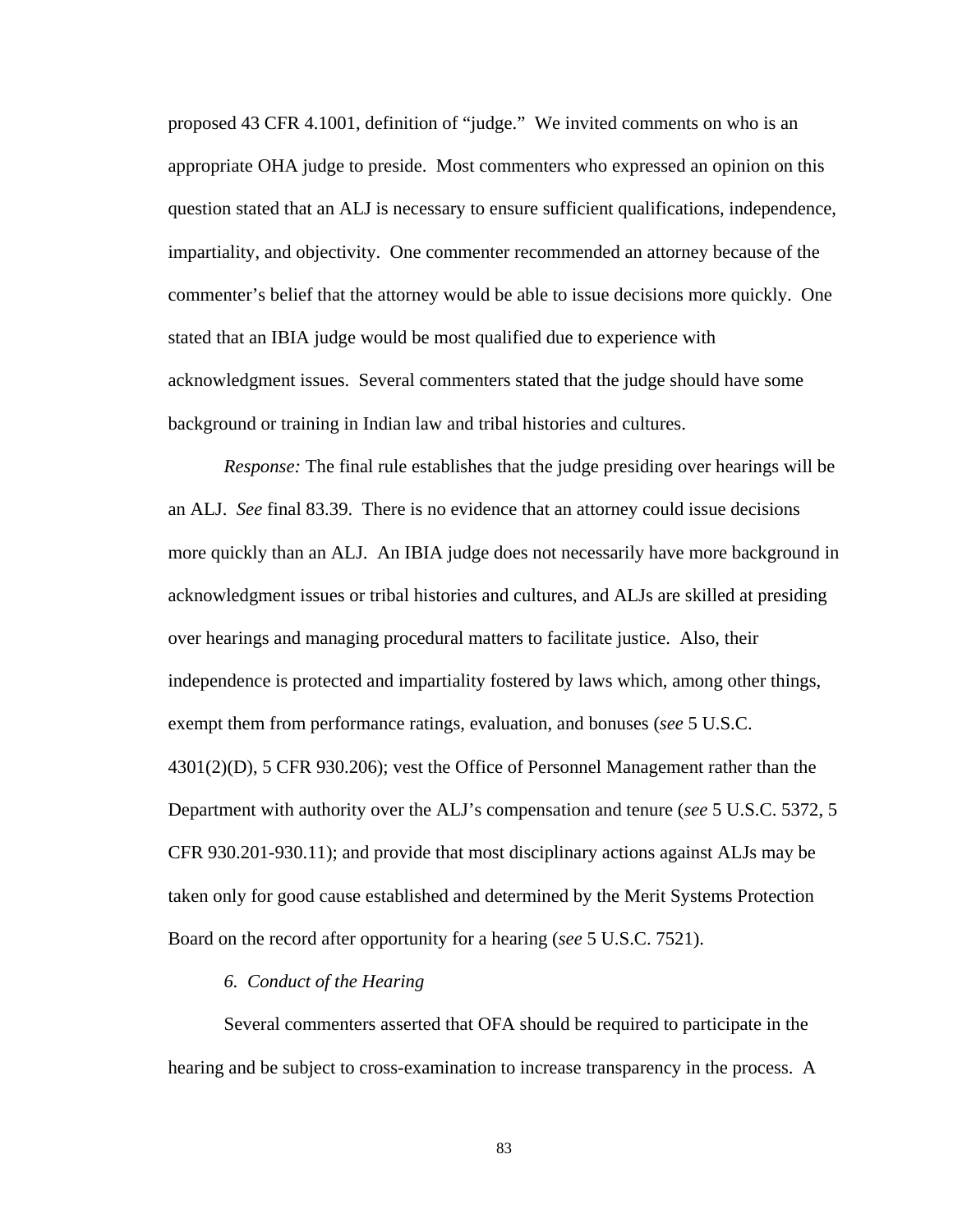few commenters requested clarification of whether only "senior departmental employees" or all of OFA were subject to discovery. A few commenters stated that OFA should not need to restate its PF at hearing to controvert petitioner's claims because the PF should be sufficient on its own. Other commenters observed that the proposed requirement to submit direct testimony in writing will allow for faster hearings.

*Response:* The OS companion final rule clarifies that OFA employees who participated in preparing the negative PFs may be called as witnesses. *See* final 43 CFR 4.1042. While the PF may be sufficient on its own in some cases, in others, it may be appropriate for OFA to call its staff to testify to elucidate parts of the PF or the OFA administrative record, subject to cross-examination, and/or to allow the petitioner or other parties to probe OFA's rationale through direct examination of OFA staff. The OS companion final rule affords the ALJ discretion to consider requests regarding hearing locations, prehearing telephonic conferences, any discovery that the ALJ believes to be appropriate, and written testimony submittals.

#### *7. Miscellaneous Hearing Process Comments*

A few commenters stated that the summary recommended decision process in proposed 43 CFR 4.1023 is not an appropriate procedure to overturn a PF. Other commenters made suggestions for facilitating petitioner participation in the hearing process, stating that hearings should be held in a location near the petitioner, that telephonic conferences should be allowed, and that filing and service of documents by priority mail or email should be allowed as an alternative to the OS companion proposed rule's requirements that overnight mail or delivery services be used for both filing and service. *See* proposed 43 CFR 4.1012(b) and 4.1013(c). These suggestions are based in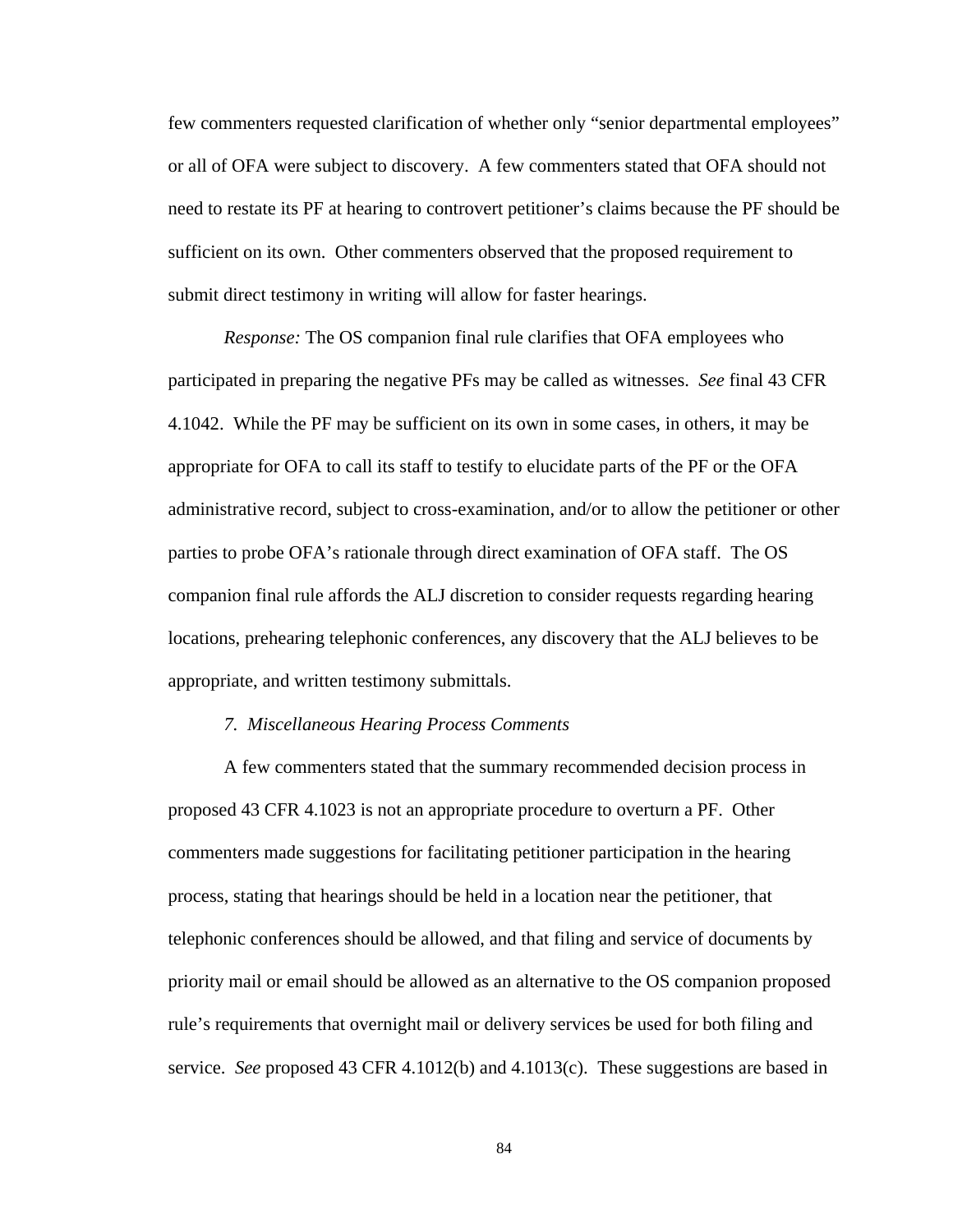part upon the commenters' stated concern that a petitioner's participation may be impeded by a lack of resources. Commenters also observed that some petitioners may be in remote locations without access to overnight mail or delivery services.

*Response:* Proposed 43 CFR 4.1023 would allow any party to file a motion for a summary recommended decision if the material facts are undisputed and a summary decision is appropriate as a matter of law.The OS companion final rule retains this provision. If the ALJ issued a summary recommended decision contrary to the PF (e.g., if the summary recommended decision were in favor of the petitioner who had received a negative PF), it would not overturn the PF; rather, the AS-IA would consider that recommended decision when preparing a FD.

A standard hearing procedure is for the ALJ to consider the convenience of all parties, their representatives, and witnesses in setting a place for hearing, but not to unduly favor the preferences of one party over another. A provision mandating that the hearing be held in a location near the petitioner would deviate from this fair standard in all cases without sufficient justification. Indeed, in some cases, the petitioner itself may not favor a hearing location near to it, such as where its witnesses are not located near the petitioner. The selection of a hearing location is best left to the discretion of the ALJ. To guide the exercise of that discretion, a provision has been added to the OS companion final rule incorporating the fair standard that the ALJ will consider the convenience of all parties, their representatives, and witnesses in setting a place for hearing. *See* 43 CFR 4.1040(a)(2).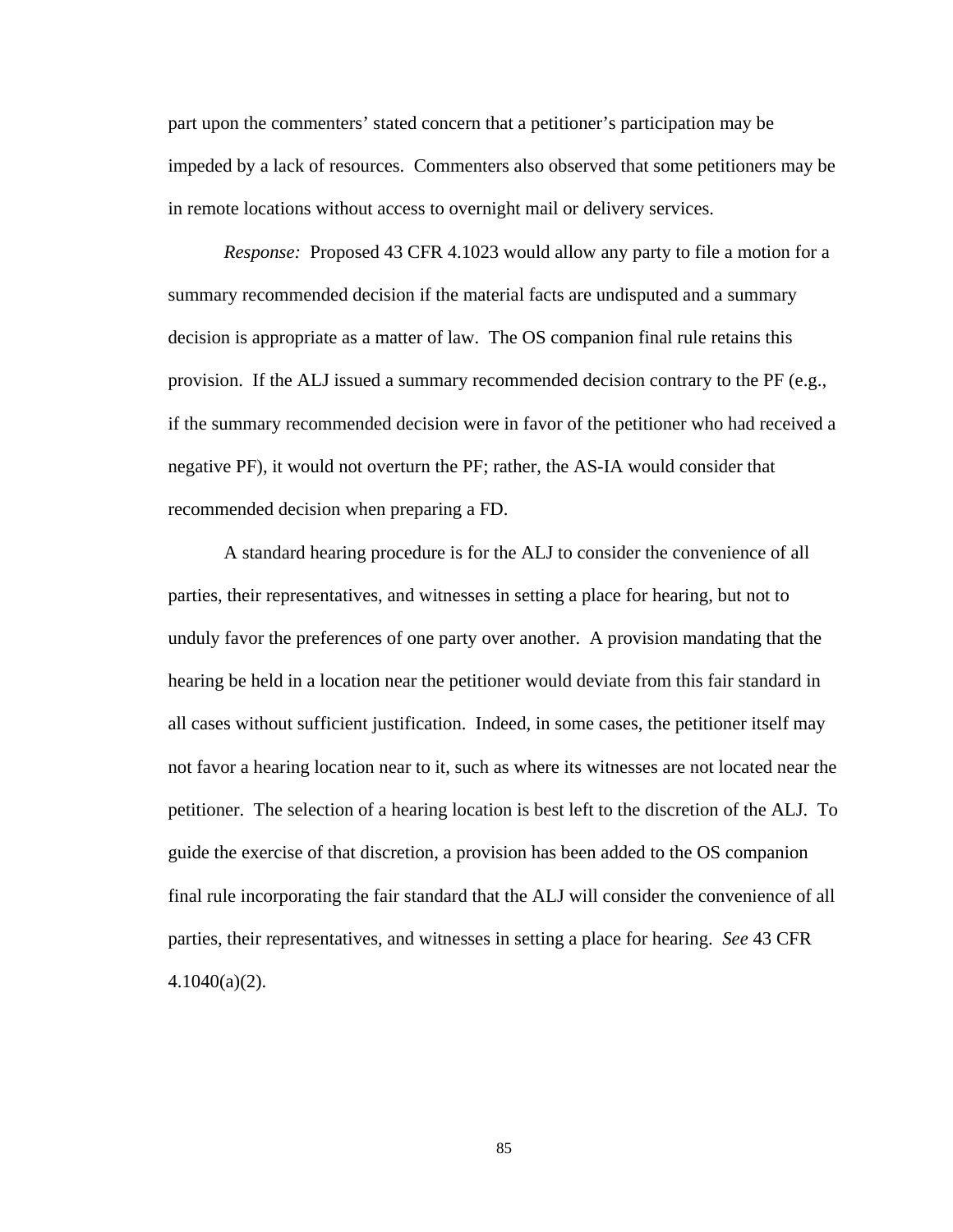Regarding telephonic conferences, both the OS proposed and final rules include a provision that conferences will ordinarily be held by telephone. *See* proposed 43 CFR 4.1022(c) and final 43 CFR 4.1022(d).

The suggestion to allow for filing and service of documents by priority mail has not been adopted in the OS final rule. Requiring filing and service by overnight delivery promotes compliance with time limits for specific actions as well as with the overall time limit for the hearing process of 180 days. The use and cost of overnight delivery can be avoided by filing and serving a document by fax and regular mail if the document is 20 pages or less. *See* 43 CFR 4.1012(b)(iii). Given the limits on discovery and admissible evidence, we do not anticipate a large volume of exchanges of documents exceeding 20 pages. Nevertheless, to address the rare situation where mandating strict compliance with the prescribed filing and service methods would be unfair, the OS final rule adds language to both 43 CFR 4.1012(b) and 4.1013(c) giving the ALJ discretion to allow deviation from those methods.

Nor has the OS final rule adopted the suggestion to allow filing and service by email. A hard copy of each filing is needed to complete the hearing record that ultimately becomes part of the OFA administrative record. Service by email is problematic because not all parties may have email access.

#### **H. Previous Federal Acknowledgment**

Several commenters suggested rearranging the review process so that previous Federal acknowledgment is considered at the beginning, making it procedurally easier for previously federally recognized tribes to obtain acknowledgment. Several commenters stated that the rule should be clarified so that previously acknowledged tribes need not meet criteria (b) (Community) and (c) (Political Influence or Authority) in proposed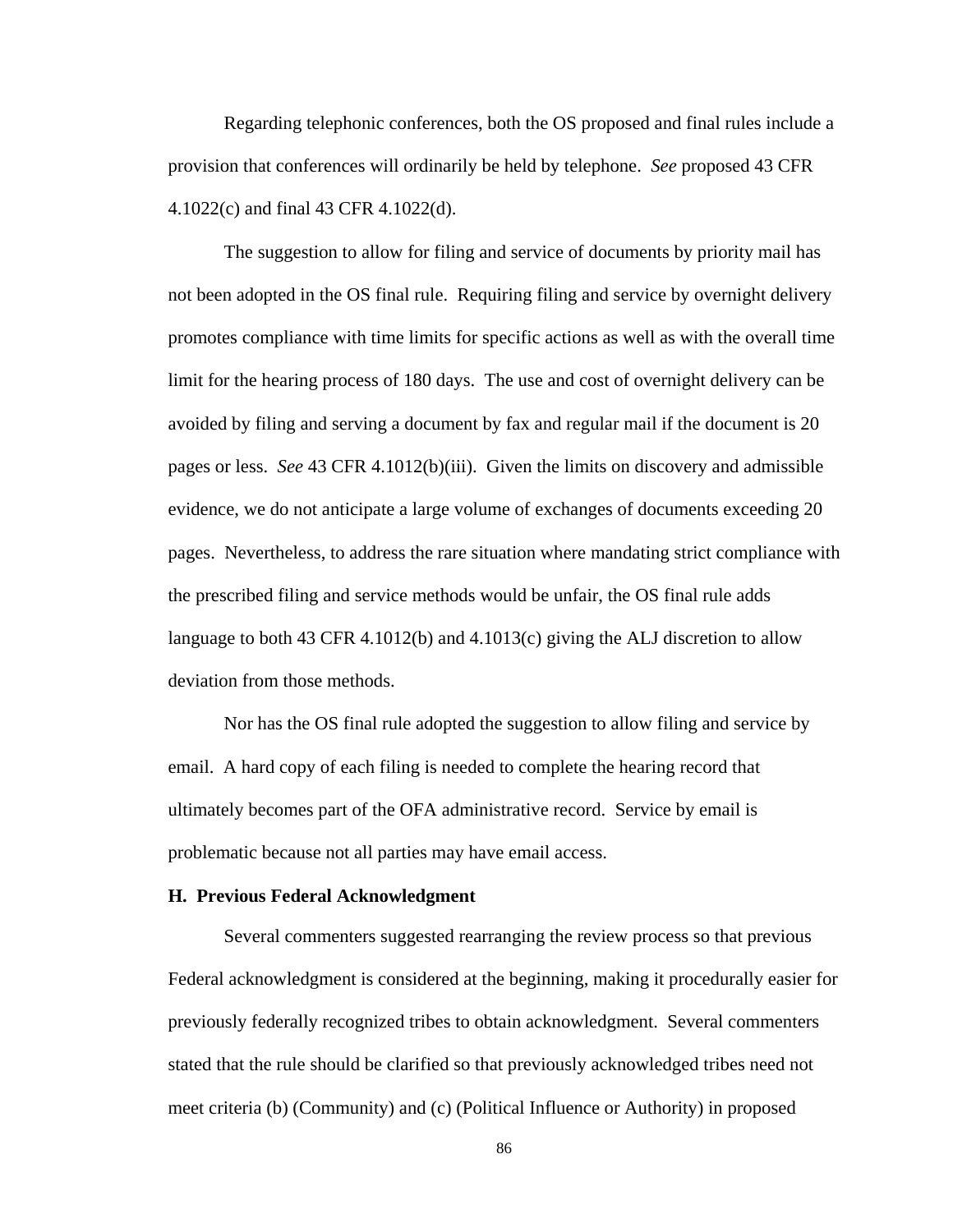83.11 prior to either 1934 or the date of previous acknowledgment, whichever is later. Otherwise, previous Federal acknowledgment would be more stringent than fulfilling all criteria at proposed 83.11.

Several commenters provided suggestions for the definition of "previous Federal acknowledgment" at proposed 83.1 – some stating that it should mean Federal government officials with authority had clearly acknowledged the government-togovernment relationship with the petitioner, others stating that it should be defined more broadly to include tribes under Federal jurisdiction or to capture other historical dealings where the Federal Government did not respect the tribes' sovereignty. Several commenters stated that the key proposed language, "an entity that qualified as an Indian tribe for the purposes of Federal law," is more vague than the current "tribal political entity." Commenters also stated that "for the purposes of Federal law" should be deleted because it is broader than necessary.

Some commenters noted that the proposal to evaluate criteria (b) and (c) from 1934 to the present may reduce the advantage of previous Federal acknowledgment, because the types of actions listed in proposed 83.12(a) as evidence of previous Federal acknowledgment are not likely to be probative post-1934. For example, there were no treaty negotiations between 1934 and the present, and any petitioner that was recognized by an Act of Congress or Executive Order since 1934 is likely already a recognized tribe.

Some commenters requested clarification of the burden of showing previous Federal acknowledgment, stating that the "reasonable likelihood" standard of proof should apply, or that this standard conflicts with the requirement for "unambiguous evidence" in proposed 83.12(a). One commenter stated that the proposed rule weakens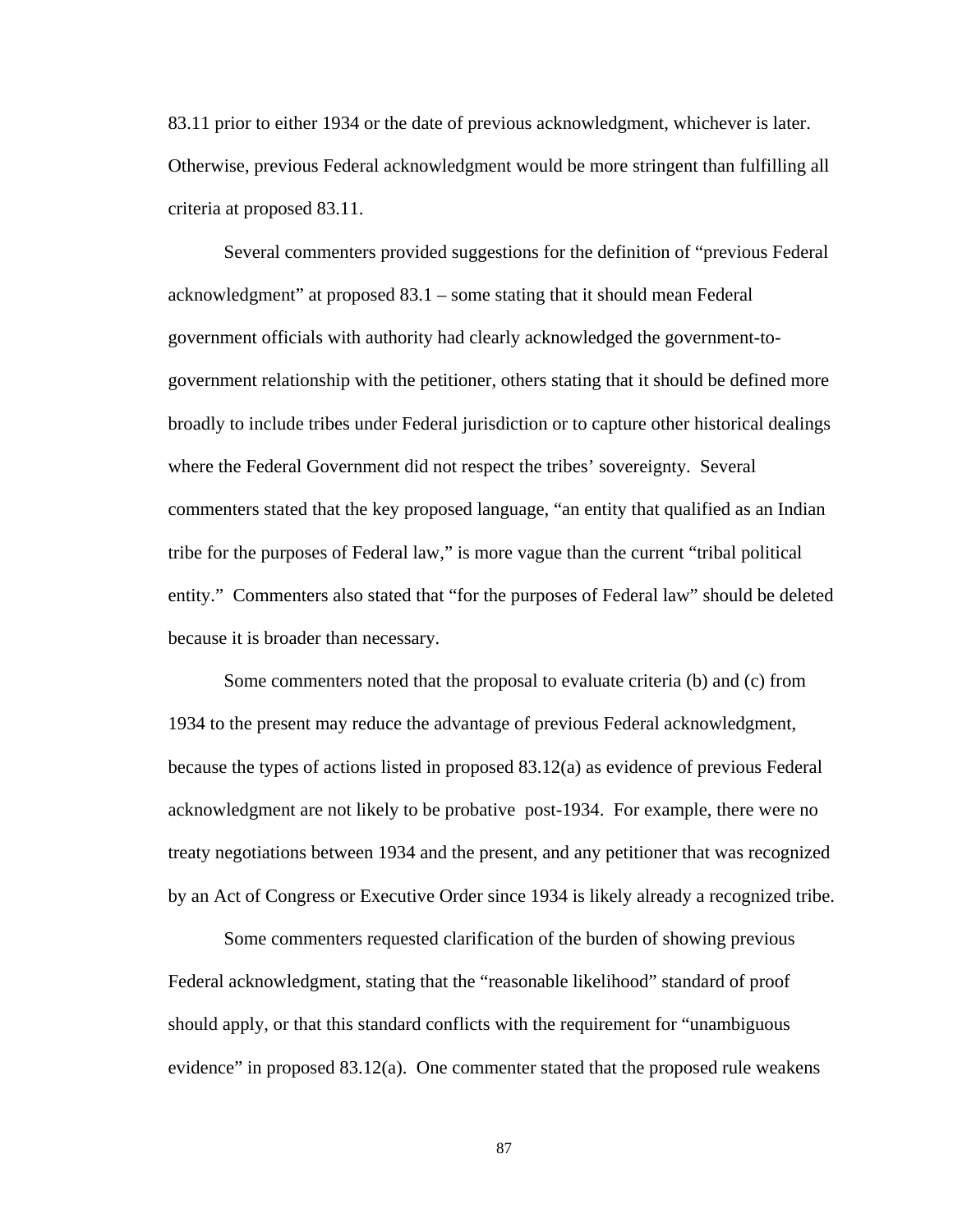the criteria for previous Federal acknowledgment because it no longer requires "substantial" evidence of unambiguous previous Federal acknowledgment.

One commenter stated that proposed 83.12 eliminates the current requirement at  $83.8(d)(1)$  that the petitioner demonstrate it is the same group as was previously acknowledged tribe.

A few commenters asserted that the rule should state that claims statutes allowing descendants of tribes to bring claims do not constitute previous Federal acknowledgment. Others advocated for including various additional items in the proposed 83.12(a) list of evidence of previous Federal acknowledgment (e.g., recognition by Federal court, allotments, payments by Indian Court of Claims, unratified treaties, documented attempts to obtain land for the petitioner). Several commenters advocated for redefining previous Federal acknowledgment to include any tribe that can show it was under Federal jurisdiction, particularly for tribes who were never terminated but for whom the Federal Government may have failed to take action.

Some commenters supported the proposed previous Federal acknowledgment provisions at 83.12 as more clear, particularly provisions clarifying that a showing of continuous community is not necessary.

*Response:* The final rule adopts the commenters' suggestion for moving evaluation of previous Federal acknowledgment to the first phase of OFA review and clarifying that, once previous Federal acknowledgment is shown, the petitioner need only meet the criteria in 83.11 since 1900 or the date of previous Federal acknowledgment, whichever is later. *See* final 83.12(b). Otherwise, the intention of the final rule is not to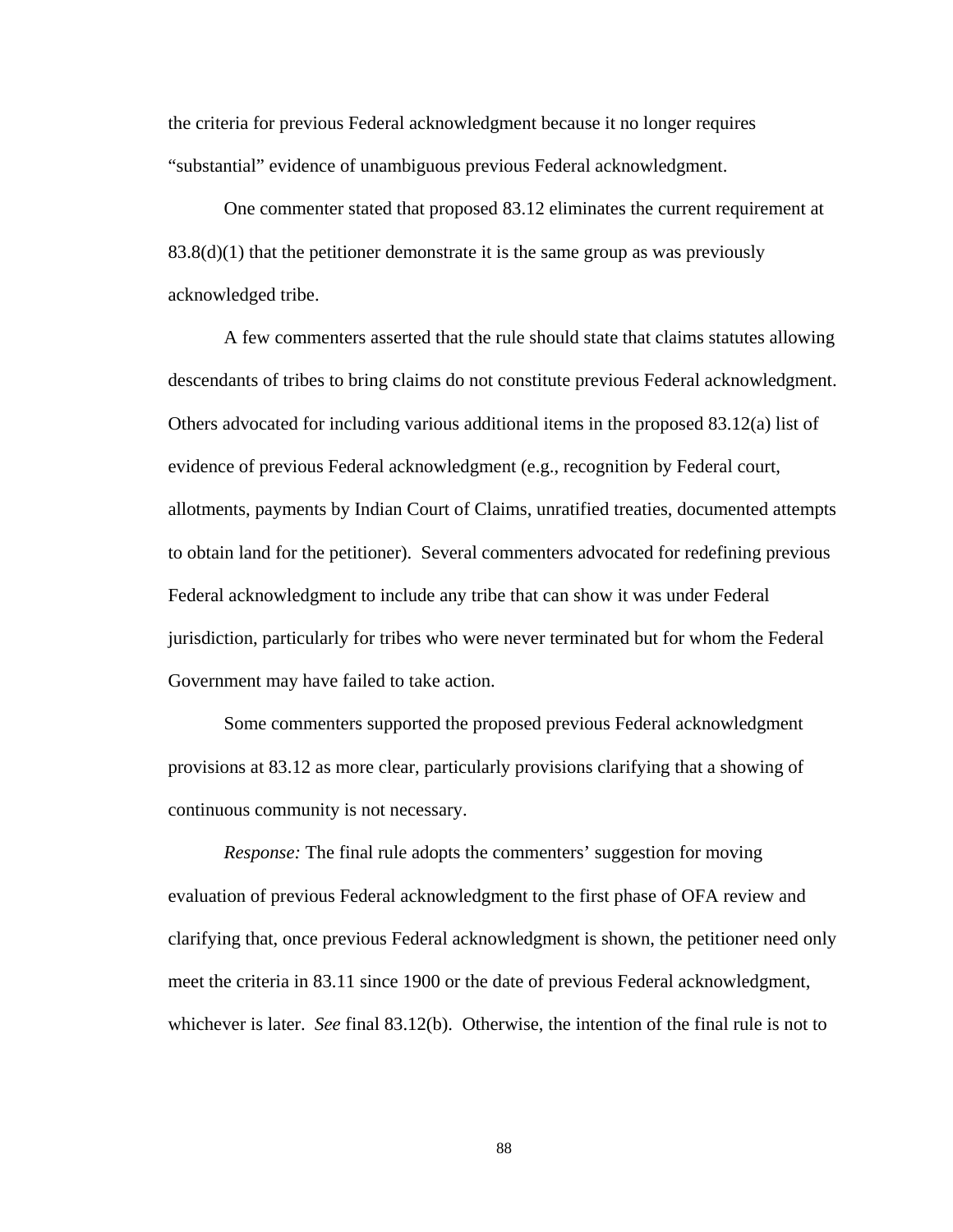make any changes to the previous Federal acknowledgment provisions but to clarify them.

For example, the final rule deletes the proposed new phrase "government-togovernment" in proposed 83.12(a). That proposed section provided that previous Federal acknowledgment may be proven "by providing unambiguous evidence that the United States Government recognized the petitioner as an Indian tribe for purposes of Federal law with which it carried on a government-to-government relationship at some prior date . . . ." The "government-to-government" phrase has been deleted because it is not in the current provisions and may indicate a more formal relationship than is currently required for previous Federal acknowledgment. Further, just as with each criterion, evidence or methodology that was sufficient to satisfy previous Federal acknowledgment previously remains sufficient to satisfy previous Federal acknowledgment today. This clarification ensures that this section is not applied in a manner that raises the bar for each subsequent petitioner claiming previous Federal acknowledgment. In response to comments, the phrase "for the purposes of Federal law" is also deleted as overly broad.

While moving the evaluation date to 1900 may limit the usefulness of the previous Federal acknowledgment provisions, there remains a possibility that a petitioner may show previous Federal acknowledgment post-1900. The final rule does not substantively change the burden for showing previous Federal acknowledgment – deletion of the term "substantial" in "substantial evidence of unambiguous Federal acknowledgment" does not change the evaluation – unambiguity is still required. The rule requires a showing that the petitioner is the same tribe that was previously acknowledged. Previous Federal acknowledgment requires that the petitioner, not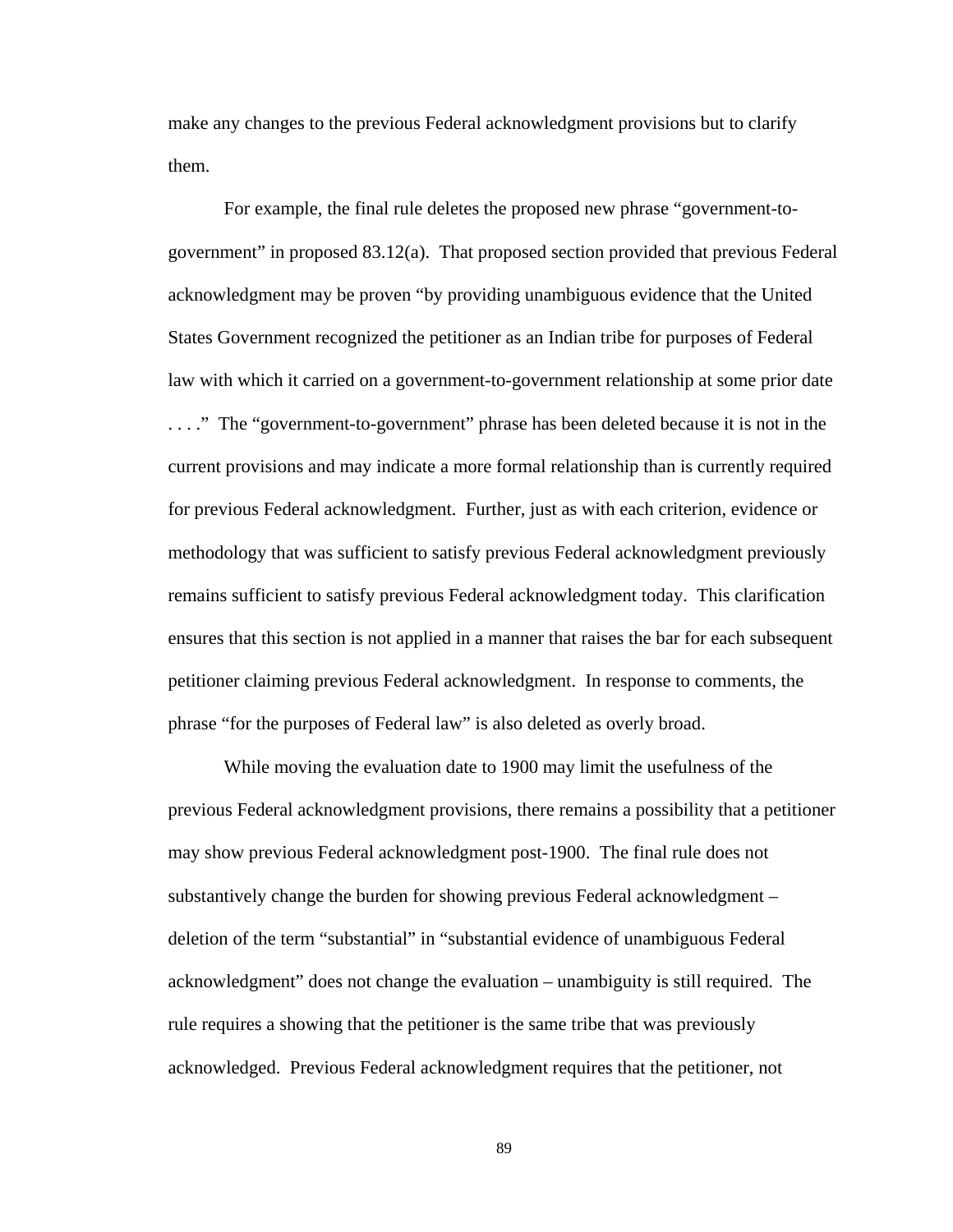another group, was previously acknowledged. The final rule adds that the entity may have evolved out of the previously recognized tribe (*see* 83.12(a)); this addition incorporates a provision in the current  $83.8(d)(1)$  that was inadvertently omitted in the proposed rule. *See* 83.12(a). The final rule does not substantively change the list of examples of evidence of previous Federal acknowledgment in response to requests for additions (or deletions). Land held by the United States for a group satisfies the existing category of evidence that the group has been treated by the Federal Government as having collective rights in tribal lands.

The final rule simplifies the showing required after a petitioner proves previous Federal acknowledgment, to require the petitioner to meet criterion (b) (community) at present, as currently required, and require the petitioner to meet criteria (a) and (c) since 1900 or date of previous Federal acknowledgment, whichever is later. *See* 83.12(b). The final rule deletes the proposed provision allowing a petitioner that has established previous Federal acknowledgment to meet the criteria for acknowledgment through "demonstration of substantially continuous historical identification by authoritative, knowledgeable external sources of leaders and/or a governing body that exercises political influence or authority, together with demonstration of one form of evidence listed in 83.11(c)," because the existing criteria are satisfactory to provide adequate justification for acknowledgment.

## **I. Automatic Disclosure of Documents**

Several commenters stated that the proposed regulations increase transparency by requiring, throughout the process, prompt and automatic disclosure of documents to the petitioner, without a FOIA request and posting documents to the Internet.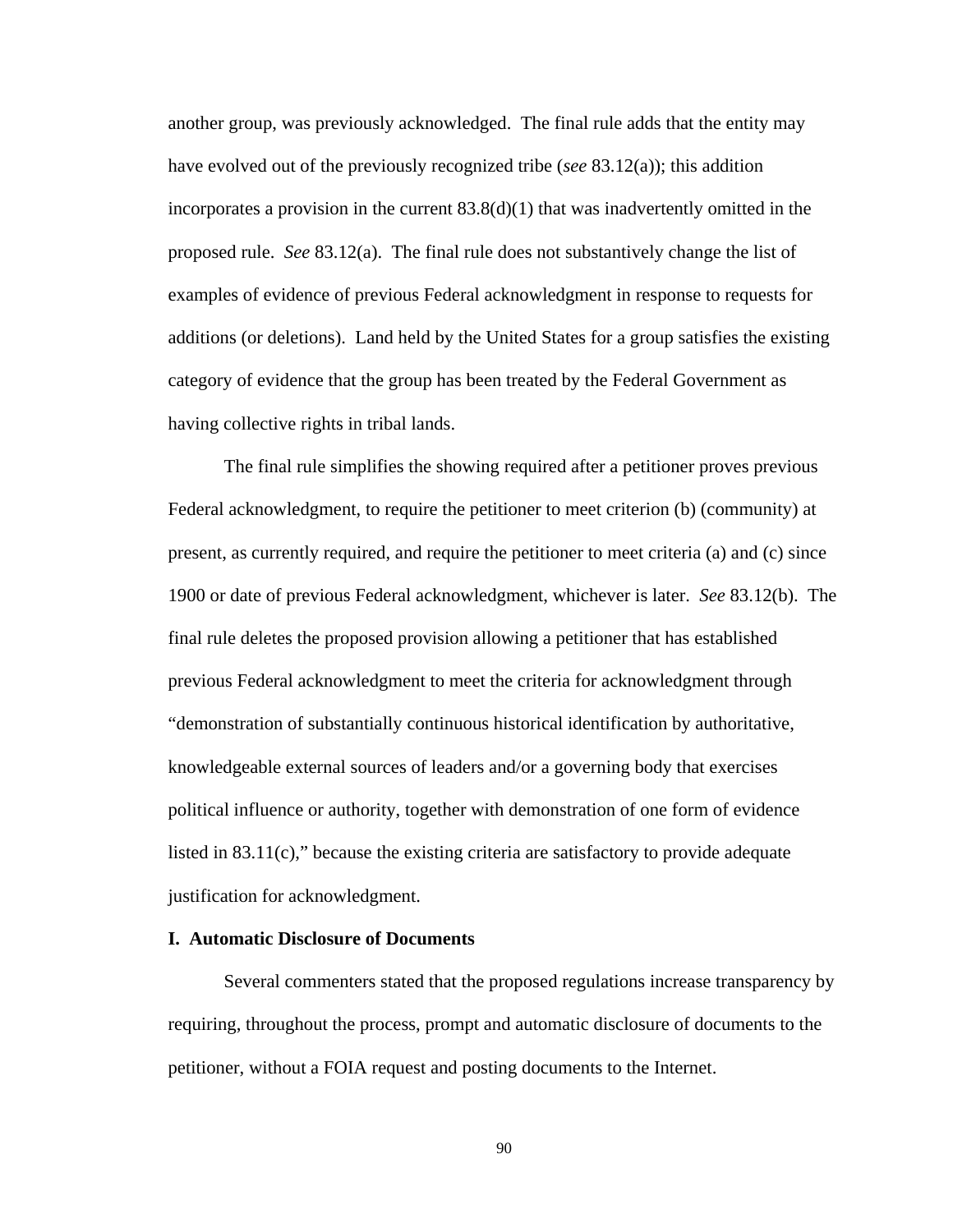Others requested that additional documents, such as all TA letters, be posted on the Internet based on the allegation that publishing only the narrative denies the public the opportunity to critically examine the evidence, and is thus a denial of due process. One suggested posting all OFA communications and a review of each petition's status on OFA's website .

Some opposed making documents available on the website because of their concern about others appropriating their information and viewing confidential information such as sacred sites. One pointed out that posting will require additional OFA time.

One commenter stated that lobbyists should present themselves to OFA and be listed on a website.

*Response:* The final rule takes a significant step forward in promoting transparency by providing that the OFA will publish on its website the narrative portion of the petition and, to the extent allowable under Federal law, other portions of the documented petition, in addition to other items of information including but not limited to: the name, location, and mailing address of the petitioner and other information to identify the entity; the date of receipt of the petition; a notice of the opportunity to submit comments and evidence; and a notice of the opportunity to be kept informed of general actions regarding a specific petitioner. Transparency is crucial to maintaining trust in the Federal acknowledgment process. The Department will endeavor to make all information on each petition available on the OFA website to the extent it is releasable under Federal law, and to the extent it is feasible to do so (e.g., extraordinarily large files may instead be provided upon request). Nevertheless, the Department generally will not post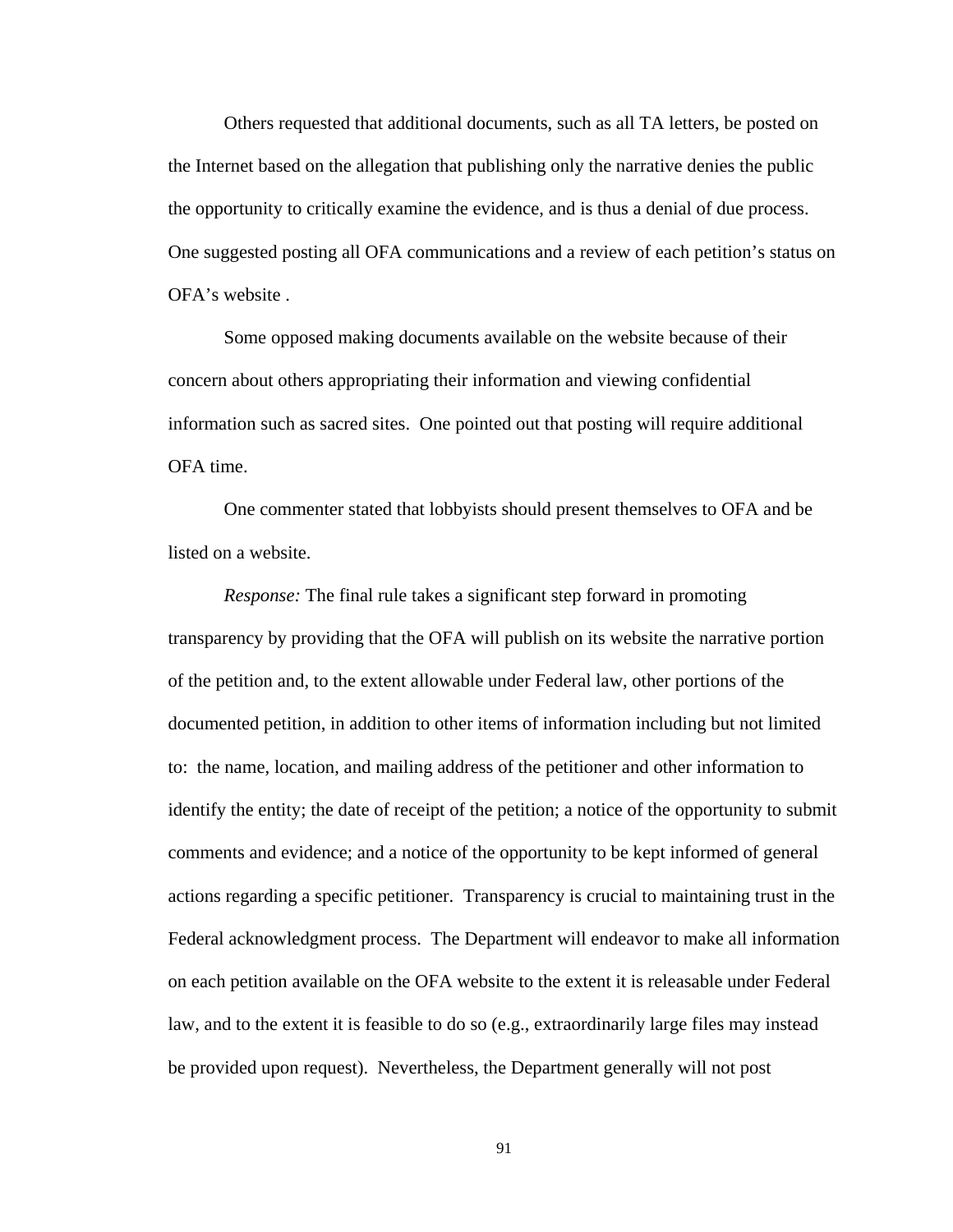genealogical information on living persons, in response to concerns about confidentiality and privacy. The final rule also allows petitioners to identify additional confidential information to be withheld by directing the petitioner to provide an unredacted version and a separate version redacting any confidential information. *See* 83.21(b). The Department will withhold any information that is protectable under Federal law, but may release any redacted information that is not protectable under Federal law. In response to the comment regarding listing lobbyists on the website, the final rule adds that OFA's list of contacts for each petitioner, which may include attorneys and other representatives of the petitioner, along with a list of anyone else who requested to be kept informed of the petition will be posted on the website. *See* 83.22(c). The Department encourages petitioners and others to provide their submissions electronically.

# **J. Elimination of Enrollment Limitations**

A few commenters objected to the deletion of current 83.12(b), which requires BIA review of tribal enrollment of acknowledged tribes to ensure that major changes have not occurred prior to taking administrative action in favor of the tribe. These commenters state that this review serves an important function by ensuring a tribe remains the tribe it was for the basis of acknowledgment, and that eliminating this section without explanation violates the APA.

*Response:* The Department eliminated this section because Part 83 is focused on the process and criteria for Federal acknowledgment and this section would impose limitations on newly acknowledged tribes. The Department affords newly acknowledged tribes the same deference to determine its own membership as it affords other federally recognized tribes.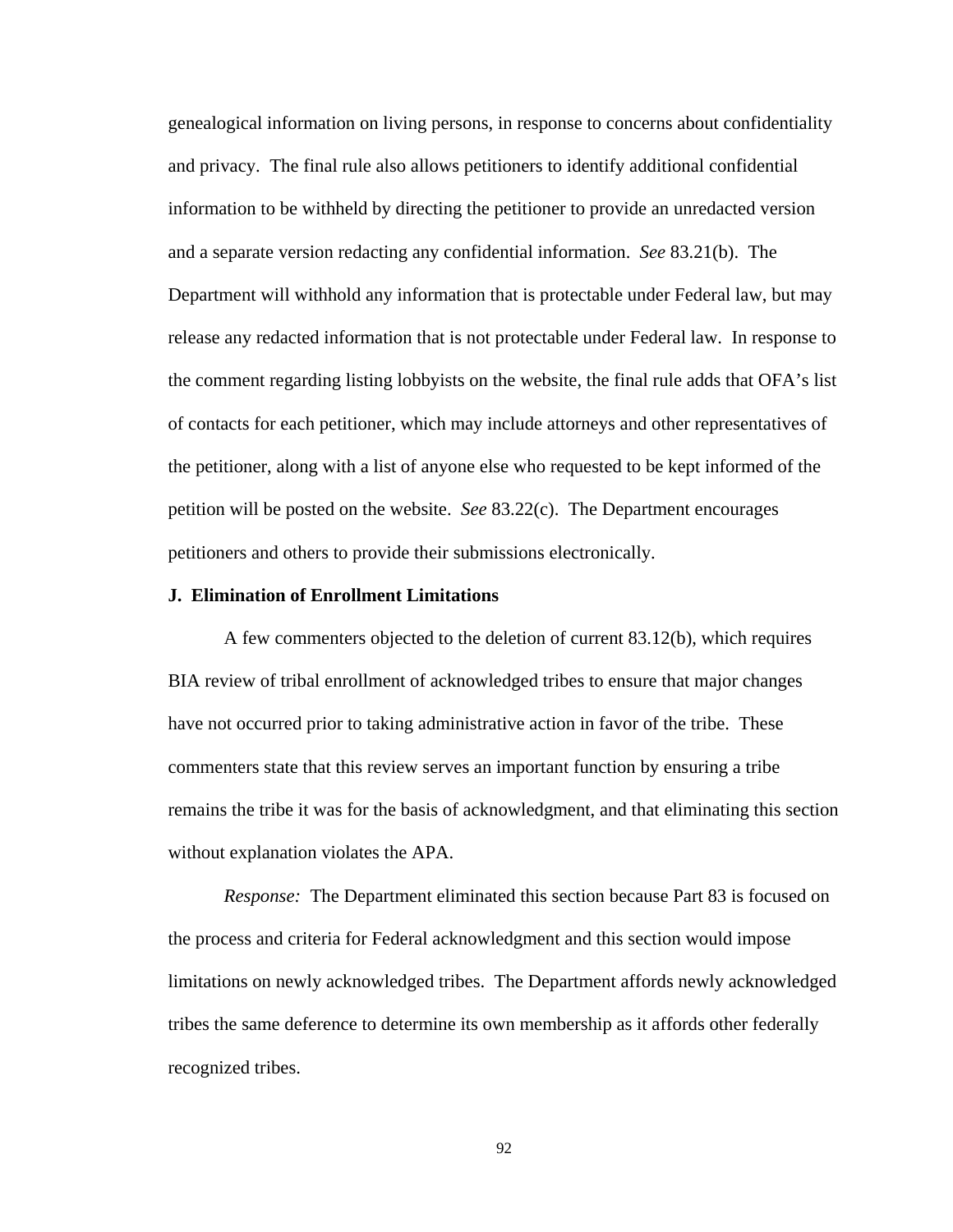#### **K. Purpose (Proposed 83.2)**

Several commenters opposed the provision in 83.2 stating that Part 83 establishes whether the petitioner is an Indian tribe "for the purposes of Federal law" because some non-listed tribes are considered Indian tribes for certain benefits under other Federal statutes. Other commenters opposed the provision in 83.2 stating that Part 83 establishes whether a petitioner is an Indian tribe and "therefore entitled to a government-togovernment relationship with the United States." One commenter pointed to the Federally Recognized Indian Tribe List Act of 1994, and noted that it says nothing about acknowledging tribes for the purposes of Federal law or that the Secretary maintains a government-to-government relationship with listed tribes. This commenter disagreed with the implication that even if a tribe is not recognized for purposes of Federal law, it might still exist.

*Response:* The final rule replaces the phrase "for the purposes of Federal law" with language that more closely tracks the Federally Recognized Indian Tribe List Act of 1994. *See* 25 U.S.C. 479a-1.

### **L. Definitions**

#### *1. "Historical"*

 Several commenters opposed the proposed definition of "historical" to mean 1900 or earlier. These commenters were concerned that the definition implied that tracing prior to 1900 would not be required, allowing acknowledgment of petitioners who did not exist as tribes before 1900 and ignoring over a century of relevant history. Some pointed to alternative dates, such as 1830 when the Indian Removal Act was passed, or the date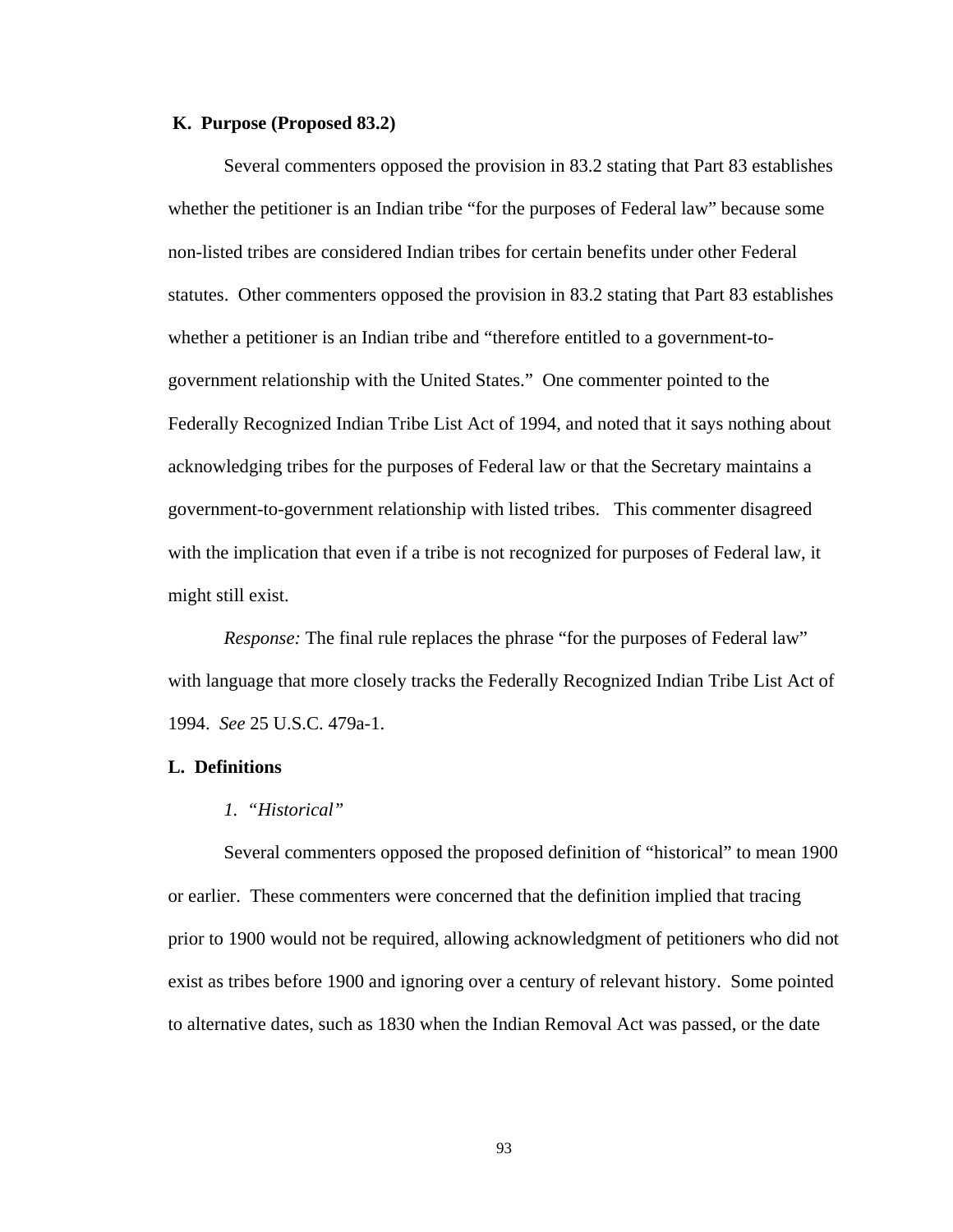the State was admitted to the United States. Others stated that the definition should require tracing back to the date of first sustained European contact.

 Several commenters supported the proposed definition of "historical." These commenters stated that relying on 1900 greatly reduces the evidentiary burden on petitioners and the Department, prevents further penalization of tribes for disruptive historical circumstances resulting from expansion of the United States, and because records before 1900 may have been lost, destroyed, or expunged. A few commenters requested that the definition of "historical" be explicitly restated in each criterion.

 A few commenters requested flexibility, to ensure the 1900 date serves as a benchmark rather than a definitive cut-off date. These commenters pointed out that a petitioner may have had reliable evidence in 1901, and that such evidence should be sufficient if the petitioner provides an explanation as to why it is unable to produce earlier evidence. Others stated that "first sustained contact" is subject to disagreement among experts, so exact, federally accepted sources of when first sustained contact occurred should be used.

*Response:* The final rule defines "historical" as being before 1900. The rule still requires tracing to a historical (i.e., pre-1900) tribe as set forth in criterion (e) of 83.11. As explained above, the Department considered other dates for the start of our evaluation period, but determined that the fact that more documents are generally available after 1900 justifies a more intensive documentary review from that date on. The 1900 date is a definitive start date, but the Department will examine all evidence in light of the history, regional differences, culture, and social organization of the petitioner. *See* 83.10(b)(7).

 *2. "Indigenous"*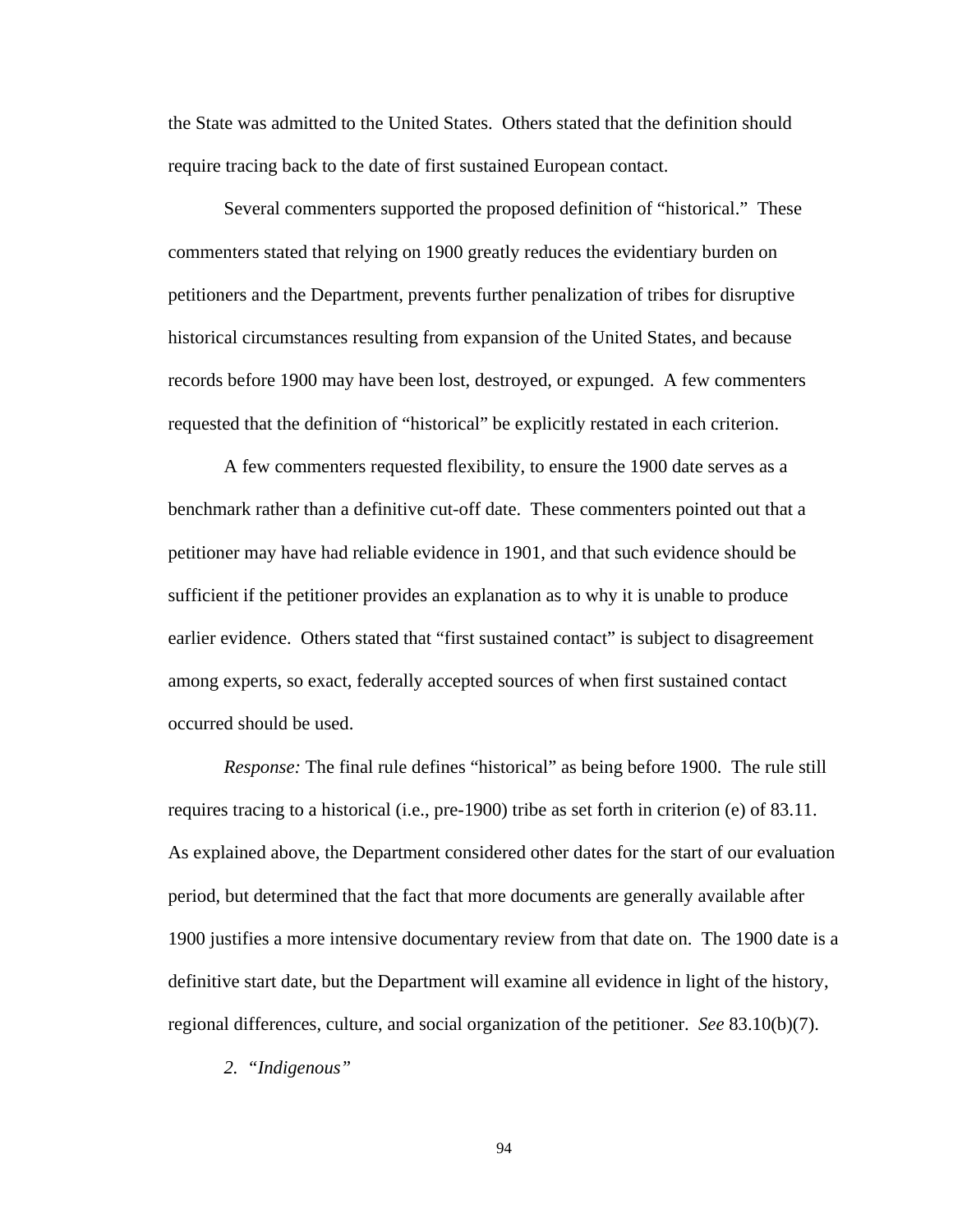Several commenters requested reinsertion of the term "indigenous" (to come from within the continental U.S. at the time of first sustained contact, rather than migrating into the U.S. during historical times), stating that Indians must have been in the U.S., at least in part, throughout history, and that it is inappropriate to delete the term in light of the United Nations Declaration on the Rights of Indigenous Peoples.

 *Response:* In response to these comments, the final rule reinserts the current definition of "indigenous" and the reference to "indigenous" in 83.3.

 *3. "Tribe"* 

Several commenters supported the proposed definition of "tribe" as any Indian tribe, band, nation, pueblo, village or community. One requested clarification of a "community" versus a "tribe," given that "community" is used in the proposed definition. A commenter suggested definitions for new terms: "Federal Indian tribe" and "Non-Federal Indian tribe." A commenter stated that the definition of "tribe" should clarify that if the tribe is not recognized, the Federal Government does not consider it to be a tribe. One commenter requested adding Native Hawaiians to the definition. A few commenters opposed the statement in 83.2 that the regulations determine whether a petitioner is an Indian tribe "for the purposes of Federal law" and is therefore entitled to a "government-to-government relationship."

*Response:* The final rule maintains the proposed definition of "tribe." Clarification of "community" versus "tribe" is unnecessary because the word "community" in the definition of "tribe" is merely nomenclature (as opposed to the concept of community required by criterion (b)). The final rule also separately defines "federally recognized tribe." The final rule does not change the current approach to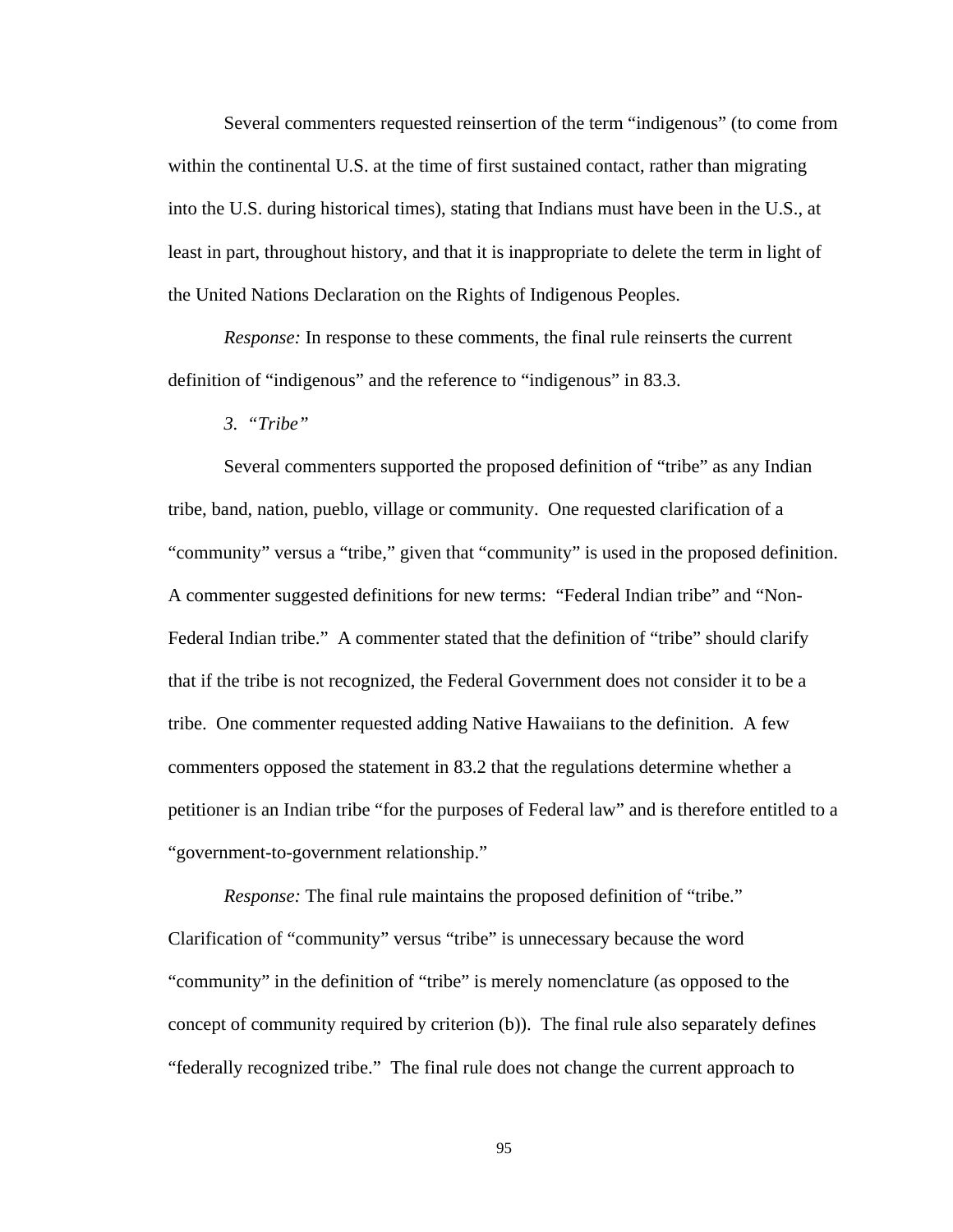Native Hawaiians; rather, it continues to exclude Native Hawaiians from the definition of "tribe," because the acknowledgment process has never applied to them.

The final rule also simplifies the language in 83.2 to instead reflect the language of the Federally Recognized Indian Tribe List Act of 1994; that simplification deletes the phrases suggested for deletion.

## *4. Other Definitions*

 Some commenters suggested additional definitions in conjunction with their more substantive comments, such as for "federal jurisdiction" and "government-togovernment." Some commenters suggested various edits to proposed definitions—for example, a commenter stated that the definition of "tribal rolls" should recognize that many tribes did not have formal rolls. A commenter suggested using the term "determination" rather than "recognition" or "acknowledgment."

*Response:* The final rule does not incorporate any of the new suggested definitions or edits to proposed definitions because they are not necessary for understanding the content of the rule. For example, the definition of "tribal rolls" already recognizes that tribes may not have a formal roll and provides an alternative definition in the absence of such a roll. The final rule does, however, change the term from "tribal roll" to "roll" to better match the terminology used throughout the rule.

The final rule ensures that "acknowledgment" is used to refer to the process by which the United States acknowledges a tribe; once a tribe is acknowledged, it is considered a "recognized" tribe.

## **IV. Legislative Authority**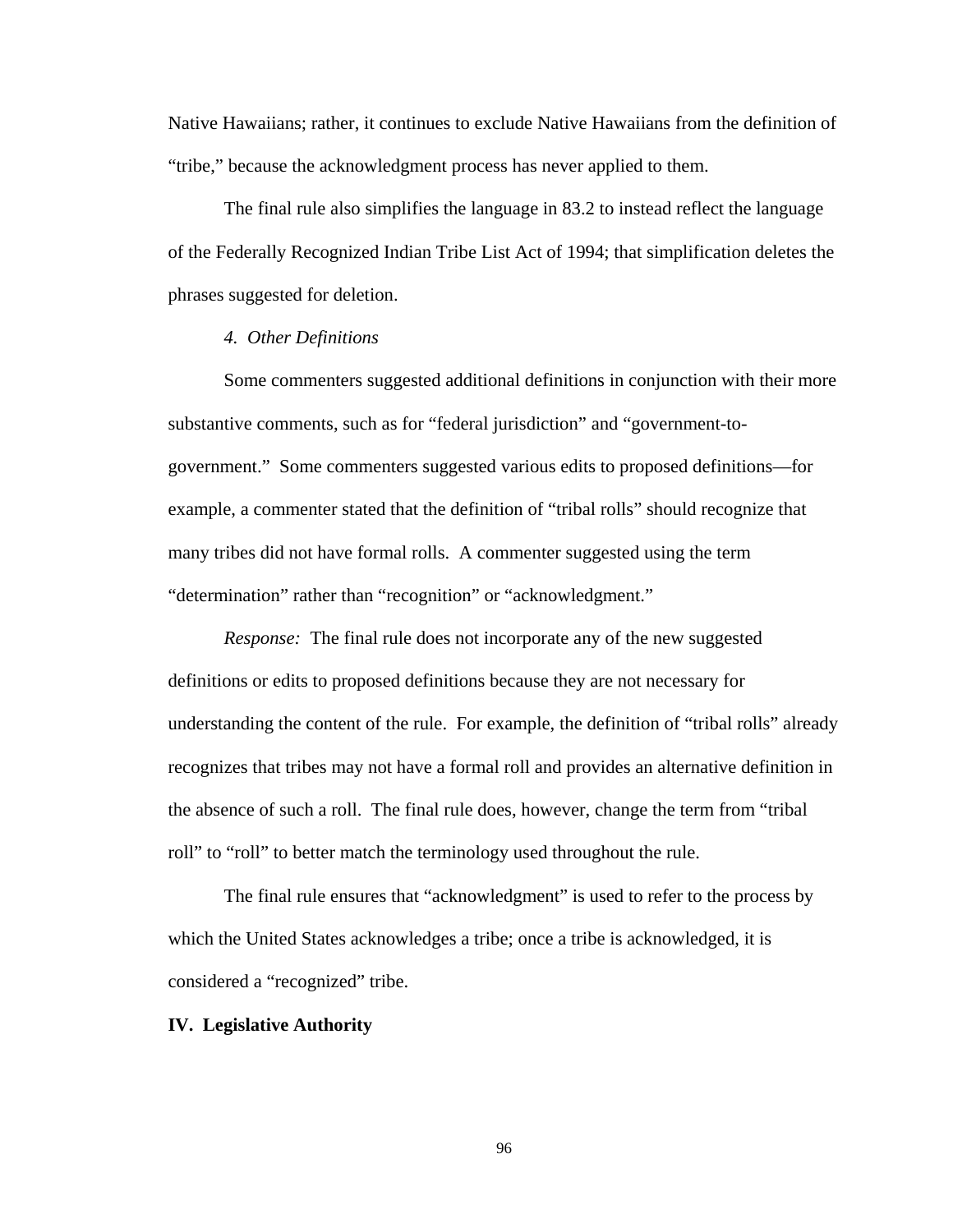Congress granted the Assistant Secretary-Indian Affairs (then, the Commissioner of Indian Affairs) authority to "have management of all Indian affairs and of all matters arising out of Indian relations." 25 U.S.C. 2 and 9, and 43 U.S.C. 1457. This authority includes the authority to administratively acknowledge Indian tribes. *See, e.g., Miami Nation of Indians of Indiana, Inc. v. United States Dep't of the Interior*, 255 F.3d 342,, 346 (7<sup>th</sup> Cir. 2001); *James v. United States Dep't of Health & Human Servs.*, 824 F. 2d 1132, 1137 (D.C. Cir. 1987). The Congressional findings that supported the Federally Recognized Indian Tribe List Act of 1994 expressly acknowledged that Indian tribes could be recognized "by the administrative procedures set forth in part 83 of the Code of Federal Regulations denominated 'Procedures for Establishing that an American Indian Group Exists as an Indian Tribe,'" and described the relationship that the United States has with federally recognized tribes. *See* Public Law 103-454 Sec. 103(2), (3), (8) (Nov. 2, 1994).

## **V. Procedural Requirements**

### **A. Regulatory Planning and Review (E.O. 12866 and 13563)**

 Executive Order (E.O.) 12866 provides that the Office of Information and Regulatory Affairs (OIRA) at the Office of Management and Budget (OMB) will review all significant rules. OIRA has determined that this rule is significant.

 E.O. 13563 reaffirms the principles of E.O. 12866 while calling for improvements in the nation's regulatory system to promote predictability, to reduce uncertainty, and to use the best, most innovative, and least burdensome tools for achieving regulatory ends. The E.O. directs agencies to consider regulatory approaches that reduce burdens and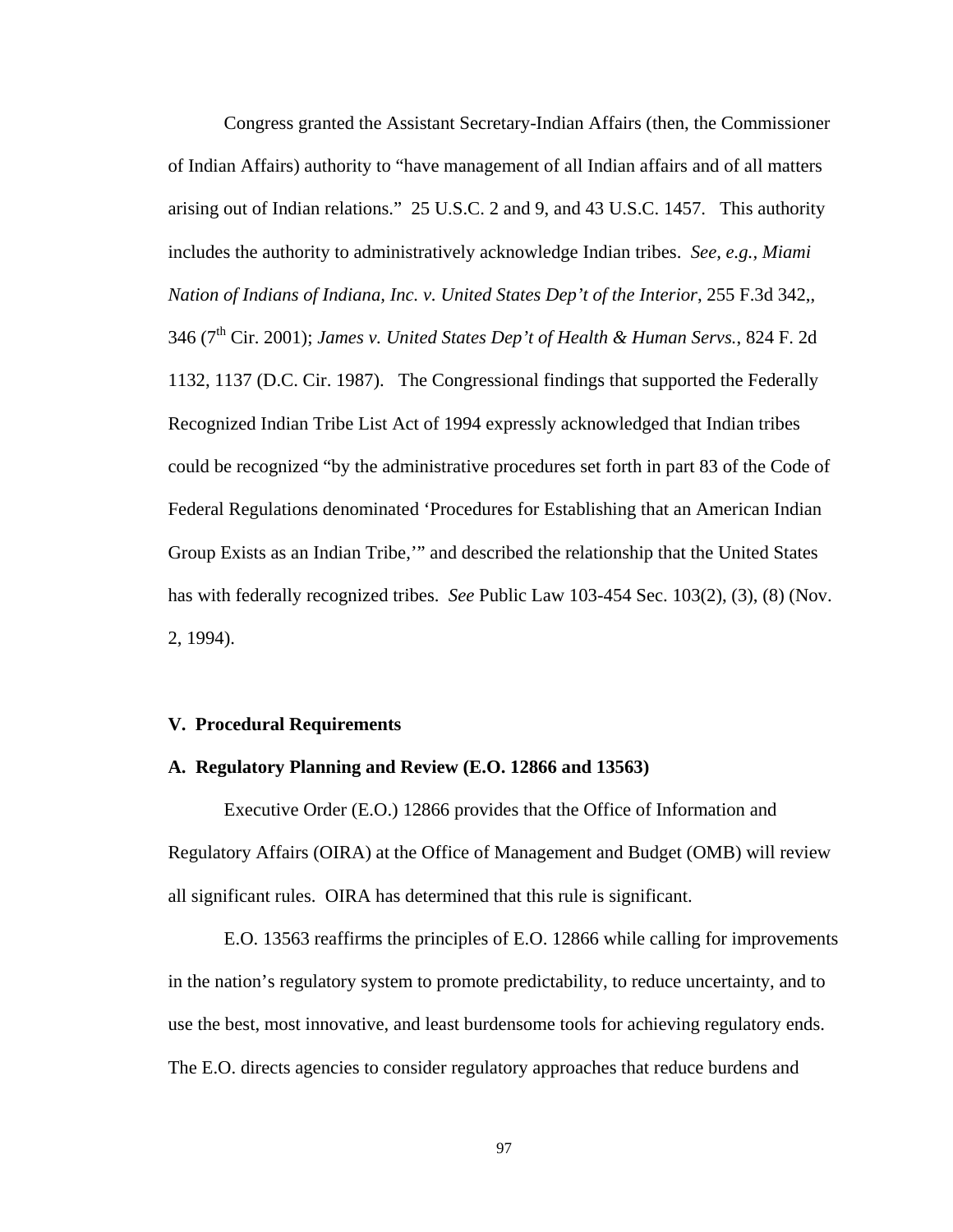maintain flexibility and freedom of choice for the public where these approaches are relevant, feasible, and consistent with regulatory objectives. E.O. 13563 emphasizes further that regulations must be based on the best available science and that the rulemaking process must allow for public participation and an open exchange of ideas. We have developed this rule in a manner consistent with these requirements.

## **B. Regulatory Flexibility Act**

 The Department of the Interior certifies that this rule will not have a significant economic effect on a substantial number of small entities under the Regulatory Flexibility Act (5 U.S.C. 601 et seq.).

## **C. Small Business Regulatory Enforcement Fairness Act**

 This rule is not a major rule under 5 U.S.C. 804(2), the Small Business Regulatory Enforcement Fairness Act. It will not result in the expenditure by State, local, or tribal governments, in the aggregate, or by the private sector of \$100 million or more in any one year. The rule's requirements will not result in a major increase in costs or prices for consumers, individual industries, Federal, State, or local government agencies, or geographic regions. Nor will this rule have significant adverse effects on competition, employment, investment, productivity, innovation, or the ability of the U.S.-based enterprises to compete with foreign-based enterprises because the rule is limited to Federal acknowledgment of Indian tribes.

#### **D. Unfunded Mandates Reform Act**

 This rule does not impose an unfunded mandate on State, local, or tribal governments or the private sector of more than \$100 million per year. The rule does not have a significant or unique effect on State, local, or tribal governments or the private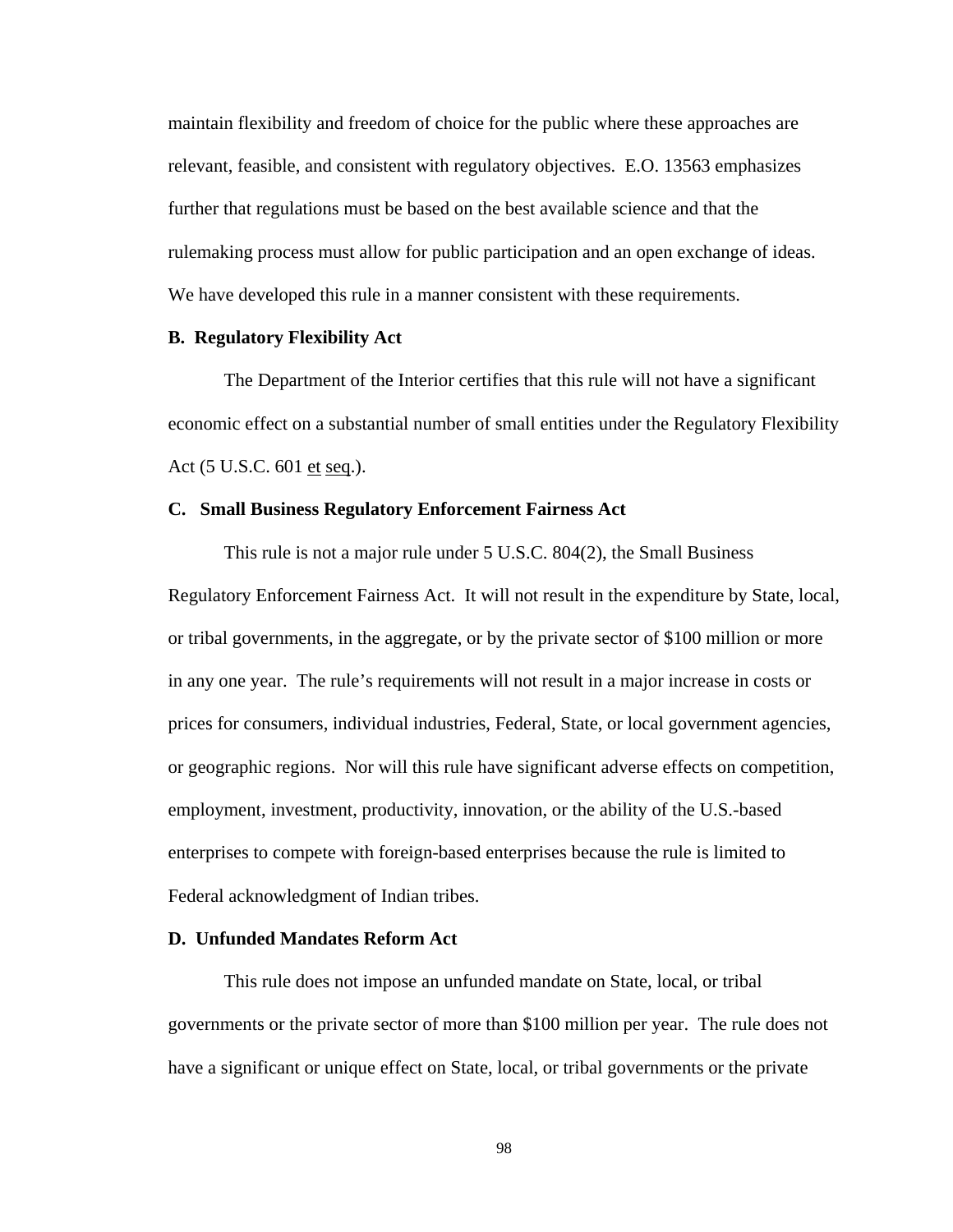sector. A statement containing the information required by the Unfunded Mandates Reform Act (2 U.S.C. 1531 et seq.) is not required.

#### **E. Takings (E.O. 12630)**

 Under the criteria in Executive Order 12630, this rule does not affect individual property rights protected by the Fifth Amendment nor does it involves a compensable "taking." A takings implication assessment is therefore not required.

## **F. Federalism (E.O. 13132)**

 Under the criteria in Executive Order 13132, this rule has no substantial direct effect on the States, on the relationship between the national government and the States, or on the distribution of power and responsibilities among the various levels of government.

#### **G. Civil Justice Reform (E.O. 12988)**

 This rule complies with the requirements of Executive Order 12988. Specifically, this rule has been reviewed to eliminate errors and ambiguity and written to minimize litigation; and is written in clear language and contains clear legal standards.

## **H. Consultation with Indian Tribes (E.O. 13175)**

In accordance with the President's memorandum of April 29, 1994,

"Government-to-Government Relations with Native American Tribal Governments," Executive Order 13175 (59 FR 22951, November 6, 2000), and 512 DM 2, we have evaluated the potential effects on federally recognized Indian tribes and Indian trust assets. The Department distributed a "Discussion Draft" of this rule to federally recognized Indian tribes in June 2013, and hosted five consultation sessions with federally recognized Indian tribes throughout the country in July and August 2013.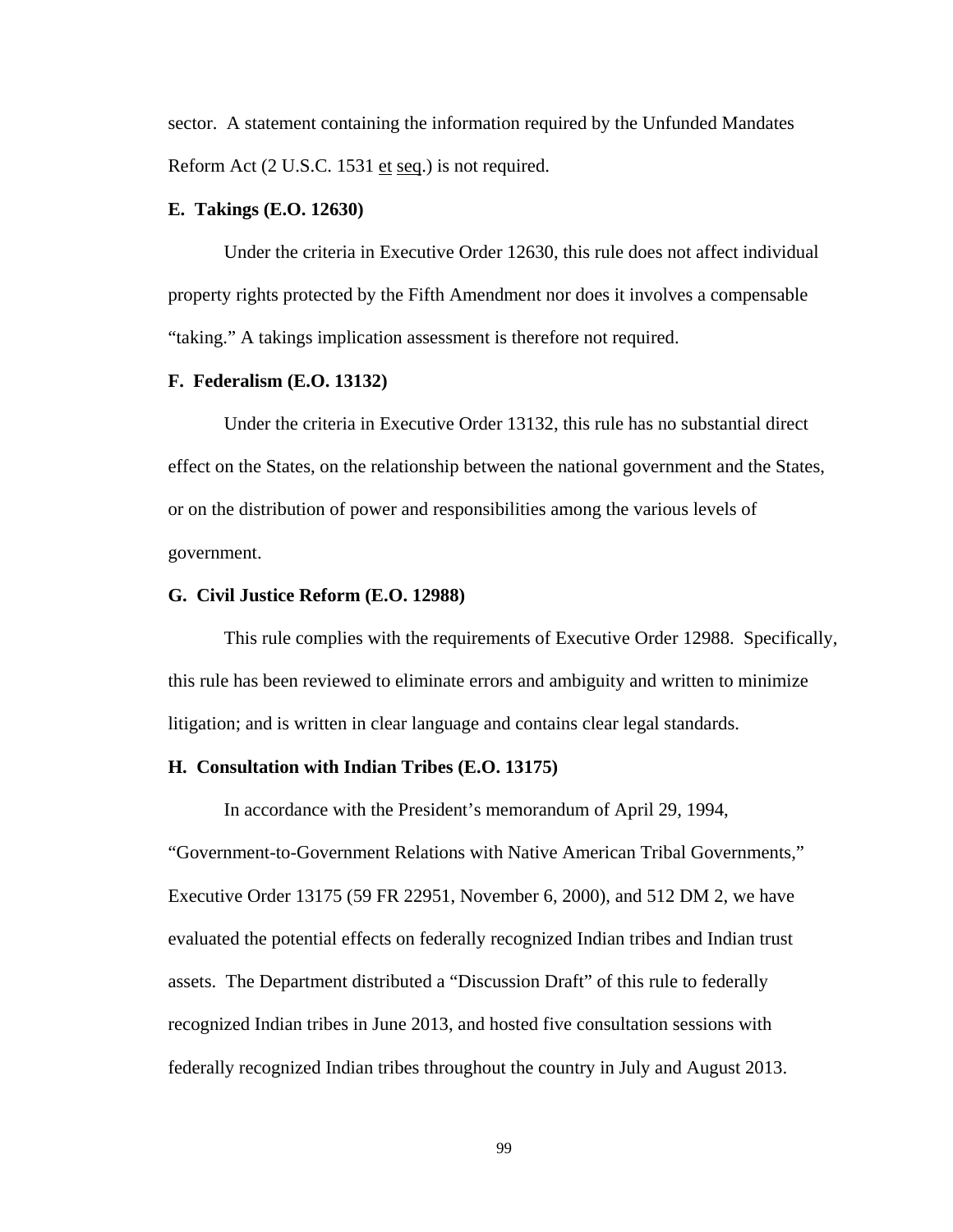Several federally recognized Indian tribes submitted written comments; some strongly supportive of revising the regulations and others strongly opposed to revisions. Following publication of the proposed rule, the Department then hosted five additional in-person consultations and two teleconferences in July and August 2014. We considered each tribe's comments and concerns and have addressed them, where possible, in the final rule.

# **I. Paperwork Reduction Act**

*OMB Control Number*: 1076–0104.

*Title*: Federal Acknowledgment as an Indian Tribe, 25 CFR 83

*Brief Description of Collection*: This information collection requires entities seeking Federal recognition as an Indian tribe to collect and provide information in a documented petition evidencing that the entities meet the criteria set out in the rule.

*Type of Review*: Revision of currently approved collection.

*Respondents*: Entities petitioning for Federal acknowledgment.

*Number of Respondents*: 10 on average (each year).

*Number of Responses*: 10 on average (each year).

*Frequency of Response*: On occasion.

*Estimated Time per Response*: (*See* table below).

*Estimated Total Annual Hour Burden*: 14,360 hours.

*Estimated Total Annual Non-Hour Cost*: \$21,000,000

OMB Control No. 1076-0104 currently authorizes the collections of information contained in 25 CFR part 83. DOI estimates that the annual burden hours for respondents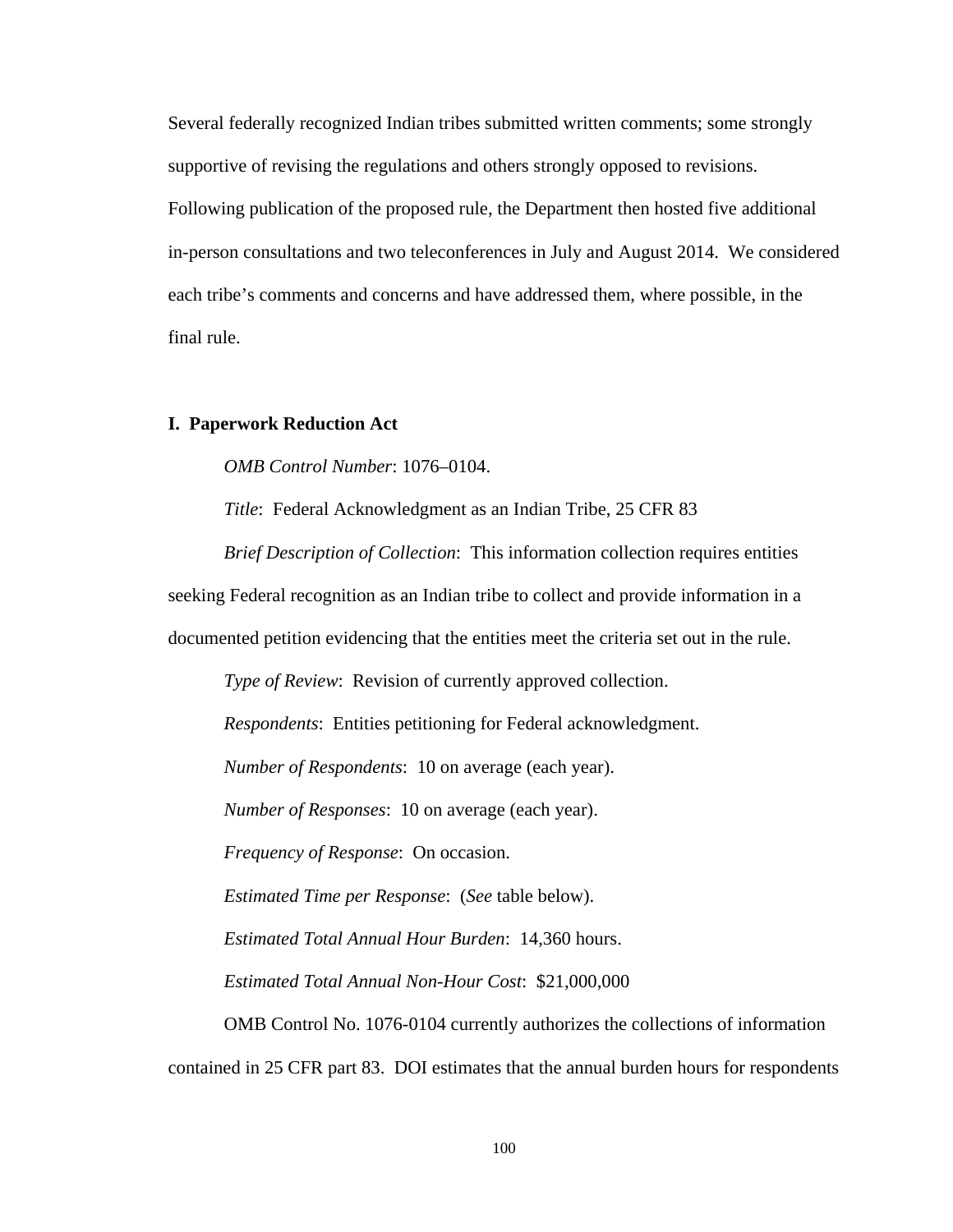(entities petitioning for Federal acknowledgment) from this final rule will decrease by a minimum by approximately 6,390 hours. Because the final rule would change sections where the information collections occur, we are including a table showing the section changes.

| <b>Current Sec.</b>                              | New Sec.                                                                                              | <b>Description of</b><br><b>Requirement</b>                                                                                                                                                | <b>Burden</b><br>hours on | <b>Annual</b><br>burden      |
|--------------------------------------------------|-------------------------------------------------------------------------------------------------------|--------------------------------------------------------------------------------------------------------------------------------------------------------------------------------------------|---------------------------|------------------------------|
|                                                  |                                                                                                       |                                                                                                                                                                                            | respondents<br>per        | hours $(10)$<br>respondents) |
|                                                  |                                                                                                       |                                                                                                                                                                                            | response                  |                              |
| $83.7(a) - (d)$<br>83.7 $(f) - (g);$<br>83.7 (e) | 83.21 (referring to<br>$83.11(a) - (d)$<br>83.11 $(f) - (g)$ ;<br>83.21 (referring to<br>$83.11$ (e)) | Conduct the<br>anthropological and<br>historical research<br>relating to the criteria<br>$(a)-(d)$ and $(f)-(g)$ ;<br>Conduct the<br>genealogical work to<br>demonstrate tribal<br>descent | 1,221                     | 12,210                       |
| 83.7(e)                                          | 83.21                                                                                                 | Provide past<br>membership rolls and<br>complete a<br>membership roll of<br>about 333 <sup>**</sup> members<br>(BIA Form 8306)                                                             | 38                        | 380                          |
| 83.7(e)                                          | 83.21 (referring to<br>$83.11$ (e))                                                                   | Complete Individual<br><b>History Chart (BIA</b><br>Form 8304). On<br>average, it takes 2<br>minutes per chart X<br>$333**$ charts.                                                        | 11                        | 110                          |
| 83.7 (e)                                         | 83.21 (referring to<br>$83.11$ (e))                                                                   | Complete the Ancestry<br>Chart (BIA Form<br>8305). On average, it<br>takes about 30 minutes<br>per chart X 333**<br>charts.                                                                | 166                       | 1,660                        |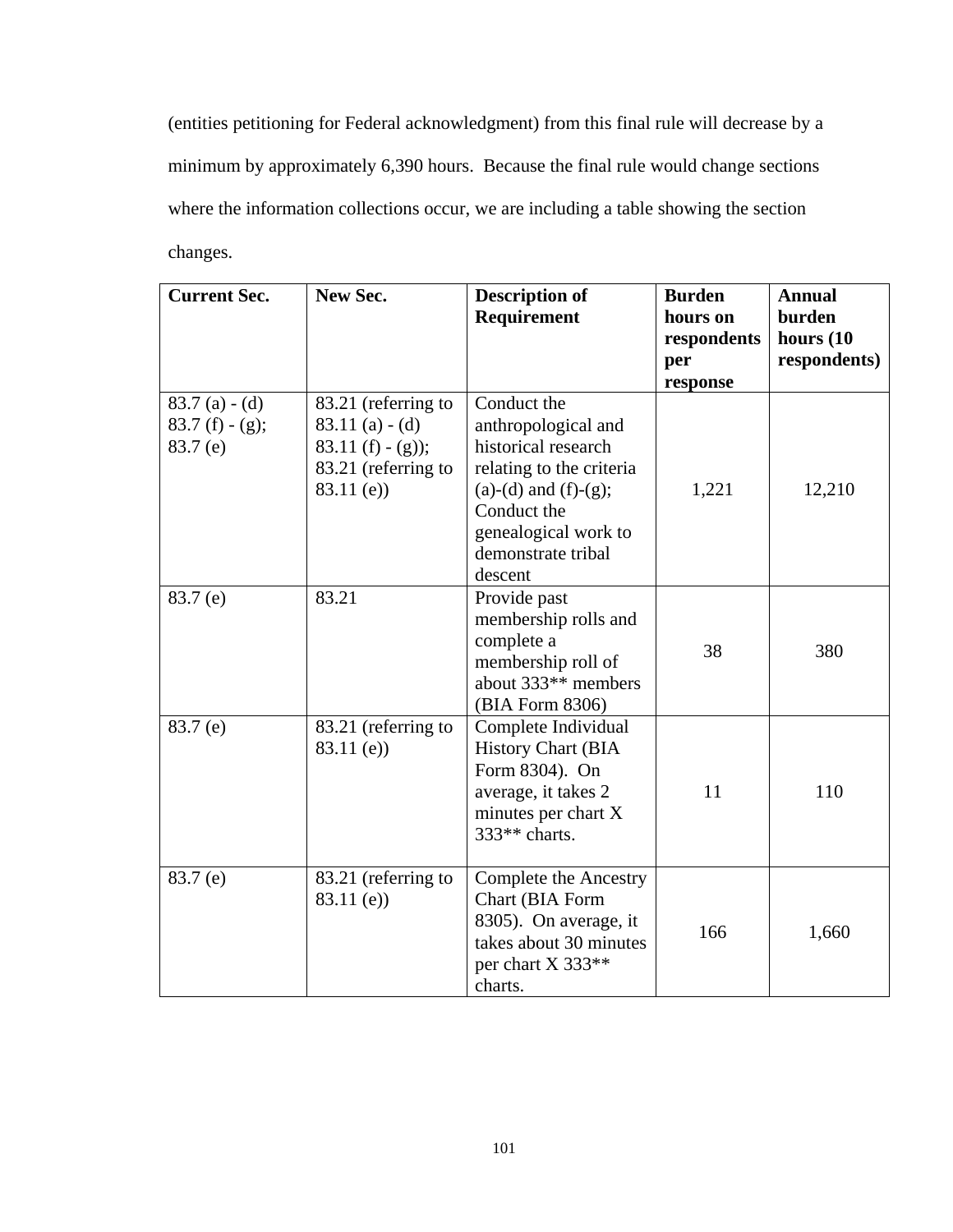One comment submission, from several towns in Connecticut, was submitted specifically addressing the information collection requirements in the proposed rule. The comments and responses are summarized here.

PRA Comment 1: The estimate only considers the annual burden hours for petitioners in collecting information to meet the mandatory criteria in preparing a documented petition and responding to a Technical Assistance (TA) review, and fails to consider the burden hours on petitioners for later stages of the process.

PRA Response 1: The commenter is correct that the estimate only covers the burden hours for petitioners in collecting the information to develop and submit the documented petition. Once the documented petition is submitted, the Department opens an administrative case file for the petitioner, and all subsequent information collections are covered by the exemption in 5 CFR § 1320.4(c). The comment alerted the Department to the fact that it had previously included the burden for responding to a TA review; because the TA review occurs following the opening of the administrative case file, this too is covered by the regulatory exemption. As such, the Department has removed this burden estimate. No change is necessary in response to this comment.

PRA Comment 2: The estimate fails to include burden hours for previously denied petitioners that must submit new arguments and evidence in order to request permission from an Office of Hearings and Appeals (OHA) judge to re-petition.

PRA Response 2: The proposed rule contained a provision that allowed previously denied petitioners to seek the opportunity to re-petition. The final rule deletes this provision. This comment is no longer applicable. No change is necessary in response to this comment.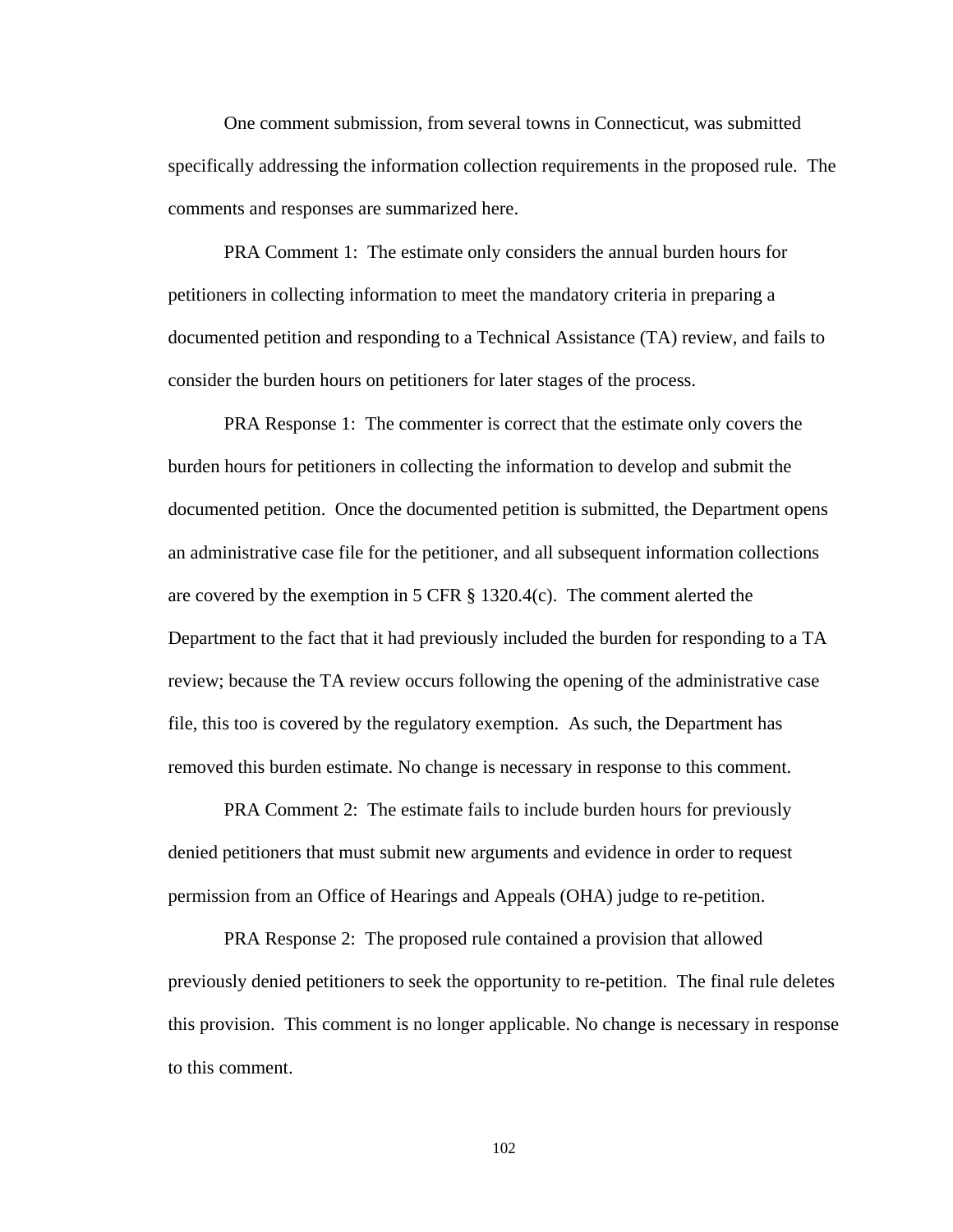PRA Comment 3: The estimate fails to consider the burden hours on other respondents in the Federal Acknowledgment process, such as State governments, federally recognized tribes, and other petitioners that may submit information in support of or opposition to a petition.

PRA Response 3: The estimate does not consider the burden hours on those who may submit information in support of or in opposition to a petition because such information is voluntarily submitted only after the administrative case file is opened, and is therefore covered by the exemption in 5 CFR  $\S$  1320.4(c). No change is necessary in response to this comment.

PRA Comment 4: The preamble to the proposed rule fails to describe the methodology used to arrive at the projections. The estimate is not based on any broad or accurate statistical data because there is no requirement or mechanism in place for petitioners to report annual burden hours.

PRA Response 4: The supporting statement submitted in conjunction with the proposed rule described the methodology for arriving at the proposed projections, and was available upon request or at www.reginfo.gov. A revised supporting statement, which again describes the methodology used to arrive at the projections, has been submitted to OMB in conjunction with this final rule. The comment is correct that there is no requirement or mechanism in place for petitioners to report annual burden hours the Department examined Congressional testimony and reached out to petitioners for help in developing its estimates. No change is necessary in response to this comment.

PRA Comment 5: Most petitioners have a team of individuals working on their petitions, including group leaders and members, legal counsel, and professional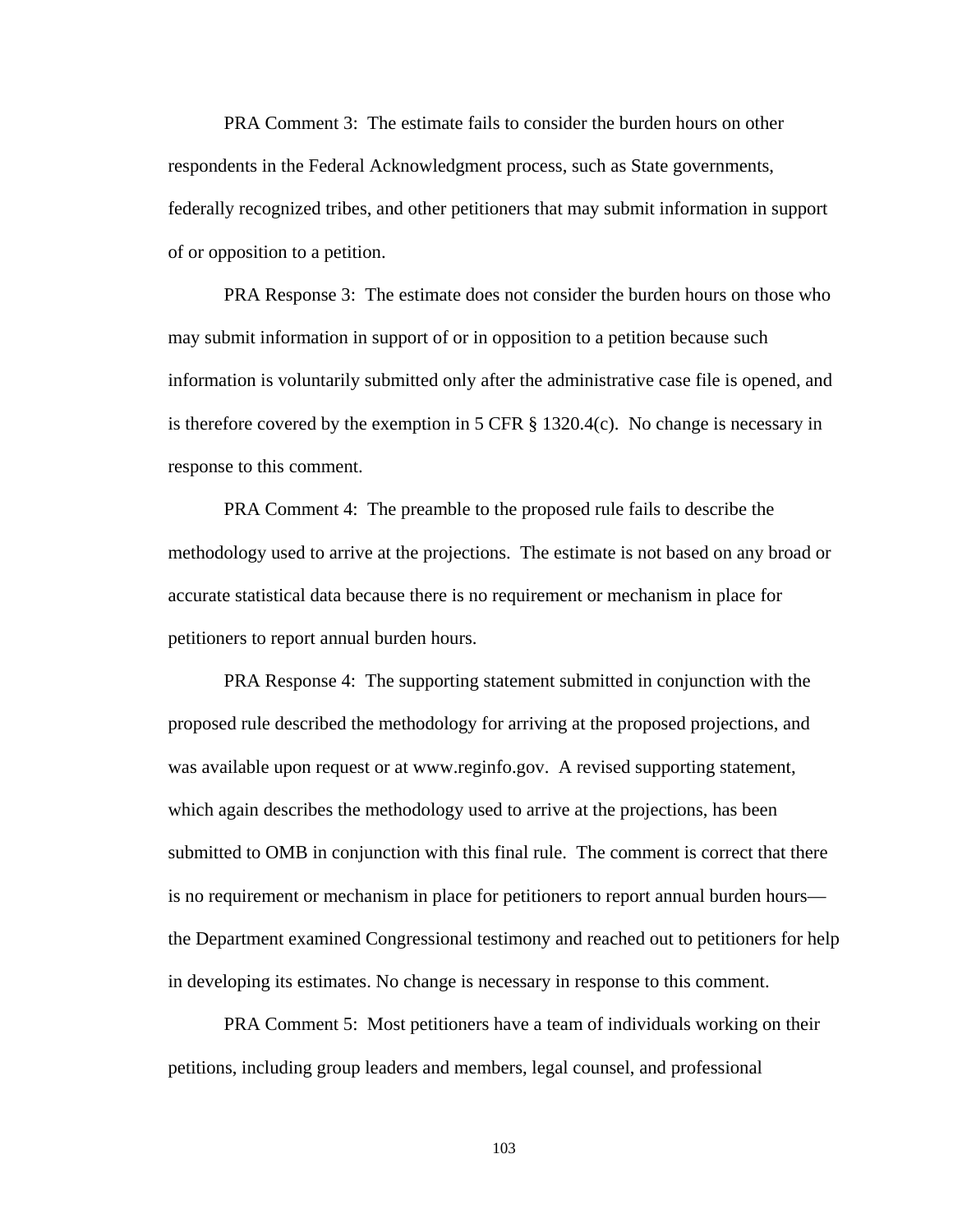researchers (such as anthropologists, historians, and genealogists). If each of these spent a quarter of their time working on a documented petition, the team would have an average of 4,160 annual burden hours. For an actual case, including all the information provided throughout the process, including the stages that the Department is not including in its estimate, the team spent approximately 10,000 hours total. This experience strongly suggests the Department underestimated the annual burden hours with its estimate of 2,075.

PRA Response 5: The burden hour estimate includes only the time that the petitioner itself expended in preparing the documented petition; the time that all professionals the petitioner had to hire to prepare the petition is accounted for as nonhour cost burden. In our development of the non-hour cost burden, we reached out to several petitioners (one of whom indicated the total hours reached 12,000 cumulative hours). No change is necessary in response to this comment.

PRA Comment 6: Provisions of the proposed rule will slow down the acknowledgment process by: incentivizing more documented petitions; allowing denied petitioners to re-petition; requiring OFA time to redact petition narratives; providing more extensive technical assistance to petitioners; allowing petitioners to withdraw from the review process; requiring appeals to OHA rather than IBIA; and requiring appeals of a final determination to go to Federal district court.

PRA Response 6: Overall, this comment is not directly related to the Paperwork Reduction Act burdens; however, the Department disagrees with the assertions that the rule will slow down the acknowledgment process for the reasons stated elsewhere in this preamble. No change is necessary in response to this comment.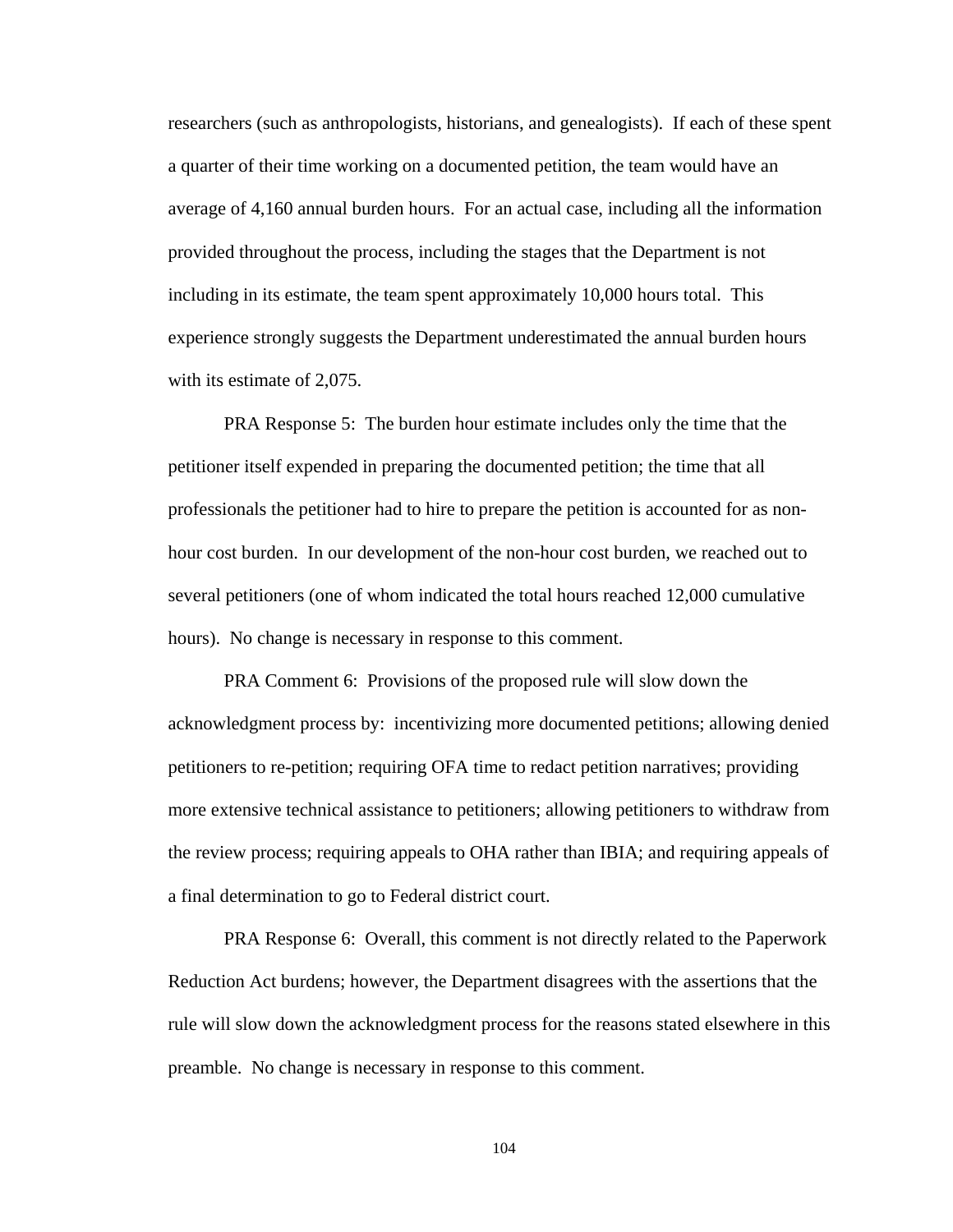# **J. National Environmental Policy Act**

 This rule does not constitute a major Federal action significantly affecting the quality of the human environment because it is of an administrative, technical, and procedural nature. *See,* 43 CFR 46.210(i). No extraordinary circumstances exist that would require greater review under the National Environmental Policy Act.

# **K. Effects on the Energy Supply (E.O. 13211)**

This rule is not a significant energy action under the definition in Executive Order

13211. A Statement of Energy Effects is not required.

# **List of Subjects in 25 CFR Part 83**

Administrative practice and procedure, Indians-tribal government.

For the reasons stated in the preamble, the Department of the Interior, Bureau of

Indian Affairs, amends part 83 in Title 25 of the Code of Federal Regulations as follows:

# **PART 83 – PROCEDURES FOR FEDERAL ACKNOWLEDGMENT OF INDIAN TRIBES**

## **Subpart A – General Provisions**

Sec.

- 83.1 What terms are used in this part?
- 83.2 What is the purpose of these regulations?
- 83.3 Who does this part apply to?
- 83.4 Who cannot be acknowledged under this part?
- 83.5 How does a petitioner obtain Federal acknowledgment under this part?
- 83.6 What are the Department's duties?
- 83.7 How does this part apply to documented petitions submitted before [INSERT EFFECTIVE DATE OF FINAL RULE]?
- 83.8 May the deadlines in this part be extended?
- 83.9 How does the Paperwork Reduction Act affect the information collections in this part?

# **Subpart B – Criteria for Federal Acknowledgment**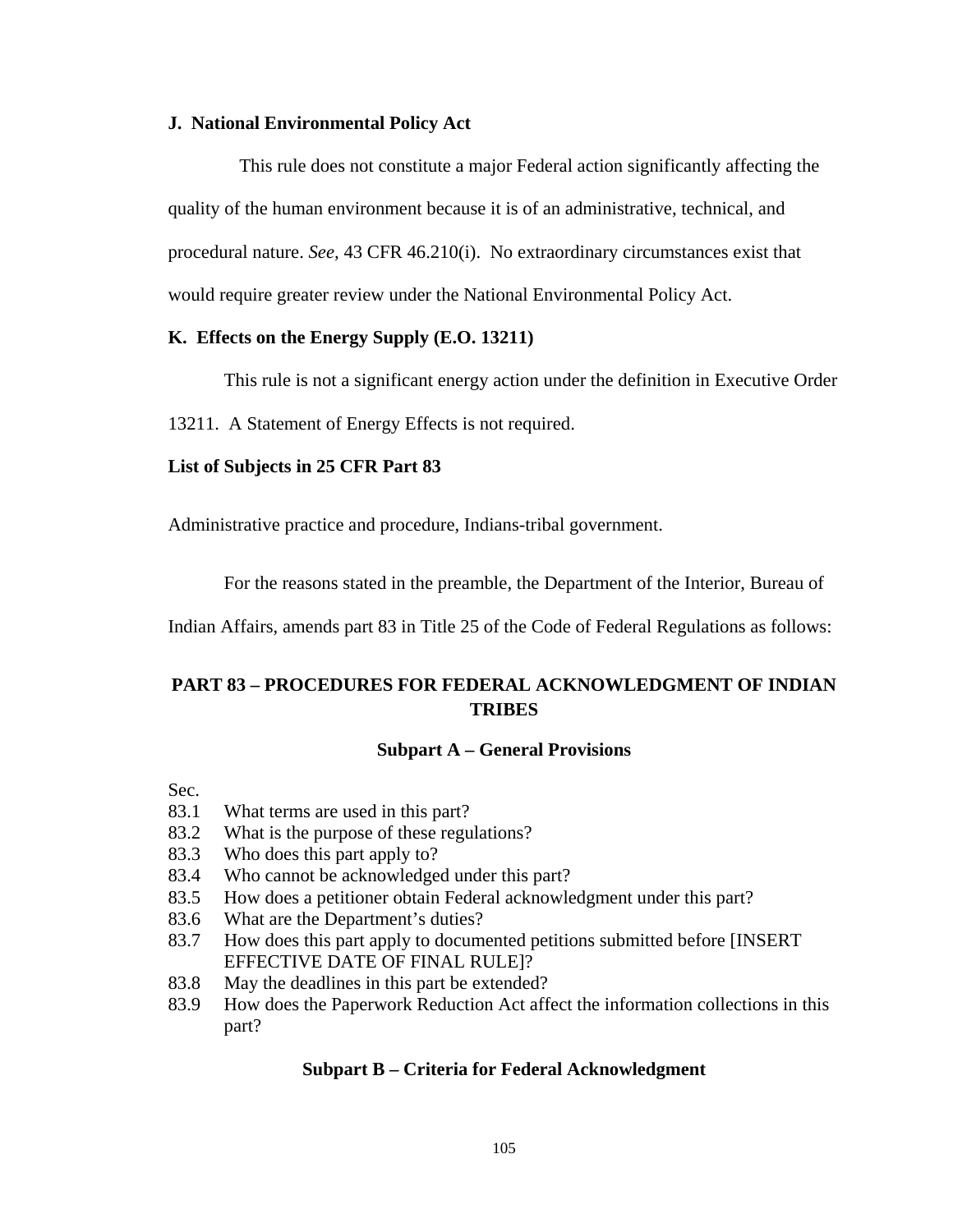- 83.10 How will the Department evaluate each of the criteria?
- 83.11 What are the criteria for acknowledgment as a federally recognized Indian tribe?
- 83.12 What are the criteria for a previously federally acknowledged petitioner?

## **Subpart C – Process for Federal Acknowledgment**

## *Documented Petition Submission*

- 83.20 How does an entity request Federal acknowledgment?
- 83.21 What must a documented petition include?
- 83.22 What notice will OFA provide upon receipt of a documented petition?

## *Review of Documented Petition*

- 83.23 How will OFA determine which documented petition to consider first?
- 83.24 What opportunity will the petitioner have to respond to comments before OFA reviews the petition?
- 83.25 Who will OFA notify when it begins review of a documented petition?
- 83.26 How will OFA review a documented petition?
- 83.27 What are technical assistance reviews?
- 83.28 When does OFA review for previous Federal acknowledgment?
- 83.29 What will OFA consider in its reviews?
- 83.30 Can a petitioner withdraw its documented petition?
- 83.31 Can OFA suspend review of a documented petition?

## *Proposed Finding*

- 83.32 When will OFA issue a proposed finding?
- 83.33 What will the proposed finding include?
- 83.34 What notice of the proposed finding will OFA provide?

#### *Comment and Response Periods, Hearing*

- 83.35 What opportunity will there be to comment after OFA issues the proposed finding?
- 83.36 What procedure follows the end of the comment period for a favorable proposed finding?
- 83.37 What procedure follows the end of the comment period on a negative proposed finding?
- 83.38 What options does the petitioner have at the end of the response period on a negative proposed finding?
- 83.39 What are the procedures if the petitioner elects to have a hearing before an ALJ?

# *Final Determination*

- 83.40 When will the Assistant Secretary begin review?
- 83.41 What will the Assistant Secretary consider in his/her review?
- 83.42 When will the Assistant Secretary issue a final determination?
- 83.43 How will the Assistant Secretary make the final determination decision?
- 83.44 Is the Assistant Secretary's final determination final for the Department?
- 83.45 When will the final determination be effective?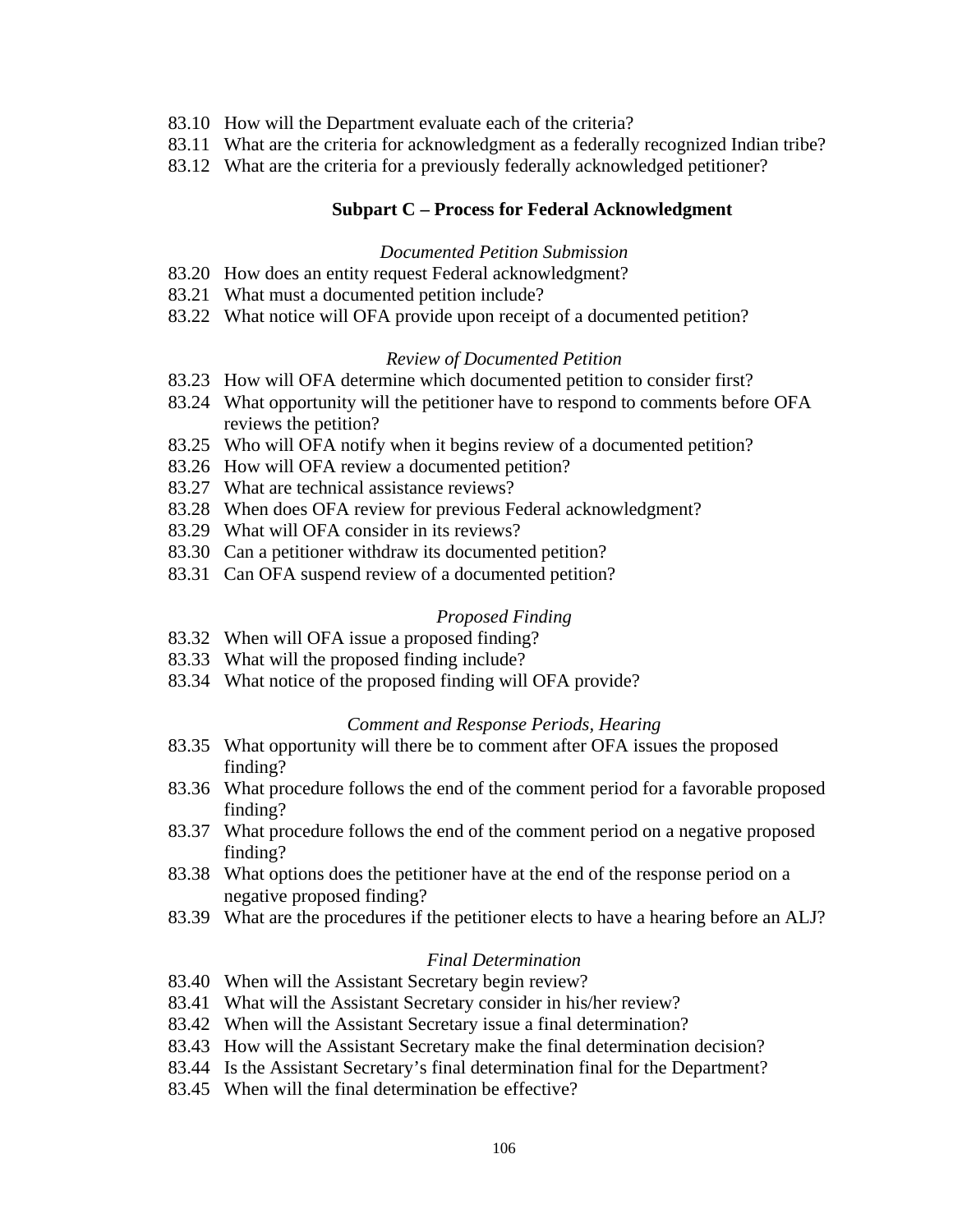83.46 How is a petitioner with a positive final determination integrated into Federal programs as a federally recognized Indian tribe?

AUTHORITY:5 U.S.C. 301; 25 U.S.C. 2, 9, 479a-1; Public Law 103-454 Sec. 103 (Nov. 2, 1994); and 43 U.S.C. 1457.

#### **Subpart A – General Provisions**

## **§ 83.1 What terms are used in this part?**

As used in this part:

ALJ means an administrative law judge in the Departmental Cases Hearings Division, Office of Hearings and Appeals (OHA), Department of the Interior, appointed under 5 U.S.C. 3105.

Assistant Secretary or AS-IA means the Assistant Secretary – Indian Affairs within the Department of the Interior, or that officer's authorized representative, but does not include representatives of the Office of Federal Acknowledgment.

Autonomous means independent of the control of any other Indian governing entity.

Bureau means the Bureau of Indian Affairs within the Department of the Interior.

Continental United States means the contiguous 48 states and Alaska.

Department means the Department of the Interior, including the Assistant Secretary and OFA.

Documented Petition means the detailed arguments and supporting documentary evidence submitted by a petitioner claiming that it meets the Indian Entity Identification (§ 83.11(a)), Governing Document (§ 83.11(d)), Descent (§ 83.11(e)), Unique Membership (§ 83.11(f)), and Congressional Termination (§ 83.11(g)) Criteria and claiming that it: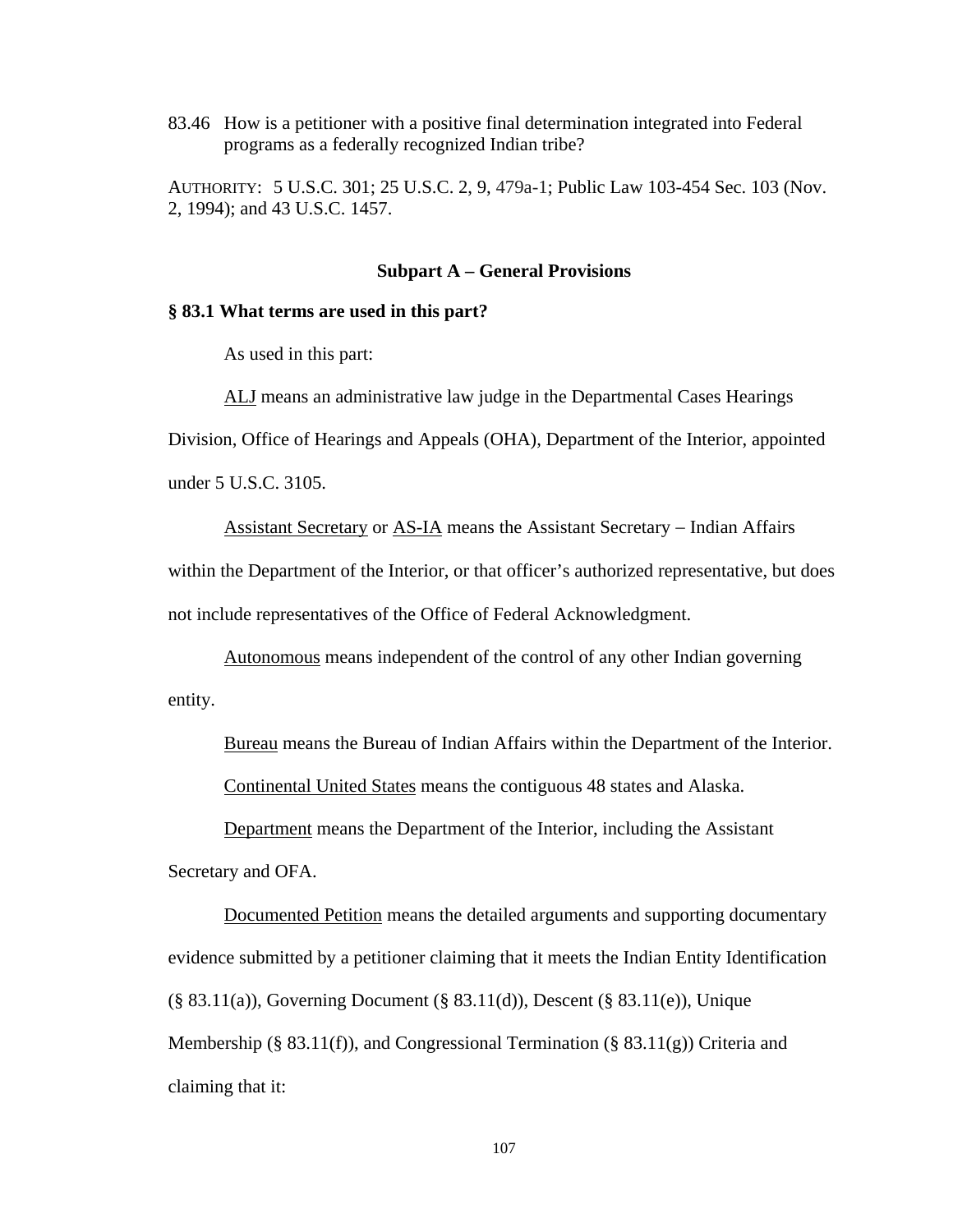(1) Demonstrates previous Federal acknowledgment under § 83.12(a) and meets the criteria in  $\S$  83.12(b); or

(2) Meets the Community (§ 83.11(b)) and Political Authority (§ 83.11(c)) Criteria.

Federally recognized Indian tribe means an entity listed on the Department of the Interior's list under the Federally Recognized Indian Tribe List Act of 1994, which the Secretary currently acknowledges as an Indian tribe and with which the United States maintains a government-to-government relationship.

Historical means before 1900.

Indigenous means native to the continental United States in that at least part of the petitioner's territory at the time of first sustained contact extended into what is now the continental United States.

Member of a petitioner means an individual who is recognized by the petitioner as meeting its membership criteria and who consents to being listed as a member of the petitioner.

 Office of Federal Acknowledgment or OFA means the Office of Federal Acknowledgment within the Office of the Assistant Secretary – Indian Affairs, Department of the Interior.

Petitioner means any entity that has submitted a documented petition to OFA requesting Federal acknowledgment as a federally recognized Indian tribe.

Previous Federal acknowledgment means action by the Federal government clearly premised on identification of a tribal political entity and indicating clearly the recognition of a relationship between that entity and the United States.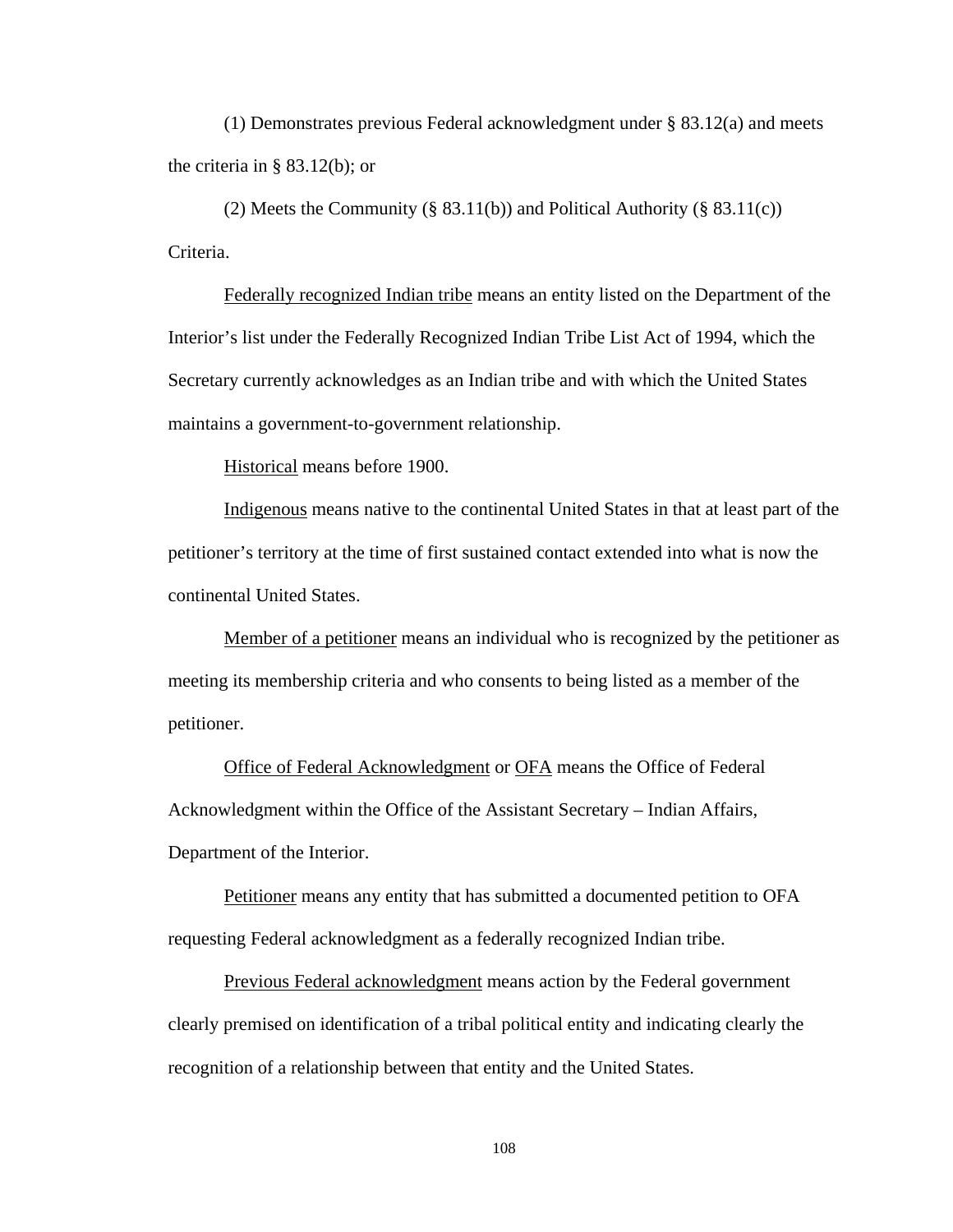Roll means a list exclusively of those individuals who have been determined by the tribe to meet the tribe's membership requirements as set forth in its governing document. In the absence of such a document, a roll means a list of those recognized as members by the tribe's governing body. In either case, those individuals on a roll must have affirmatively demonstrated consent to being listed as members.

Secretary means the Secretary of the Interior within the Department of the Interior or that officer's authorized representative.

Tribe means any Indian tribe, band, nation, pueblo, village or community.

## **§ 83.2 What is the purpose of these regulations?**

These regulations implement Federal statutes for the benefit of Indian tribes by establishing procedures and criteria for the Department to use to determine whether a petitioner is an Indian tribe eligible for the special programs and services provided by the United States to Indians because of their status as Indians. A positive determination will result in Federal recognition status and the petitioner's addition to the Department's list of federally recognized Indian tribes. Federal recognition:

(a) Is a prerequisite to the protection, services, and benefits of the Federal Government available to those that qualify as Indian tribes and possess a government-togovernment relationship with the United States;

(b) Means the tribe is entitled to the immunities and privileges available to other federally recognized Indian tribes;

(c) Means the tribe has the responsibilities, powers, limitations, and obligations of other federally recognized Indian tribes; and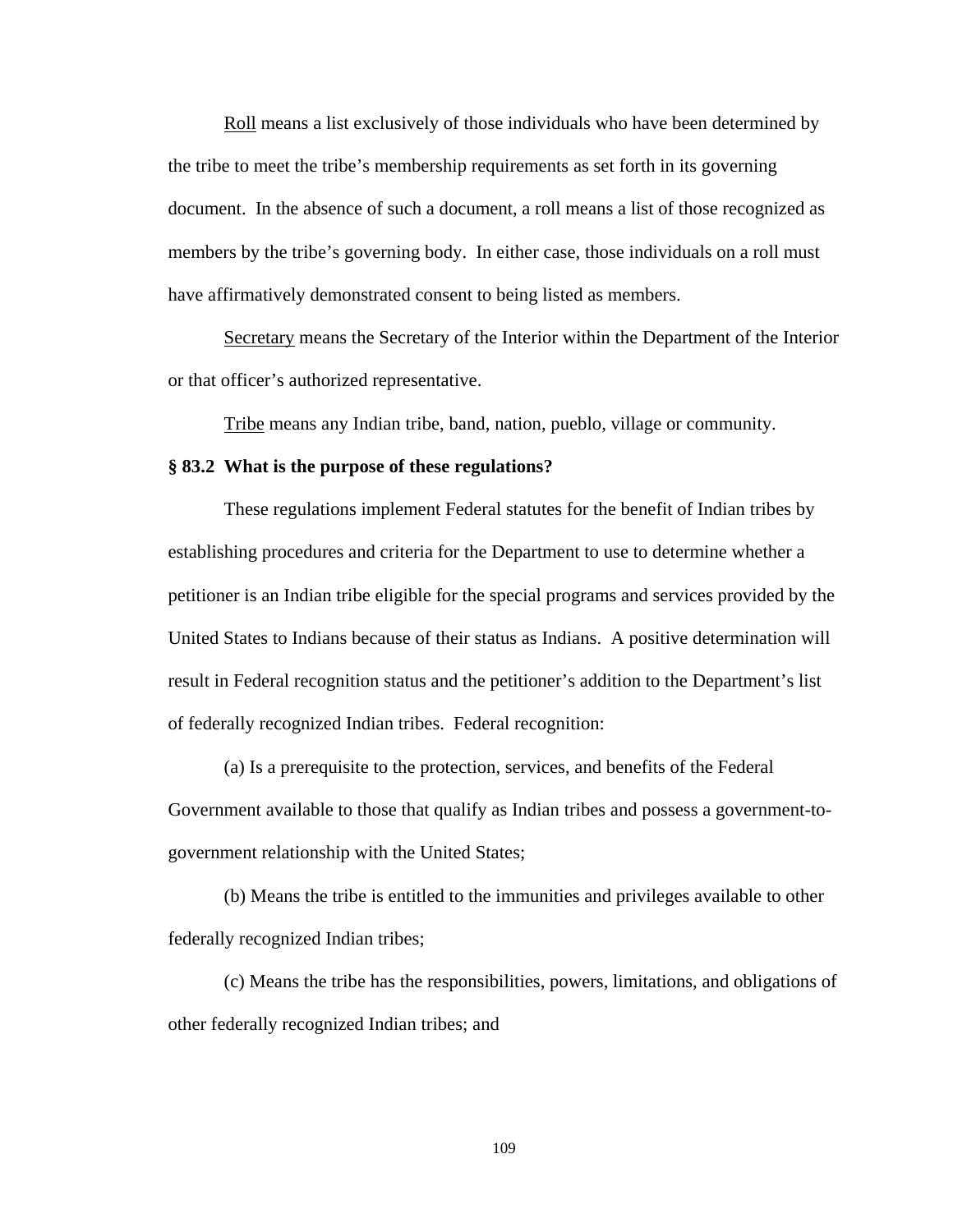(d) Subjects the Indian tribe to the same authority of Congress and the United States as other federally recognized Indian tribes.

#### **§ 83.3 Who does this part apply to?**

This part applies only to indigenous entities that are not federally recognized Indian tribes.

## **§ 83.4 Who cannot be acknowledged under this part?**

The Department will not acknowledge:

(a) An association, organization, corporation, or entity of any character formed in recent times unless the entity has only changed form by recently incorporating or otherwise formalizing its existing politically autonomous community;

(b) A splinter group, political faction, community, or entity of any character that separates from the main body of a currently federally recognized Indian tribe, petitioner, or previous petitioner unless the entity can clearly demonstrate it has functioned from 1900 until the present as a politically autonomous community and meets  $\S$  83.11(f), even though some have regarded them as part of or associated in some manner with a federally recognized Indian tribe;

(c) An entity that is, or an entity whose members are, subject to congressional legislation terminating or forbidding the government-to-government relationship; or

(d) An entity that previously petitioned and was denied Federal acknowledgment under these regulations or under previous regulations in part 83 of this title (including reconstituted, splinter, spin-off, or component groups who were once part of previously denied petitioners).

#### **§ 83.5 How does a petitioner obtain Federal acknowledgment under this part?**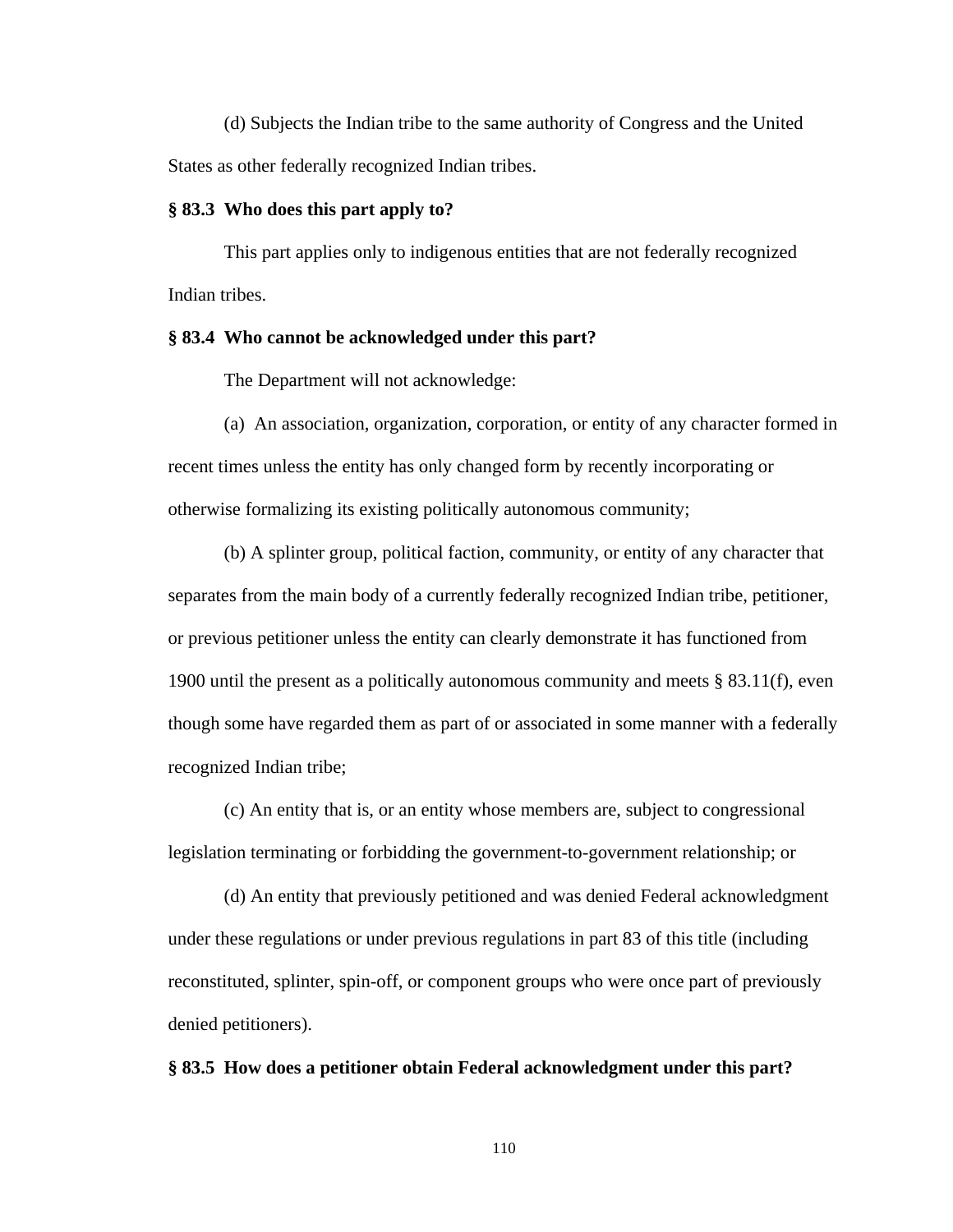To be acknowledged as a federally recognized Indian tribe under this part, a petitioner must meet the Indian Entity Identification (§ 83.11(a)), Governing Document  $(\S$  83.11(d)), Descent  $(\S$  83.11(e)), Unique Membership  $(\S$  83.11(f)), and Congressional Termination (§  $83.11(g)$ ) Criteria and must:

(a) Demonstrate previous Federal acknowledgment under § 83.12(a) and meet the criteria in § 83.12(b); or

(b) Meet the Community (§ 83.11(b)) and Political Authority (§83.11(c)) Criteria. **§ 83.6 What are the Department's duties?** 

 (a) The Department will publish in the Federal Register, by January 30 each year, a list of all Indian tribes which the Secretary recognizes to be eligible for the special programs and services provided by the United States to Indians because of their status as Indians, in accordance with the Federally Recognized Indian Tribe List Act of 1994. The list may be published more frequently, if the Assistant Secretary deems it necessary.

 (b) OFA will maintain guidelines limited to general suggestions on how and where to conduct research. The guidelines may be supplemented or updated as necessary. OFA will also make available examples of portions of documented petitions in the preferred format, though OFA will accept other formats.

 (c) OFA will, upon request, give prospective petitioners suggestions and advice on how to prepare the documented petition. OFA will not be responsible for the actual research on behalf of the petitioner.

**§ 83.7 How does this part apply to documented petitions submitted before [INSERT EFFECTIVE DATE OF FINAL RULE]?**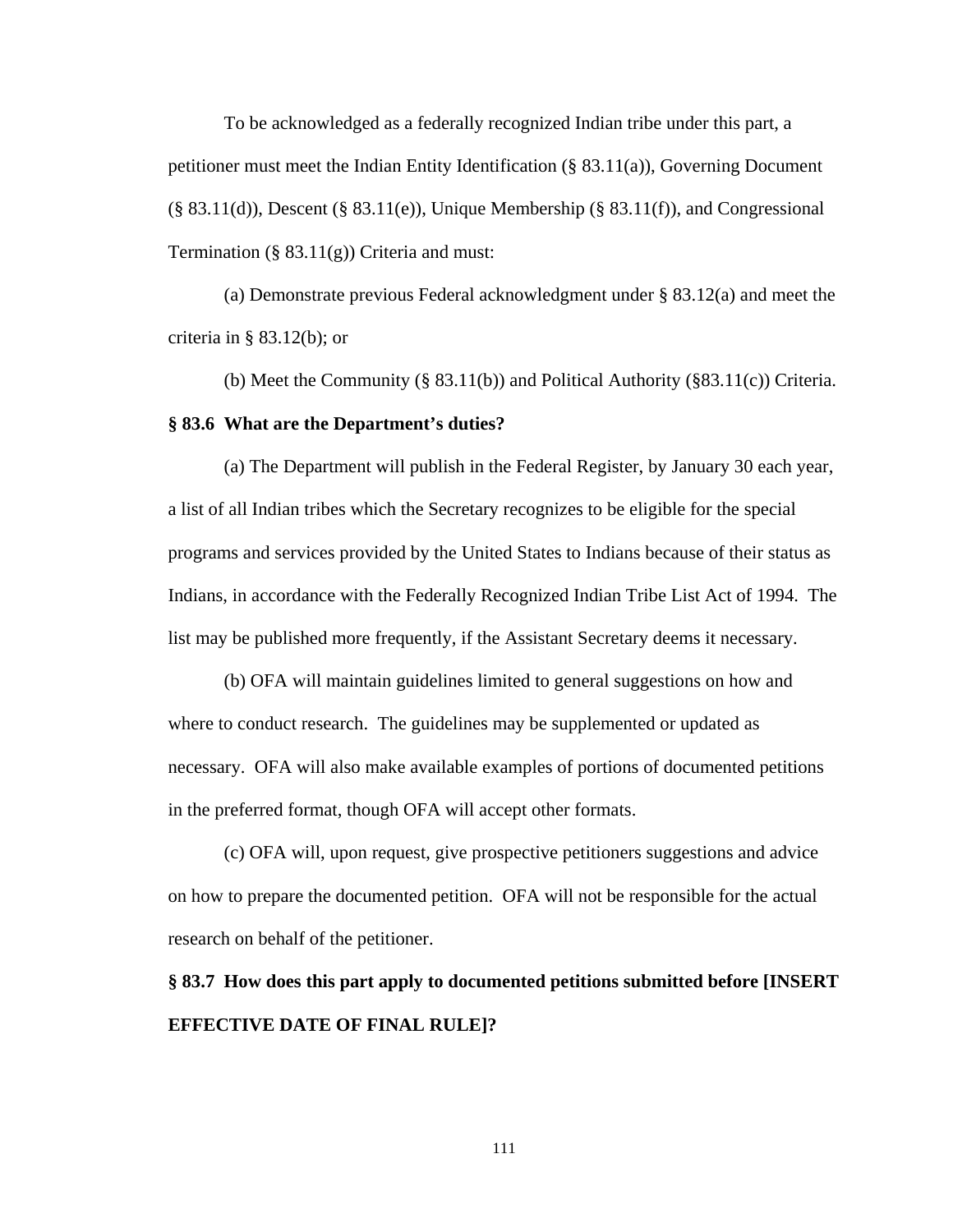(a) Any petitioner who has not submitted a complete documented petition as of [INSERT EFFECTIVE DATE OF FINAL RULE] must proceed under these revised regulations. We will notify these petitioners and provide them with a copy of the revised regulations by [INSERT EFFECTIVE DATE OF FINAL RULE].

 (b) By [INSERT EFFECTIVE DATE OF FINAL RULE + 30 DAYS], OFA will notify each petitioner that has submitted complete documented petitions but has not yet received a final agency decision that it must proceed under these revised regulations unless it chooses by [INSERT DATE 60 DAYS AFTER EFFECTIVE DATE OF FINAL RULE] to complete the petitioning process under the previous version of the acknowledgment regulations as published on February 25, 1994, 59 FR 19293.

(c) Any petitioner who has submitted a documented petition under the previous version of the acknowledgment regulations and chooses to proceed under these revised regulations does not need to submit a new documented petition, but may supplement its petition.

#### **§ 83.8 May the deadlines in this part be extended?**

(a) The AS-IA may extend any of the deadlines in this part upon a finding of good cause.

(b) For deadlines applicable to the Department, AS-IA may extend the deadlines upon the consent of the petitioner.

(c) If AS-IA grants a time extension, it will notify the petitioner and those listed in  $§ 83.22(d).$ 

**§ 83.9 How does the Paperwork Reduction Act affect the information collections in this part?**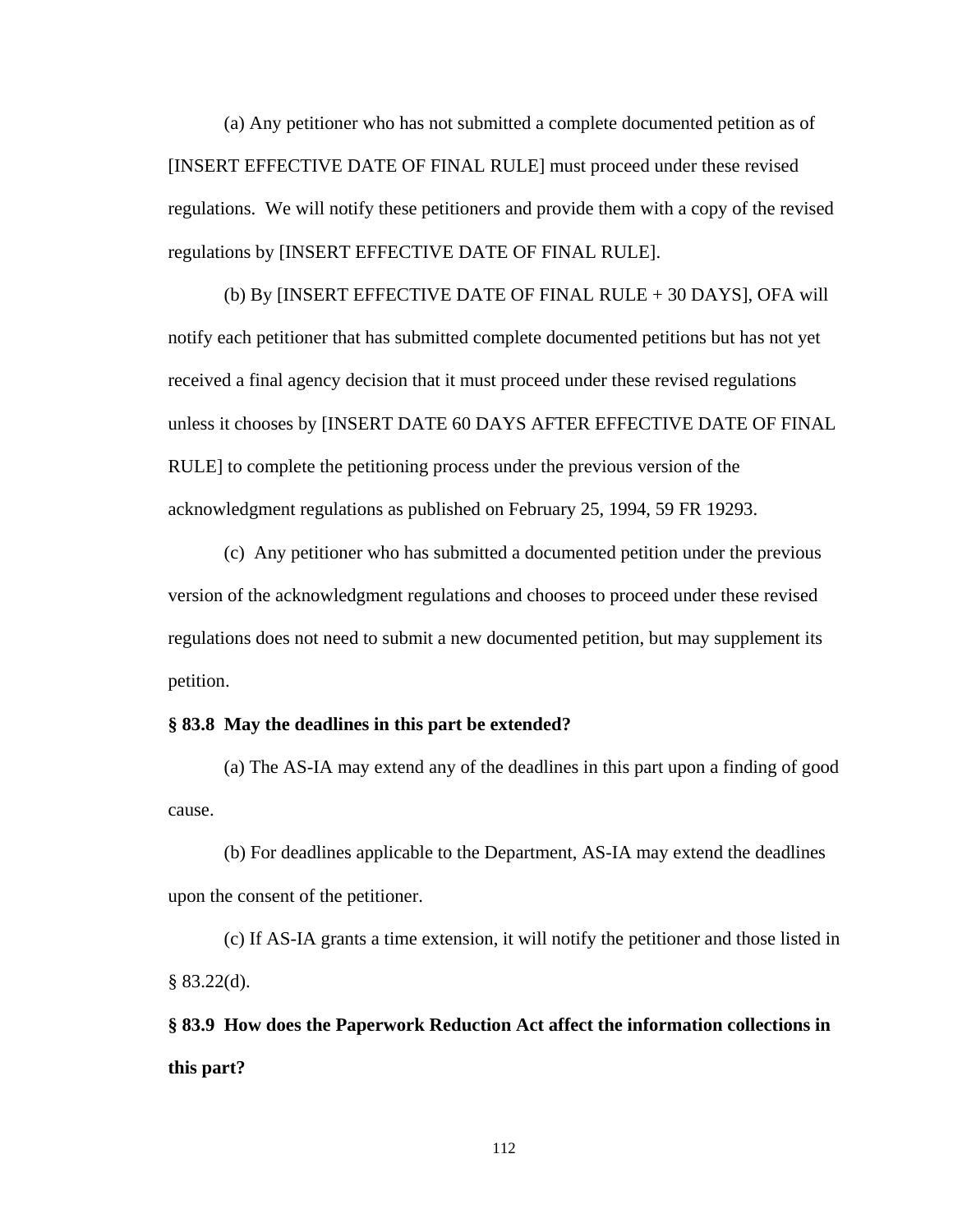The collections of information contained in this part have been approved by the Office of Management and Budget under 44 U.S.C. 3501 et seq. and assigned OMB Control Number 1076–0104. Response is required to obtain a benefit. A Federal agency may not conduct or sponsor, and you are not required to respond to, a collection of information unless the form or regulation requesting the information displays a currently valid OMB Control Number. Send comments regarding this collection of information, including suggestions for reducing the burden, to the Information Collection Clearance Officer – Indian Affairs, 1849 C Street, NW., Washington, DC 20240.

#### **Subpart B – Criteria for Federal Acknowledgment**

### **§ 83.10 How will the Department evaluate each of the criteria?**

(a) The Department will consider a criterion in § 83.11 to be met if the available evidence establishes a reasonable likelihood of the validity of the facts relating to that criterion.

(1) The Department will not require conclusive proof of the facts relating to a criterion in order to consider the criterion met.

(2) The Department will require existence of community and political influence or authority be demonstrated on a substantially continuous basis, but this demonstration does not require meeting these criteria at every point in time. Fluctuations in tribal activity during various years will not in themselves be a cause for denial of acknowledgment under these criteria.

(3) The petitioner may use the same evidence to establish more than one criterion.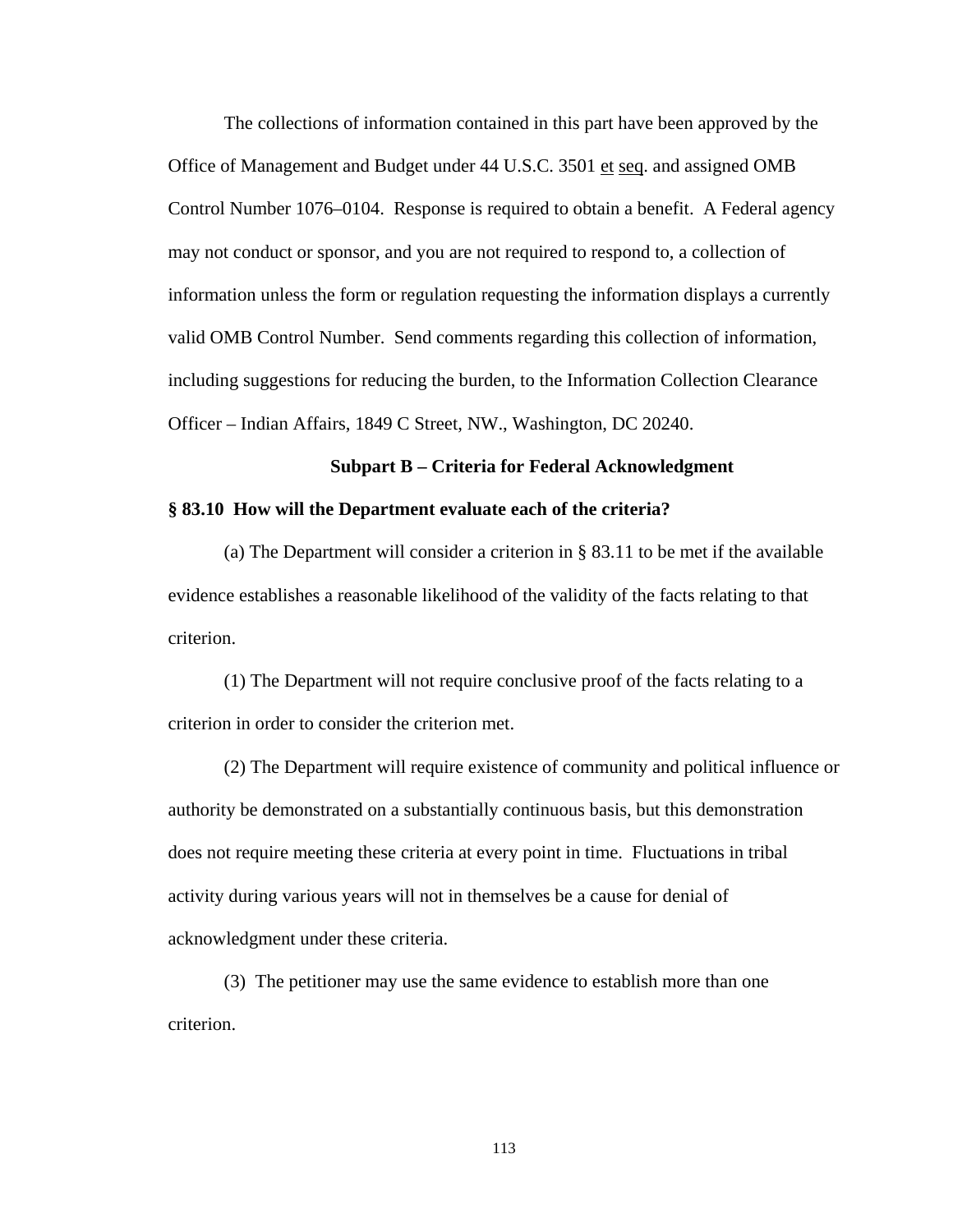(4) Evidence or methodology that the Department found sufficient to satisfy any particular criterion in a previous decision will be sufficient to satisfy the criterion for a present petitioner.

(b) When evaluating a petition, the Department will:

(1) Allow criteria to be met by any suitable evidence, rather than requiring the specific forms of evidence stated in the criteria;

(2) Take into account historical situations and time periods for which evidence is demonstrably limited or not available;

(3) Take into account the limitations inherent in demonstrating historical existence of community and political influence or authority;

(4) Require a demonstration that the criteria are met on a substantially continuous basis, meaning without substantial interruption; and

 (5) Apply these criteria in context with the history, regional differences, culture, and social organization of the petitioner.

# **§ 83.11 What are the criteria for acknowledgment as a federally recognized Indian tribe?**

The criteria for acknowledgment as a federally recognized Indian tribe are delineated in subsections (a) through (g) of this section.

(a) *Indian Entity Identification*. The petitioner has been identified as an American Indian entity on a substantially continuous basis since 1900. Evidence that the group's character as an Indian entity has from time to time been denied will not be considered to be conclusive evidence that this criterion has not been met. Evidence to be relied upon in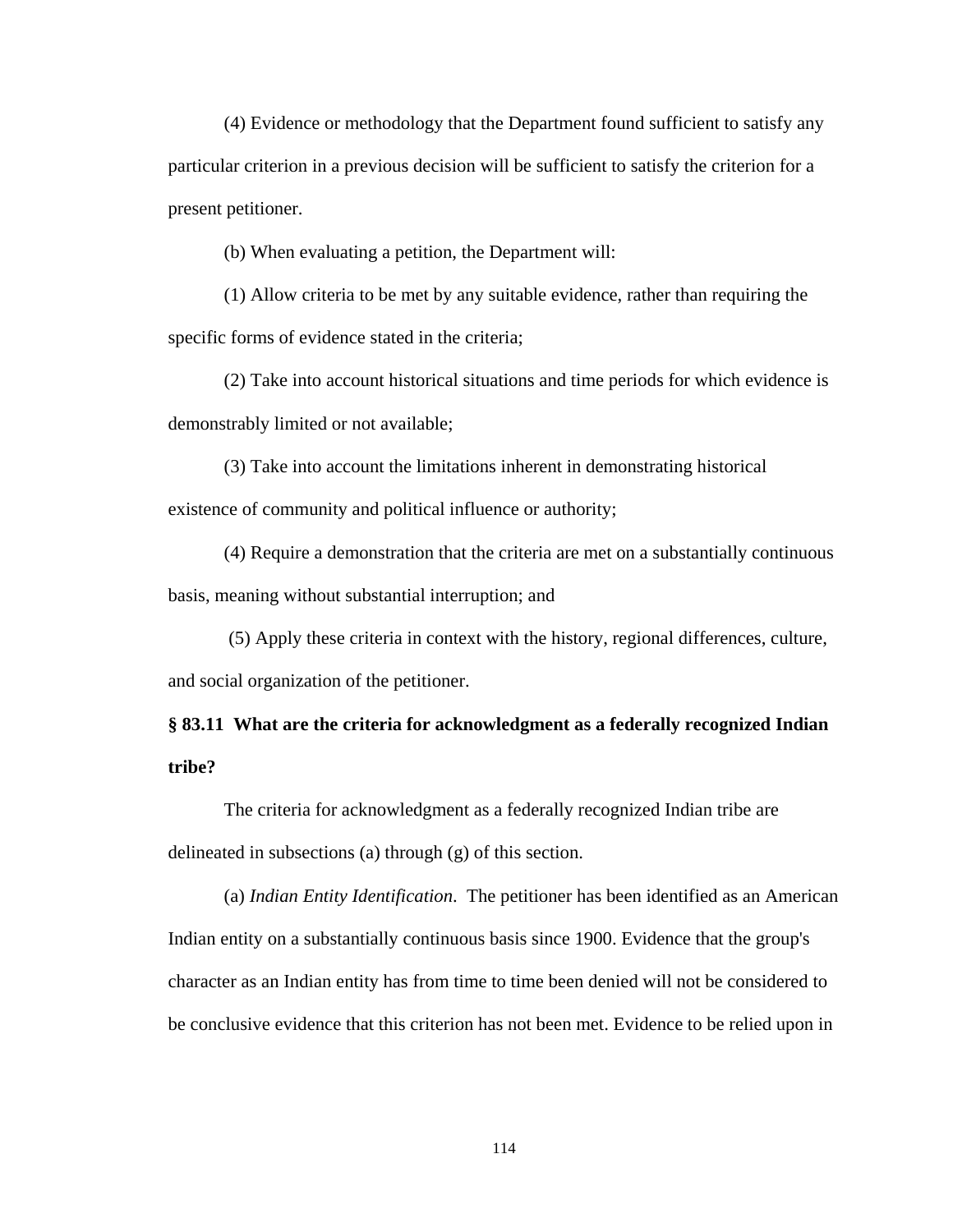determining a group's Indian identity may include one or a combination of the following, as well as other evidence of identification.

(1) Identification as an Indian entity by Federal authorities.

 (2) Relationships with State governments based on identification of the group as Indian.

 (3) Dealings with a county, parish, or other local government in a relationship based on the group's Indian identity.

 (4) Identification as an Indian entity by anthropologists, historians, and/or other scholars.

(5) Identification as an Indian entity in newspapers and books.

 (6) Identification as an Indian entity in relationships with Indian tribes or with national, regional, or state Indian organizations.

(7) Identification as an Indian entity by the petitioner itself.

(b) *Community*. The petitioner comprises a distinct community and demonstrates that it existed as a community from 1900 until the present. Distinct community means an entity with consistent interactions and significant social relationships within its membership and whose members are differentiated from and distinct from nonmembers. Distinct community must be understood flexibly in the context of the history, geography, culture, and social organization of the entity. The petitioner may demonstrate that it meets this criterion by providing evidence for known adult members or by providing evidence of relationships of a reliable, statistically significant sample of known adult members.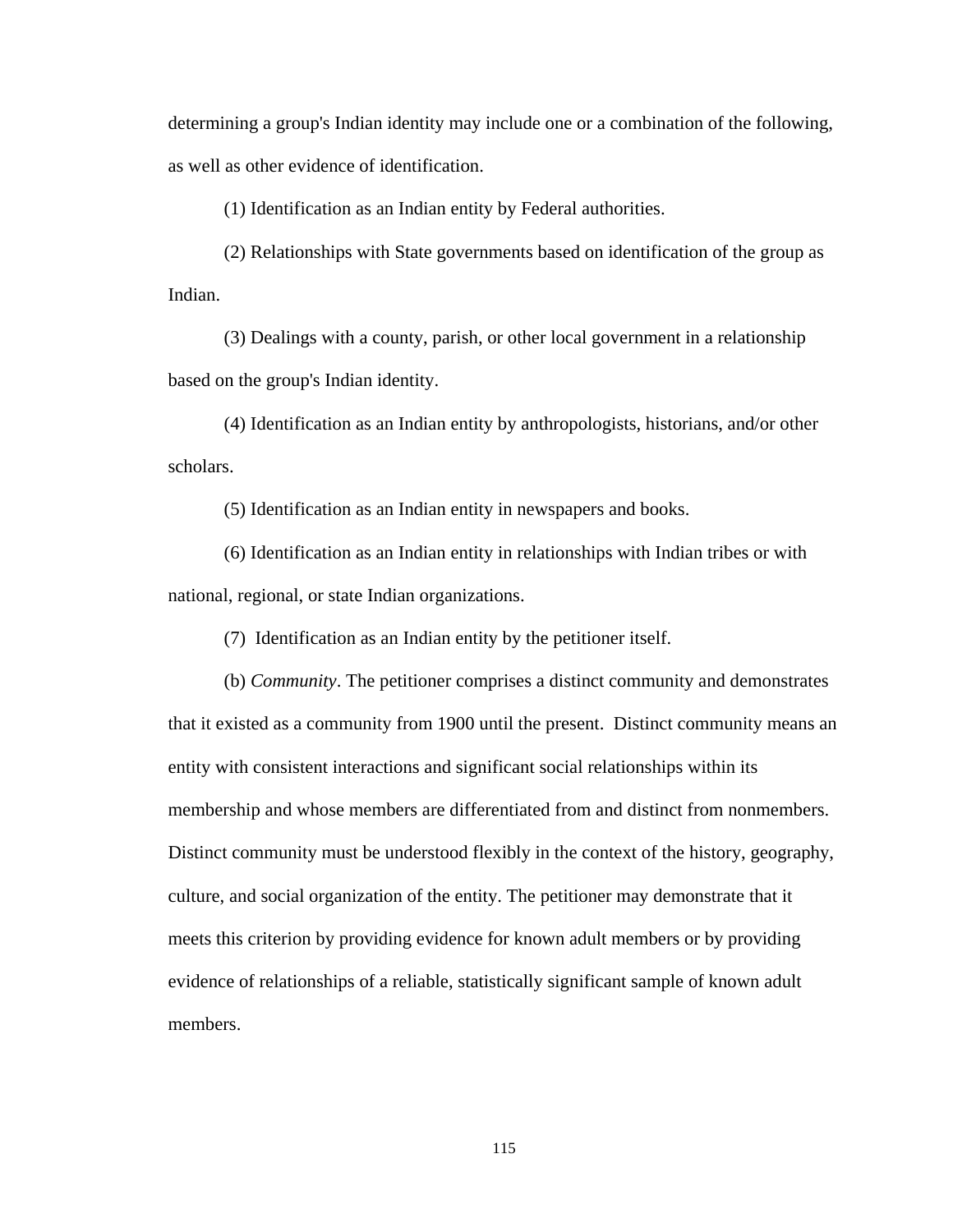(1) The petitioner may demonstrate that it meets this criterion at a given point in time by some combination of two or more of the following forms of evidence or by other evidence to show that a significant and meaningful portion of the petitioner's members constituted a distinct community at a given point in time:

(i) Rates or patterns of known marriages within the entity, or, as may be culturally required, known patterned out-marriages;

(ii) Social relationships connecting individual members;

(iii) Rates or patterns of informal social interaction that exist broadly among the members of the entity;

(iv) Shared or cooperative labor or other economic activity among members;

(v) Strong patterns of discrimination or other social distinctions by non-members;

(vi) Shared sacred or secular ritual activity;

(vii) Cultural patterns shared among a portion of the entity that are different from those of the non-Indian populations with whom it interacts. These patterns must function as more than a symbolic identification of the group as Indian. They may include, but are not limited to, language, kinship organization or system, religious beliefs or practices, and ceremonies;

(viii) The persistence of a collective identity continuously over a period of more than 50 years, notwithstanding any absence of or changes in name;

(ix) Land set aside by a State for the petitioner, or collective ancestors of the petitioner, that was actively used by the community for that time period;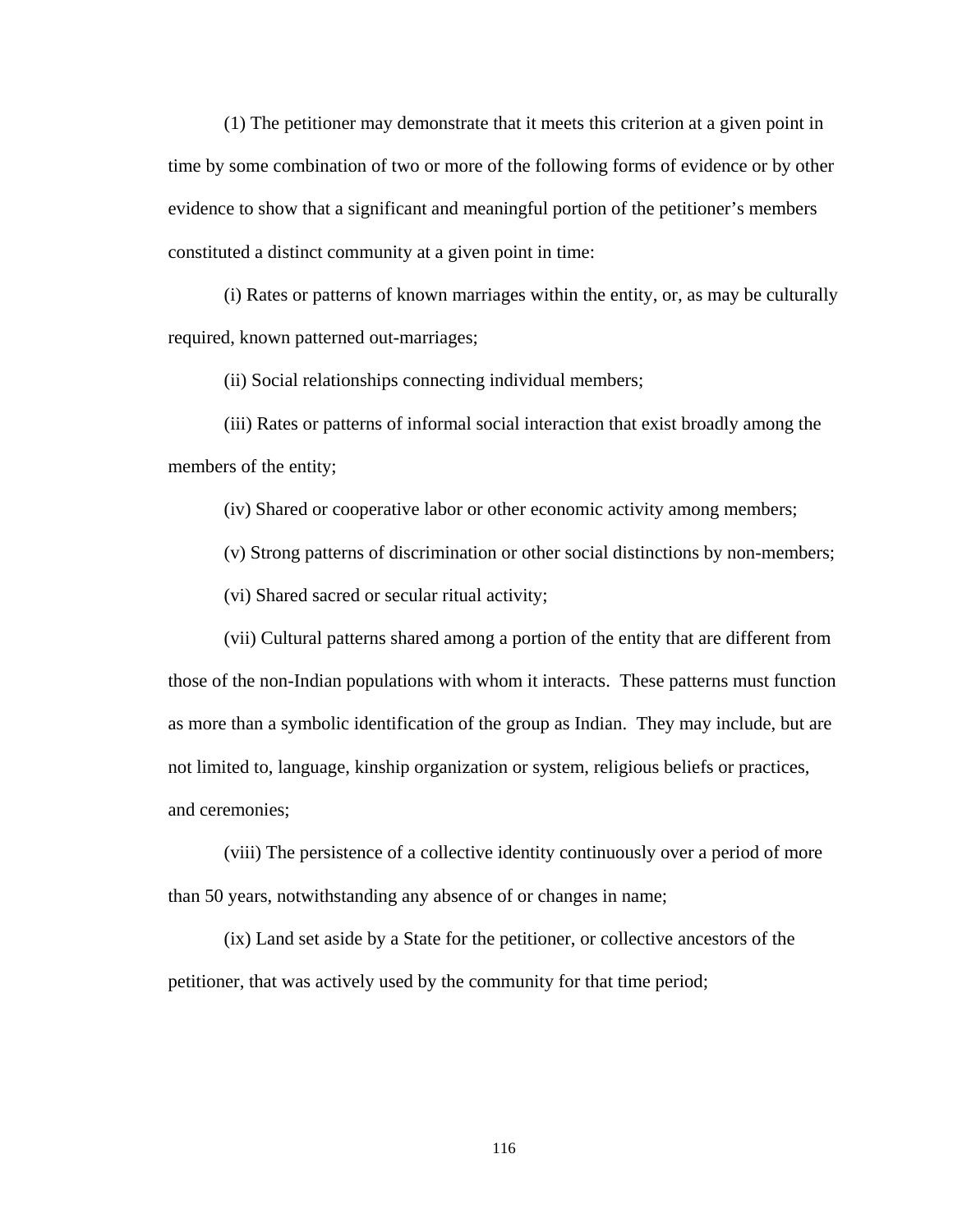(x) Children of members from a geographic area were placed in Indian boarding schools or other Indian educational institutions, to the extent that supporting evidence documents the community claimed; or

(xi) A demonstration of political influence under the criterion in  $\S$  83.11(c)(1) will be evidence for demonstrating distinct community for that same time period.

(2) The petitioner will be considered to have provided more than sufficient evidence to demonstrate distinct community and political authority under § 83.11(c) at a given point in time if the evidence demonstrates any one of the following:

(i) More than 50 percent of the members reside in a geographical area exclusively or almost exclusively composed of members of the entity, and the balance of the entity maintains consistent interaction with some members residing in that area;

(ii) At least 50 percent of the members of the entity were married to other members of the entity;

(iii) At least 50 percent of the entity members maintain distinct cultural patterns such as, but not limited to, language, kinship system, religious beliefs and practices, or ceremonies;

(iv) There are distinct community social institutions encompassing at least 50 percent of the members, such as kinship organizations, formal or informal economic cooperation, or religious organizations; or

 (v) The petitioner has met the criterion in § 83.11(c) using evidence described in  $§ 83.11(c)(2).$ 

 (c) *Political Influence or Authority*. The petitioner has maintained political influence or authority over its members as an autonomous entity from 1900 until the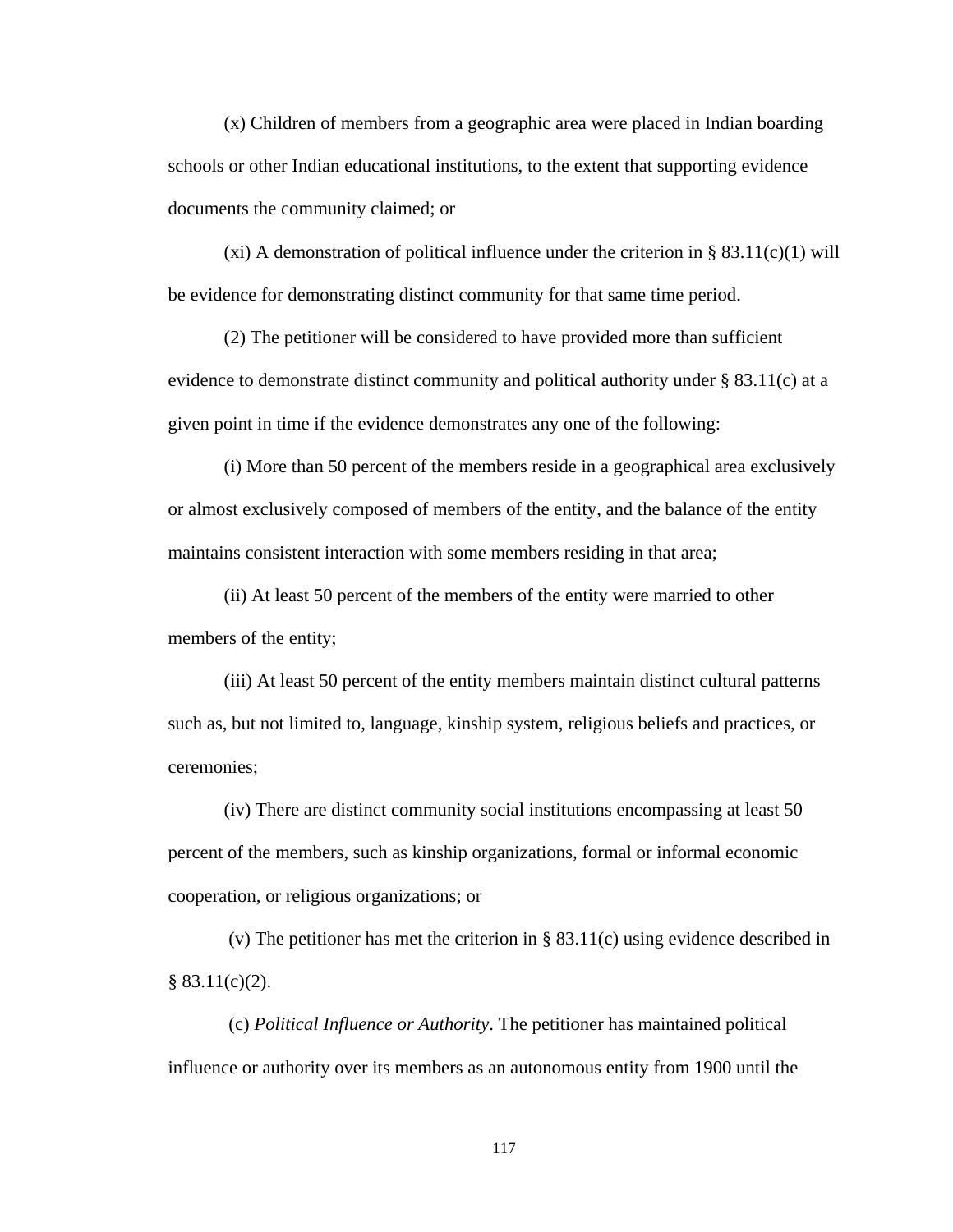present*.* Political influence or authority means the entity uses a council, leadership, internal process, or other mechanism as a means of influencing or controlling the behavior of its members in significant respects, making decisions for the entity which substantially affect its members, and/or representing the entity in dealing with outsiders in matters of consequence. This process is to be understood flexibly in the context of the history, culture, and social organization of the entity.

(1) The petitioner may demonstrate that it meets this criterion by some combination of two or more of the following forms of evidence or by other evidence that the petitioner had political influence or authority over its members as an autonomous entity:

(i) The entity is able to mobilize significant numbers of members and significant resources from its members for entity purposes.

(ii) Many of the membership consider issues acted upon or actions taken by entity leaders or governing bodies to be of importance.

(iii) There is widespread knowledge, communication, or involvement in political processes by many of the entity's members.

(iv) The entity meets the criterion in § 83.11(b) at greater than or equal to the percentages set forth under § 83.11(b)(2).

(v) There are internal conflicts that show controversy over valued entity goals, properties, policies, processes, or decisions.

(vi) The government of a federally recognized Indian tribe has a significant relationship with the leaders or the governing body of the petitioner.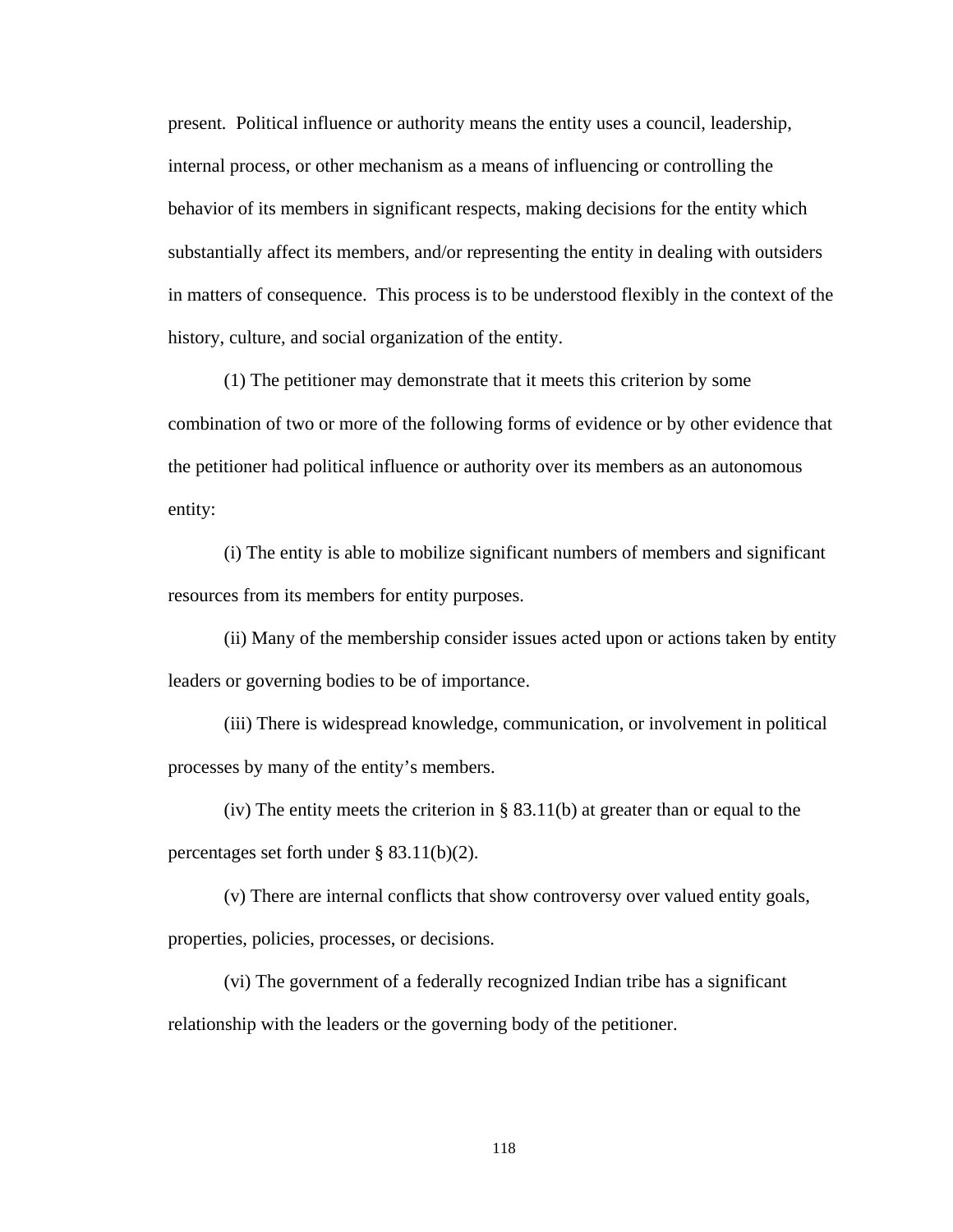(vii) Land set aside by a State for petitioner, or collective ancestors of the petitioner, that is actively used for that time period.

(viii) There is a continuous line of entity leaders and a means of selection or acquiescence by a significant number of the entity's members.

(2) The petitioner will be considered to have provided sufficient evidence of political influence or authority at a given point in time if the evidence demonstrates any one of the following:

(i) Entity leaders or other internal mechanisms exist or existed that:

(A) Allocate entity resources such as land, residence rights, and the like on a consistent basis;

(B) Settle disputes between members or subgroups by mediation or other means on a regular basis;

(C) Exert strong influence on the behavior of individual members, such as the establishment or maintenance of norms or the enforcement of sanctions to direct or control behavior; or

(D) Organize or influence economic subsistence activities among the members, including shared or cooperative labor.

(ii) The petitioner has met the requirements in  $\S$  83.11(b)(2) at a given time.

(d) *Governing Document*. The petitioner must provide:

(1) A copy of the entity's present governing document, including its membership criteria; or

(2) In the absence of a governing document, a written statement describing in full its membership criteria and current governing procedures.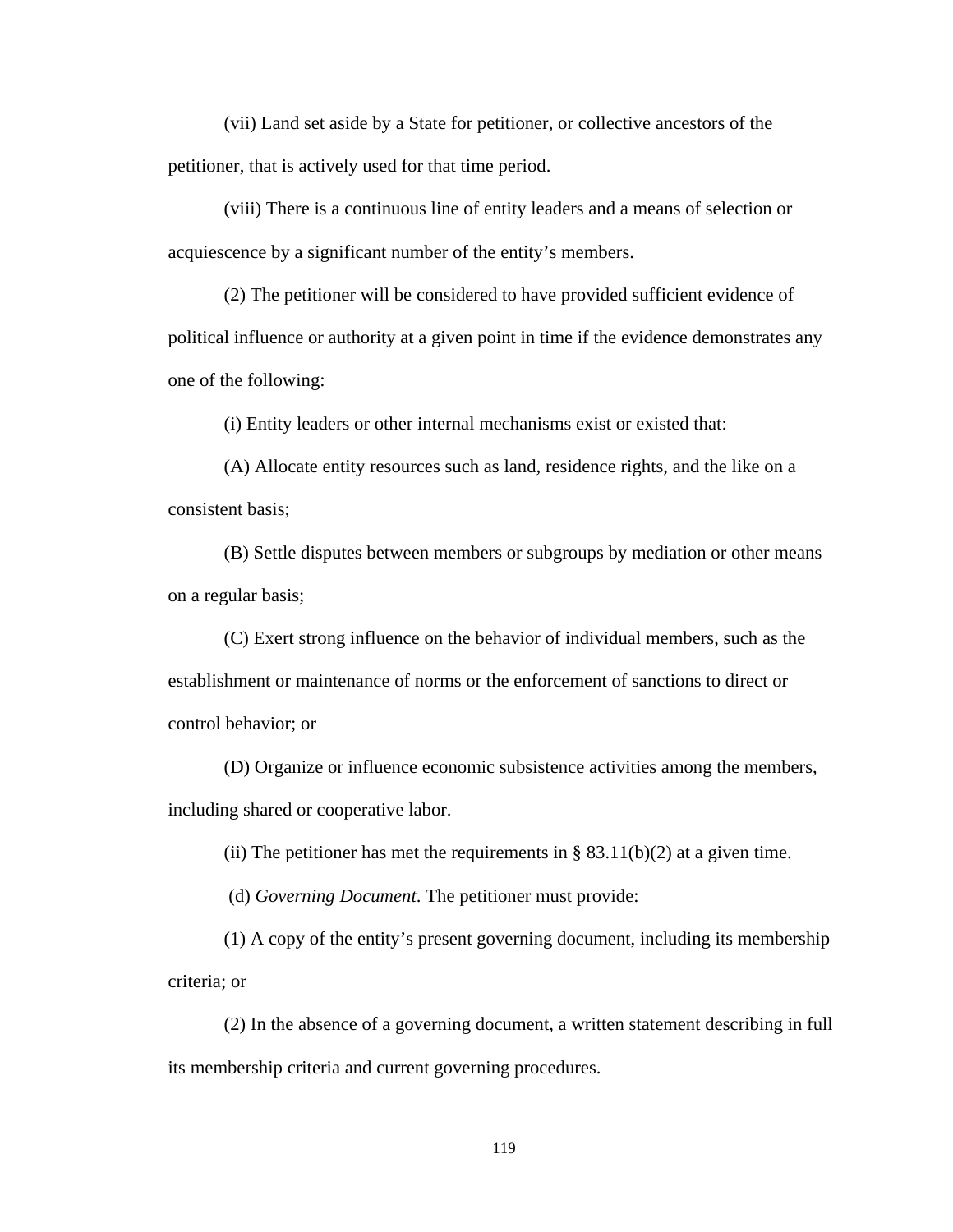(e) *Descent.* The petitioner's membership consists of individuals who descend from a historical Indian tribe (or from historical Indian tribes that combined and functioned as a single autonomous political entity).

(1) The petitioner satisfies this criterion by demonstrating that the petitioner's members descend from a tribal roll directed by Congress or prepared by the Secretary on a descendancy basis for purposes of distributing claims money, providing allotments, providing a tribal census, or other purposes, unless significant countervailing evidence establishes that the tribal roll is substantively inaccurate; or

(2) If no tribal roll was directed by Congress or prepared by the Secretary, the petitioner satisfies this criterion by demonstrating descent from a historical Indian tribe (or from historical Indian tribes that combined and functioned as a single autonomous political entity) with sufficient evidence including, but not limited to, one or a combination of the following identifying present members or ancestors of present members as being descendants of a historical Indian tribe (or of historical Indian tribes that combined and functioned as a single autonomous political entity):

(i) Federal, State, or other official records or evidence;

(ii) Church, school, or other similar enrollment records;

(iii) Records created by historians and anthropologists in historical times;

 (iv) Affidavits of recognition by tribal elders, leaders, or the tribal governing body with personal knowledge; and

(v) Other records or evidence.

(f) *Unique Membership*. The petitioner's membership is composed principally of persons who are not members of any federally recognized Indian tribe*.* However, a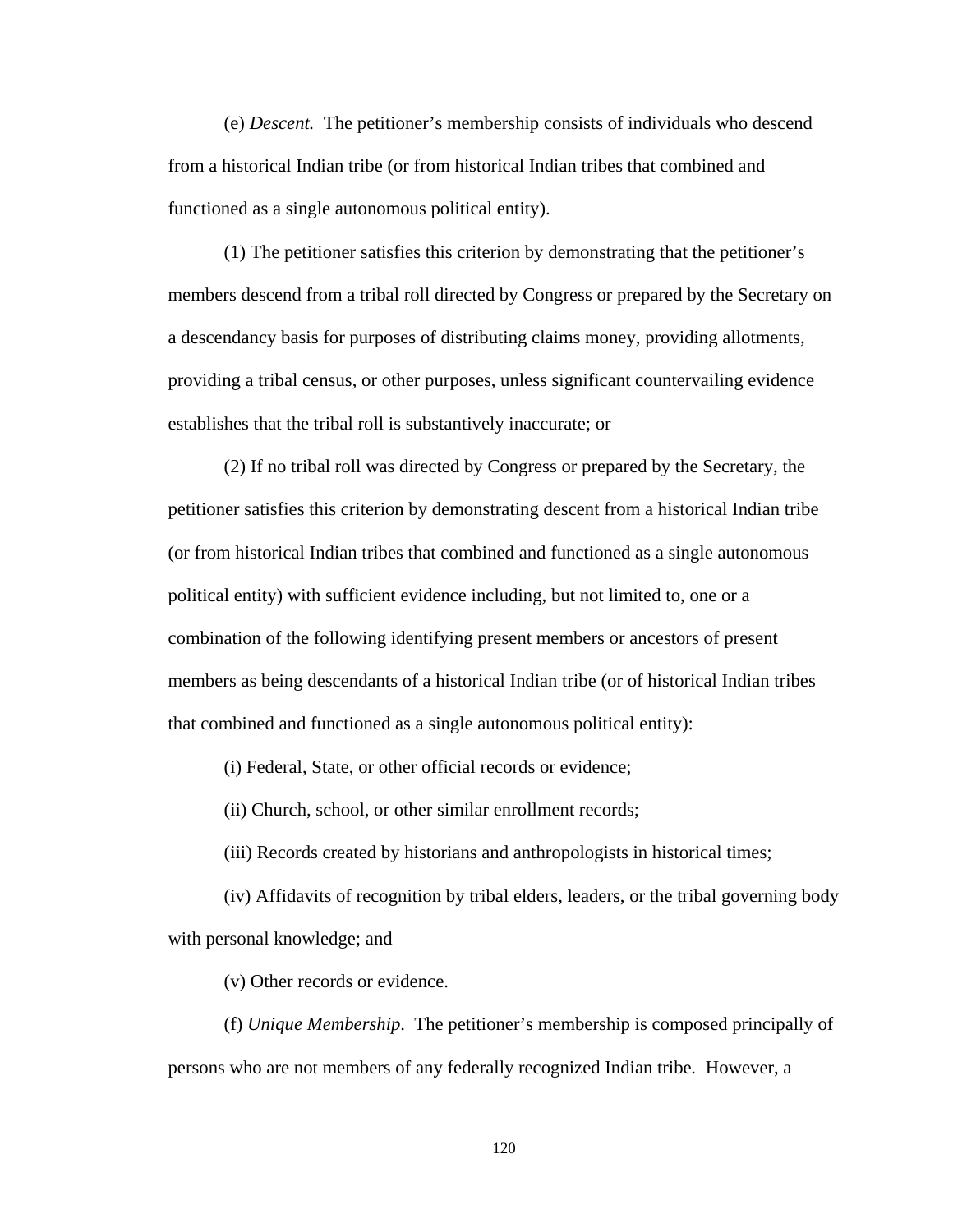petitioner may be acknowledged even if its membership is composed principally of persons whose names have appeared on rolls of, or who have been otherwise associated with, a federally recognized Indian tribe, if the petitioner demonstrates that:

(1) It has functioned as a separate politically autonomous community by satisfying criteria (b) and (c); and

(2) Its members have provided written confirmation of their membership in the petitioner.

 (g) *Congressional Termination*. Neither the petitioner nor its members are the subject of congressional legislation that has expressly terminated or forbidden the Federal relationship*.* The Department must determine whether the petitioner meets this criterion, and the petitioner is not required to submit evidence to meet it.

## **§ 83.12 What are the criteria for a previously federally acknowledged petitioner?**

(a) The petitioner may prove it was previously acknowledged as a federally recognized Indian tribe, or is a portion that evolved out of a previously federally recognized Indian tribe, by providing substantial evidence of unambiguous Federal acknowledgment, meaning that the United States Government recognized the petitioner as an Indian tribe eligible for the special programs and services provided by the United States to Indians because of their status as Indians with which the United States carried on a relationship at some prior date including, but not limited to, evidence that the petitioner had:

(1) Treaty relations with the United States;

(2) Been denominated a tribe by act of Congress or Executive Order;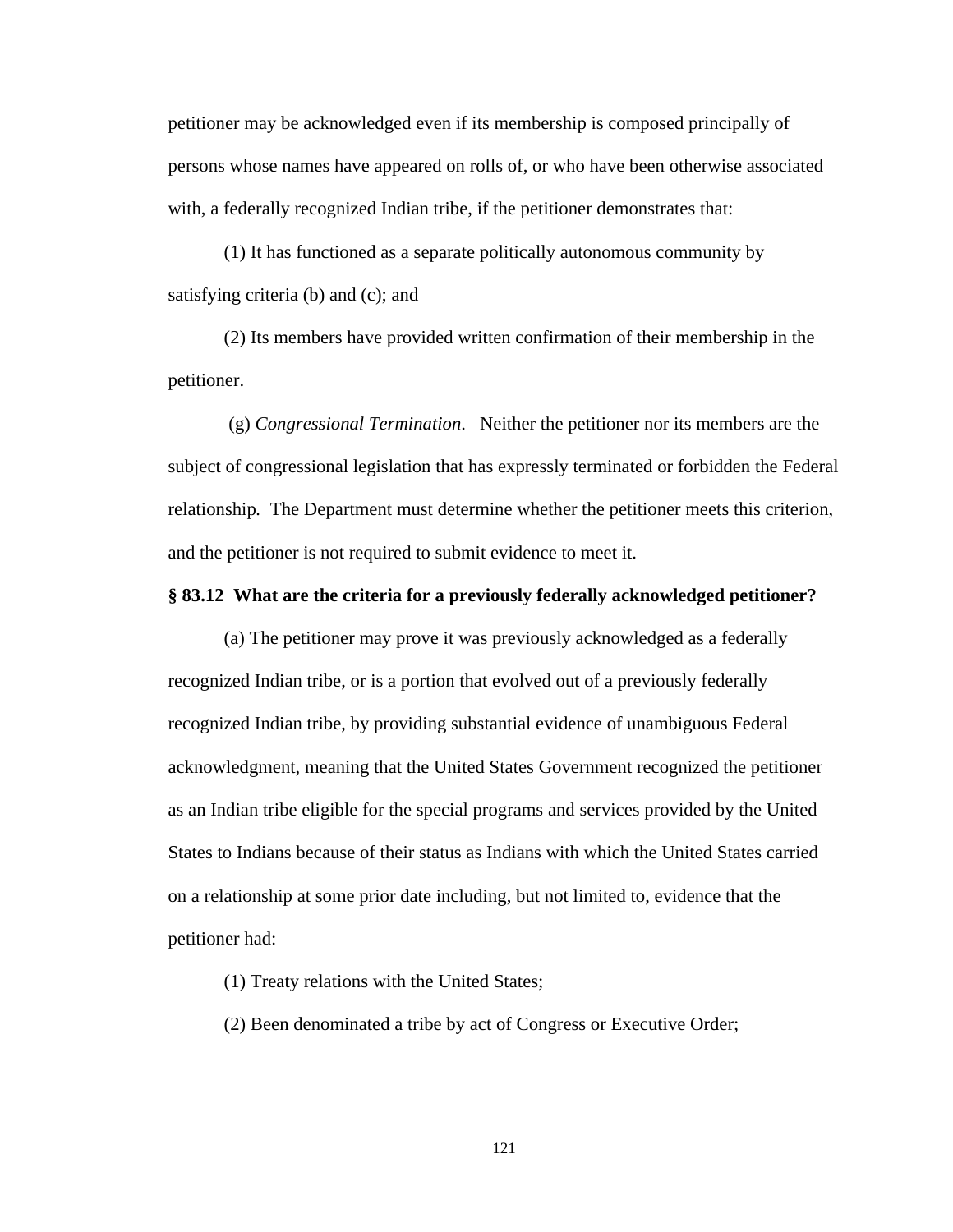(3) Been treated by the Federal Government as having collective rights in tribal lands or funds; or

(4) Land held for it or its collective ancestors by the United States.

(b) Once the petitioner establishes that it was previously acknowledged, it must demonstrate that it meets:

(1) At present, the Community Criterion; and

(2) Since the time of previous Federal acknowledgment or 1900, whichever is later, the Indian Entity Identification Criterion and Political Authority Criterion.

## **Subpart C – Process for Federal Acknowledgment**

*Documented Petition Submission and Review* 

## **§ 83.20 How does an entity request Federal acknowledgment?**

Any entity that believes it can satisfy the criteria in this part may submit a documented petition under this part to: Department of the Interior, Office of the Assistant Secretary – Indian Affairs, Attention: Office of Federal Acknowledgement, 1951 Constitution Ave., NW., Washington, DC 20240.

## **§ 83.21 What must a documented petition include?**

(a) The documented petition may be in any readable form and must include the following:

(1) A certification, signed and dated by the petitioner's governing body, stating that it is the petitioner's official documented petition;

(2) A concise written narrative, with citations to supporting documentation, thoroughly explaining how the petitioner meets each of the criteria in § 83.11, except the Congressional Termination Criterion (§ 83.11 (g))—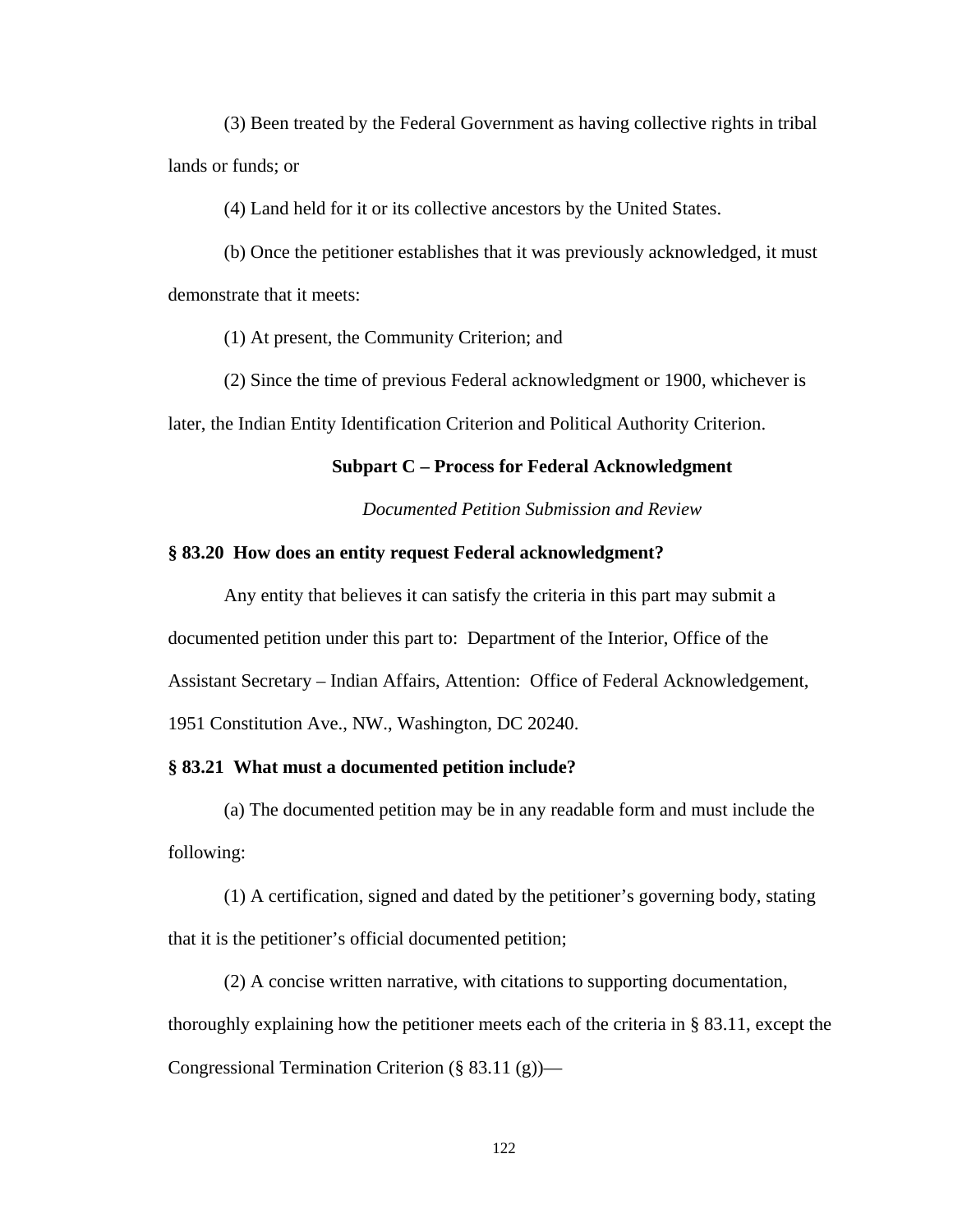(i) If the petitioner chooses to provide explanations of and supporting

documentation for the Congressional Termination Criterion (§ 83.11 (g)), the Department will accept it; but

(ii) The Department will conduct the research necessary to determine whether the petitioner meets the Congressional Termination Criterion (§ 83.11 (g)).

(3) Supporting documentation cited in the written narrative and containing specific, detailed evidence that the petitioner meets each of the criteria in § 83.11;

(4) Membership lists and explanations, including:

(i) An official current membership list, separately certified by the petitioner's governing body, of all known current members of the petitioner, including each member's full name (including maiden name, if any), date of birth, and current residential address;

(ii) A statement describing the circumstances surrounding the preparation of the current membership list;

(iii) A copy of each available former list of members based on the petitioner's own defined criteria; and

(iv) A statement describing the circumstances surrounding the preparation of the former membership lists, insofar as possible.

(b) If the documented petition contains any information that is protectable under Federal law such as the Privacy Act and Freedom of Information Act, the petitioner must provide a redacted version, an unredacted version of the relevant pages, and an explanation of the legal basis for withholding such information from public release. The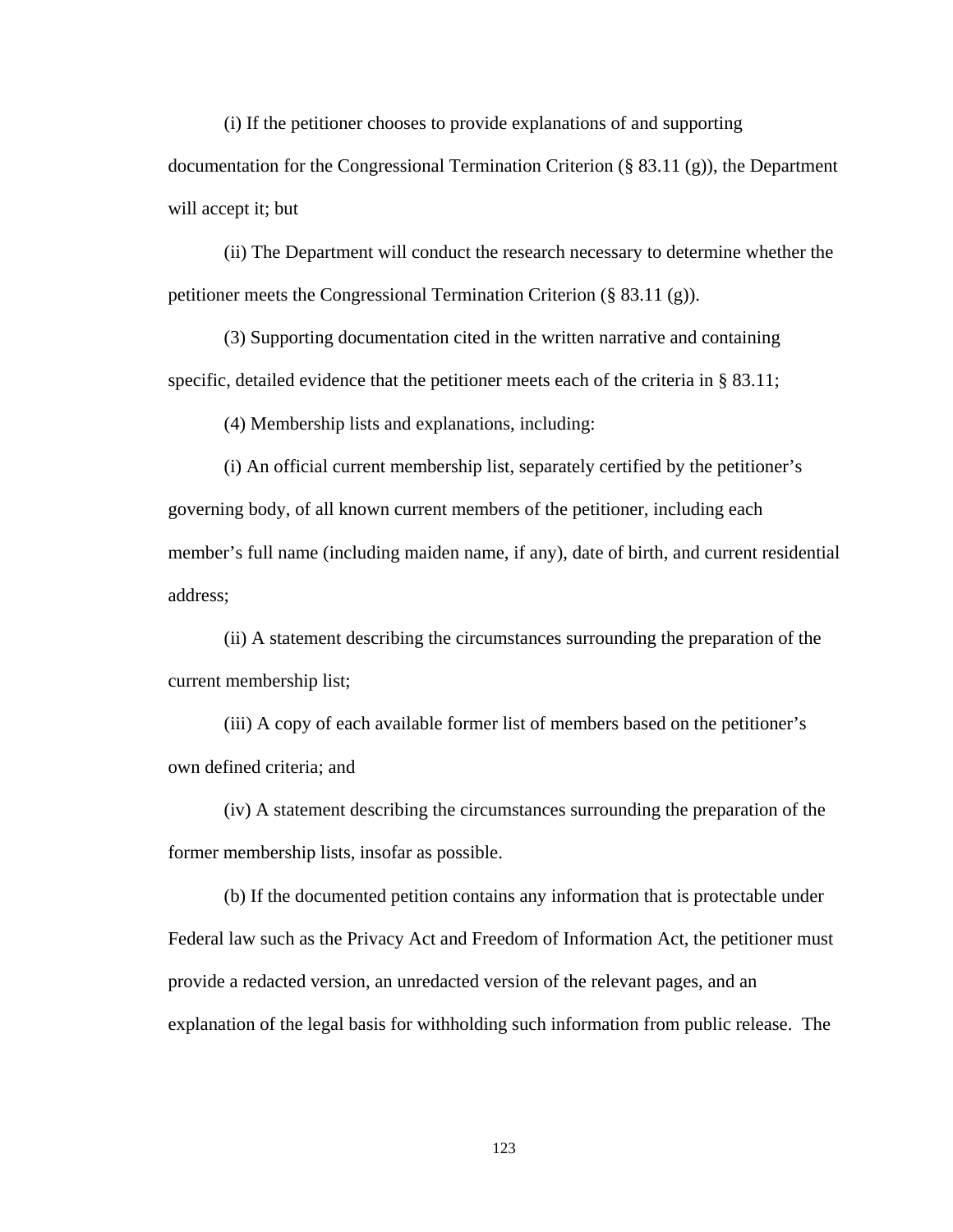Department will not publicly release information that is protectable under Federal law, but may release redacted information if not protectable under Federal law.

## **§ 83.22 What notice will OFA provide upon receipt of a documented petition?**

When OFA receives a documented petition, it will do all of the following:

(a) Within 30 days of receipt, acknowledge receipt in writing to the petitioner.

(b) Within 60 days of receipt:

 (1) Publish notice of receipt of the documented petition in the Federal Register and publish the following on the OFA website:

 (i) The narrative portion of the documented petition, as submitted by the petitioner (with any redactions appropriate under § 83.21(b));

 (ii) The name, location, and mailing address of the petitioner and other information to identify the entity;

(iii) The date of receipt;

 (iv) The opportunity for individuals and entities to submit comments and evidence supporting or opposing the petitioner's request for acknowledgment within 120 days of the date of the website posting; and

(v) The opportunity for individuals and entities to request to be kept informed of

general actions regarding a specific petitioner.

(2) Notify, in writing, the following:

(i) The governor of the State in which the petitioner is located;

(ii) The attorney general of the State in which the petitioner is located;

 (iii) The government of the county-level (or equivalent) jurisdiction in which the petitioner is located; and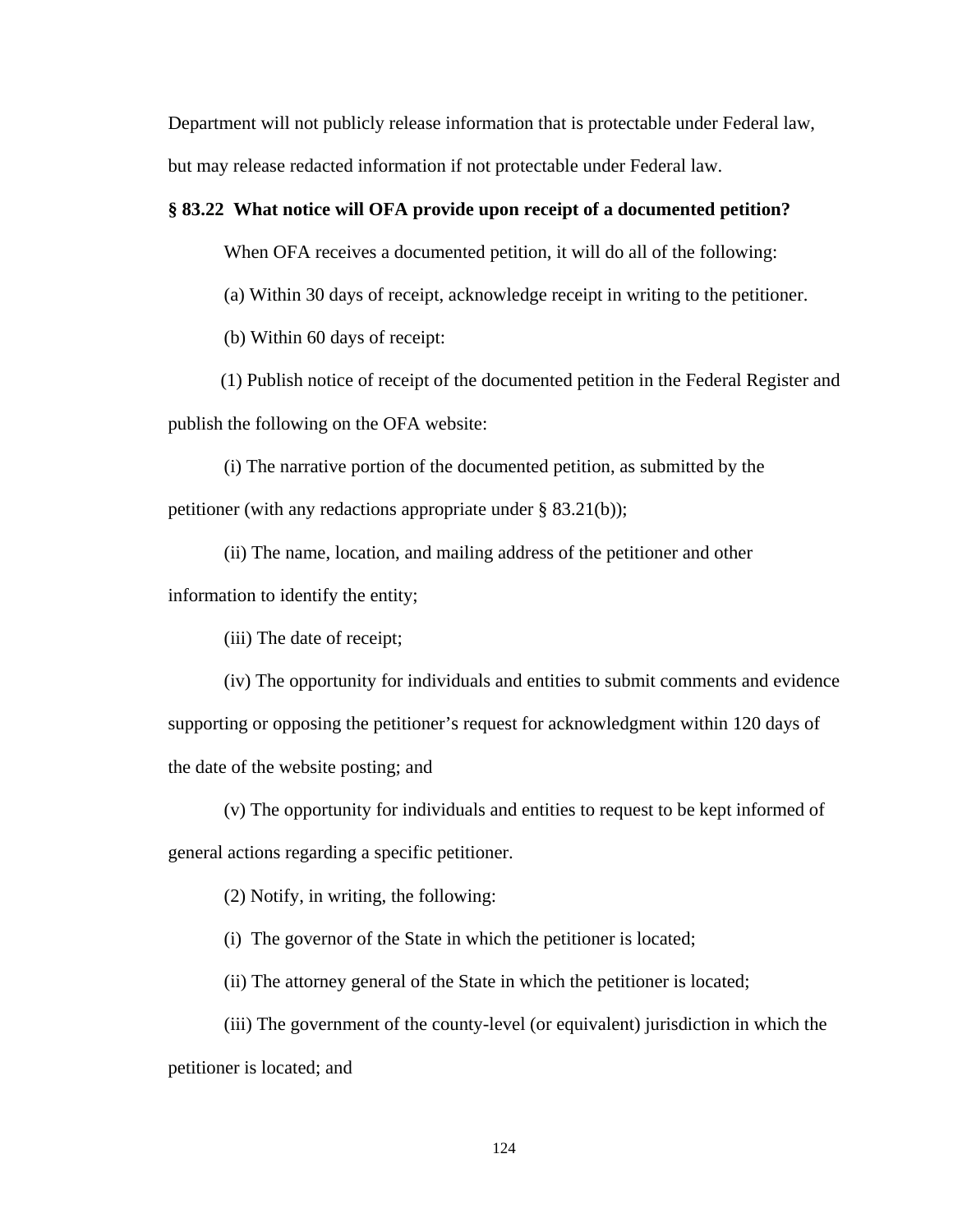(iv) Notify any recognized tribe and any petitioner that appears to have a historical or present relationship with the petitioner or that may otherwise be considered to have a potential interest in the acknowledgment determination.

(c) Publish the following additional information to the OFA website:

(1) Other portions of the documented petition, to the extent feasible and allowable under Federal law, except documentation and information protectable from disclosure under Federal law, as identified by Petitioner under § 83.21(b) or otherwise;

(2) Any comments or materials submitted by third parties to OFA relating to the documented petition;

(3) Any substantive letter, proposed finding, recommended decision, and final determination issued by the Department;

(4) OFA's contact list for each petitioner, including the point of contact for the petitioner; attorneys, and representatives; and

(5) Contact information for any other individuals and entities that request to be kept informed of general actions regarding the petitioner.

 (d) All subsequent notices that the Department provides under this part will be provided via the most efficient means for OFA to:

(1) The governor of the State in which the petitioner is located;

(2) The attorney general of the State in which the petitioner is located;

(3) The government of the county-level (or equivalent) jurisdiction in which the petitioner is located;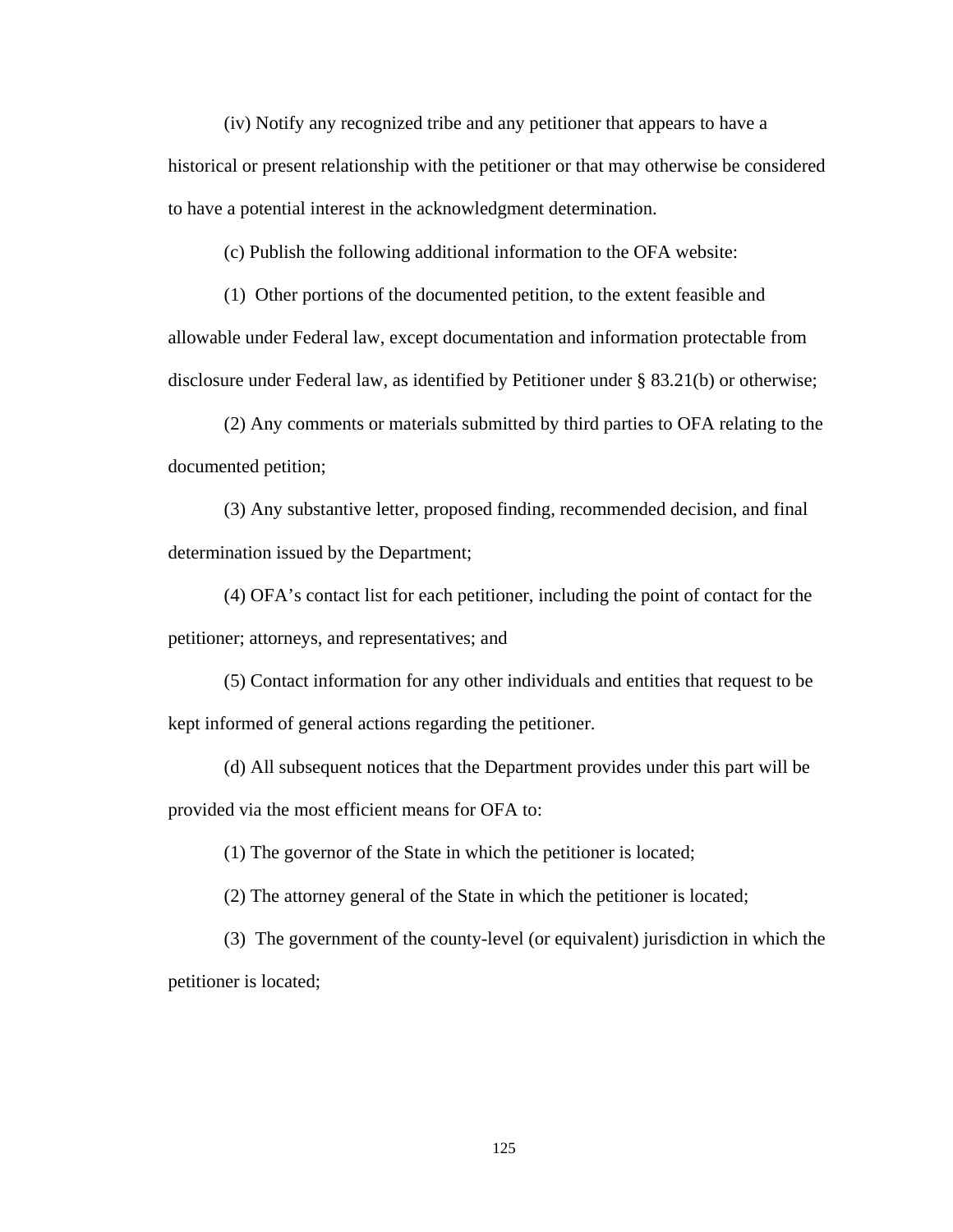(4) Any recognized tribe and any petitioner that appears to have a historical or present relationship with the petitioner or that may otherwise be considered to have a potential interest in the acknowledgment determination; and

(5) Any individuals and entities that request to be kept informed of general actions regarding a specific petitioner.

## *Review of Documented Petition*

## **§ 83.23 How will OFA determine which documented petition to consider first?**

(a) OFA will begin reviews of documented petitions in the order of their receipt.

(1) At each successive review stage, there may be points at which OFA is waiting on additional information or clarification from the petitioner. Upon receipt of the additional information or clarification, OFA will return to its review of the documented petition as soon as possible.

(2) To the extent possible, OFA will give highest priority to completing reviews of documented petitions it has already begun to review.

(b) OFA will maintain a numbered register of documented petitions that have been received.

(c) OFA will maintain a numbered register of any letters of intent, which were allowable prior to [INSERT EFFECTIVE DATE OF RULE], or incomplete (i.e., not fully documented) petitions and the original dates of their filing with the Department. If two or more documented petitions are ready for review on the same date, this register will determine the order of consideration.

**§ 83.24 What opportunity will the petitioner have to respond to comments before OFA reviews the petition?**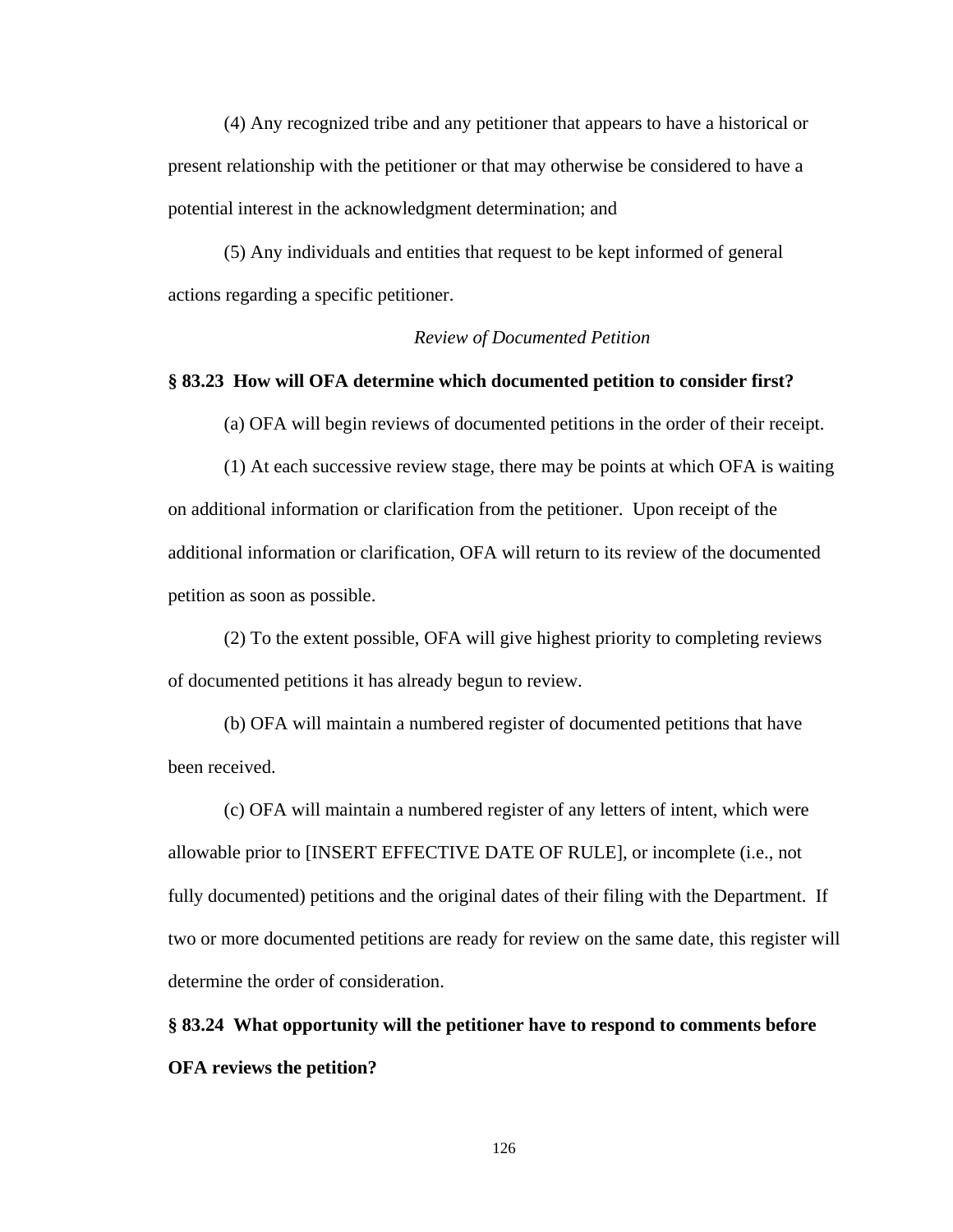Before beginning review of a documented petition, OFA will provide the petitioner with any comments on the petition received from individuals or entities under § 83.22(b) and provide the petitioner with 90 days to respond to such comments. OFA will not begin review until it receives the petitioner's response to the comments or the petitioner requests that OFA proceed without its response.

### **§ 83.25 Who will OFA notify when it begins review of a documented petition?**

OFA will notify the petitioner and those listed in § 83.22(d) when it begins review of a documented petition and will provide the petitioner and those listed in § 83.22(d) with:

(a) The name, office address, and telephone number of the staff member with primary administrative responsibility for the petition;

(b) The names of the researchers conducting the evaluation of the petition; and

(c) The name of their supervisor.

#### **§ 83.26 How will OFA review a documented petition?**

(a) Phase I. When reviewing a documented petition, OFA will first determine if the petitioner meets the Governing Document Criterion (§ 83.11(d)), Descent Criterion (§ 83.11(e)), Unique Membership Criterion (§ 83.11(f)), and Termination Criterion (§  $83.11(g)$ , in accordance with the following steps.

(1)(i) OFA will conduct a Phase I technical assistance review and notify the petitioner by letter of any deficiencies that would prevent the petitioner from meeting the Governing Document, Descent, Unique Membership, or Termination Criteria. Upon receipt of the letter, the petitioner must submit a written response that: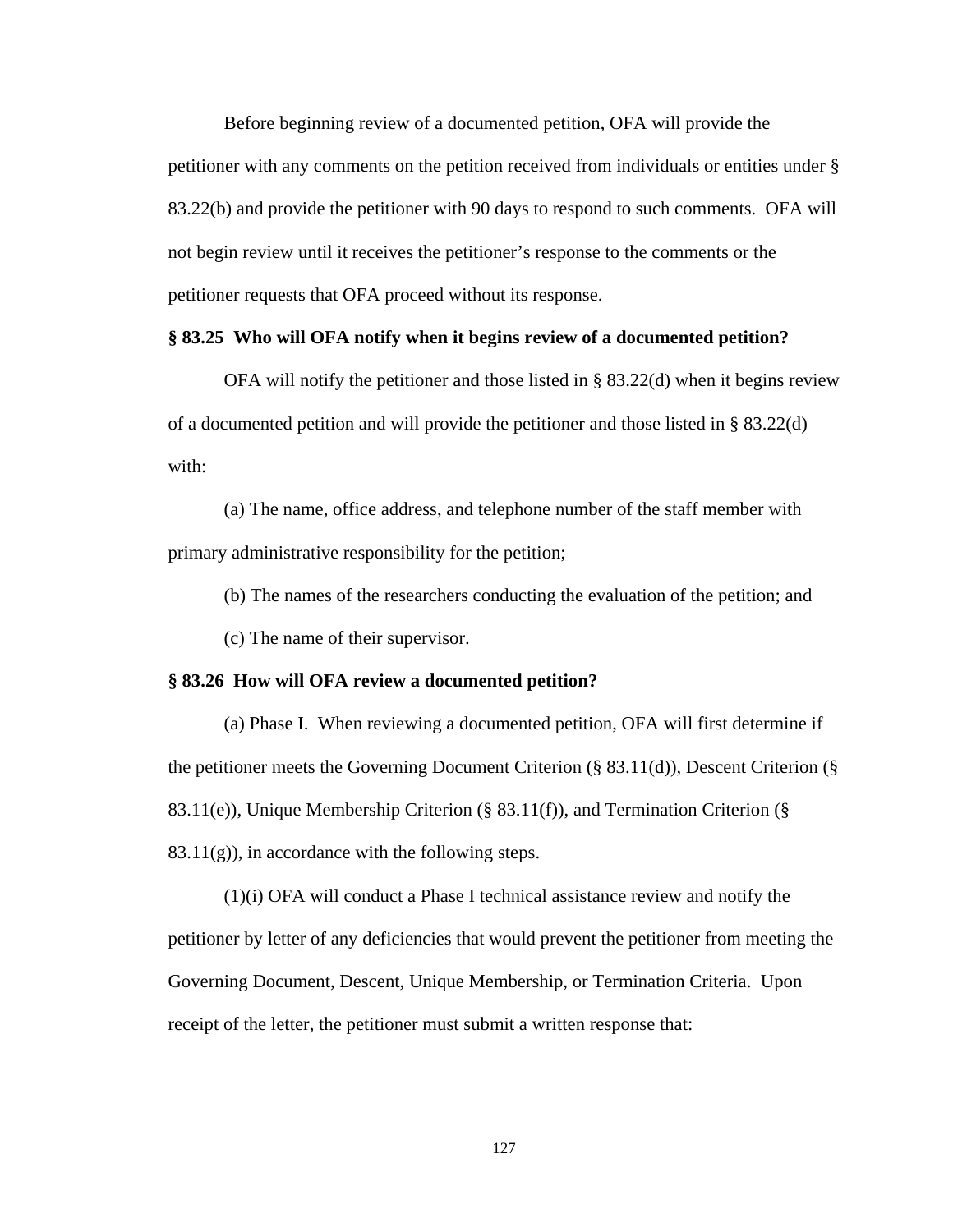(A) Withdraws the documented petition to further prepare the petition;

(B) Submits additional information and/or clarification; or

(C) Asks OFA to proceed with the review.

(ii) If the documented petition claims previous Federal acknowledgment and/or includes evidence of previous Federal acknowledgment, the Phase I technical assistance review will include a review to determine whether that evidence meets the requirements of previous Federal acknowledgment (§ 83.12).

 (2) Following the receipt of the petitioner's written response to the Phase I technical assistance review, OFA will provide the petitioner with:

(i) Any comments and evidence OFA may consider that the petitioner does not already have, to the extent allowable by Federal law; and

(ii) The opportunity to respond in writing to the comments and evidence provided.

(3) OFA will publish a negative proposed finding if it issues a deficiency letter

under paragraph  $(a)(1)(i)$  of this section, and the petitioner:

 (A) Does not withdraw the documented petition or does not respond with information or clarification sufficient to address the deficiencies; or

(B) Asks OFA in writing to proceed with the review.

 (4) OFA will publish a positive proposed finding and proceed to Phase II if it determines that the petitioner meets the Governing Document, Descent, Unique Membership, and Termination criteria.

(b) Phase II. If the petitioner meets the Governing Document, Descent, Unique Membership, and Termination criteria, OFA will next review whether the petitioner meets the Indian Entity Identification Criterion  $(\S$  83.11(a)), the Community Criterion  $(\S$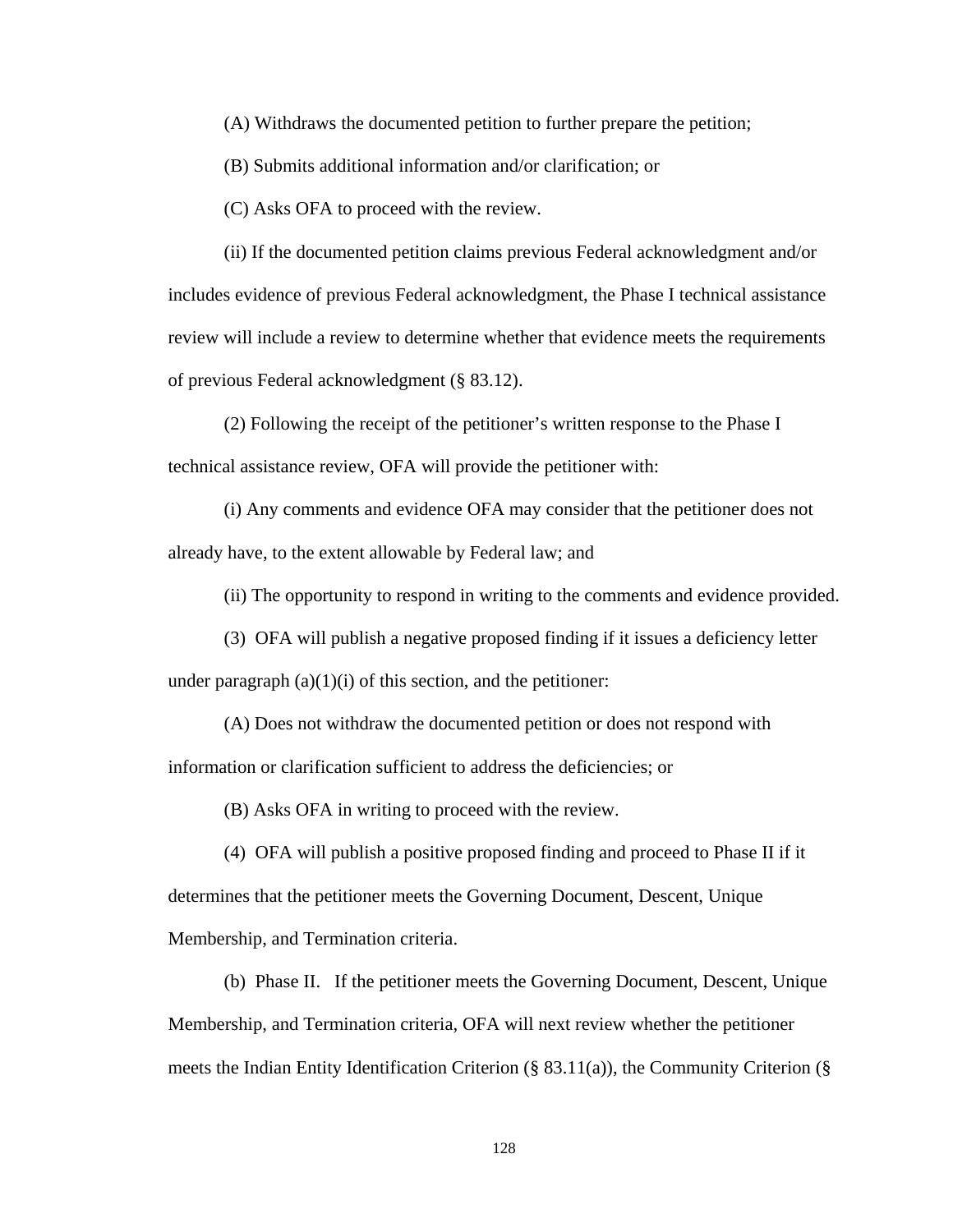83.11(b)), and the Political Influence/Authority Criterion ( $\S$  83.11(c)). If the petitioner claims previous Federal acknowledgment, the Department will also review whether petitioner proves previous Federal acknowledgment and, if so, will review whether the petitioner meets the criteria under § 83.12(b).

(1) OFA will conduct a Phase II technical assistance review and notify the petitioner by letter of any deficiencies that would prevent the petitioner from meeting these criteria. Upon receipt of the letter, the petitioner must submit a written response that:

(i) Withdraws the documented petition to further prepare the petition;

(ii) Provides additional information and/or clarification; or

(iii) Asks OFA to proceed with the review.

(2) Following receipt of the petitioner's written response to the Phase II technical assistance review, OFA will provide the petitioner with:

(i) Any comments and evidence OFA may consider in preparing the proposed finding that the petitioner does not already have, to the extent allowable by Federal law; and

(ii) The opportunity to respond in writing to the comments and evidence provided.

(3) OFA will then review the record to determine:

(i) For petitioners with previous Federal acknowledgment, whether the criteria at § 83.12(b) are met; or

(ii) For petitioners without previous Federal acknowledgment, whether the Indian Entity Identification (§ 83.11(a)), Community (§ 83.11(b)) and Political Authority (§ 83.11(c)) Criteria are met.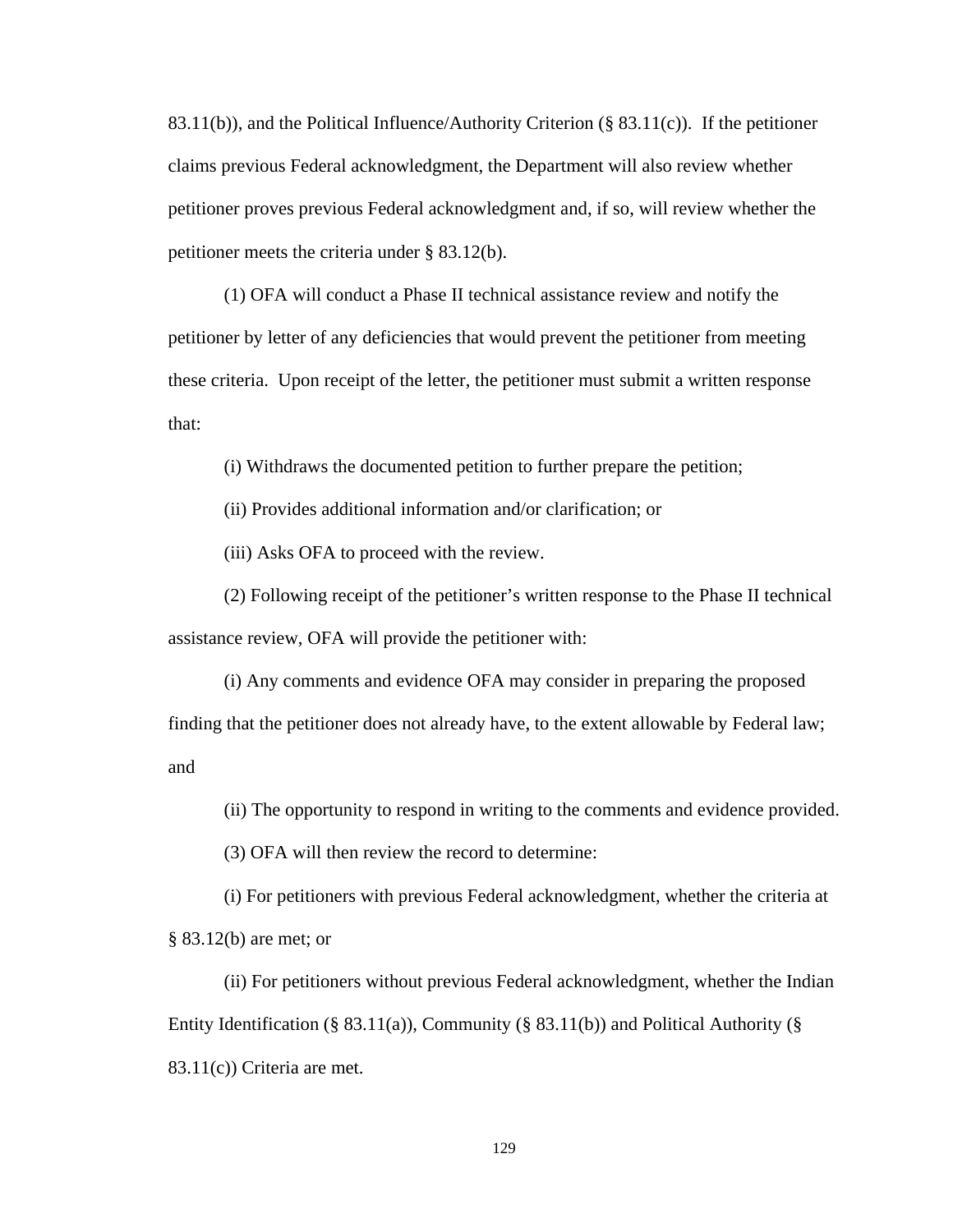(4) OFA will publish a negative proposed finding if it issues a deficiency letter under paragraph  $(a)(1)$  of this section, and the petitioner:

(i) Does not withdraw the documented petition or does not respond with information or clarification sufficient to address the deficiencies; or

(ii) Asks OFA in writing to proceed with the review.

(5) OFA will publish a positive proposed finding if it determines that the

petitioner meets the Indian Entity Identification (§ 83.11(a)), Community (§ 83.11(b)) and Political Authority (§ 83.11(c)) Criteria or, for petitioners with previous Federal acknowledgment, that the petitioner meets the criteria at § 83.12(b).

## **§ 83.27 What are technical assistance reviews?**

Technical assistance reviews are preliminary reviews for OFA to tell the petitioner where there appear to be evidentiary gaps for the criteria that will be under review in that phase and to provide the petitioner with an opportunity to supplement or revise the documented petition.

#### **§ 83.28 When does OFA review for previous Federal acknowledgment?**

(a) OFA reviews the documented petition for previous Federal acknowledgment during the Phase II technical assistance review of the documented petition.

(b) If OFA cannot verify previous Federal acknowledgment during this technical assistance review, the petitioner must provide additional evidence. If a petitioner claiming previous Federal acknowledgment does not respond or does not demonstrate the claim of previous Federal acknowledgment, OFA will consider its documented petition on the same basis as documented petitions submitted by petitioners not claiming previous Federal acknowledgment.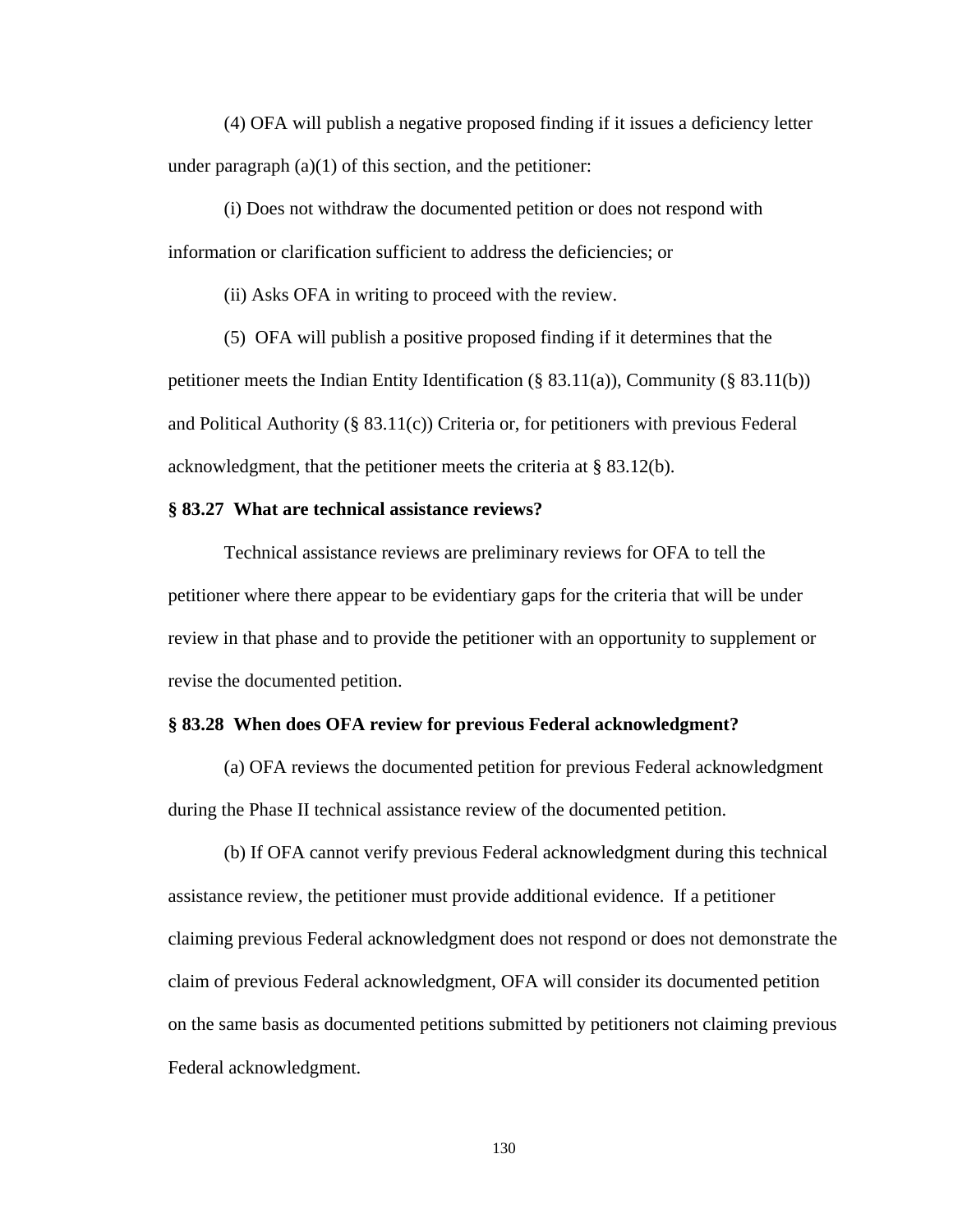### **§ 83.29 What will OFA consider in its reviews?**

(a) In any review, OFA will consider the documented petition and evidence submitted by the petitioner, any comments and evidence on the petition received during the comment period, and petitioners' responses to comments and evidence received during the response period.

(b) OFA may also:

(1) Initiate and consider other research for any purpose relative to analyzing the documented petition and obtaining additional information about the petitioner's status; and

(2) Request and consider timely submitted additional explanations and information from commenting parties to support or supplement their comments on the proposed finding and from the petitioner to support or supplement their responses to comments.

(c) OFA must provide the petitioner with the additional material obtained in paragraph (b) of this section, and provide the petitioner with the opportunity to respond to the additional material. The additional material and any response by the petitioner will become part of the record.

#### **§ 83.30 Can a petitioner withdraw its documented petition?**

 A petitioner can withdraw its documented petition at any point in the process but the petition will be placed at the end of the numbered register of documented petitions upon re-submission and may not regain its initial priority number.

## **§ 83.31 Can OFA suspend review of a documented petition?**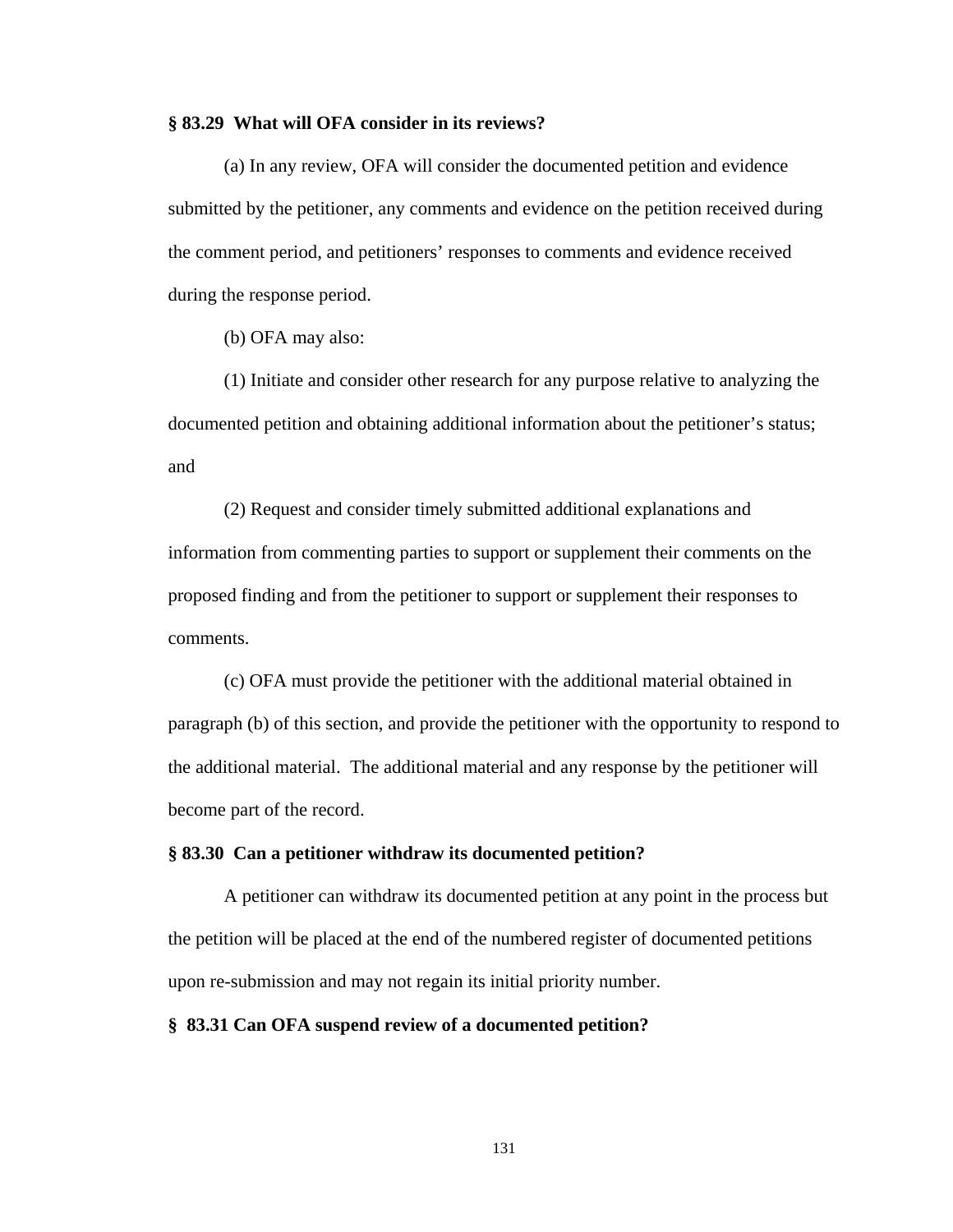(a) OFA can suspend review of a documented petition, either conditionally or for a stated period, upon:

(1) A showing to the petitioner that there are technical or administrative problems that temporarily preclude continuing review; and

(2) Approval by the Assistant Secretary.

(b) Upon resolution of the technical or administrative problems that led to the

suspension, the documented petition will have the same priority on the numbered register of documented petitions to the extent possible.

(1) OFA will notify the petitioner and those listed in § 83.22(d) when it suspends

and when it resumes review of the documented petition.

(2) Upon the resumption of review, OFA will have the full six months to issue a

proposed finding.

## *Proposed Finding*

## **§ 83.32 When will OFA issue a proposed finding?**

(a) OFA will issue a proposed finding as shown in the following table:

| <b>OFA</b> must                                                                                                                                                                               | within                                                                                                        |
|-----------------------------------------------------------------------------------------------------------------------------------------------------------------------------------------------|---------------------------------------------------------------------------------------------------------------|
| (1) Complete its review under Phase I and either<br>issue a negative proposed finding and publish a<br>notice of availability in the Federal Register, or<br>proceed to review under Phase II | six months after notifying the<br>petitioner under $\S$ 83.25 that<br>OFA has begun review of the<br>petition |
| (2) Complete its review under Phase II and issue a<br>proposed finding and publish a notice of availability<br>in the Federal Register                                                        | six months after the deadline in<br>paragraph $(a)(1)$ of this section.                                       |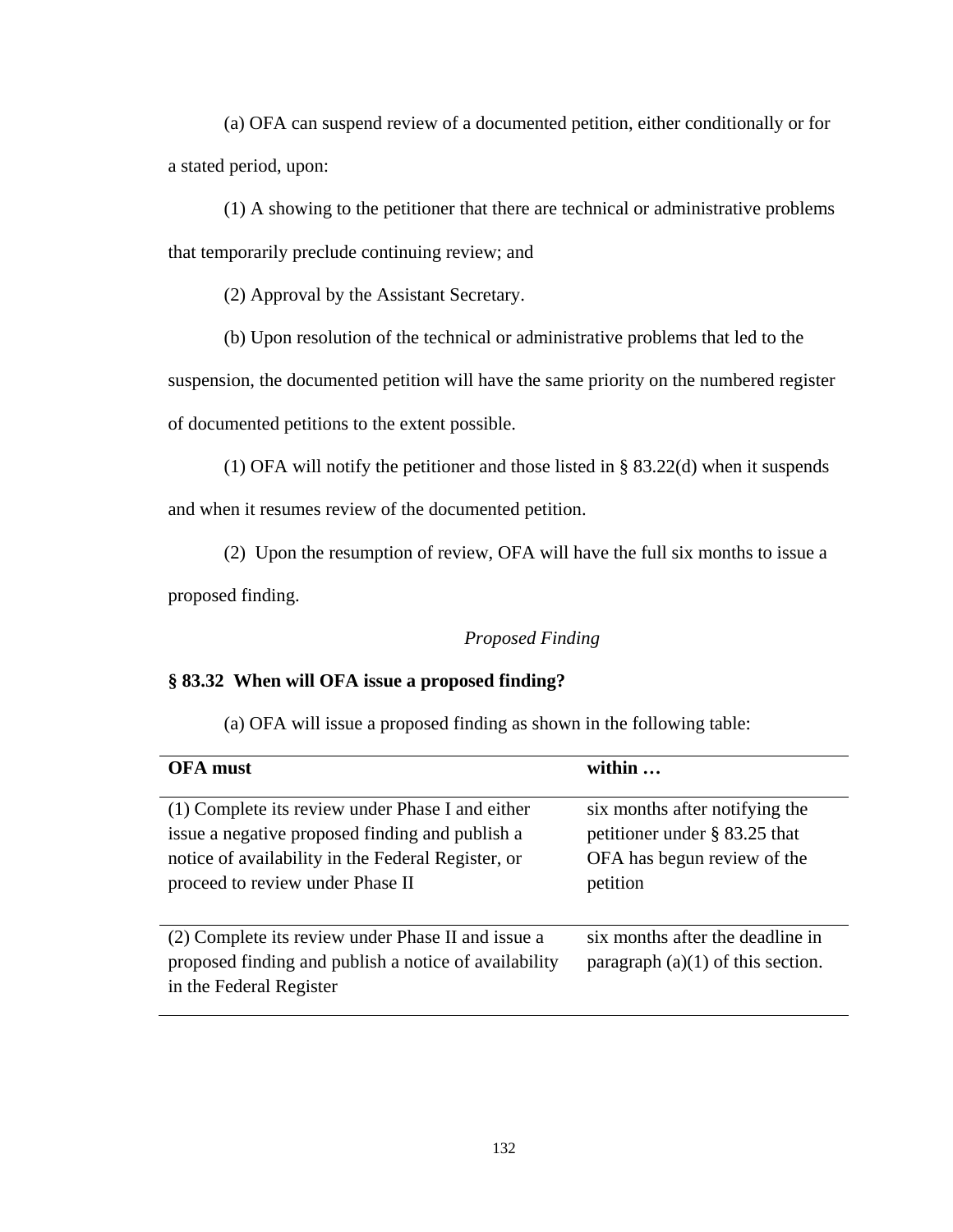(b) The times set out in paragraph (a) will be suspended any time the Department is waiting for a response or additional information from the petitioner.

(c) OFA will strive to limit the proposed finding and any reports to no more than 100 pages, cumulatively, excluding source documents.

#### **§ 83.33 What will the proposed finding include?**

The proposed finding will summarize the evidence, reasoning, and analyses that are the basis for OFA's proposed finding regarding whether the petitioner meets the applicable criteria.

(a) A Phase I negative proposed finding will address that the petitioner fails to meet any one or more of the following criteria: Governing Document (§ 83.11(d)), Descent (§ 83.11(e)), Unique Membership (§ 83.11(f)), or Congressional Termination (§ 83.11(g)).

 (b) A Phase II proposed finding will address whether the petitioner meets the following criteria: Indian Entity Existence  $(\S$  83.11(a)), Community  $(\S$  83.11(b)), and Political Influence/Authority (§ 83.11(c)).

## **§ 83.34 What notice of the proposed finding will OFA provide?**

In addition to publishing notice of the proposed finding in the Federal Register, OFA will:

(a) Provide copies of the proposed finding and any supporting reports to the petitioner and those listed in § 83.22(d); and

(b) Publish the proposed finding and reports on the OFA website.

*Proposed Finding – Comment and Response Periods, Hearing*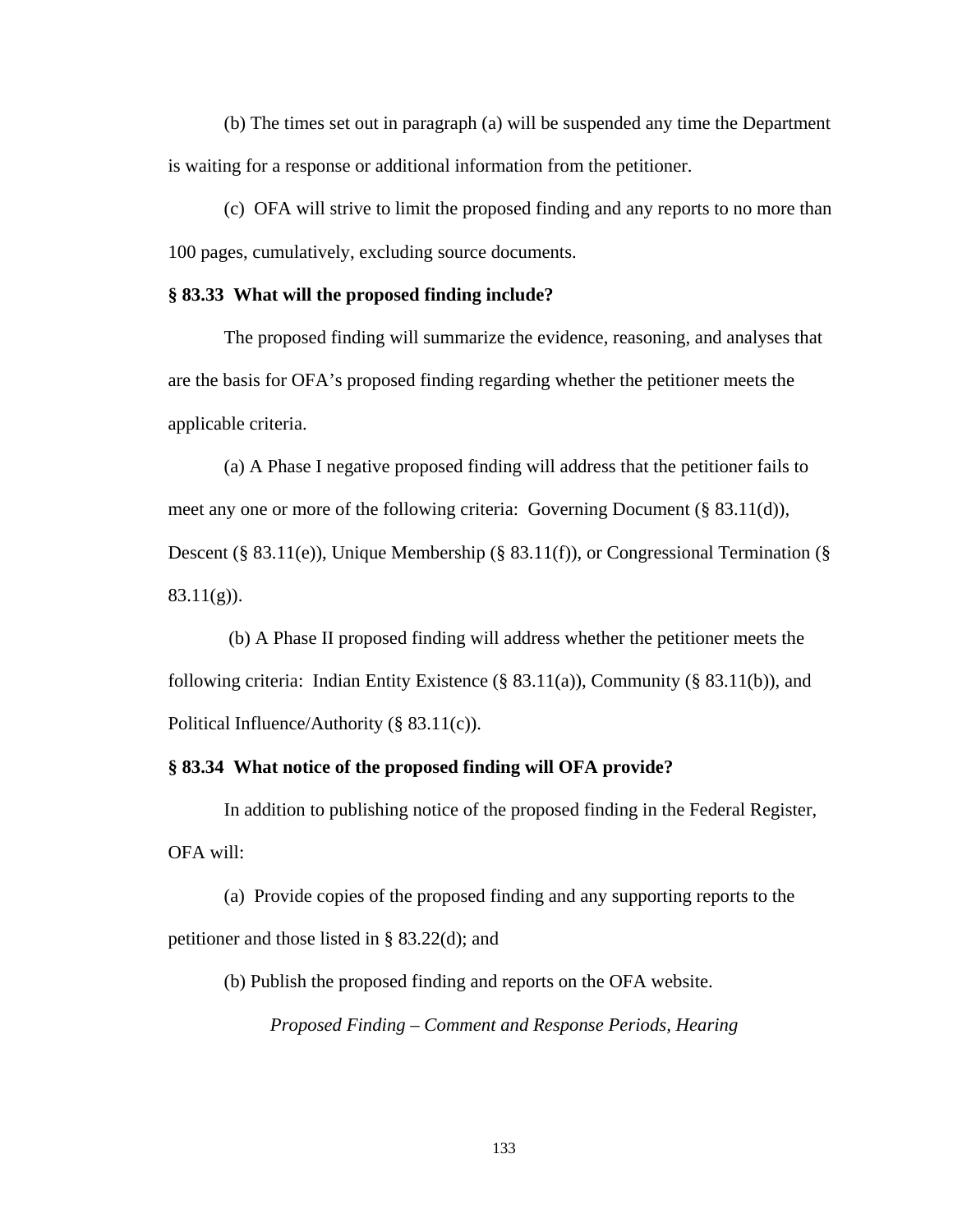## **§ 83.35 What opportunity to comment will there be after OFA issues the proposed finding?**

(a) Publication of notice of the proposed finding will be followed by a 120-day comment period. During this comment period, the petitioner or any individual or entity may submit the following to OFA to rebut or support the proposed finding:

(1) Comments, with citations to and explanations of supporting evidence; and

(2) Evidence cited and explained in the comments.

 (b) Any individual or entity that submits comments and evidence must provide the petitioner with a copy of their submission.

## **§ 83.36 What procedure follows the end of the comment period on a favorable proposed finding?**

(a) At the end of the comment period for a favorable proposed finding, AS-IA will automatically issue a final determination acknowledging the petitioner as a federally recognized Indian tribe if OFA does not receive a timely objection with evidence challenging the proposed finding that the petitioner meets the acknowledgment criteria.

 (b) If OFA has received a timely objection and evidence challenging the favorable proposed finding, then the petitioner will have 60 days to submit a written response, with citations to and explanations of supporting evidence, and the supporting evidence cited and explained in the response. The Department will not consider additional comments or evidence on the proposed finding submitted by individuals or entities during this response period.

# **§ 83.37 What procedure follows the end of the comment period on a negative proposed finding?**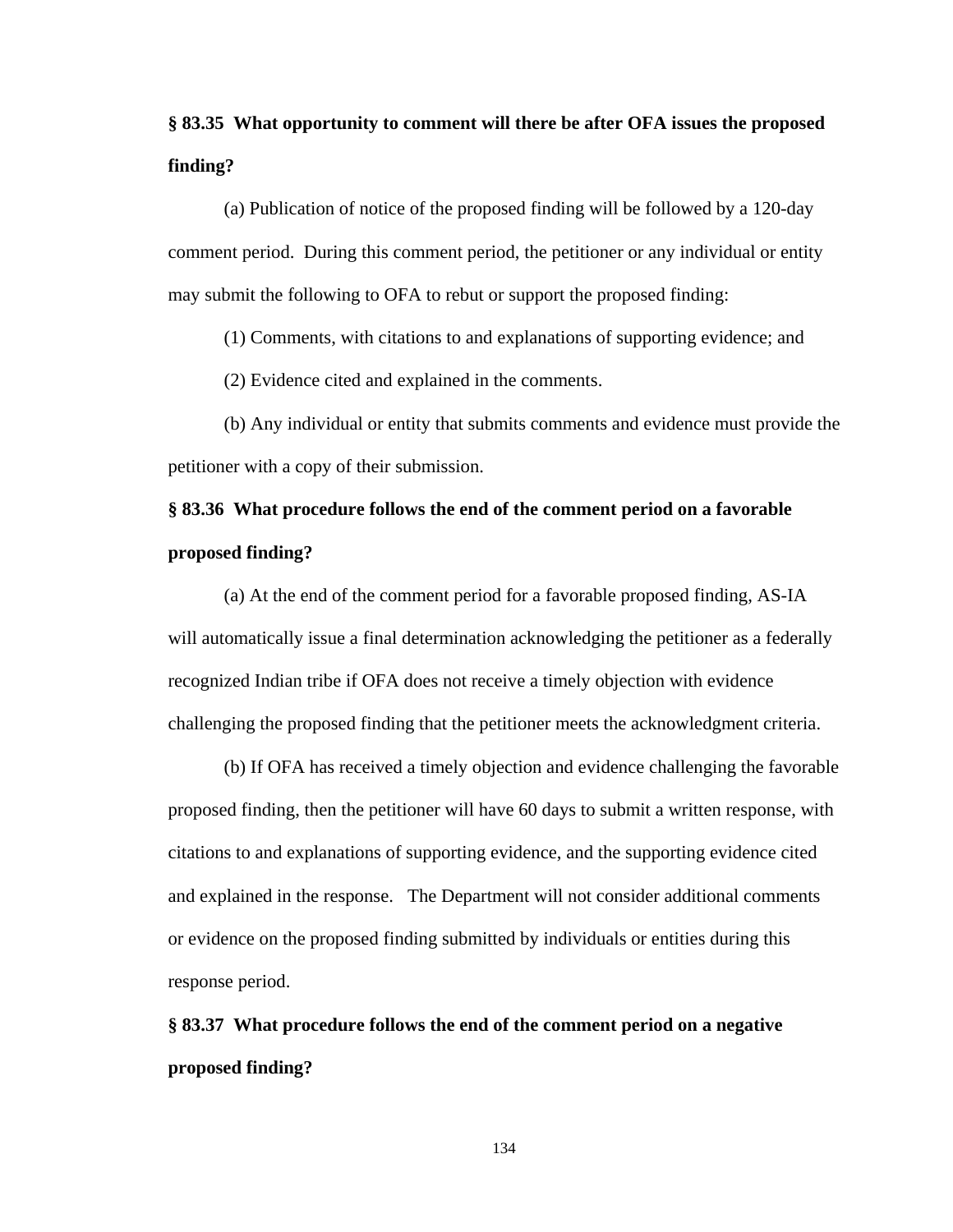If OFA has received comments on the negative proposed finding, then the petitioner will have 60 days to submit a written response, with citations to and explanations of supporting evidence, and the supporting evidence cited and explained in the response. The Department will not consider additional comments or evidence on the proposed finding submitted by individuals or entities during this response period.

## **§ 83.38 What options does the petitioner have at the end of the response period on a negative proposed finding?**

(a) At the end of the response period for a negative proposed finding, the petitioner will have 60 days to elect to challenge the proposed finding before an ALJ by sending to the Departmental Cases Hearings Division, Office of Hearings and Appeals, with a copy to OFA a written election of hearing that lists:

(1) Grounds for challenging the proposed finding, including issues of law and issues of material fact; and

(2) The witnesses and exhibits the petitioner intends to present at the hearing, other than solely for impeachment purposes, including:

(i) For each witness listed, his or her name, address, telephone number, and qualifications and a brief narrative summary of his or her expected testimony; and

(ii) For each exhibit listed, a statement confirming that the exhibit is in the administrative record reviewed by OFA or is a previous final determination of a petitioner issued by the Department.

(b) The Department will not consider additional comments or evidence on the proposed finding submitted by individuals or entities during this period.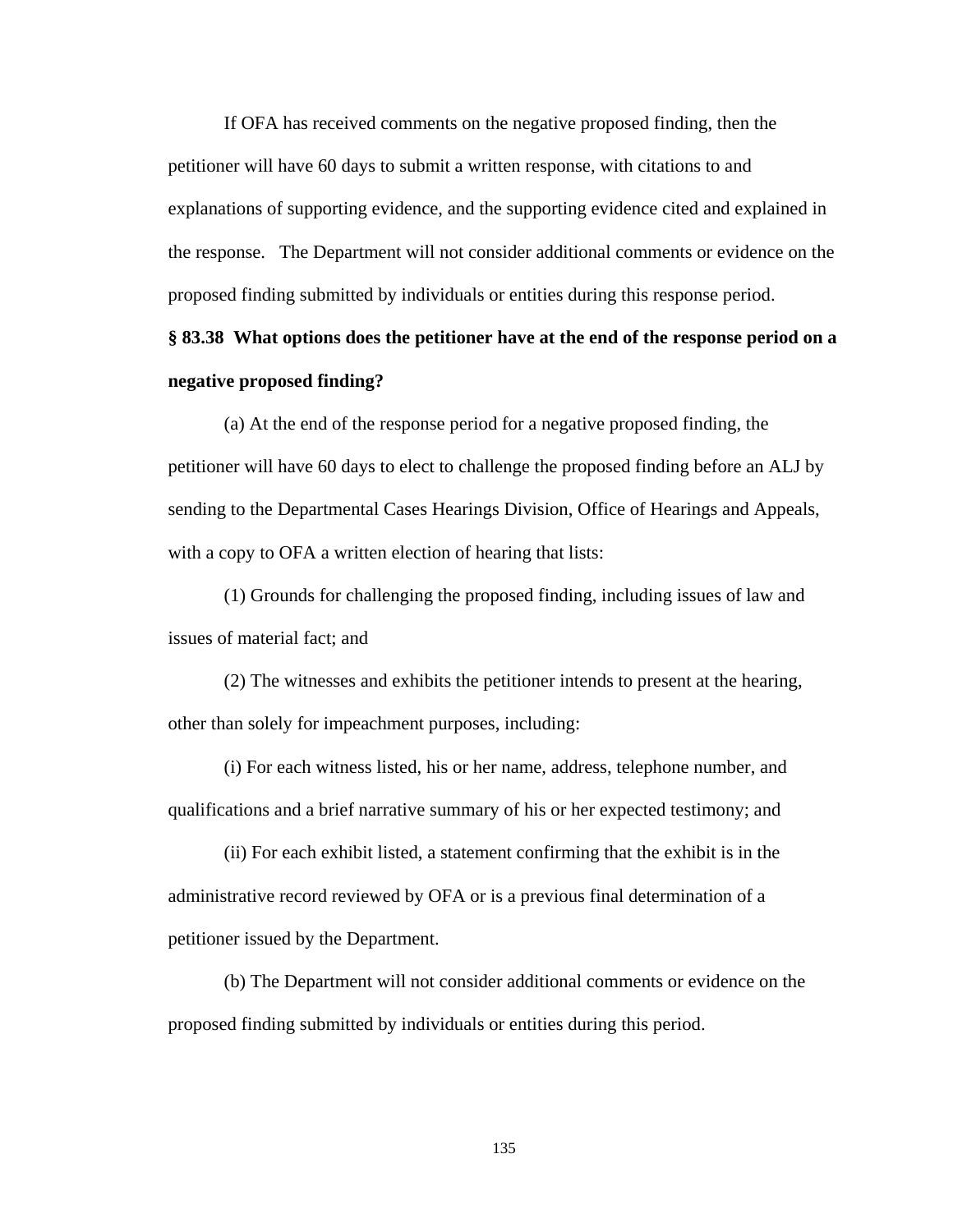# **§ 83.39 What is the procedure if the petitioner elects to have a hearing before an ALJ?**

(a) If the petitioner elects a hearing to challenge the proposed finding before an ALJ, OFA will provide to the Departmental Cases Hearings Division, Office of Hearings and Appeals, copies of the negative proposed finding, critical documents from the administrative record that are central to the portions of the negative proposed finding at issue, and any comments and evidence and responses sent in response to the proposed finding.

(1) Within 5 business days after receipt of the petitioner's hearing election, OFA will send notice of the election to each of those listed in § 83.22(d) and the Departmental Cases Hearings Division by express mail or courier service for delivery on the next business day.

(2) OFA will retain custody of the entire, original administrative record.

 (b) *Hearing Process.* The assigned ALJ will conduct the hearing process in accordance with 43 CFR part 4, subpart K.

(c) *Hearing record.* The hearing will be on the record before an ALJ. The hearing record will become part of the record considered by AS-IA in reaching a final determination.

(d) *Recommended decision.* The ALJ will issue a recommended decision and forward it along with the hearing record to the AS-IA in accordance with the timeline and procedures in 43 CFR part 4, subpart K.

*AS-IA Evaluation and Preparation of Final Determination*  **§ 83.40 When will the Assistant Secretary begin review?**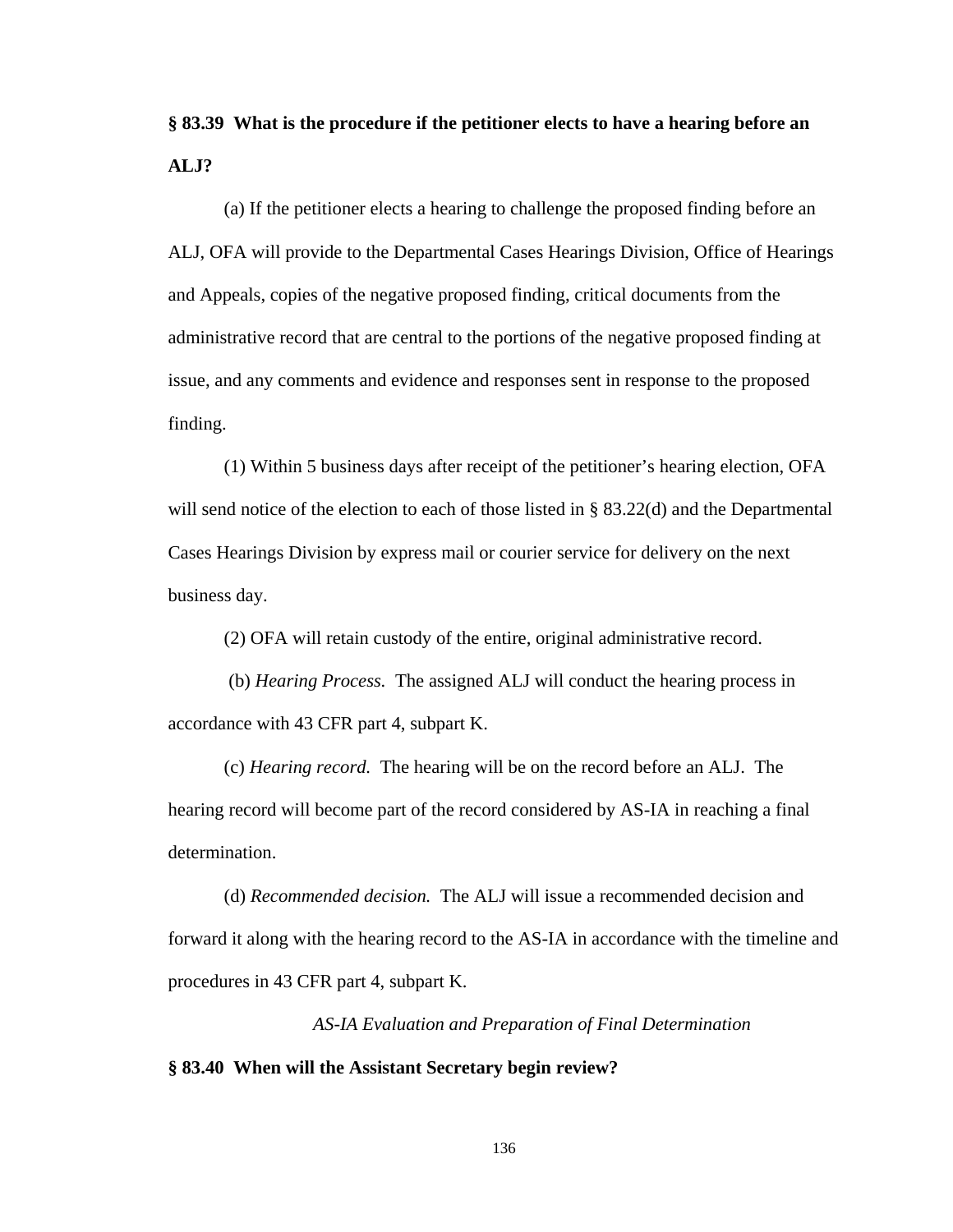| If the PF was: | And:                                          | AS-IA will begin review upon:                                                               |
|----------------|-----------------------------------------------|---------------------------------------------------------------------------------------------|
| $(1)$ Negative | The petitioner did not<br>elect a hearing,    | Expiration of the period for the<br>petitioner to elect a hearing.                          |
| (2) Negative   | The petitioner elected a<br>hearing,          | Receipt of the ALJ's recommended<br>decision.                                               |
| (3) Positive   | No objections with<br>evidence were received, | Expiration of the comment period for<br>the positive PF.                                    |
| (4) Positive   | Objections with<br>evidence were received,    | Expiration of the period for the<br>petitioner to respond to comments on<br>the positive PF |

(a) AS-IA will begin his/her review in accordance with the following table:

(b) AS-IA will notify the petitioner and those listed in § 83.22(d) of the date he/she begins consideration.

## **§ 83.41 What will the Assistant Secretary consider in his/her review?**

(a) AS-IA will consider all the evidence in the administrative record, including any comments and responses on the proposed finding and any the hearing transcript and recommended decision.

(b) AS-IA will not consider comments submitted after the close of the comment

period in § 83.35, the response period in § 83.36 or § 83.37, or the hearing election period in § 83.38.

## **§ 83.42 When will the Assistant Secretary issue a final determination?**

(a) AS-IA will issue a final determination and publish a notice of availability in the Federal Register within 90 days from the date on which he/she begins its review. AS-IA will also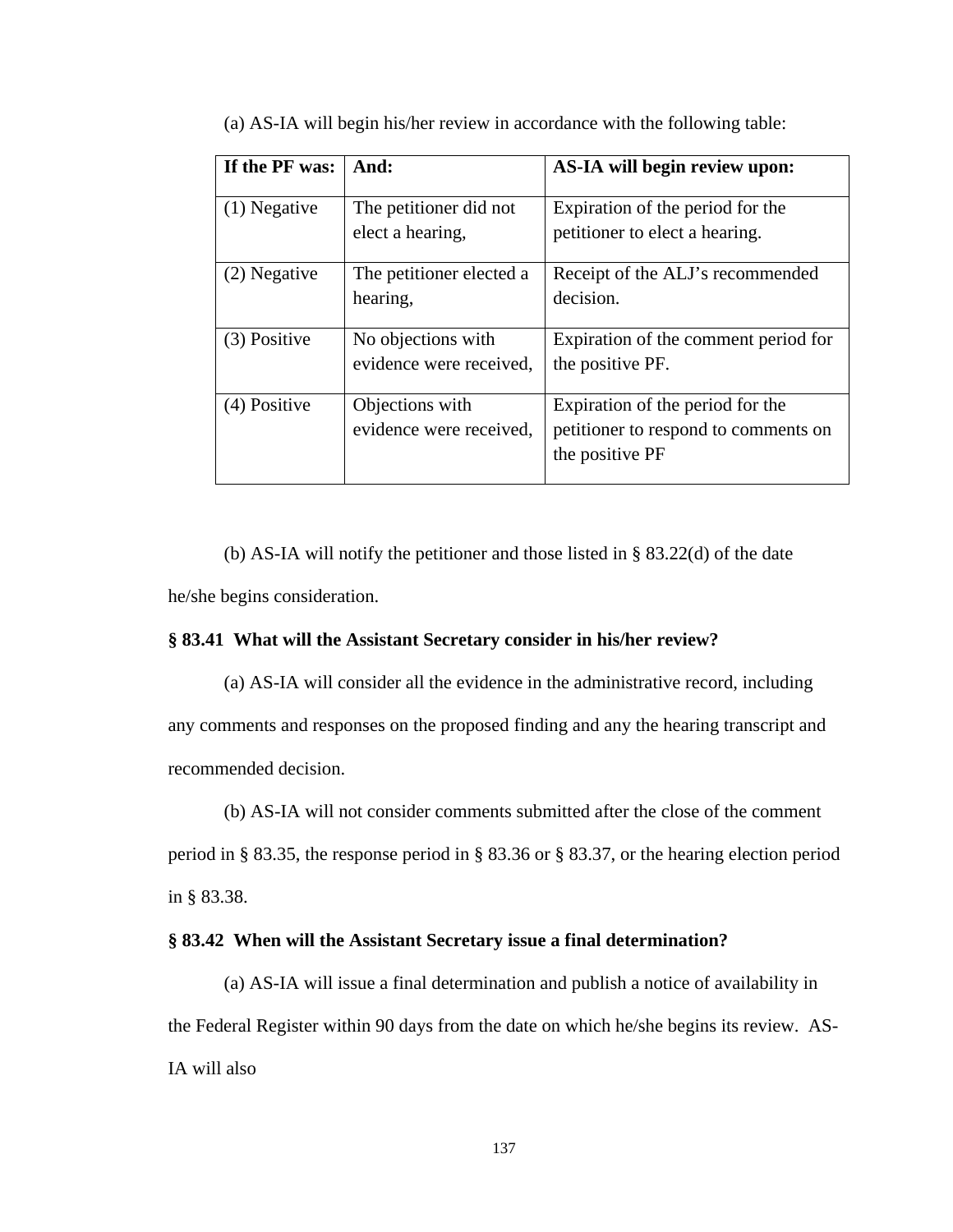(1) Provide copies of the final determination to the petitioner and those listed in § 83.22(d); and

(2) Make copies of the final determination available to others upon written request.

 (b) AS-IA will strive to limit the final determination and any reports to no more than 100 pages, cumulatively, excluding source documents.

## **§ 83.43 How will the Assistant Secretary make the determination decision?**

(a) AS-IA will issue a final determination granting acknowledgment as a federally recognized Indian tribe when AS-IA finds that the petitioner meets the Governing Document (§ 83.11(d)), Descent (§ 83.11(e)), Unique Membership (§ 83.11(f)), and Congressional Termination (§ 83.11(g)) Criteria and:

(1) Demonstrates previous Federal acknowledgment under § 83.12(a) and meets the criteria in § 83.12(b); or

(2) Meets the Indian Entity Identification (§ 83.11(a)), Community (§ 83.11(b)) and Political Authority (§ 83.11(c)) Criteria.

(b) AS-IA will issue a final determination declining acknowledgement as a federally recognized Indian tribe when he/she finds that the petitioner:

(1) In Phase I, does not meet the Governing Document (§ 83.11(d)), Descent (§ 83.11(e)), Unique Membership (§ 83.11(f)), or Congressional Termination (§ 83.11(g)) Criteria: or

(2) In Phase II, does not:

(i) Demonstrate previous Federal acknowledgment under § 83.12(a) and meet the criteria in  $\S$  83.12(b); or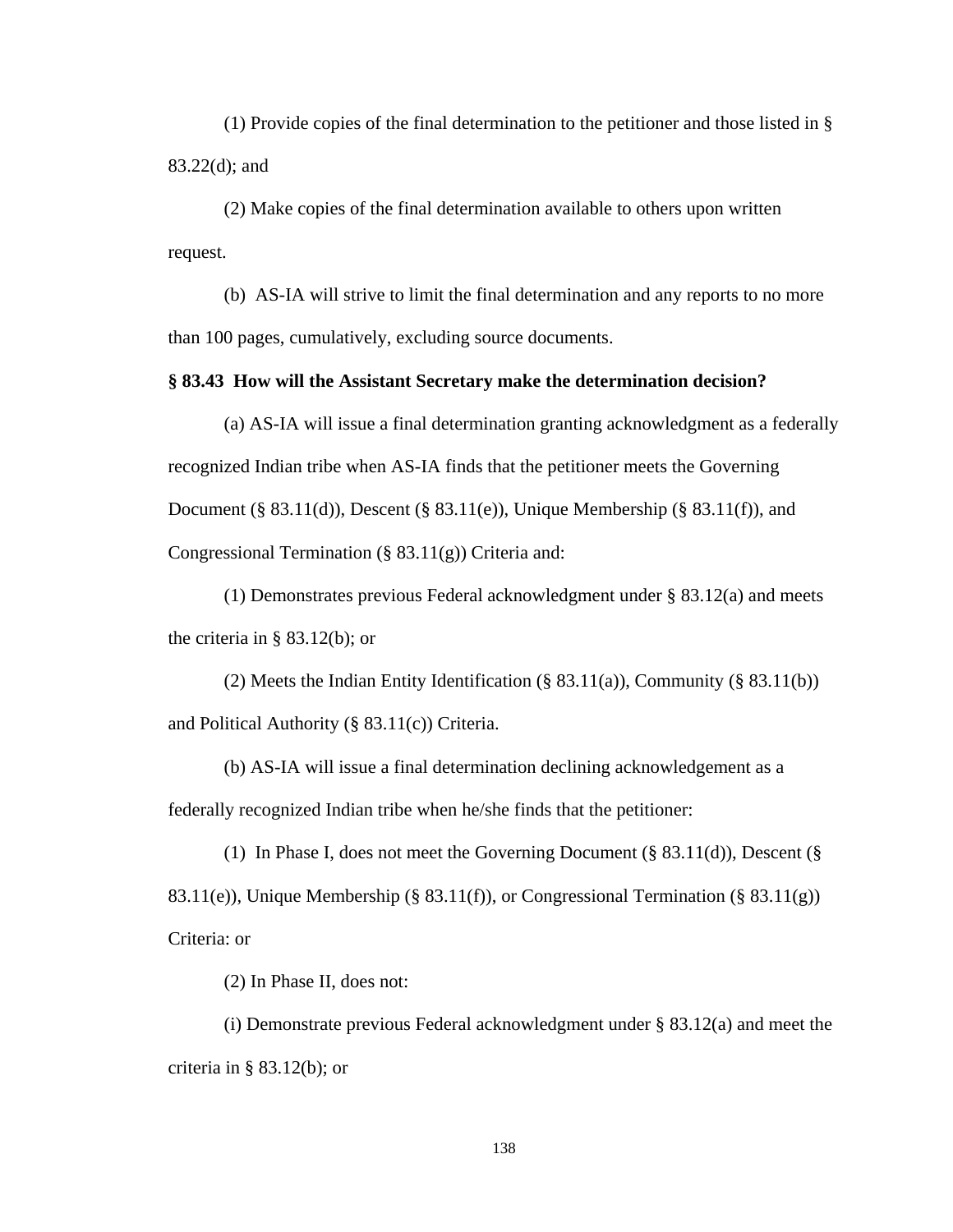(ii) Meet the Indian Entity Identification (§ 83.11(a)), Community (§ 83.11(b)) and Political Authority (§ 83.11(c)) Criteria.

## **§ 83.44 Is the Assistant Secretary's final determination final for the Department?**

Yes. The AS-IA's final determination is final for the Department and is a final agency action under the Administrative Procedure Act (5 U.S.C. 704).

## **§ 83.45 When will the final determination be effective?**

The final determination will become immediately effective. Within 10 business days of the decision, the Assistant Secretary will submit to the Federal Register a notice of the final determination to be published in the Federal Register.

# **§ 83.46 How is a petitioner with a positive final determination integrated into Federal programs as a federally recognized Indian tribe?**

(a) Upon acknowledgment, the petitioner will be a federally recognized Indian tribe entitled to the privileges and immunities available to federally recognized Indian tribes. It will be included on the list of federally recognized Indian tribes in the next scheduled publication.

(b) Within six months after acknowledgment, the appropriate Bureau of Indian Affairs Regional Office will consult with the newly federally recognized Indian tribe and develop, in cooperation with the federally recognized Indian tribe, a determination of needs and a recommended budget. These will be forwarded to the Assistant Secretary. The recommended budget will then be considered with other recommendations by the Assistant Secretary in the usual budget request process.

(c) While the newly federally acknowledged Indian tribe is eligible for benefits and services available to federally recognized Indian tribes, acknowledgment as a